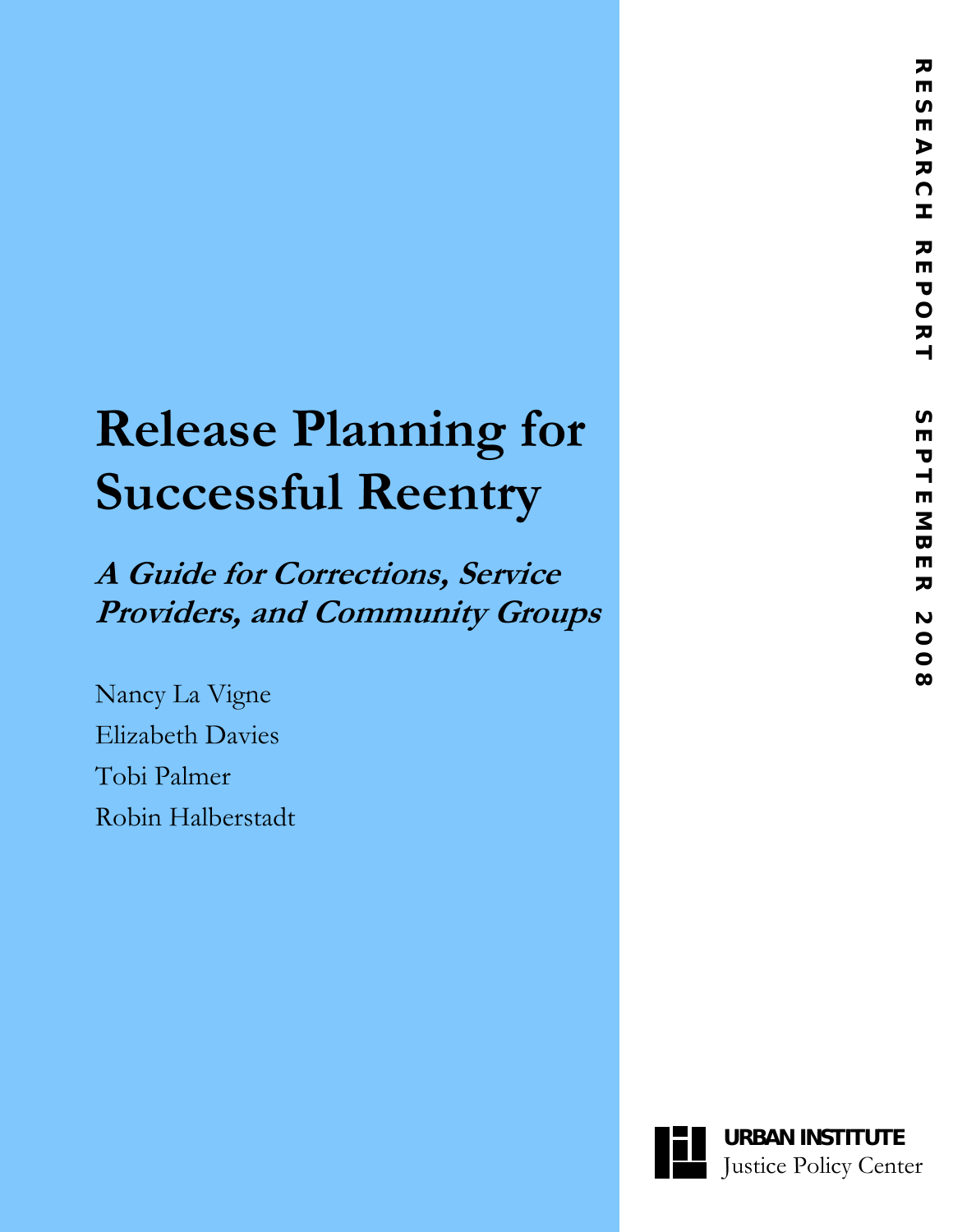

**URBAN INSTITUTE** 

Justice Policy Center

2100 M Street NW Washington, DC 20037 www.urban.org

© September 2008. The Urban Institute. All rights reserved.

The Urban Institute is a nonprofit, nonpartisan policy research and educational organization that examines the social, economic, and governance problems facing the nation. The views expressed are those of the authors and should not be attributed to the Urban Institute, its trustees, or its funders.

This research was funded by the Annie E. Casey Foundation. Grant Number 201.2365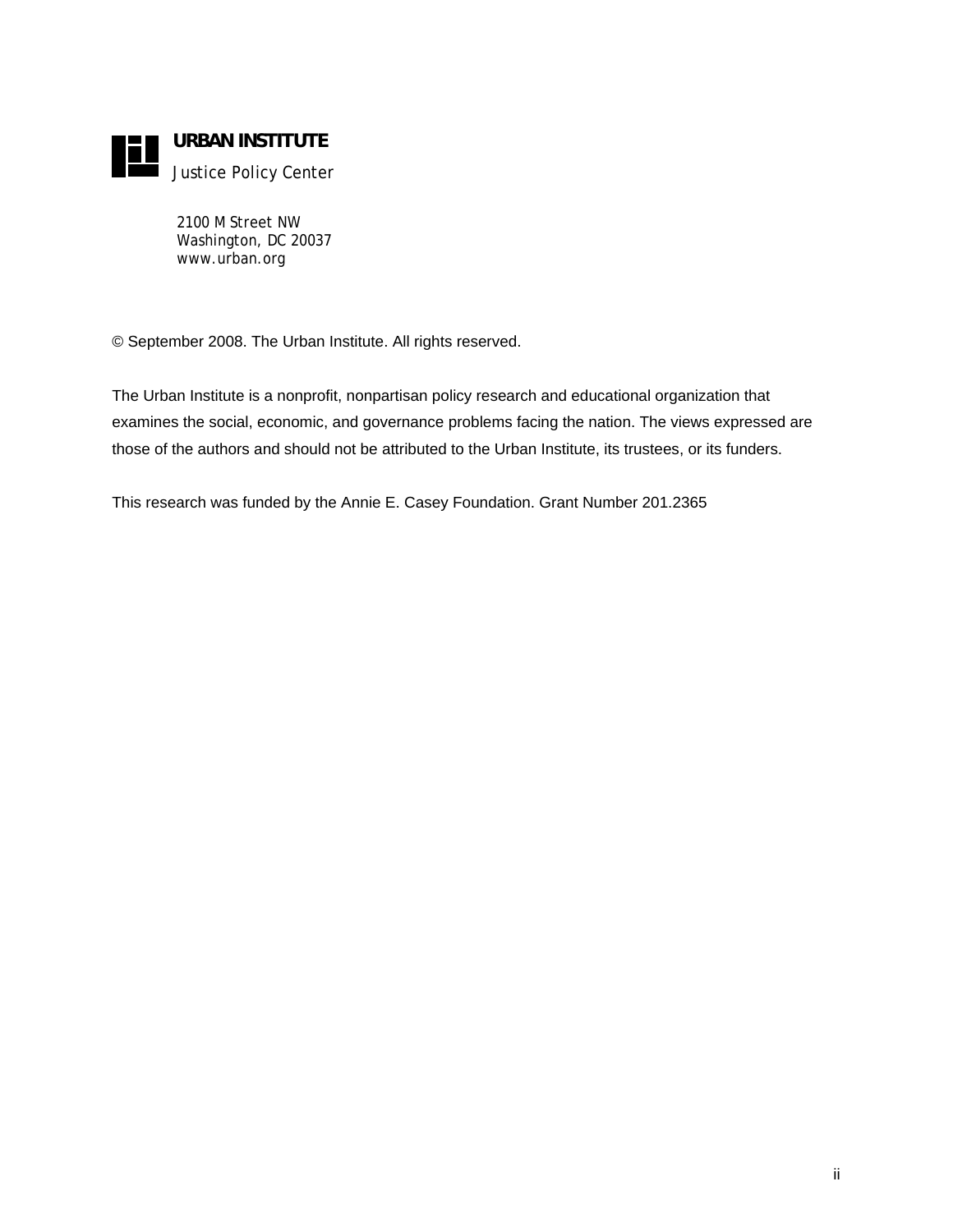# **CONTENTS**

| How Does Release Planning Fit into the Broader Process of Reentry Planning?5      |  |
|-----------------------------------------------------------------------------------|--|
|                                                                                   |  |
|                                                                                   |  |
|                                                                                   |  |
|                                                                                   |  |
|                                                                                   |  |
|                                                                                   |  |
|                                                                                   |  |
|                                                                                   |  |
|                                                                                   |  |
|                                                                                   |  |
|                                                                                   |  |
|                                                                                   |  |
|                                                                                   |  |
|                                                                                   |  |
|                                                                                   |  |
|                                                                                   |  |
|                                                                                   |  |
|                                                                                   |  |
|                                                                                   |  |
|                                                                                   |  |
|                                                                                   |  |
|                                                                                   |  |
|                                                                                   |  |
|                                                                                   |  |
|                                                                                   |  |
|                                                                                   |  |
|                                                                                   |  |
|                                                                                   |  |
|                                                                                   |  |
|                                                                                   |  |
|                                                                                   |  |
|                                                                                   |  |
|                                                                                   |  |
|                                                                                   |  |
|                                                                                   |  |
|                                                                                   |  |
|                                                                                   |  |
|                                                                                   |  |
| Addressing Housing Needs: Idaho's Transition and Treatment Funding Program        |  |
| Addressing Health Care Needs: Massachusetts' DOC / Mass Health Pilot Program vi   |  |
| Managing Special Populations: Allegheny County State Forensic Support Servicesvii |  |
| Collaborating with Community Agencies: Tennessee's Good Samaritan Network ix      |  |
|                                                                                   |  |
|                                                                                   |  |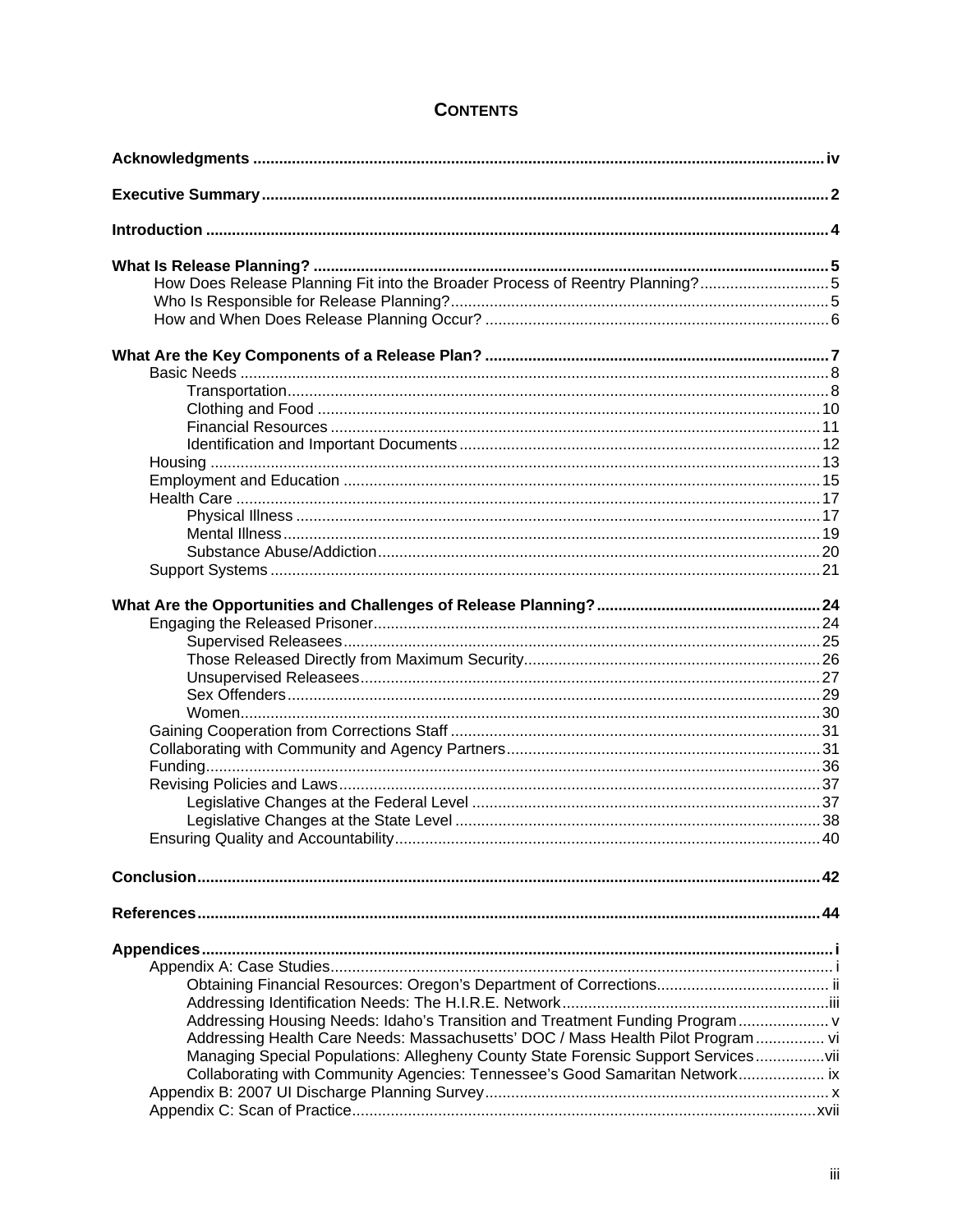# **Acknowledgments**

We would like to thank the Annie E. Casey Foundation for its guidance and support in this project and the following participants from the AECF/UI 2007 and 2008 Discharge for Successful Reentry Consultative **Sessions** 

**Richard Cho**  Program Officer Corporation for Supportive Housing

**Le'Ann Duran**  Manager, Office of Offender Reentry Michigan Department of Corrections

**Joan Gillece**  Program Manager National Association of State Mental Health Program Directors (NASMHPD)

**Tomi Hiers**  Director of Programs and Services Office of the Secretary Department of Public Safety and Correctional **Services** 

**Blaire Jones**  Policy Analyst National Governors Association

**Mary Kay Kollat**  Reentry Director Wisconsin Department of Corrections

**Angela Lee**  Reentry Administrator Ohio Department of Corrections

**Stefan LoBuglio**  Chief, Pre-Release and Reentry Services Montgomery County Department of Correction and Rehabilitation

**Rachel McLean**  Policy Analyst, Criminal Justice Programs Council of State Governments

**Linda Mills**  Consultant and Attorney at Law

**Rodney Mitchell**  Director, Office of Ex-Offender Affairs Office of the Mayor of the District of Columbia

**Marta Nelson Director** Learning Institute Center for Employment Opportunities

**Roberta Richman**  Assistant Director of Rehabilitative Services Rhode Island Department of Corrections

**Carol Shapiro**  Founder and Executive Director Family Justice

**A.T. Wall Director** Rhode Island Department of Correction

**Jamie Yoon**  Research Associate Council of State Governments Justice Center

We also thank the 43 state correctional agencies that participated in the survey featured in this study:

Alabama Department of Corrections Arizona Department of Corrections Arkansas Deptartment. of Correction California Department of Corrections & Rehabilitation Colorado Department of Corrections Connecticut Department of Correction Delaware Department of Correction Florida Department of Corrections Indiana Department of Correction

Iowa Department of Corrections Kansas Department of Corrections Kentucky Department of Corrections Louisiana Department of Public Safety & Corrections Maine - Charleston Correctional Facility Maryland Division of Correction Massachusetts Department of Correction Michigan Department of Corrections Minnesota Department of Corrections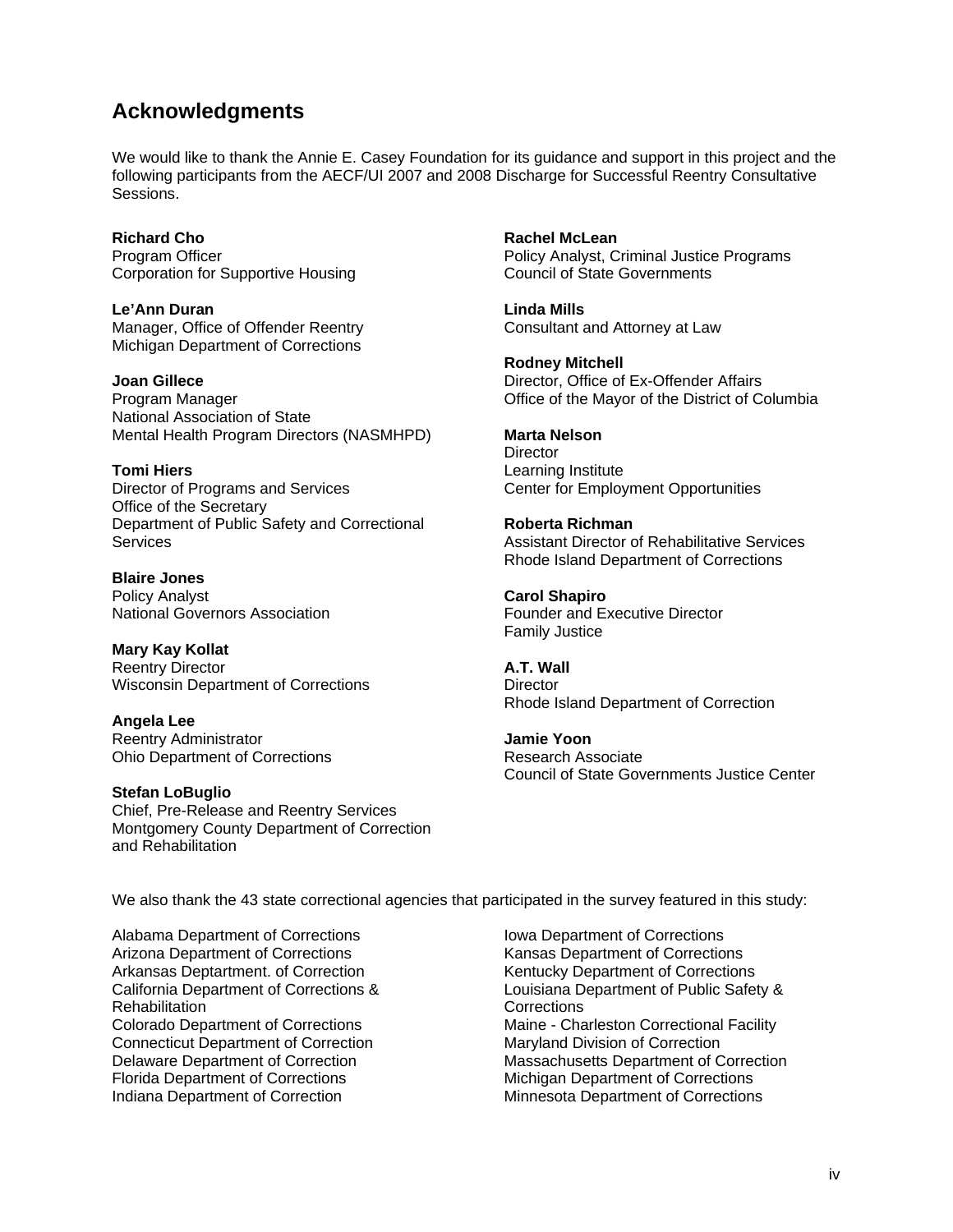Mississippi Department of Corrections Missouri Department of Corrections Montana Department of Corrections Nebraska Department of Corrections New Hampshire Department of Corrections New Jesrey Department of Corrections New Mexico Department of Corrections New York State Department of Corrections North Carolina Department of Correction North Dakota Department of Corrections & Rehabilitation-Adult Services Ohio Department of Rehabilitation & Correction Oklahoma Department of Corrections

Oregon Department of Corrections Pennsylvania Bureau of Inmate Services Rhode Island Department of Correction South Carolina Department of Corrections South Dakota Department of Corrections Tennessee Department of Correction Texas Department of Criminal Justice Utah Department of Corrections Vermont Department of Corrections Virginia Department of Corrections Washington Department of Corrections Wisconsin Department of Corrections Wyoming Department of Corrections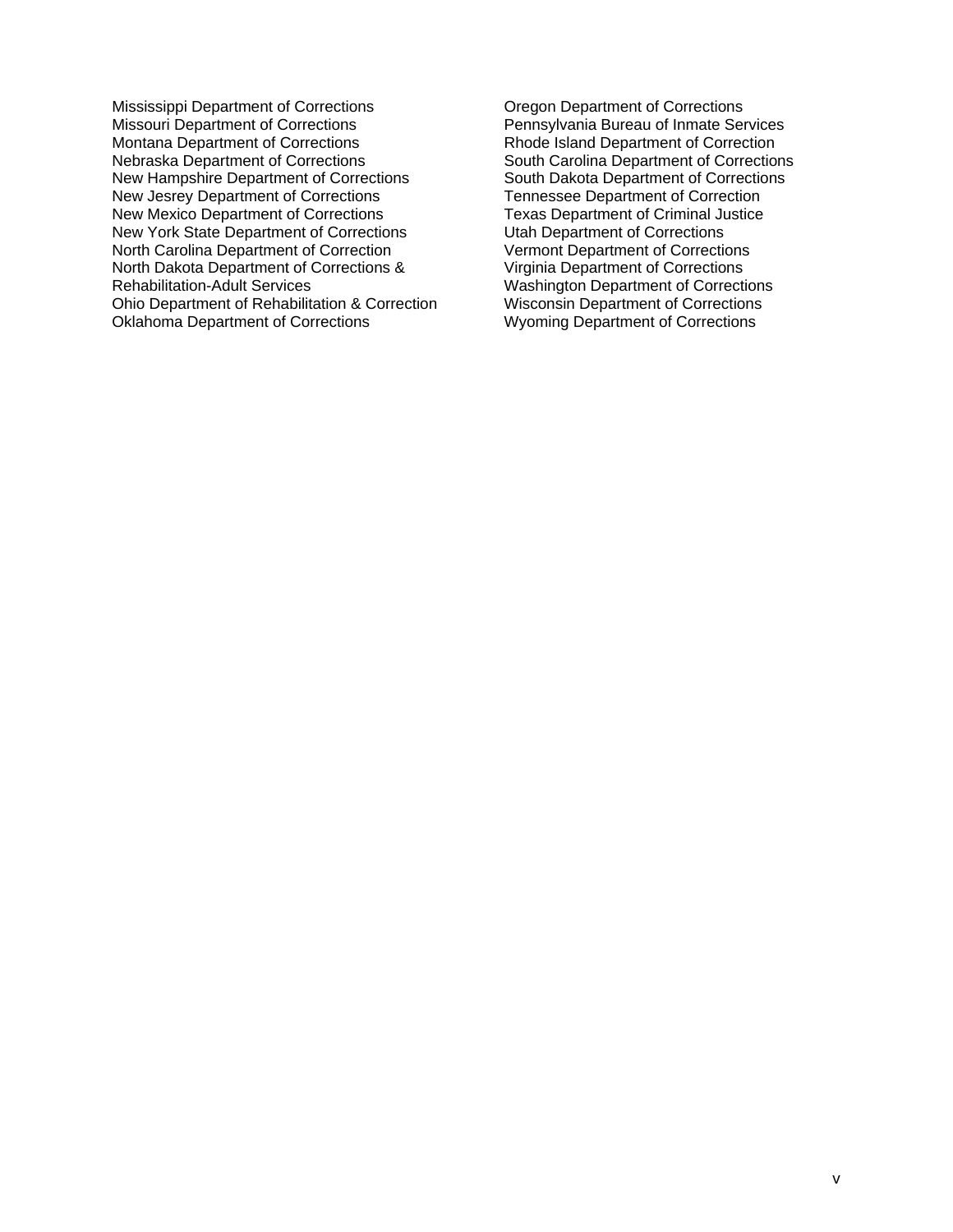# **Executive Summary**

The task of preparing prisoners for the challenges they will face outside the prison walls is a difficult one, made no less so by the pressure many correctional administrators feel to "do more with less" due to increasing populations coupled with dwindling budgets. While a comprehensive, holistic approach to reentry planning—addressing the needs of incarcerated persons from the moment of admission through the months following release—is clearly the "gold standard" toward which the field is progressing, a critical step in this process that has until now received relatively little attention deals with the preparation of an inmate for the hours and days immediately following his or her release from prison. Without access to food, clothing, shelter, transportation, personal identification, and other key necessities, former inmates may see no other option than to return to illegal activities in order to meet their needs. Thus, corrections agencies must prepare exiting prisoners for this period and work hand-in-hand with community service providers and agencies to ensure that prisoners receive needed resources and guidance after release. These efforts may make the difference between recidivism and successful transition to the community,

This report aims to assist corrections agencies and their community partners in developing and improving their release planning procedures, but can also be used by jail administrators and staff. Eight fundamental needs confronting exiting prisoners, as well as the administrative challenges and opportunities facing corrections agencies in meeting these needs, are identified through a national survey of state correctional departments, a complementary scan of practice, and a literature review on the topic of release planning.

# **Needs and Recommendations:**

*Transportation*—Provide releasees with transportation from the correctional facility to their release destination and evaluate whether the releasee will have access to transportation to services, work and other locations mandated in their release plan.

*Clothing, Food and Amenities*—Provide releasees with clean, appropriate clothing and information regarding access to food resources.

*Financial Resources*—Provide releasees with enough money to subsidize food, transportation and shelter during the initial days following release.

*Documentation*—Provide individuals with a state-issued identification card.

*Housing*—Identify safe, affordable places where releasees can stay in the days following release and verify that bed space is available.

*Employment and Education*—Ensure that appropriate assessments and referrals have been made to facilitate the process of finding and keeping a job.

*Health Care*—Conduct an assessment of a prisoner's mental and physical healthcare status and needs prior to release and provide the releasee with contact information of a health care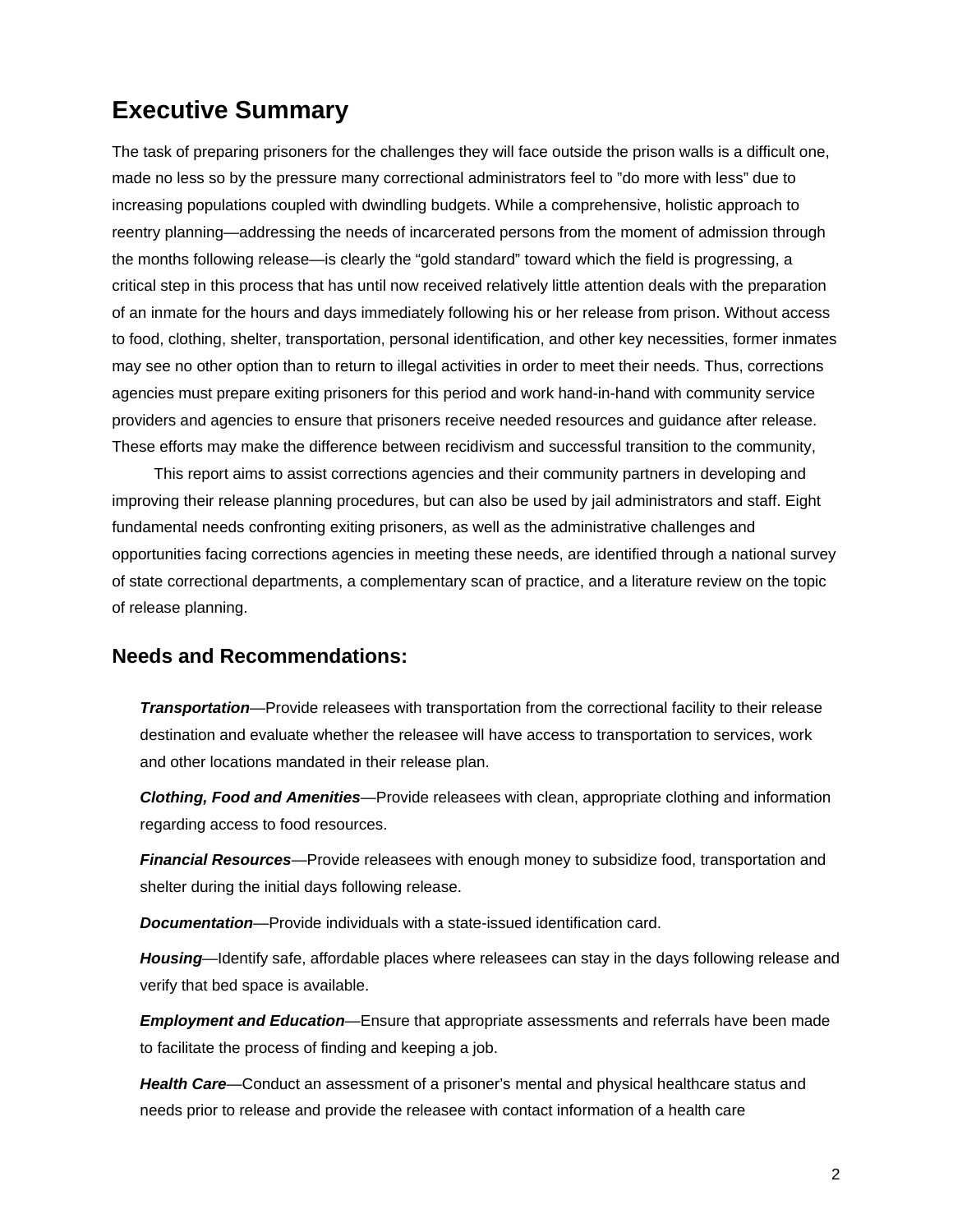facility/provider in the community they plan to reside in to ensure continuity of care. For individuals with substance abuse or mental health issues, schedule an appointment with a counselor in the community prior to release.

*Support Systems*—Provide prisoners with a release handbook listing community resources and contact family members (when appropriate) to notify them of the release date and release plan. For prisoners without family members, community or faith-based organizations should be contacted to provide support at the time of release and in the days immediately following their return to the community.

It is our hope that corrections agencies will use these recommendations to evaluate their own release policies, make improvements to their procedures, and identify the next steps they can take to ease the transition from prison to law-abiding lives on the outside.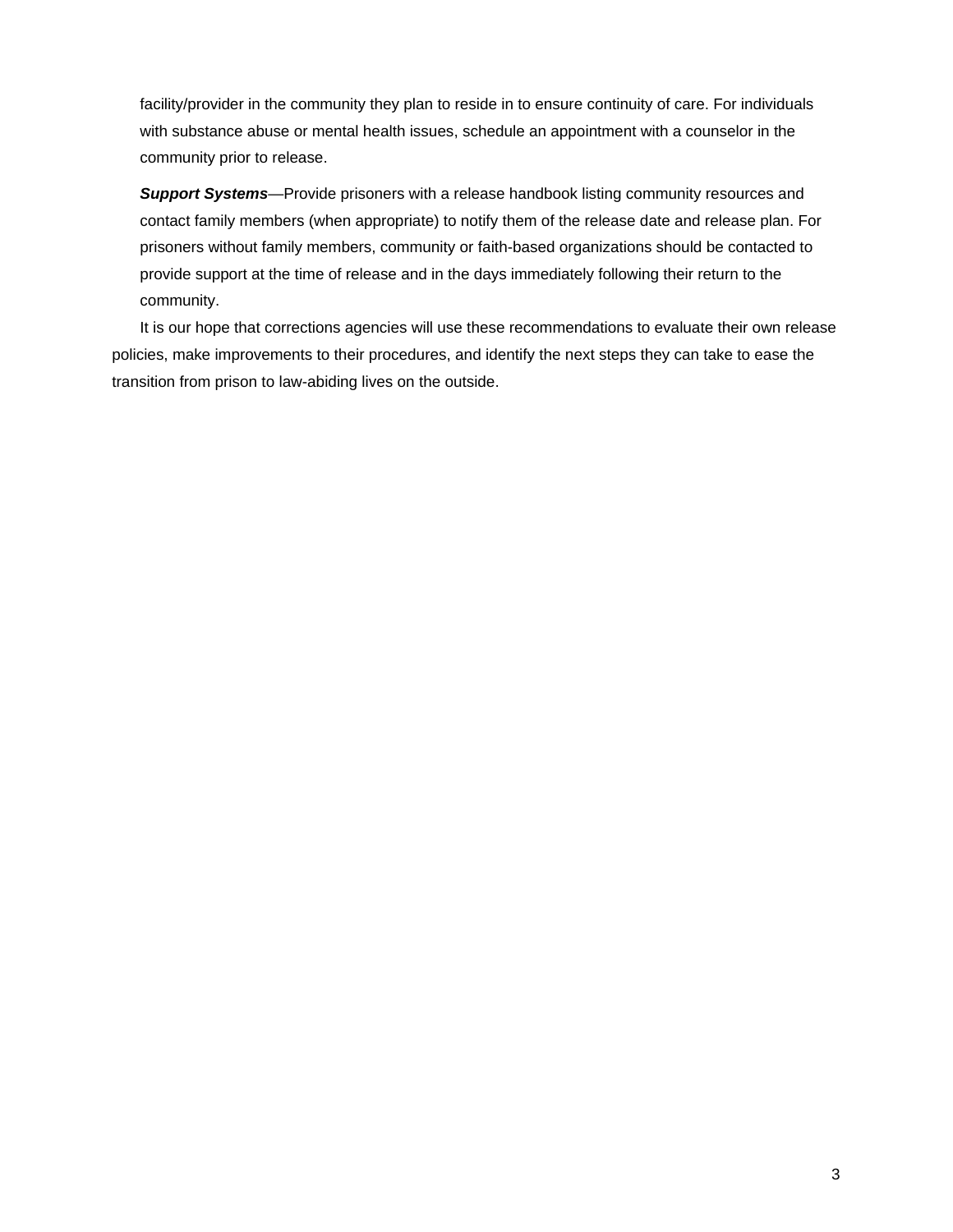# **Introduction**

 $\overline{a}$ 

Over the past five years, significant progress has been made in addressing the issues surrounding prisoner reentry. State departments of correction (DOCs) have launched a variety of initiatives designed to improve the reentry process, but little attention has been paid to the role of *release planning* as preparation for the moment of release and as a mechanism for connecting former prisoners with appropriate services and support systems in their communities. The moment of release represents a critical point in time that can make or break an inmate's successful reintegration into society. While virtually every DOC in the country is engaged in something that could be termed "discharge" or "release" planning, the depth and breadth of such plans vary widely.

The purpose of this report is to describe the specific elements that together embody thoughtful and effective prisoner release procedures, including considerations such as photo identification, transportation, gate money, public assistance access, prescription drug needs, health referrals, housing arrangements, and substance abuse treatment. This information is developed from a national survey of state correctional departments,<sup>1</sup> a scan of practice on the topic of release planning, as well as a literature review on the topic. The report is intended as a resource for corrections agencies and their community partners as they work to improve the way prisoners are prepared for release, as well as a mechanism for raising awareness of the use of both community and governmental resources when planning for release. While the primary audience for this report is staff of state correctional institutions and their community supervision partners, many of the recommendations can be applied to jail settings – particularly those that house inmates sentenced to a year or more.

The report begins by defining what constitutes *release planning*, situating it within the broader and more long term process of *reentry planning*. Drawing from published studies and reports, we identify the various components of exemplary release policies and discuss why they are critical to a smooth and effective discharge procedure. In order to provide a real-world context for these findings, we compare them to the results of an Urban Institute survey of 43 state departments of correction on their current release policies and procedures. At the end of each topical area, text boxes highlight recommendations for what correctional agencies should be doing *at the bare minimum* to prepare exiting prisoners for release; our hope is that readers will not only aspire to implement these base practices, but will also use this guide to expand their release planning efforts. As most of these practices cannot be accomplished exclusively by correctional agencies, the next section describes how DOCs can engage both internal and external partners in support of effective release planning, including gaining institutional compliance with release procedures, encouraging releasees to follow through on their release plans, engaging community and other agency partners, and influencing revisions to statutory and regulatory barriers to effective release planning. We close with a discussion of the future of effective release procedures and a summary

<sup>&</sup>lt;sup>1</sup> Respondents were asked to identify whether or not their agency performs a variety of release planning tasks, but they were not asked to identify whether they perform these tasks for their entire prison population or only a subset of prisoners. Consequently, DOCs that report performing certain tasks (such as assessments or the provision of housing assistance) may only provide these services to a small share of inmates and the survey results may therefore overestimate the extent to which release planning procedures are being implemented.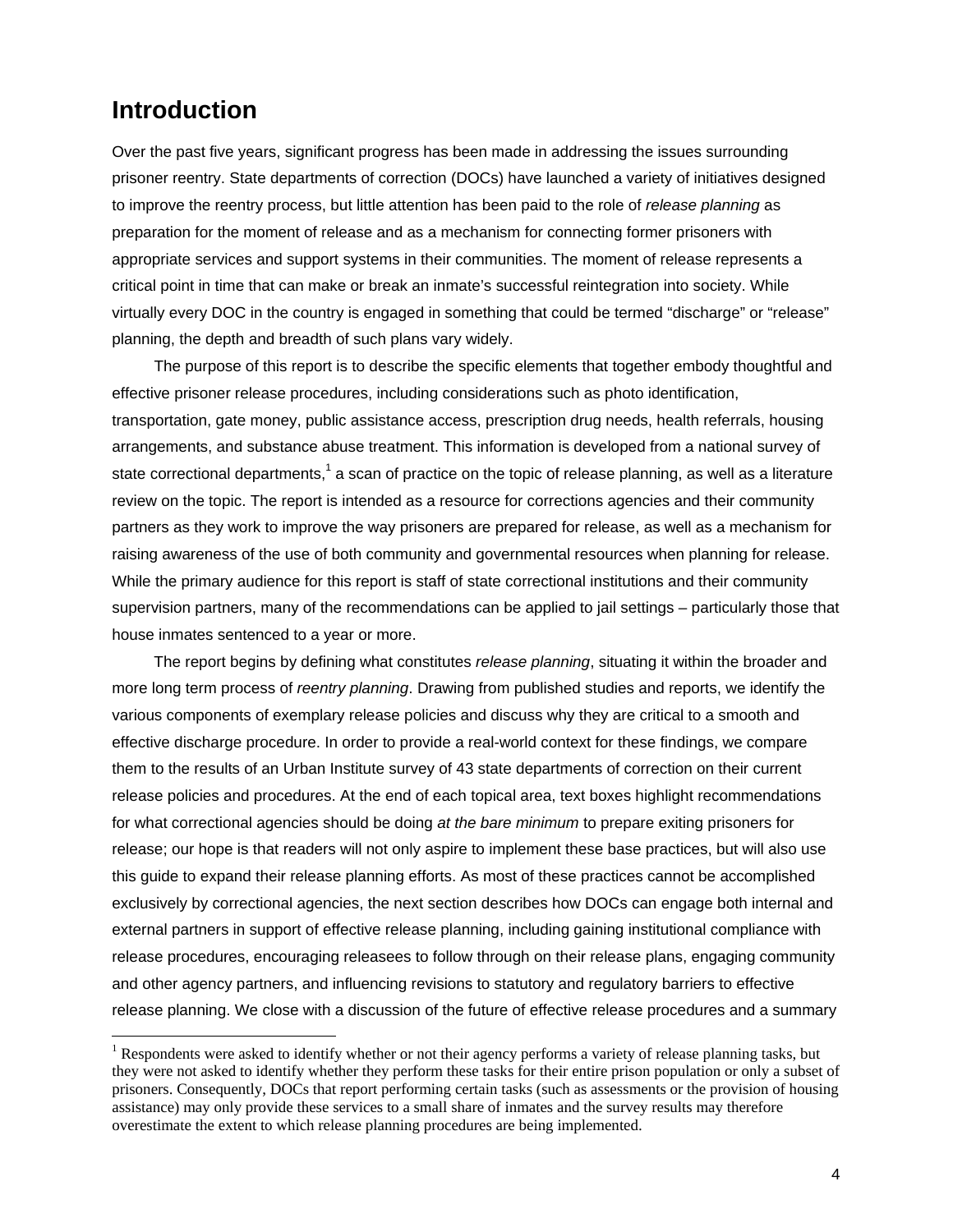of this report's key recommendations. Appendices highlight case studies of promising release planning strategies, responses from the UI Release Planning Survey, and a scan of release policies across the country.

Because all correctional agencies undergo some process or series of procedures associated with the release of persons from their institutions, this report aims to capitalize on that fact by pushing agencies to think more creatively about how to enhance the discharge process to ensure that the most basic needs for successful reentry are met.

# **What Is Release Planning?**

# *How Does Release Planning Fit into the Broader Process of Reentry Planning?*

Ideally, *reentry planning* begins at the time of intake/admission and extends beyond the time of release to prepare prisoners for long-term post-release success. *Release planning* represents a distinct component of the broader process of reentry planning, focusing on success at the moment of release and in the days and weeks that follow. Ideally, preparing for the moment of release will represent a natural phase in the progression from intake to reentry (Council of State Governments 2005; North Carolina Department of Corrections 2007). For example, while the larger reentry plan may address long-term employment needs by providing in-prison training and education, the release plan would focus on the more short-term need for transitional employment. Release planning often draws upon the assessments, resources and relationships developed during the course of a person's incarceration and in many respects, represents the bare minimum preparation that a DOC should engage in prior to a prisoner's release. For example, while New Jersey's reentry efforts (referred to as a transitional model made up of four phases) begin at intake, at six months prior to release prisoners engage in a series of workshops designed to prepare them for discharge. Several DOCs have implemented the National Institute of Correction's *Transition from Prison to the Community* (TPC) model to better prepare prisoners for returning to the community. Under the TPC model, reentry also begins at intake (the institutional phase), but discharge planning, or planning for release, essentially begins after an assessment and classification have been completed and after the behavior and programming issues have been outlined.

# *Who Is Responsible for Release Planning?*

The management of prisons and the management of post-release supervision are traditionally seen as distinct areas of expertise and responsibility, even when located within the same agency (Burke 2008). Chiefly responsible for "the maintenance of safety and security" within their institution, prison officials may not view themselves as responsible for an inmate's welfare once that individual is no longer in DOC custody. Similarly, post-release supervision agencies—*probation and parole*—often interpret their role as beginning when an inmate first arrives in a field office after release from prison. This perceived gap in responsibility during the transition to post-release status represents one of the largest challenges in discharge planning; if the responsibility of the DOC ends at release and the responsibility of probation and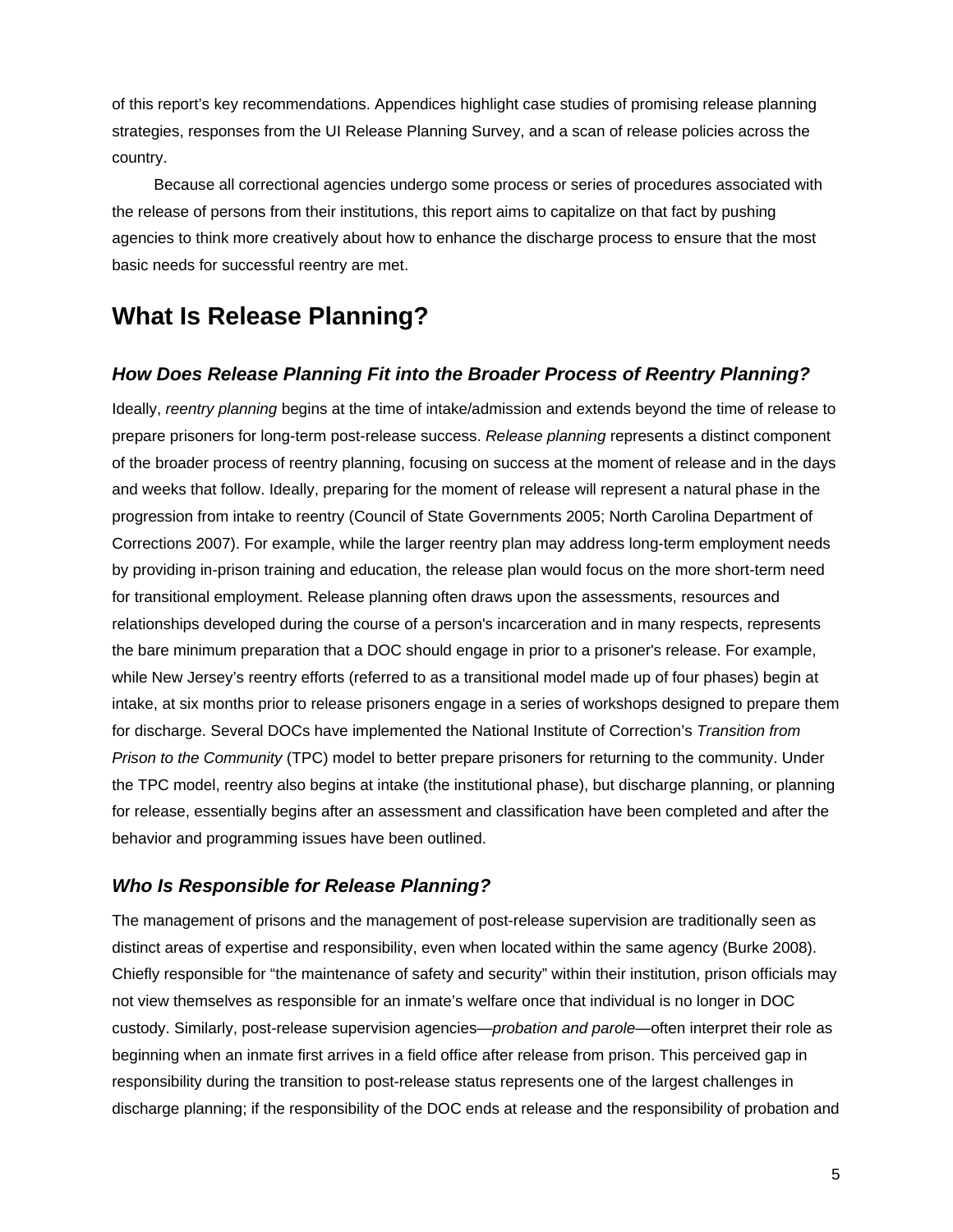parole agencies begins during the intake interview, on which agency can an inmate rely at the moment of release? Although state corrections agencies typically assume the task of release planning for their inmates, the process has the potential to represent a collaborative effort between prison officials and parole officers, along with representatives of community groups and other key stakeholders.

## *How and When Does Release Planning Occur?*

The timeline for release planning varies across institutions and depends upon several factors, including the availability of resources (both to the DOC and within the community), the existing relationship between corrections and social services, and the extent to which the releasing agencies can predict the inmate's release date. Release planning can occur as little as one week prior to release to six months prior to release, in which activities gradually increase until the day of release (Taxman et al. 2002; Gaynes 2005). While adequate time is needed in order to secure resources, to communicate with agencies and persons involved in an inmate's reentry plan, and to meet with the inmate, corrections agencies must be mindful that many activities specifically focused on the moment of release cannot be planned for too far in advance (Council of State Governments 2005). For example, housing can only be secured once an individual's release date is known; similarly, benefits and resources available to prisoners at the moment or release, or soon after, are contingent upon timely submission of application material based upon a known release date.

Release activities typically include, at a minimum, an individualized assessment and a written release plan. In general, corrections agencies should administer an assessment to identify what an inmate will need in order to be released, including any problems that might occur with meeting conditions of release (Byrne and Taxman 2004). Such assessments are relatively commonplace, with 70 percent of UI survey respondents indicating that they conduct pre-release risk and needs assessments. All prerelease assessments cover housing and employment needs, with most also identifying *medical* (substance abuse history and treatment, post-release mental and physical health care, current and future prescription medications), *identification*, and *income and benefits* needs.

Assessments often identify inmates who have the greatest need for services and support after release, and these inmates are most likely to receive written discharge plans when they leave prison. Although nearly all corrections agencies provide an individualized written discharge plan to at least some inmates, only two out of five provide such plans to *all* exiting inmates. Of the DOCs surveyed, 37 percent provide plans specifically tailored to inmates released to parole supervision or probation, 44 percent to inmates with mental health disorders, 30 percent to inmates with a history of substance abuse, and 28 percent to those with co-occurring disorders. Over three-fourths of written discharge plans (79 percent) include contact names, phone numbers, and addresses of referrals and resources. Nearly all DOCs (94 percent) also offer a discharge planning or pre-release class to at least some share of inmates. The class typically starts at least two months before release and is taught by staff from within the institution or from community-based service providers.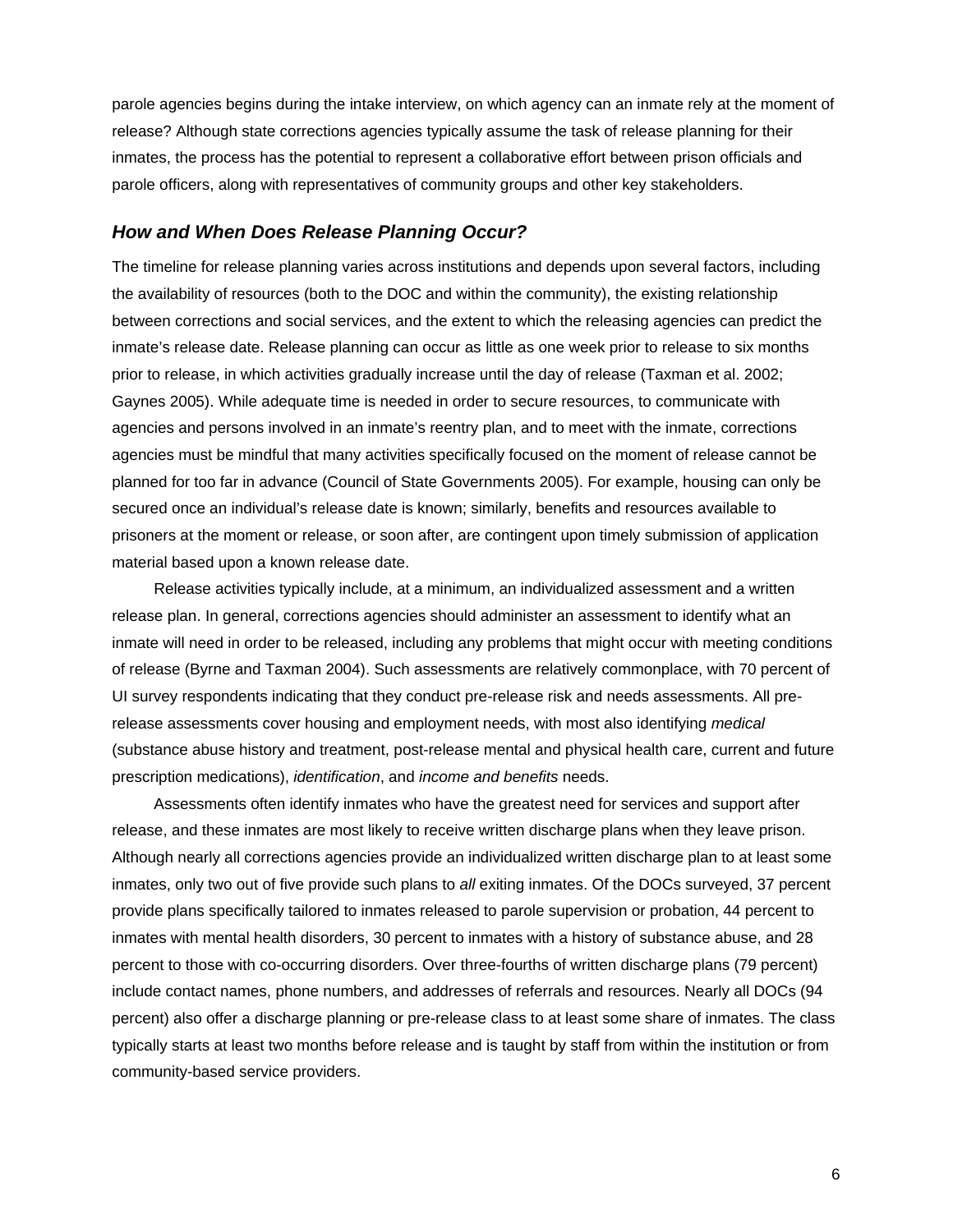**Figure 1:** Top Eight Needs Assessed by DOCs



The vast majority (84 percent) of DOCs surveyed indicated that their agency has formal policies in place to ensure that discharge procedures are followed properly, with 42 percent indicating that their agency has written institutional and/or employee performance measures related to discharge planning and 67 percent reporting that discharge planners are required to contact referral agencies prior to the inmate's release to confirm that services and space are available (67 percent).

# **What Are the Key Components of a Release Plan?**

Every corrections agency has a system in place to guide how a person is released from prison; some systems are nothing more than checklists while others involve extensive documentation of prisoner histories and significant outreach to service providers in the community. While these policies and procedures vary considerably across agencies, a logical succession of release preparation activities can be identified by anticipating the immediate challenges prisoners encounter along the pathway from confinement to freedom. The most immediate of these needs involves the clothes on one's back, followed closely by some minimal amount of cash on hand to cover immediate expenses like transportation. Shelter will be necessary on the evening of the day of release, even if that shelter is temporary. To obtain more permanent housing, former prisoners will need photo identification, leads on employment, vocational classes, or perhaps more remedial education and training such as literacy and life skills programs. Those exiting prison with substance addictions and chronic physical and mental health conditions will also require linkages to treatment, medication, and ongoing health care in the community.

Each of these challenges is inextricably linked to the others. Exiting prisoners are unlikely to have funds to support themselves without a job, yet they cannot obtain employment without a social security number and cannot commute to and from the job without access to transportation. Likewise, obtaining housing typically requires photo identification, a security deposit, and evidence of ongoing employment. To complicate matters, the exiting prisoner may have health or substance addiction problems that make it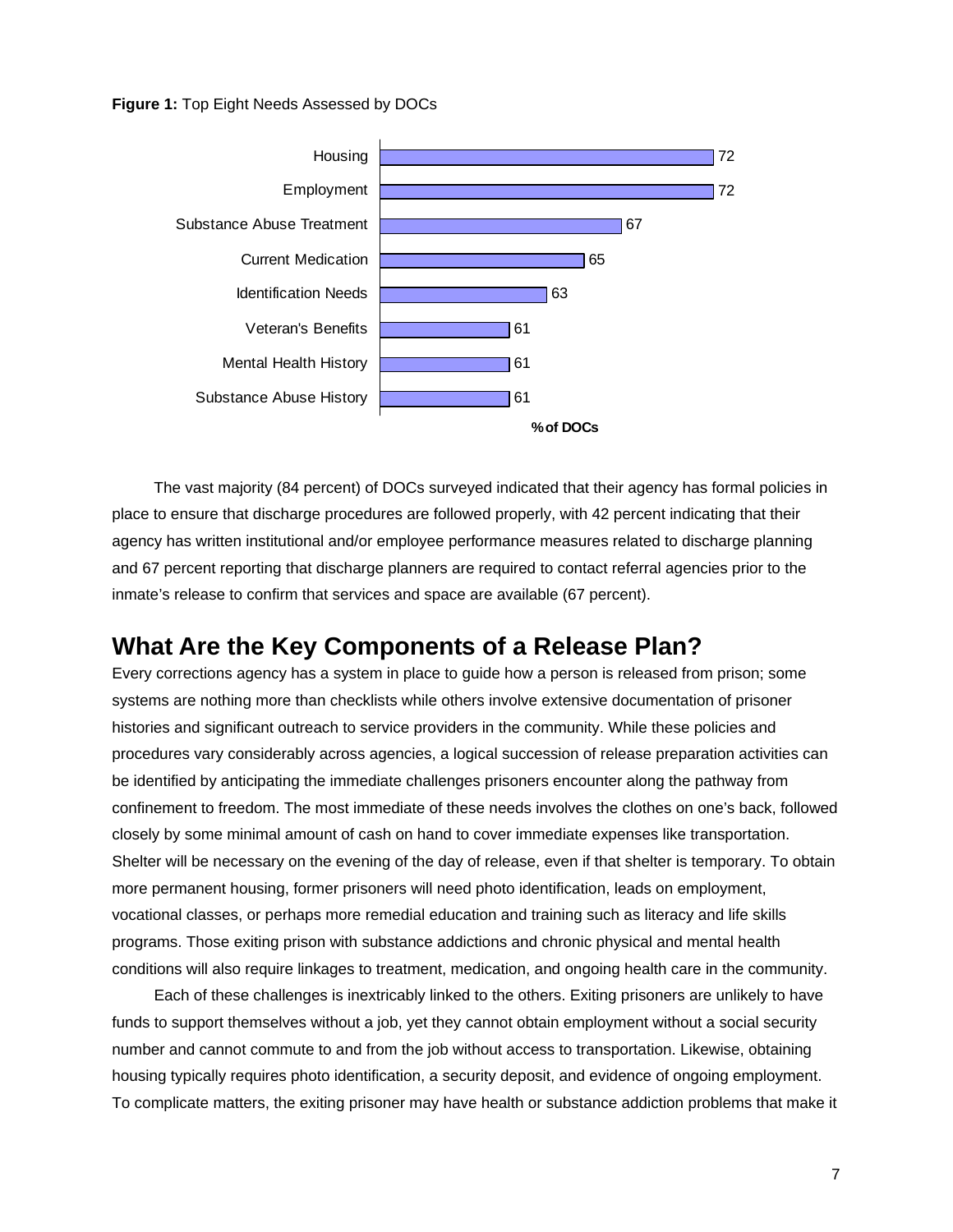more difficult to navigate this web of challenges that he or she will likely encounter upon release. Unfortunately, the returning prisoner may forego treatment or medications in order to attend to lower order needs, such as food and shelter, and compromise their future stability within the community. And, while many released prisoners are able to rely on family to aid in this release process, others have burned familial bridges and must resort to whatever surrogate social support resources exist. These challenges are considered below in the context of the release planning process.

# *Basic Needs*

When a person leaves prison, their most immediate needs will be for transportation, food, and clothing; they must have a means for getting to their release location, civilian clothes to wear on their journey home, and food to sustain them as they navigate the first few hours on the outside. They also require some minimal amount of cash on hand to fulfill these immediate needs. Personal identification is critical in this initial period as well, as it is a prerequisite for achieving the more long-term reentry goals of finding a job and securing housing. Unfortunately, these basic necessities represent some of the most overlooked needs of any returning prisoner (Gaynes 2005).

### **Transportation**

 $\overline{a}$ 

At the moment of release, transportation represents a basic critical need for exiting prisoners. For those without family members to meet them at the prison gates or DOC drop off point, public transportation is their likely source of conveyance. Yet access to public transportation can be restricted both by the location of bus stops (which may not be within walking distance) and the hours of operation. For example, prisoners who are released or dropped off after hours may have difficulty accessing public transportation and have no choice but to wait until services resume.  $2$  This situation can make individuals vulnerable to victimization and may also create opportunities for criminal behavior.

In the days immediately following release, former prisoners will also need reliable transportation in order to follow up on referrals from their release plans, as well as to meet initial parole requirements (if applicable). However, transportation challenges represent a significant barrier for prisoners attempting to access services, with nearly one in four released prisoners reporting difficulty accessing public transportation (La Vigne and Wolf 2004; Rossman and Roman 2003). These difficulties could result from an overall lack of public transportation in the area, from difficulties former prisoners encounter when navigating transportation systems, as well as from barriers to driving one's own vehicle, such as challenges in getting a driver's license reinstated due to past suspensions or revocations (see Pawasarat 2007). Particularly for former prisoners who have relocated to an area that has limited public transportation options (such as a rural community), following up on release plan referrals to resources and service providers will be difficult. Even former prisoners who have relocated to an area with ample

<sup>2.</sup> About one in ten prisoners returning home in Maryland were released during non-daylight hours (Visher, La Vigne, and Travis 2004); further, some prisoners released in the early afternoon arrived at their location late that night (Nelson, Deess, and Allen 1999).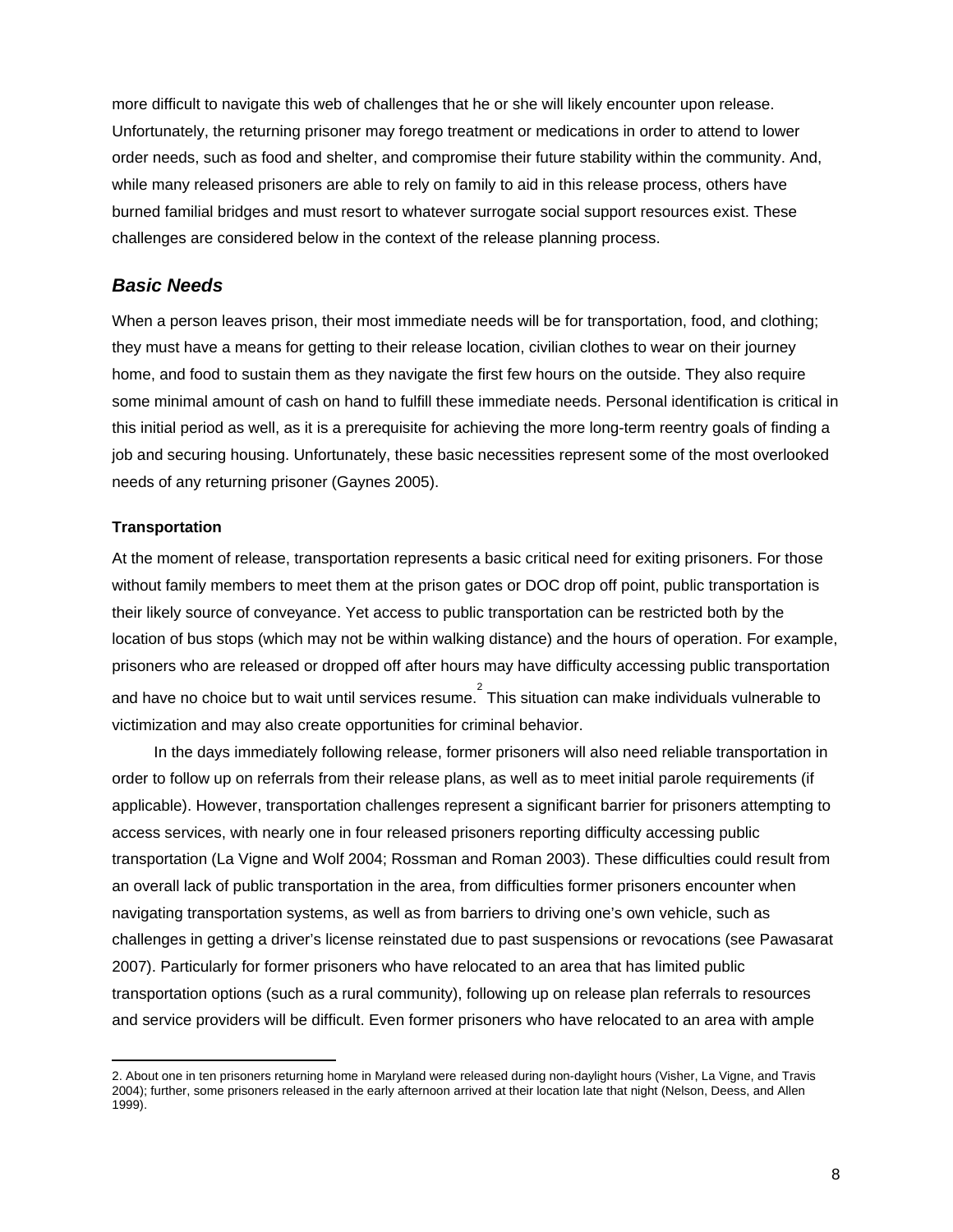public transportation may encounter problems navigating the transportation system, as the completion of a transit trip depends on a passenger knowing that the service exists, where the service travels, where and how to catch the bus or train, what time the bus or train arrives and departs, and where to disembark (Hardin, Tucker, and Callejas 2001). Without this information, the trip may be accompanied by anxiety and frustration on the part of the passenger or not made at all (Hardin, Tucker, and Callejas 2001).

The vast majority of DOCs (93 percent) surveyed by UI assist inmates with securing transportation from the prison to a specified drop off location. The top methods of assistance include transportation provided by the DOC, a community-based mentor or service provider, or probation or parole. Some departments supply pre-purchased bus tickets, while others provide gate money in the amount needed to take a local bus. Most reporting DOCs (65 percent) also notify family members of an inmate's release or make arrangements for those persons to meet releasees at the gate. However, while these strategies address transportation needs at the moment of release, it is unclear as to what transportation arrangements are made available in the hours and days immediately following release. A correctional agency's release planning document should therefore consider both plans for transportation at the moment of release, as well as for transportation needs required to comply with immediate conditions of release and/or release plan referrals. Officials should plan to familiarize soon-to-be-released prisoners with the public transit system, including its location, availability, and cost.

Some jurisdictions are taking such comprehensive approaches to transportation assistance for recently released prisoners. For example, Montgomery County, Maryland has partnered with the local transit authority to allow recent releasees to use their Maryland Department of Public Safety and Correctional Services (DPSCS) Identification card as a temporary bus pass to navigate their new community (Payne 2007). In Louisiana, former prisoners returning to New Orleans receive bus tokens for transportation to job interviews and meetings associated with reentry (Council of State Governments 2004).

#### **Transportation**

' Recommendation: At a minimum, correctional agencies should arrange transportation for releasees from the correctional facility to their release destination. In addition, prior to release, the agency should assess an individual's access to transportation to locations mandated by their release plan (e.g., probation office, medical services, employment, etc.). Some options for assisting releasees with transportation needs include: providing public transportation subsidies; facilitating the coordination of a transportation plan with a community group; and verifying that the releasee has access to transportation in some other form.

#### **Clothing and Food**

Access to basic necessities such as food and appropriate clothing represent two of the most overlooked needs of any returning prisoner (Gaynes 2005). Ideally, all existing prisoners should be equipped with the knowledge and resources to attend to their basic needs at the moment of release. They should know the location of inexpensive grocery stores, soup kitchens, and food banks, and have the resources required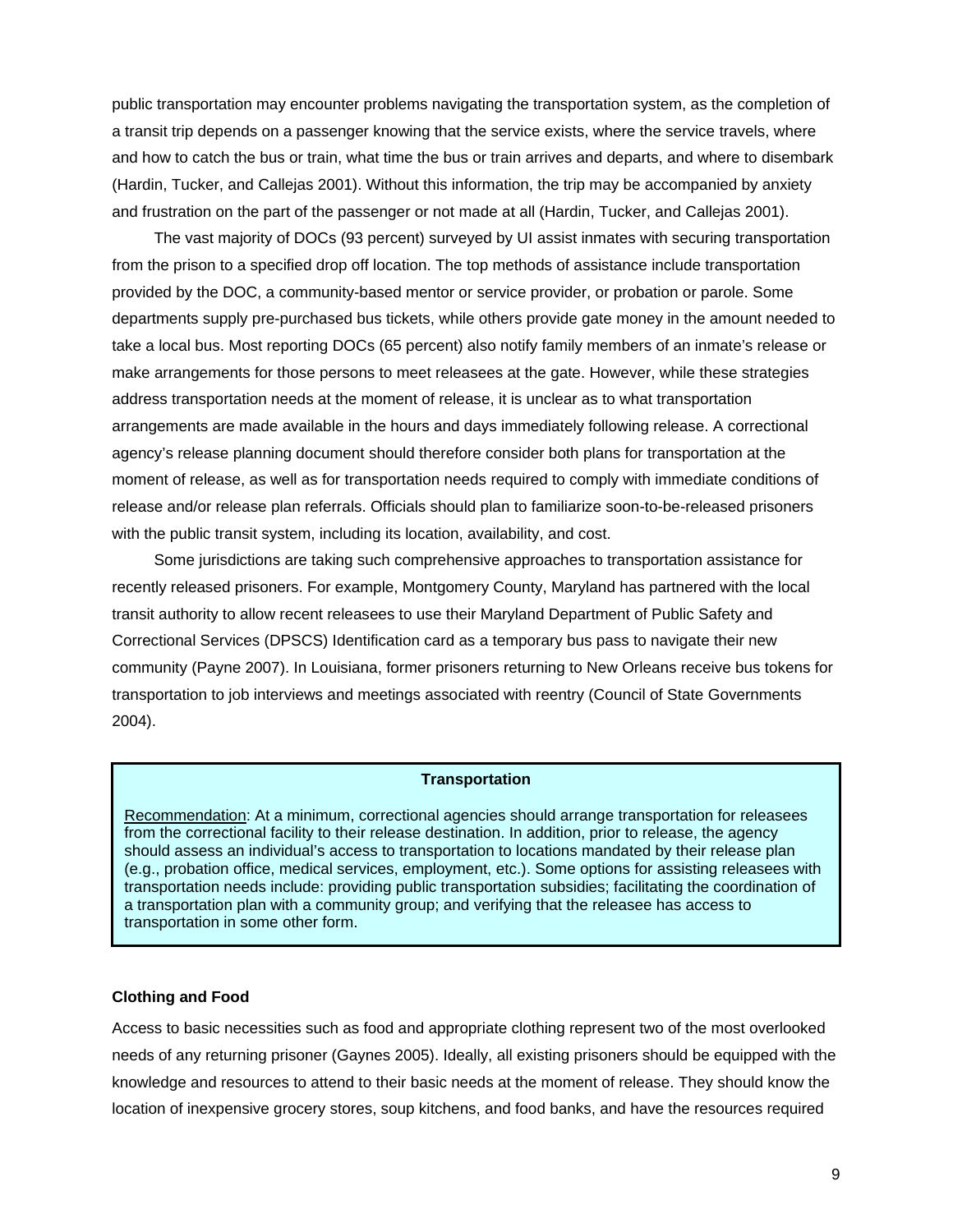to obtain food from those places, including money, food stamps, vouchers, and/or proper identification. Individuals with a history of drug convictions face particular obstacles in paying for food, as several states permanently ban these persons from obtaining food stamps (Samuels and Mukamal 2004). Existing prisoners will also need adequate civilian clothing at the moment of release. In a survey of Maryland prisoners returning home, almost one third (30 percent) of the sample wore prison clothes or prisonissued street clothes at the time of release, while a little under half (46 percent) dressed in clothes they owned before prison (Visher et al. 2004). Unfortunately, the former option may only be sufficient for the first day out, while the latter may not be seasonally appropriate. In the days following release, former prisoners may also need additional clothing suitable for seeking housing and employment and applying for services. Having appropriate clothing is one of the many small resources that help inmates become reintegrated into society, affirming their identity as free citizens and supporting their efforts to secure employment.

DOC policies on the provision of basic necessities vary. A little over a third of DOCs surveyed assess an inmate's food stamp eligibility in release planning. While most (81 percent) ensure that inmates leave prison with civilian clothes, this clothing is often that which inmates wore upon entering prison or must be returned to parole officers. On the other hand some states have become more proactive in providing prisoners with necessary amounts of food and clothing. For example, the Wisconsin DOC provides prisoners with a list of resources from which to obtain inexpensive clothing prior to release. New Jersey seeks out the help of externally-funded social workers who prepare and submit applications six months prior to an inmate's release date for a variety of benefits, including food stamps (these services are principally reserved for persons who are disabled, chronically mentally ill, and/or elderly). Connecticut offers the "Head to Toe" program, which provides new and used clothing to inmates preparing for release. Some providers in Tennessee's Good Samaritan Network give food boxes and vouchers to inmates who are not working and clothing for interviews and recreational activities (see Appendix A).

#### **Clothing, Food, and Amenities**

Recommendation: At a minimum, correctional agencies should provide releasees with clean, seasonally-appropriate clothing; this clothing should include pants, shirt, undergarments, shoes, socks, and outerwear (if needed). In addition, they should be provided with basic toiletries (toothbrush, toothpaste, deodorant, soap) upon release and a list of food providers and resources that they can access in the hours and days following release.

#### **Financial Resources**

Released inmates must have enough money to pay for their basic needs during the first few days outside of prison. Unfortunately, few financial resources exist for this population. Former prisoners who relied on federal benefits prior to incarceration often lose their eligibility while incarcerated (SURJ 2007). The Personal Responsibility and Work Opportunity Reconciliation Act permanently bars individuals with a drug felony conviction from receiving Temporary Assistance for Needy Family (TANF) benefits, although states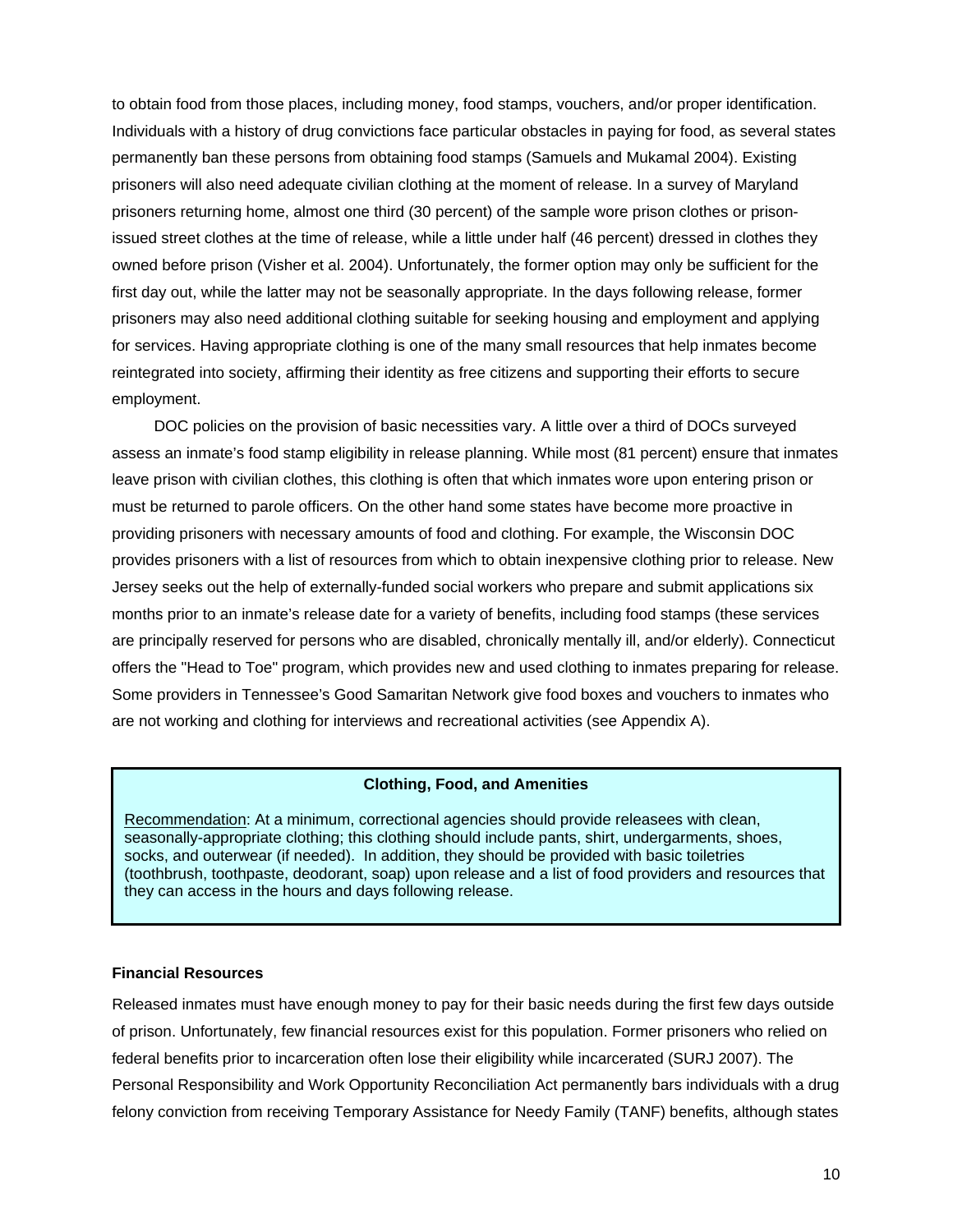have the option to "opt out" of enforcing this ban (Samuels and Mukamal 2004; Levi and Appel 2003). Persons with disabilities, including severe mental illness, who received monthly support payments through Social Security Income (SSI) or Social Security Disability Insurance (SSDI) prior to arrest cannot receive benefits while incarcerated and typically will have had those benefits suspended or terminated (Bazelon Center for Mental Health Law 2001). An incarceration lasting longer than 12 months requires that an inmate file a completely new application for SSI upon his or her release. A typical application takes three months to be processed, though individuals with severe mental illness may also apply for advance emergency payments that provide financial assistance before benefits officially begin.

Wages earned in prison work programs represent another limited financial resource, as a certain portion of these monies must be used in the payment of court-ordered debts, including supervision fees, court costs, victim restitution, and child support (McLean and Thompson 2007). Prisoners typically do not have sufficient resources to pay off these financial obligations immediately upon their return to the community, as a result, many former prisoners will rely on their families for financial support in the days following release, often to a much larger extent than they expected prior to release (McLean and Thompson 2007; Nelson, Deess and Allen 1999; Visher, La Vigne, and Travis 2004).

According to the UI survey, a majority of DOCs have some policy in place that address an inmate's financial resources at the moment of release, commonly (77 percent) in the form of gate money—a certain amount of cash upon leaving prison—to attend to any needs that arise immediately after leaving prison. For those DOCs that do provide gate money the amount varies widely across the country, ranging from sums so minimal that they would scarcely pay for a bus ride home, let alone food and lodging for the night, to as much as \$200 (in California); the most common sum was \$100 in those states responding.

In addition, the survey also revealed that the majority of state DOCs assess inmates for disability benefits and veteran's benefits; when applicable, 58 percent ensure that eligible inmates leave prison with benefits and entitlements reinstated or restored and 88 percent ensure that those individuals leave prison with *information* on how to restore/enroll in federal benefits.

Several states offer creative ways to address an inmate's financial needs upon release. Inmates in Idaho who have less than \$500 and no other resources, or who risk becoming homeless on community supervision, are provided with a maximum of \$1500 in transition funds to cover up to 30 days of lodging and living expenses following release (Idaho Department of Corrections 2007). In Oregon, the DOC partners with the Department of Health and Human Services (DHHS) to provide inmates with the Oregon Trail Card (OTC), which allows eligible individuals to access money from their trust account, food stamps and other forms of public assistance immediately upon release (Legal Aid of Western Michigan 2007). For more information on both states, see Appendix A.

#### **Financial Resources**

Recommendation: Correctional agencies should provide exiting prisoners with an amount of gate money sufficient to obtain or subsidize food, transportation, lodging, and any other immediate needs in the first 24 hours of release; we recommend a minimum \$109.

i This figure was derived from the minimum FY2008 federal government per diem rate, which includes \$70 for lodging and \$39 for meals and incidentals. However, agencies releasing prisoners to higher cost urban environments may whish to increase that amount.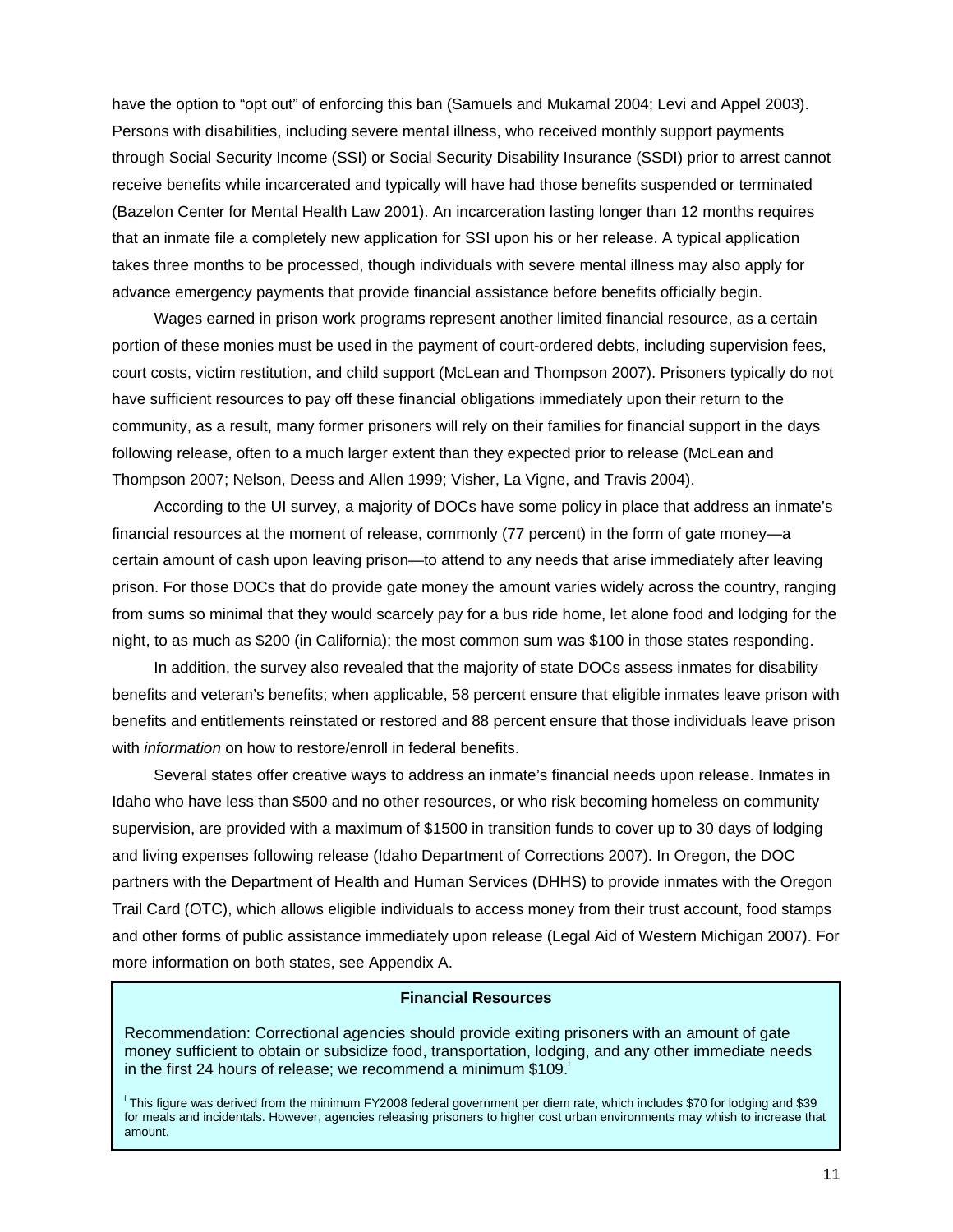#### **Identification and Important Documents**

Proper documentation of one's identity—including state-issued photo identification cards, social security cards, birth or marriage certificates, and educational credentials—are often necessary to secure housing, open a bank account, prove employment eligibility, and obtain necessary health benefits. Important documents or identification may have been lost during the criminal justice process or an inmate may not have had them when they first entered the system (H.I.R.E Network 2003). Former prisoners adjusting to life on the outside will often find it difficult to obtain these necessary documents following their release. Some individuals may view the cost associated with obtaining these documents as a barrier (the cost of a birth certificate ranges from \$5-23; Center for Budget and Policy Priorities 2006) while others will lack the initial documents needed to obtain other papers or identification. Many agencies require multiple forms of identification to access resources or receive benefits, such as state Medicaid agencies, which now require a birth certificate and photo identification in order to issue Medicaid benefits (Center for Budget and Policy Priorities 2006), and Departments of Motor Vehicles, which typically require multiple forms of identification and proof of residency in order to issue a state ID card. Former prisoners who possess the resources needed to secure these documents will face long processing times; parolees in California wait an estimated 2-6 months before receiving identification cards from the DMV (Hancock 2007). The process of securing a birth certificate in California, which already takes 10 to 12 weeks, may last up to eight *months* if submitted information is incomplete (Center for Budget and Policy Priorities 2006). A lack of proper identification and documentation not only inhibits access to a myriad of services needed for successful reintegration, it may also prompt a return to criminal activity to help meet those basic needs (H.I.R.E Network 2003).

The majority of DOCs recognize the need for inmates to have a state-issued identification card upon release. While about two-thirds (63 percent) of DOCs assess an inmate's identification needs prior to discharge, only one-third actually ensure that individuals leave prison with a state-issued ID and fewer than half ensure that a prisoner is released with a Social Security card, though nearly three out of four will refer inmates to someone who can assist with obtaining an SS card. However, 44 percent of agencies surveyed provide exiting prisoners with a DOC ID card that they may exchange for a state ID. In addition, a little over half (53 percent) of DOCs surveyed collaborate with the DMV in discharge planning and about one in three (37 percent) had a formal partnership (typically a Memorandum of Understanding) with the DMV. For DOCs that do not assess an inmate's identification needs, they are likely to make a referral to agencies that can assist in obtaining a state ID card or a social security card. The Association of State Correctional Administrators (ASCA) also completed a 2008 survey of 31 DOCs examining what states issue ID cards to exiting prisoners and released parolees, whether ID cards can function as official government issued identification, and what partners, if any, DOCs work with to issue ID cards (ASCA 2008).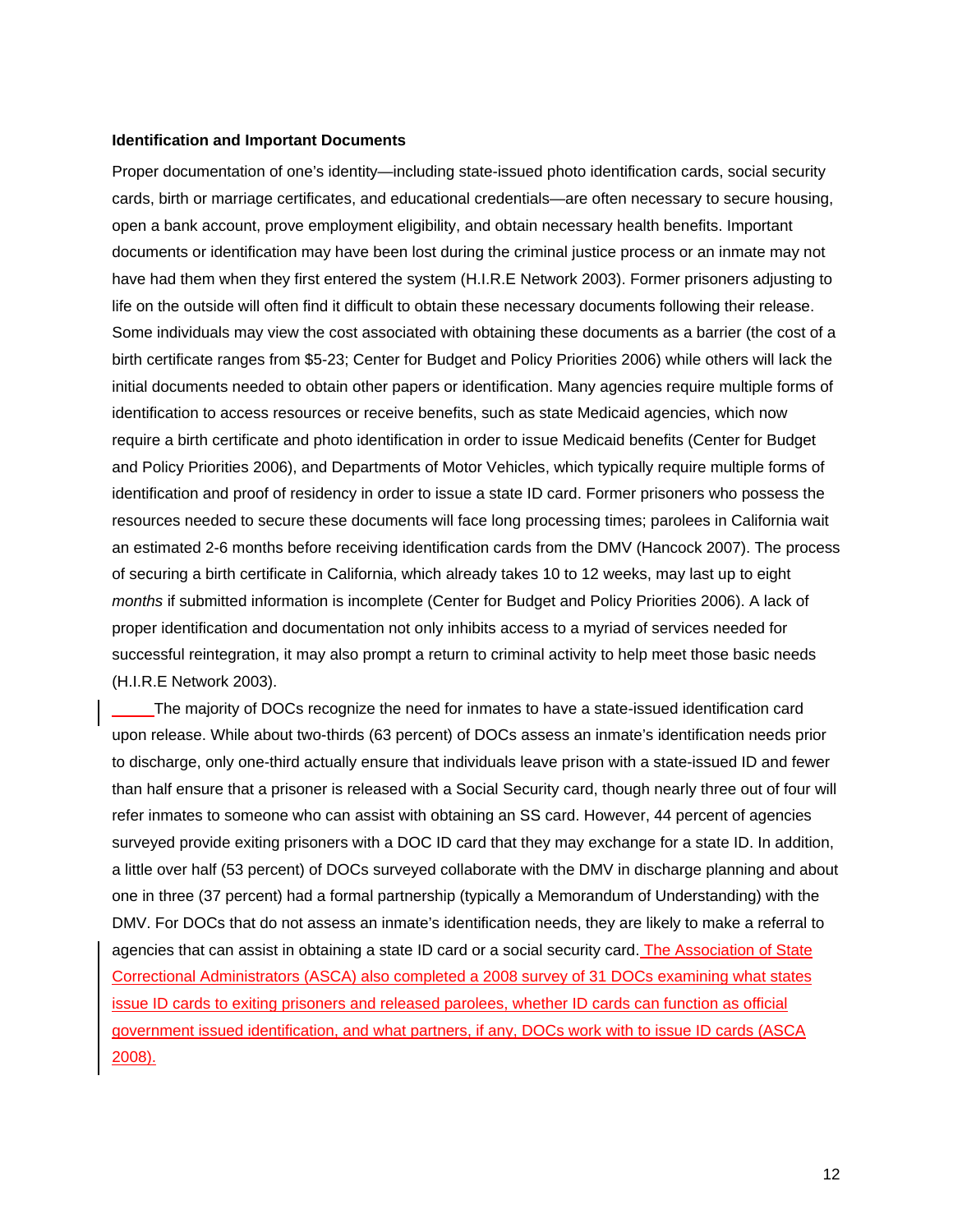#### **Figure 2:** Levels of Identification Provided by DOCs\*



\* The percentages here do not equal 100 percent because the questions were not mutually exclusive.

 Several DOCs have partnerships with other state agencies to facilitate the acquisition of identification cards and required documents such as birth certificates and proofs of education. In northern Louisiana, the Office of Motor Vehicles (OMV) visits each correctional facility on a quarterly basis to issue or renew state identification cards. Many states organize required documents into a portfolio that individuals must take with them upon release from prison; the Wisconsin DOC requires that at the moment of release all inmates leave Division of Adult Institutions (DAI) facilities with a portfolio that includes a driver's license/state ID, Social Security card, birth certificate, High School diploma/General Equivalency Degree, vocational certificates, and insurance plan. The National H.I.R.E. Network examined similar strategies in its review of the ways in which DOCs can ensure that inmates have proper identification at the moment of release (see Appendix A).

#### **Documentation**

Recommendation: Possession of a state-issued identification card is critical upon release, especially with regard to accessing or obtaining necessary services and resources. At a minimum, correctional agencies should ensure that individuals have a state-issued identification card upon release or provide them with an identification card that can be easily exchanged for a state-issued identification card upon release.

## *Housing*

Because released prisoners require a safe place to sleep the very night they are released from prison, housing is a critical component of any release plan, even if that initial housing is temporary or transitional in nature. Most inmates will reside with family, friends or in their own home on the first night of release (Visher, La Vigne, and Travis 2004; Hebert 2005; Nelson, Deess, and Allen 1999). While living with family and friends may appear to be the best and most affordable option for returning prisoners, these living arrangements may not be stable or even feasible in the long run. Many recently released inmates reported that they had few other options but to live with their family in subsidized housing; finding an apartment of their own was improbable, and few desired to live in the shelter system (Hebert 2005).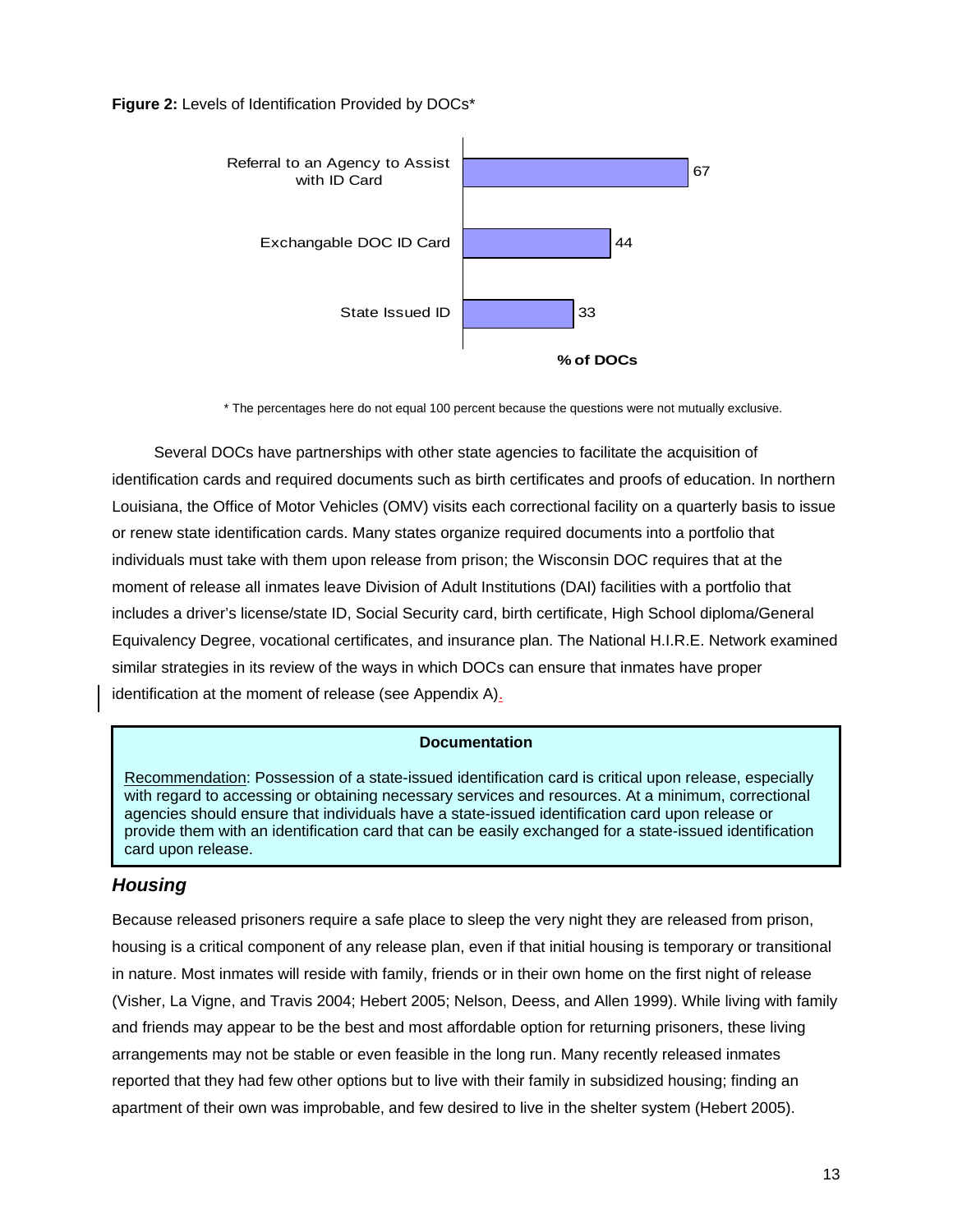Family members may refrain from providing housing based on past negative experiences with the returning prisoner, while others may be legally prohibited from having an inmate reside with them if they live in subsidized housing (Hebert 2005). Inmates may also be prohibited from living with family or friends for other legal reasons, such as protective orders or conditions of supervision. Former prisoners often live with family members more out of necessity than out of choice; some refer to such arrangements as a good "stepping-stone" after release yet also report feeling stuck in their current living situation, dependent on their parents or relatives and desirous of building a life for themselves (Hebert 2005).

The same barriers that dissuade recently released persons from living with their families may also prevent them from securing their own affordable housing. Barriers for former prisoners to obtain federally subsidized housing generally fall into two categories: formal and informal regulations that restrict tenancy; and the scarcity of housing stock (Roman and Travis 2004). HUD regulations recommend public housing authorities (PHAs) to adopt policies denying housing to any individual who is registered as a lifetime sexoffender, who has been evicted in the past three years from public or federally subsidized housing for drug criminal activity, and/or who is known to abuse alcohol to the point that such behavior might be disruptive to the community (Council of State Governments 2003). In addition, federal law gives PHAs significant discretion in the rejection of applicants and termination of leases, which often results in highly variable policies regarding admissions to subsidized housing for individuals with criminal histories (Stand Up for What's Right and Just 'SURJ' 2007). Other barriers to securing housing include lack of appropriate identification or references; minimal experience with the process of renting an apartment in the private market (Hebert 2005); a history of homelessness (Langan and Levin 2002; Ditton 1999; see Roman and Travis 2004); long waiting lists for admission into public housing (SURJ 2007; Roman and Travis 2004); a lack of affordable housing in general (La Vigne and Wolf 2004); and limited access to the funds (first and last months rent and security deposit) needed to rent an apartment. In addition, rental agencies and landlords may not be willing to rent to a former prisoner.

As a result of these barriers, soon to be released prisoners often rely on temporary housing options, such as emergency shelters, transitional housing, and halfway housing. Indeed, over half of releasees who will live in a homeless shelter sometime after release will do so within the first 30 days of reentry (Metraux and Culhane 2004). Shelters and welfare residences offer short-term options, but many of these are dangerous and not conducive to clean-and-sober and crime-free living or to medication and treatment adherence (Hammett, Roberts, and Kennedy 2001). Former prisoners describe shelters as dirty, unsafe and "too much like prison," and assert that the high incidence of drug abuse and theft in the shelters may prompt a return to such activities (Hebert 2005). In fact, individuals living in temporary shelters upon release had more difficulty resisting drugs and finding work and were more likely to be re-incarcerated (Nelson, Deess, and Allen 1999; Metraux and Culhane 2004). Transitional housing, another temporary option for the returning prisoner, provides housing for a fixed length of stay and offers a variety of support services to assist clients in achieving self-sufficiency (Roman and Travis 2004). However, some transitional housing programs require that individuals must be homeless for a certain period of time before they can access some of these options (Roman and Travis 200; SURJ 2007), prohibiting recently released individuals from these options.

14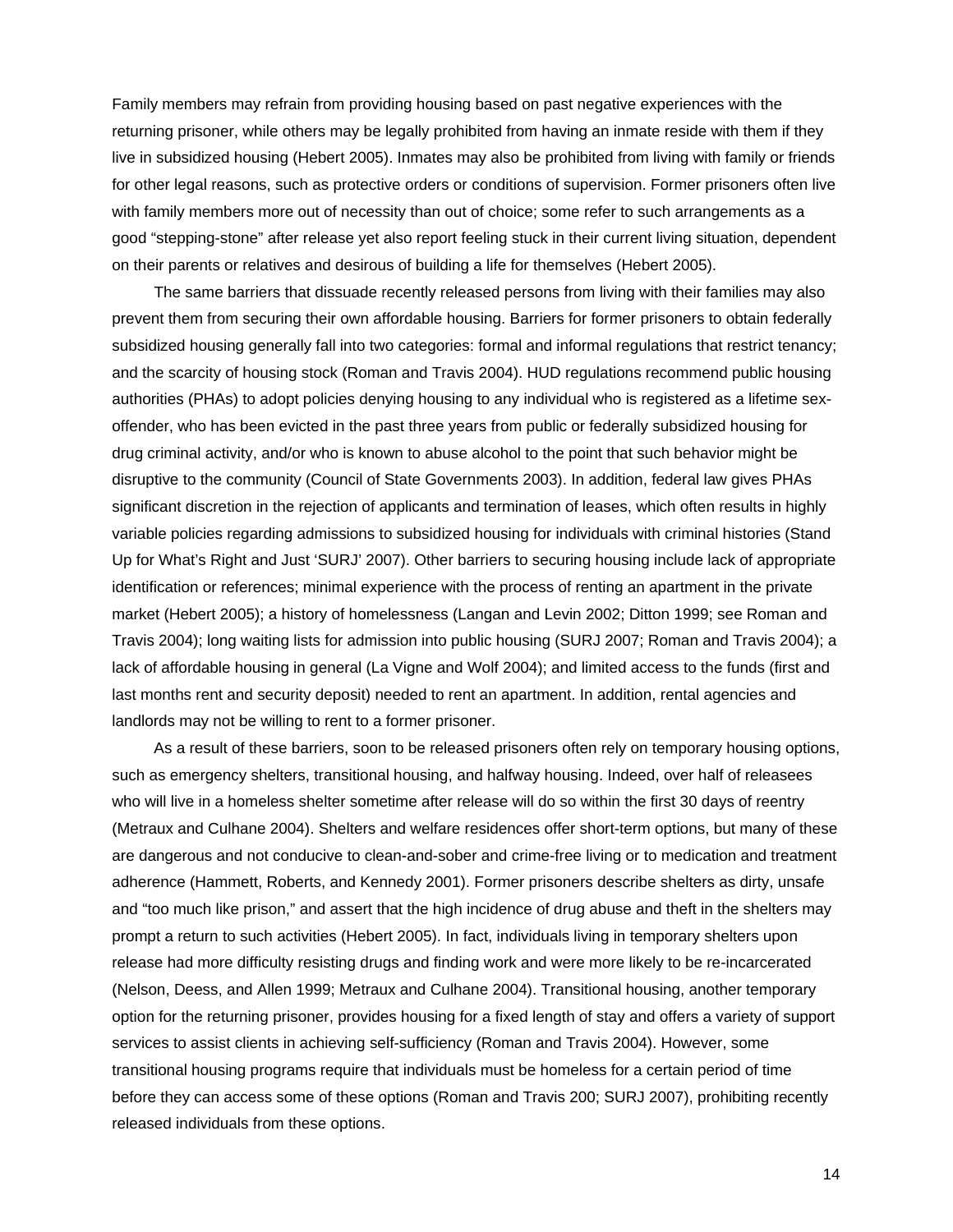To circumvent these barriers, discharge planning must identify housing options in advance to ensure that all inmates have a place to stay on the day of their release (Backer, Howard, and Moran 2007). Contacting family members who may be willing to provide long-term housing and lining up personal identification and other documents prior to release are also important release planning functions, as these steps will pave the way toward the acquisition of more permanent housing for returning prisoners. The UI survey results indicate that although 72 percent of DOCs assess an inmate's housing needs prior to discharge and 63 percent have formal policies in place to ensure that *some* releasees have secured adequate living arrangements, fewer than one in four ensure adequate housing arrangements for all releasing inmates. In addition, 65 percent have policies in place to notify family members prior to an inmate's release, which can help confirm whether relatives can provide housing.

Several promising practices across the country may guide departments in securing safe and affordable housing for soon-to-be-released inmates. In Connecticut, the DOC has set up an agreement with the State Veteran's Home and Hospital to offer beds to discharged veterans. Recognizing that individuals at risk for homelessness are likely to have multiple problems and may need additional supports (see Backer, Howard, and Moran 2007), in Massachusetts, contractors from non-profit community organizations provide "in-reach" (pre-release) services to prisoners, with a special emphasis on those at high risk to become homeless or who are difficult to place (such as sex offenders, arsonists, persons with disabilities, and inmates with behavioral, medical and mental health issues). A housing specialist recommends housing options, secures housing (and helps appeal housing denials) prior to a person's release, meets the inmate on the day of release to assist with the transition, and coordinates support services through established community resources.<sup>3</sup> In Idaho, inmates without familial or financial support, and/or who are at risk of becoming homeless after release, receive transitional funds to help them pay for lodging and living expenses upon release (see Appendix A).

#### **Housing**

Recommendation: To reduce the likelihood of homelessness, and to decrease the probability of releasees residing in unsafe environments, correctional agencies should assess existing prisoners housing options and identify safe, affordable places where they can reside for at least 24 hours after release. The DOC should also verify that bed space is available.

## *Employment and Education*

 $\overline{a}$ 

While perhaps not topping the list of immediate needs upon release, over the long run obtaining employment represents one of the greatest barriers to an individual's successful reintegration into the community. At its most basic level, employment provides former prisoners with a consistent source of funding for necessary food, shelter, clothing, transportation, and other basic amenities. It also increases feelings of self-efficacy and self-sufficiency, building confidence in released prisoners that they can support themselves without needing to resort to criminal activities or reliance on family members or "hand outs," and providing a new social network that supports positive behaviors and serves as a protective

<sup>&</sup>lt;sup>3</sup> http://www.laurielee.org/PILOT/Programs%20that%20Serve%20Ex-Offender%20Populations%20\_2\_.pdf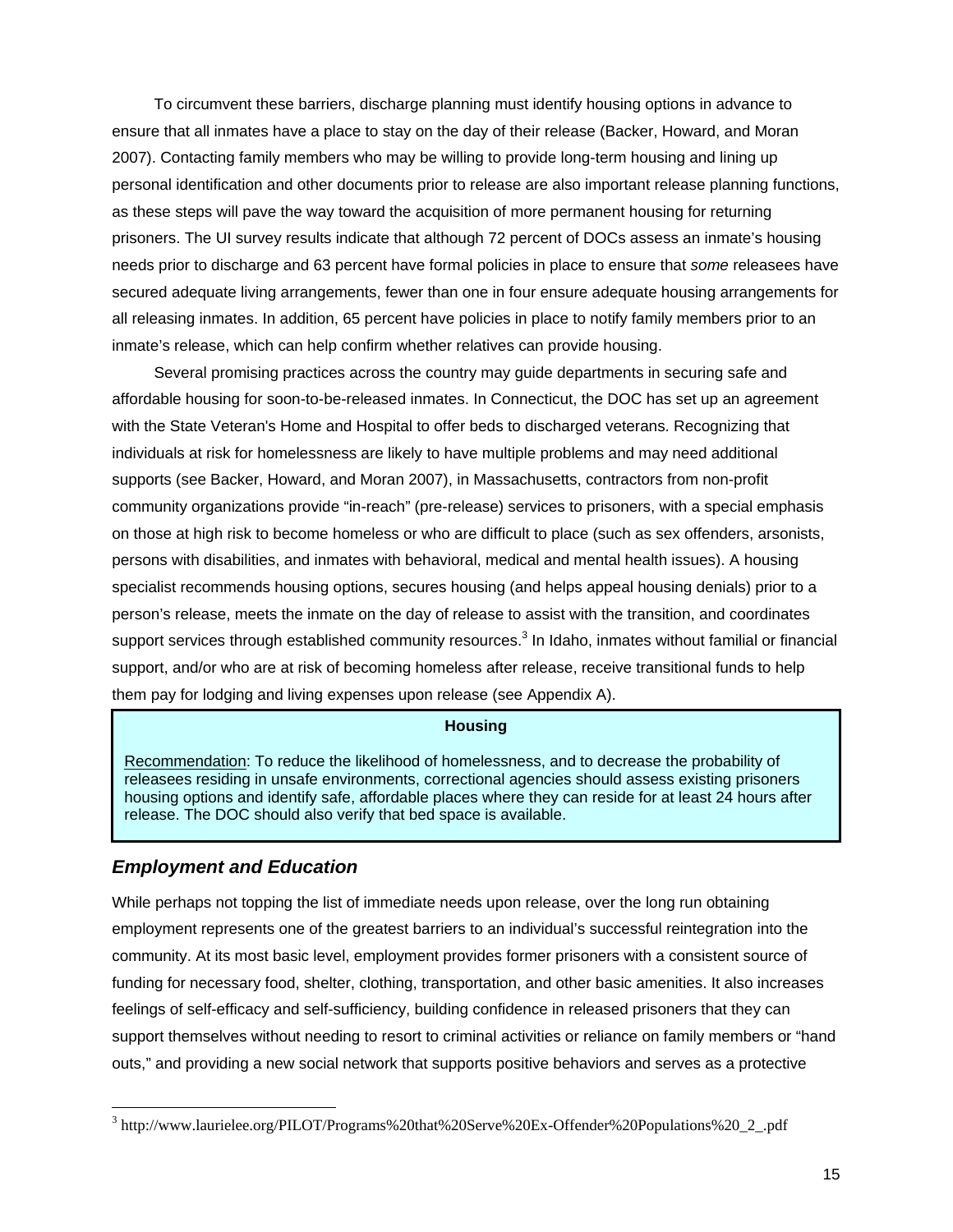factor against future criminal activity (National Academies 2007; Rossman and Roman 2003). Indeed, most released inmates feel that having a job would help them stay out of prison (Roman, Kane, Turner and Frazier 2005; La Vigne and Wolf 2004; La Vigne and Lawrence 2002; Visher, La Vigne and Travis 2004; La Vigne, Visher and Castro 2004; La Vigne and Kachnowski, 2005; Visher, Baer, and Naser 2006) and would allow them to concentrate on other lower-order tasks, such as avoiding drugs or other illegal activities and staying in good health (Nelson, Deess and Allen 1999). Unfortunately, on average only one in five prisoners had employment lined up prior to their release (Visher, La Vigne, and Travis 2004).

The reasons for a former prisoner's lack of employment are manifold. Some individuals do not possess the proper skills, work experience, or education to secure employment (Council of State Governments 2003). Although two-thirds of inmates indicate working prior to incarceration, some may have erratic work histories (General Accounting Office 2000; Visher, La Vigne, and Travis 2004). Others have mental impairments or life skill deficits that prevent them from working. Many former prisoners are able and qualified to work, but simply do not have the proper proofs of identity or educational credentials needed to demonstrate employment eligibility, have not been given information on how and where to look for jobs, or must meet parole requirements (such as participation in treatment programs, curfew or other restrictions on mobility) that limit their ability to find and keep employment (Nelson, Deess and Allen 1999; Bloom et al. 2007).

Former prisoners also face community and institutional barriers to employment. Company policies and state licensing restrictions may formally prohibit hiring individuals with criminal histories. Employers often do not initially consider hiring a released individual (Holzer, Raphael, and Stoll 2001), as a person's status as a former prisoner may lead an employer to believe that the applicant lacks basic job readiness and desirable personal qualities, such as trustworthiness, responsibility, punctuality and interpersonal skills (Holzer et al. 2001; Holzer, Raphael, and Stoll 2003). Released prisoners will often enter communities with few or no low-skill jobs and limited transportation to access those jobs (Nelson, Deess and Allen 1999); two-fifths of employers in one report indicate that their entry-level jobs are not accessible by public transportation (Regenstein, Meyer, and Dickemper Hicks 1998).

The role of release planning in meeting these employment challenges is to assess and document existing employment and educational skills, including those acquired behind bars; identify remaining deficits; and develop links to training and placement opportunities in the community. Preliminary research suggests that participation in transitional employment and intensive employment services in the first three months following release reduces the risk of parole revocation, felony conviction, and incarceration (Bloom et al. 2007).

 According to the UI survey 72 percent of DOCs asses an inmate's employment needs. Some DOCs have particularly innovative programs linking inmates to jobs prior to release. For example, the Louisiana DPSC requires attendance at annual resource fairs (held at various adult correctional facilities) that feature statewide business owners and service providers (i.e., faith-based, and substance abuse providers) as part of its one-hundred hour Standardized Pre-Release program. The DPSC also maintains a website that links inmates with potential employers in the New Orleans area that are interested in hiring former inmates. The Washington DOC places inmates who are residents of Seattle (nearly one-third of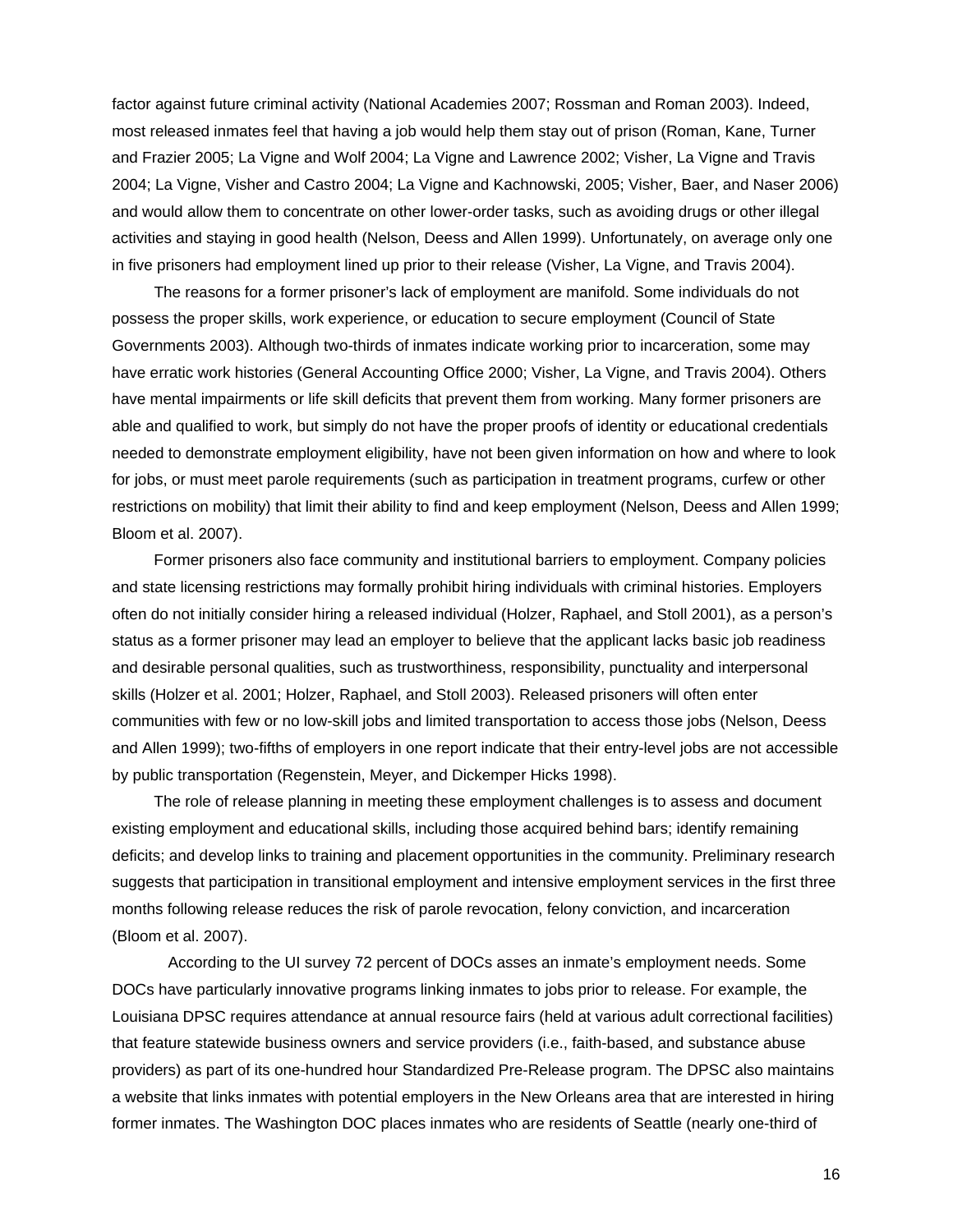the incarcerated population) and eligible for a work-release program in one of the six facilities that are operated on a contractual basis by a private nonprofit that provides jobs in the community. Individuals enter the work-release program no sooner than six months prior to discharge and are overseen by community corrections officers who provide case management services, including assessments and program referrals (Council of State Governments 2005). The Georgia DOC offers the "Take 5" program, which encourages local businesses to hire at least five returning prisoners as employees. Participating businesses receive pre-screened referrals, participate in the selection process, and are eligible to receive a bonding program and tax credit (Sabree 2006).

#### **Employment and Education**

Recommendation: As employment is critical to the successful long-term reintegration of released prisoners, correctional agencies should ensure that the appropriate assessments and referrals have been made to facilitate the process of finding and keeping a job. This includes a written assessment of any literacy problems, educational requirements, and vocational skills in order to pass off that information to the appropriate workforce development or other community-based agency.

## *Health Care*

Although everyone should have access to affordable health care, the need for medical treatment is particularly acute for those released from prison, who typically have more physical and mental health problems, including infectious diseases, than the general public (Hammett et al, 2001; National Commission on Correctional Health Care 2002). Substance addiction often accompanies and can exacerbate these health problems, underscoring the importance of identifying the health care needs and ensuring the provision of medication and treatment for this population. Particularly for the most severely afflicted returning prisoners, attending to immediate medical needs is a critical component of release planning.

#### **Physical Illness**

Across all manner of physical ailments, people released from prison have more health problems than the average citizen, including chronic diseases like asthma and hypertension and communicable diseases, such as HIV/AIDS, Hepatitis C and tuberculosis (NCCHC 2002). Unfortunately, the continuum of care for released inmates is far from seamless (Mallik-Kane and Visher 2008), creating significant problems for both these individuals and the communities to which they return. In the first two weeks of release, former inmates are over 12 times more likely to die from health problems than is the general population (Binswanger et al. 2007); these deaths typically result from drug overdose or cardiovascular disease. The community will also suffer when releasees go without health care, as citizens bear the costs of hospitalization and emergency room treatment (Hammett, Roberts, and Kennedy 2001). Indeed, one study found that although most recently-released prisoners lacked health insurance, one third had used an emergency room and one fifth had been hospitalized in the ten months following their release (Mallik-Kane and Visher 2008).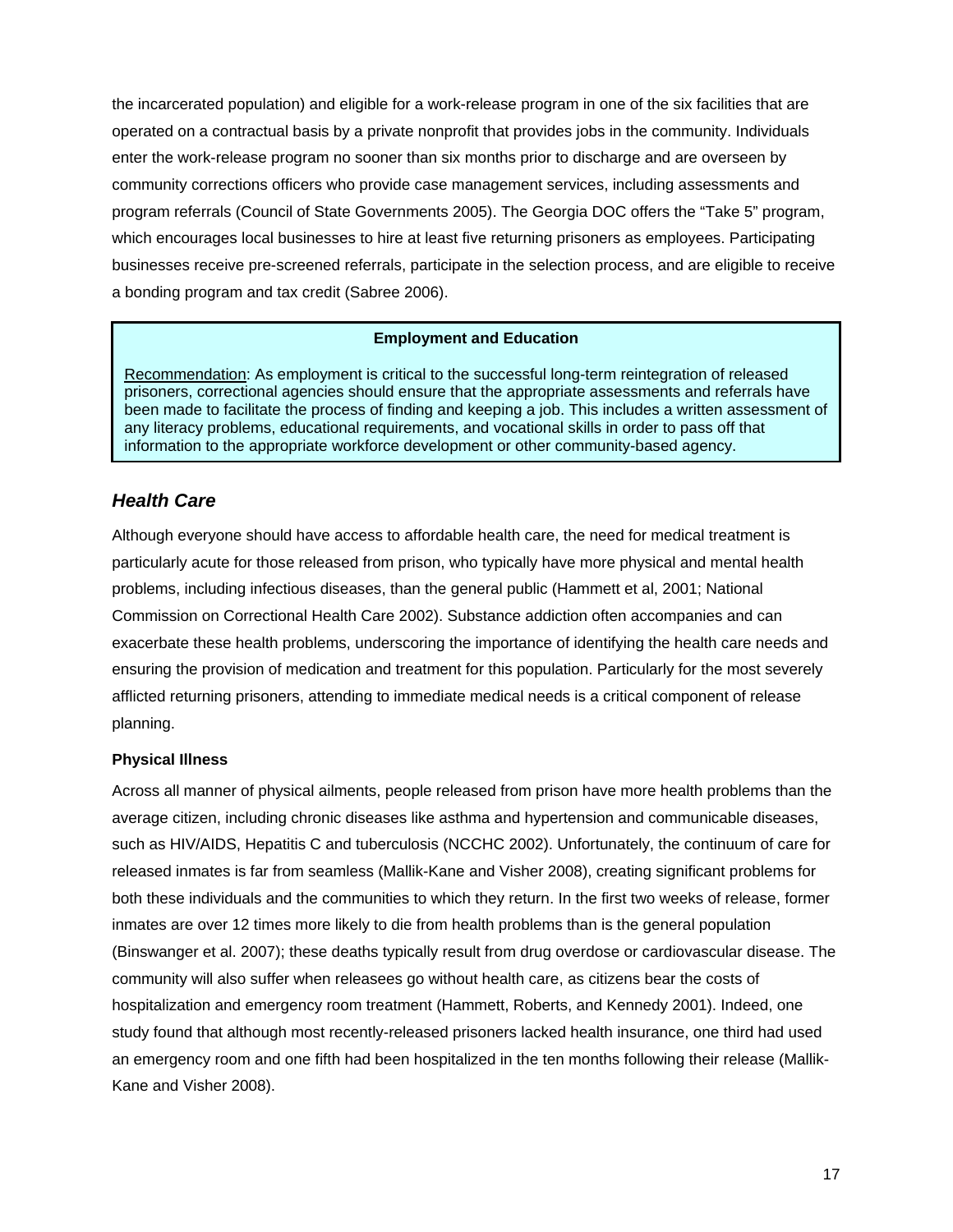While the majority of soon-to-be-released inmates acknowledge that they will require help obtaining health care after release, their needs may greatly surpass the capacity of services offered through current DOC practice (Mallik-Kane 2005; Visher, La Vigne and Travis 2004; Visher, Baer, and Naser 2006; La Vigne and Kachnowski 2005; Visher, Naser, Baer, and Jannetta 2005). Releasees typically receive minimal guidance on how to access healthcare and medications; even among those who leave prison with referrals to community health care providers, it is unusual to have an appointment already lined up (Hammett, Harmon and Maruschak 1999). Complicating matters is the fact that mental health and mobility problems, limited access to transportation, and a lack of awareness about the importance of attending to one's healthcare needs may prevent releasees from following up on any referrals or appointments that are arranged for them.

Some of these obstacles may represent the releasee's prioritization of needs. As with their healthier counterparts, released prisoners with chronic health problems face a wide array of reentry challenges, such as finding housing, obtaining a job, and attending to basic necessities. In the absence of appropriate support mechanisms, however, focusing on these core needs may distract them from adhering to treatment and medication plans. In a vicious circle, this lack of adherence hinders their ability to accomplish the reentry goals they value most. A release plan that both links individuals with medical services for follow-up care and supplies an adequate amount of medication upon release is therefore critical to reentry success (Hammett et al. 2001). For example, HIV-positive inmates who began to receive care while incarcerated and then continued treatments with the same providers upon release showed high rates of successful follow-up, along with a decrease in recidivism (Flannigan et al. 1996; Kim et al. 1997). Adequate treatment for individuals with HIV/AIDS also reduces the chances of transmission to other members of the population (Quinn et al. 2000).

Unfortunately, DOCs face many obstacles in fulfilling the healthcare component of release plans, including long distances between correctional facilities and communities and policies that prevent external service providers from visiting the facility (Hammett et al. 2001). Even among those who entered prison with health coverage or are theoretically eligible for it upon release, the process of lining up insurance can be lengthy and complicated.<sup>4</sup> Policies for securing coverage after release may prohibit the processing of an application while a person is still incarcerated, often because the individual lacks a permanent address and/or has an indeterminate release date (Hammett, Roberts, and Kennedy 2001). In some cases, it is difficult to document eligibility, as certain federal benefits cannot be distributed to persons with cooccurring substance abuse and mental illness disorders unless the latter is confirmed as the primary disorder (SURJ 2007). Even if individuals can overcome the barriers to confirming eligibility and obtaining benefits, the actual application process can be quite lengthy: The typical review of an application for SSI/SSDI benefits takes about three months (Bazelon Center for Mental Health Law 2001); Medicaid may take up to 45 days to approve an application (Nelson and Trone 2000); and applicants for Safety Net

 $\overline{a}$ 

<sup>&</sup>lt;sup>4</sup> Although some people enter prison with health care coverage (Conly 2005), benefits are typically terminated or suspended during incarceration (Bazelon Center for Mental Health Law 2001).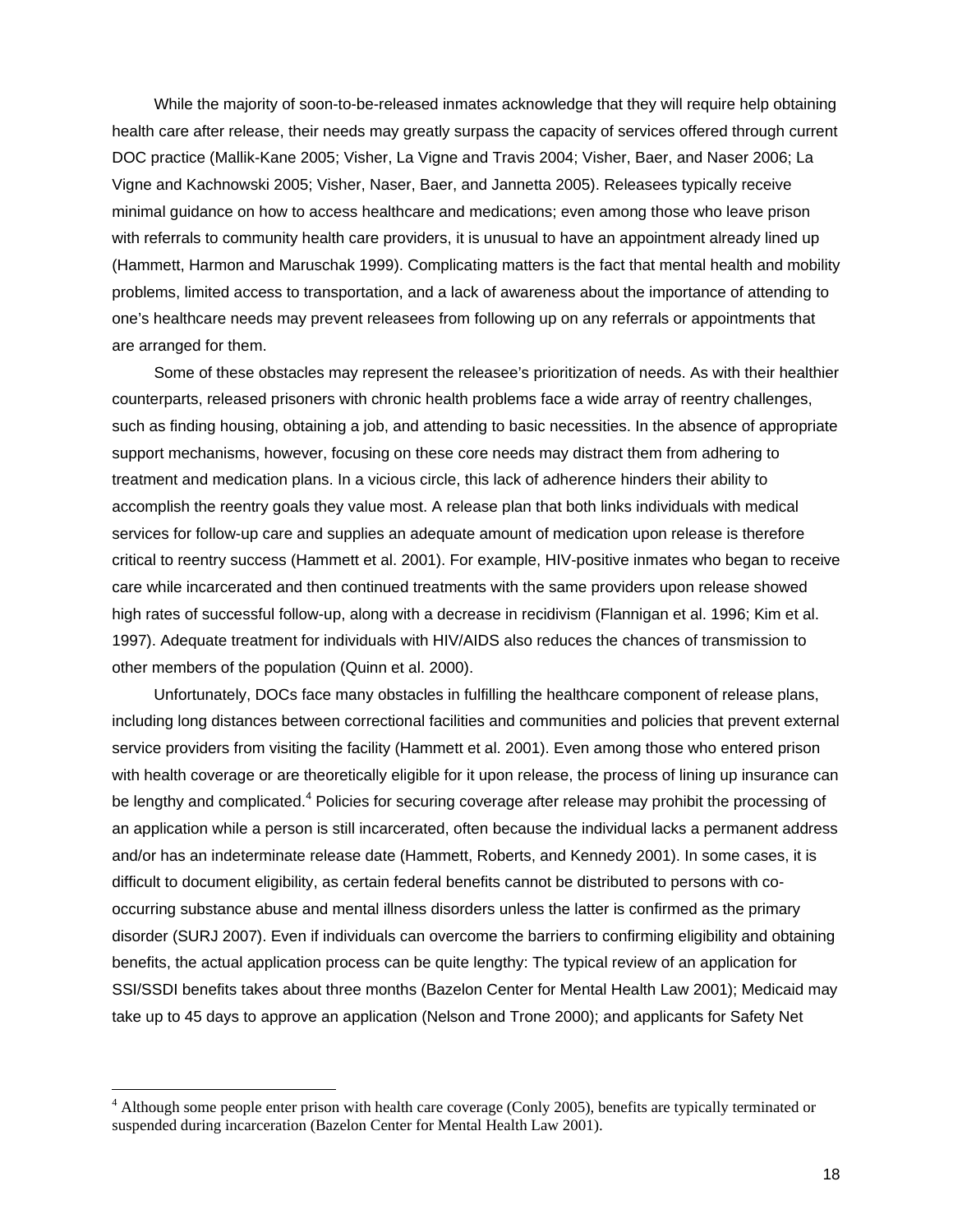Assistance in New York State face a 45 day waiting period before they can begin to receive any benefits (New York State Bar Association 2006).

Release planning for health care is undoubtedly a complex undertaking. In addition to documenting health needs prior to release, ideally, the DOC should schedule an appointment with a health care provider for individuals in need of services to increase the chances that the inmate will both initially access services and remain in services over time. Some states are making great strides at supporting the health needs of soon-to-be released inmates. The Massachusetts DOC facilitates the standard application process for MassHealth benefits, with Correctional Program Officers (CPOs) beginning to file applications electronically 90 days prior to release. Upon approval, a card is sent to the correctional facility and given to the inmate upon release. This initiative has led to an increased percent of inmates approved for MassHealth coverage, from 13 to 60 percent after implementing the online application process. In Maryland, the DPSCS helps inmates apply for Primary Adult Care (PAC), so that within a day of release returning prisoners have access to coverage for prescriptions and clinic appointments. In Wisconsin, health services, a social worker, and a probation/parole agent help to schedule post-release medical appointments for exiting prisoners while ensuring access to a sufficient supply of medication, medical appliances and medical insurance coverage at the moment of release. Prisoners are also encouraged to review materials and participate in discussions on health, stress, cancer, fitness, STDs and other topics. By ensuring that releasees have healthcare readily available at the moment of release, DOCs can help inmates better manage their current health problems while preventing against future issues.

The UI survey indicates that in addition to the DOCs that provide individualized written discharge plans to all inmates, 28 percent develop such plans to inmates with co-occurring disorders. The UI survey also indicated that about half of DOCs assess inmates for their medical and health requirements and all DOCs provide a supply of medication to exiting inmates who received prescription medication in the months preceding release. All of the DOCs surveyed reported providing prisoners with medication and/or a prescription upon release. The supply of medication provided varies, however, with 51 percent of DOCs providing a one to two week supply and 30 percent providing a three to four week supply. A smaller number of states (Kansas, Massachusetts, Montana, Pennsylvania, and Virginia) provide inmates with over a one-month supply of medicine. In addition to supplying medication and referrals, some states have developed strategies to help inmates secure benefits upon release. For example, the Massachusetts Department of Correction has developed a program in which staff can quickly and easily file applications to reinstate inmates' benefits prior to release (see Appendix A).

#### **Mental Illness**

Although it is difficult to estimate the prevalence of mental illness among incarcerated populations, recent estimates suggest that about one in every two prisoners in the state and federal system have mental health problems, compared to one in ten in the general U.S. population (James and Glaze 2006). For example, more than two-fifths of state prisoners (43 percent) reported symptoms that met the criteria for mania compared to less than 2 percent of the general public, and three times as many state inmates (24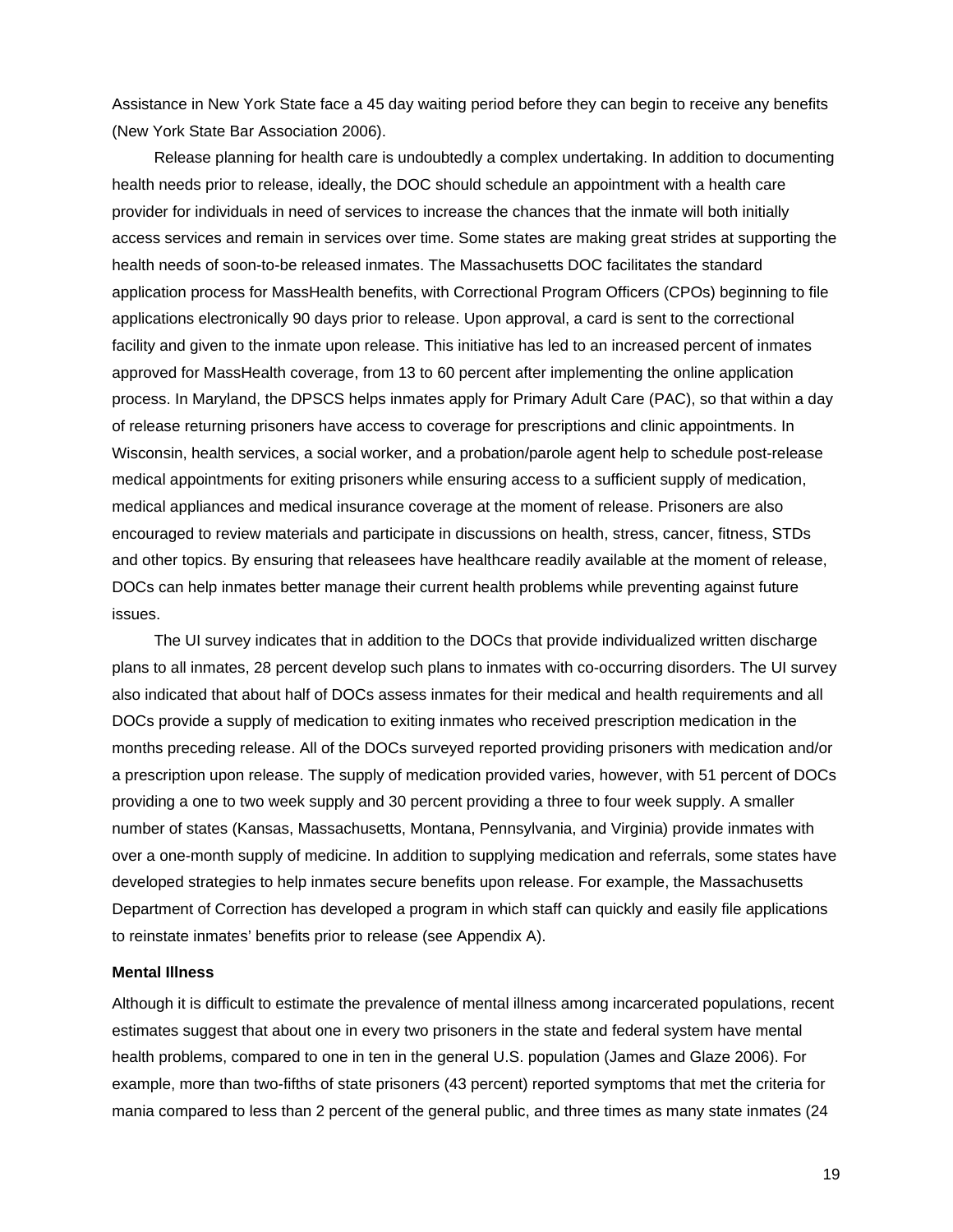percent) suffered from major depression as the general population (8 percent) (James and Glaze 2006). Incarcerated women are even more likely to experience mental health problems than their male counterparts (James and Glaze 2006).

Released prisoners suffering from mental health problems require immediate and ongoing medical services in order to successfully reenter the community (Gaynes 2005). These services not only refer to the obvious needs for medication, medical equipment, prescriptions and referrals, but also to assistance in accessing these key supports. Many individuals facing mental health challenges will require intensive support in order to navigate life outside of prison. This support is particularly critical given that mentally ill releasees tend to receive less support from family members relative to other former prisoners and rarely have private insurance or Medicaid benefits to fund medical treatment (Mallik-Kane and Visher 2008; GAINS Center 1999). Those with mental health problems face all the obstacles to health care described above, but also have additional challenges, such as proving that their mental illness represents their primary disorder (in lieu of a substance abuse problem) in order to obtain federal benefits and coping with the stigma associated with self-identifying as mentally ill (SURJ 2007). If mentally ill individuals experience delays in medications and medical care, they can pose a risk to themselves and the communities in which they live. Indeed, a released prisoner's unmet need for mental health services and treatment often directly precipitates arrest (Bazelon Center for Mental Health Law 2001).

According to the UI survey 84 percent of DOCs assesses prisoners' mental health history and 44 percent of the DOCs specifically provide releasing prisoners with a mental health disorder an individualized written discharge plan. In addition, the majority of DOCs (93 percent) collaborate with mental health agencies regarding discharge planning and 35 percent have a discharge planning MOU with a mental health center or agency.

#### **Substance Abuse/Addiction**

Individuals with mental illnesses are likely to also have other illnesses, including histories of substance use; in fact, two in five men and three in five women released from prison reported a combination of physical, mental, and substance abuse problems (Mallik-Kane and Visher 2008). Substance abuse often co-occurs with mental illness, with estimates suggesting that three in four state inmates with a mental illness also have a substance abuse or dependence problem, compared to a little over half (56 percent) of state inmates without a mental problem (James and Glaze 2006; Council of State Governments 2002). Indeed, 87 percent of state inmates with a mental health problem reported regular use (once a week or more for at least a month) of drugs and alcohol before their arrest. As a result, co-morbidity is extremely common (see Hammett et al. 2001). Individuals with *triple* diagnoses (often mental illness, substance abuse, and HIV/AIDS) will also require particular attention, as the complexity of drug interactions becomes even more severe in triply diagnosed than in dually diagnosed patients (McKinnon, Carey, and Cournos 1997 as cited in Hammett et al. 2001).

Even among those who are otherwise in good health, substance abuse problems can derail a successful transition from prison to the community. Drug use and intoxication are common in the months following release (Visher, La Vigne and Travis 2004), and without sustained advocacy and follow-up,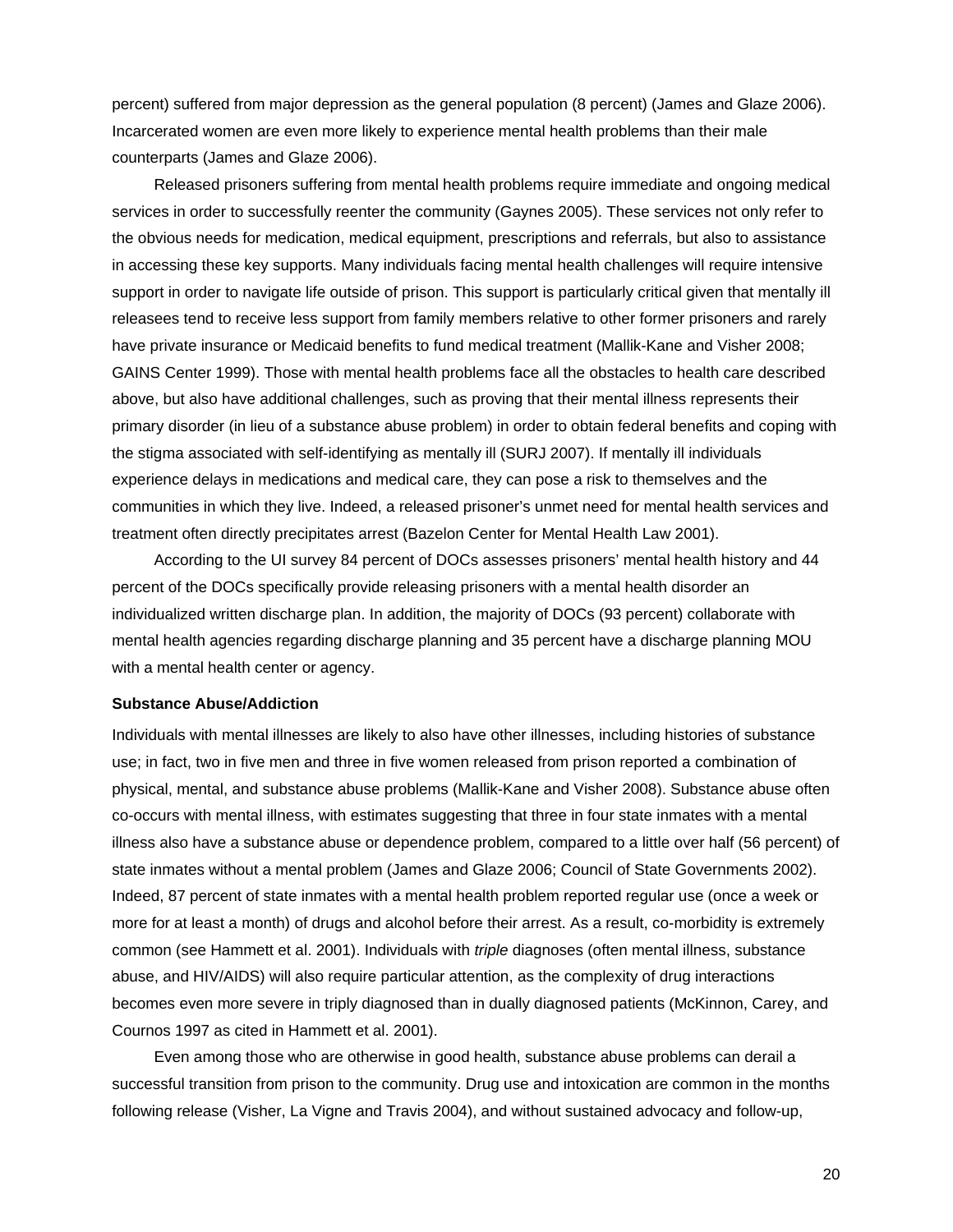those with substance abuse problems are likely to relapse and engage in other negative behaviors (Gaynes 2005). Compared to others released from prison, substance users were more likely to engage in criminal behavior and to be reincarcerated in the year following their release (Mallik-Kane and Visher 2008). Indeed, the more often an individual is imprisoned, the likelier that inmate is to be a drug or alcohol addict or abuser (Califano 1998). About half of prisoners committed their most recent crime under the influence of alcohol or drugs (Mumola 1999) and 17 percent of all inmates report having committed their crime solely to obtain money to buy drugs (Califano 1998). Unfortunately, the likelihood of death from post-prison drug use is real; in the first two weeks following release, a returning prisoner's chances of dying from a drug overdose are 129 times that of the general population (Binswanger et al. 2007).

According to the UI survey 84 percent of DOCs assess a prisoner's substance abuse history while only 30 percent specifically provide releasing prisoners with a history of substance abuse an individualized written discharge plan upon release.

#### **Health Care**

Recommendation: Ensuring a continuum of care from the facility to the community is critical to the health and wellbeing of the exiting prisoner and the community to which they return. Prior to release the correctional agency should conduct a written assessment of a prisoner's mental and physical healthcare status and needs. The releasee should be provided with contact information of a health care facility/provider in the community in which they plan to reside in. For individuals with a history of mental illness or substance abuse, the DOC should schedule an appointment with counselor in the community prior to release. In addition, the DOC should provide 45 days worth of medication to individuals who are on medication while incarcerated.<sup>1</sup>

 $1$  This time period is derived from estimates that it takes an average of 45 days for benefits to be reactivated (Bazelon 2006). Some institutions provided releasees with a prescription instead of the actual medication; however this puts a financial burden on the releasee at a time when they often have limited resources

## *Support Systems*

When an inmate returns to the community, they will need a positive support system in place that encourages a healthy lifestyle, positive behaviors, and self-sufficiency. Whether an individual has a family member, friend, or mentor to aid them at the moment of release, no one should leave prison without someone immediately available to support them (National Academies 2007). This support is usually best when it comes from family members, as the strength of family support directly predicts an individual's success upon release in areas such as employment, housing, and abstinence from illegal activities (Nelson, Deess, and Allen 1999) and many prisoner report that family support is the most important thing in keeping them out of prison (Visher and Courtney 2006). Even fragile families, though not ideal, can provide crucial resources upon release, such as housing, medication management, crisis intervention, and feedback to probation and parole (Family Justice 2006). A supportive family may also steer former prisoners away from both illegal activities and the people who engage in them. Prisoners reunited with their families following release have been shown to decrease their use of illegal drugs without additional treatment, have fewer new arrests, and show improved physical and mental health (National Academies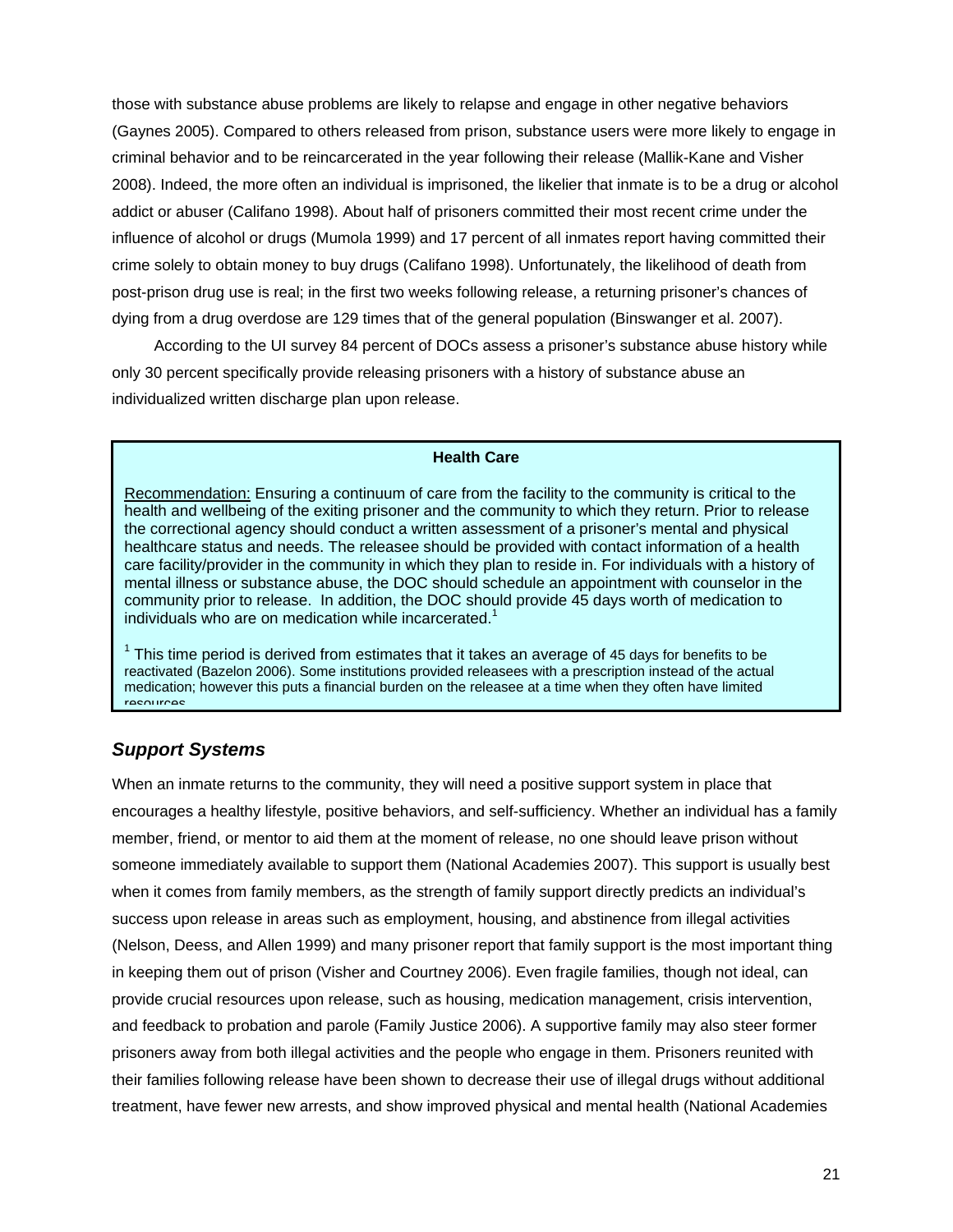2007). The majority of former prisoners believe that family support has helped them avoid a return to prison (La Vigne, Visher and Castro 2004; Visher, La Vigne and Travis 2004). In general, family or friends represent the most useful form of support in prisoners' transition back to the community, and many former prisoners will rely heavily on those individuals for both emotional and financial support (Visher, La Vigne, and Travis 2004; La Vigne and Wolf 2004). Although supportive families can help releasees avoid returning to prison, many prisoners have family members who enable them to revert to illegal and unhealthy behaviors. When creating a release plan, family members who have a negative influence on the prisoner must be identified and excluded from involvement in their transition into the community.

Supportive family members can also encourage existing prisoners to make up for their past actions by participating in restorative justice activities. Designed primarily to support victims of crime in rebuilding their lives, restorative justice programs, including restitution payments to victims, community service, and various forms of victim-offender mediation, have also been found to reduce recidivism among participants (Bonta et al, 2006). Research indicates that formal involvement of family members of participating releasees in the release process increases the likelihood that they will follow through with restorative justice activities and aids in their ability to express their remorse and demonstrate their successful rehabilitation (Braithwaite 2007; Hebert 2005).

Unfortunately, logistical and legal constraints—such as housing restrictions and distance from the prisoner's community to that of their family—prevent some family members from providing support to the recently released prisoner. Damaged family relationships prior to incarceration, sporadic communication while in prison, and a fear of return to negative behaviors upon release also may prevent family members from having a relationship with released inmates. Without the involvement of family members, individuals will likely seek out former friends and associates, many of whom are tied in with illegal activities and a heightened likelihood of parole violations and recidivism (Eckholm 2006). Unfortunately, some family members may also be engaged in anti-social behaviors and prompt a return to such activities (Visher, La Vigne, and Travis 2004).

Ideally, an individual in prison has worked on cultivating relationships with community-based organizations and support systems as part of a larger reentry plan (Council of State Governments 2005). The UI survey revealed that about half of DOCs assess an inmate's family life and domestic relations and approximately 70 percent of DOCs involve families in the discharge planning process. For example, the Family Life Center in Rhode Island provides discharge planning for prisoners and family members prior to release. Although it is important to facilitate connections with family and friends prior to release, DOCs will need to find alternatives when such relationships are not be feasible and/or desirable. For those inmates who are unlikely to develop a positive support network of family members, some DOCs are working on developing other supports through intensive counseling and mentors at the moment of release. The Texas Department of Criminal Justice runs a faith-based Chaplaincy Mentor program that places volunteer mentors with inmates to help them prepare for the moment of release. Before discharge, mentors work with their mentees to develop a plan for at least one month's supply of food (including through food stamp application), shelter, clothing (e.g. work boots, work clothes), and medication (including through Medicaid application). Mentors also help arrange for post-release transportation to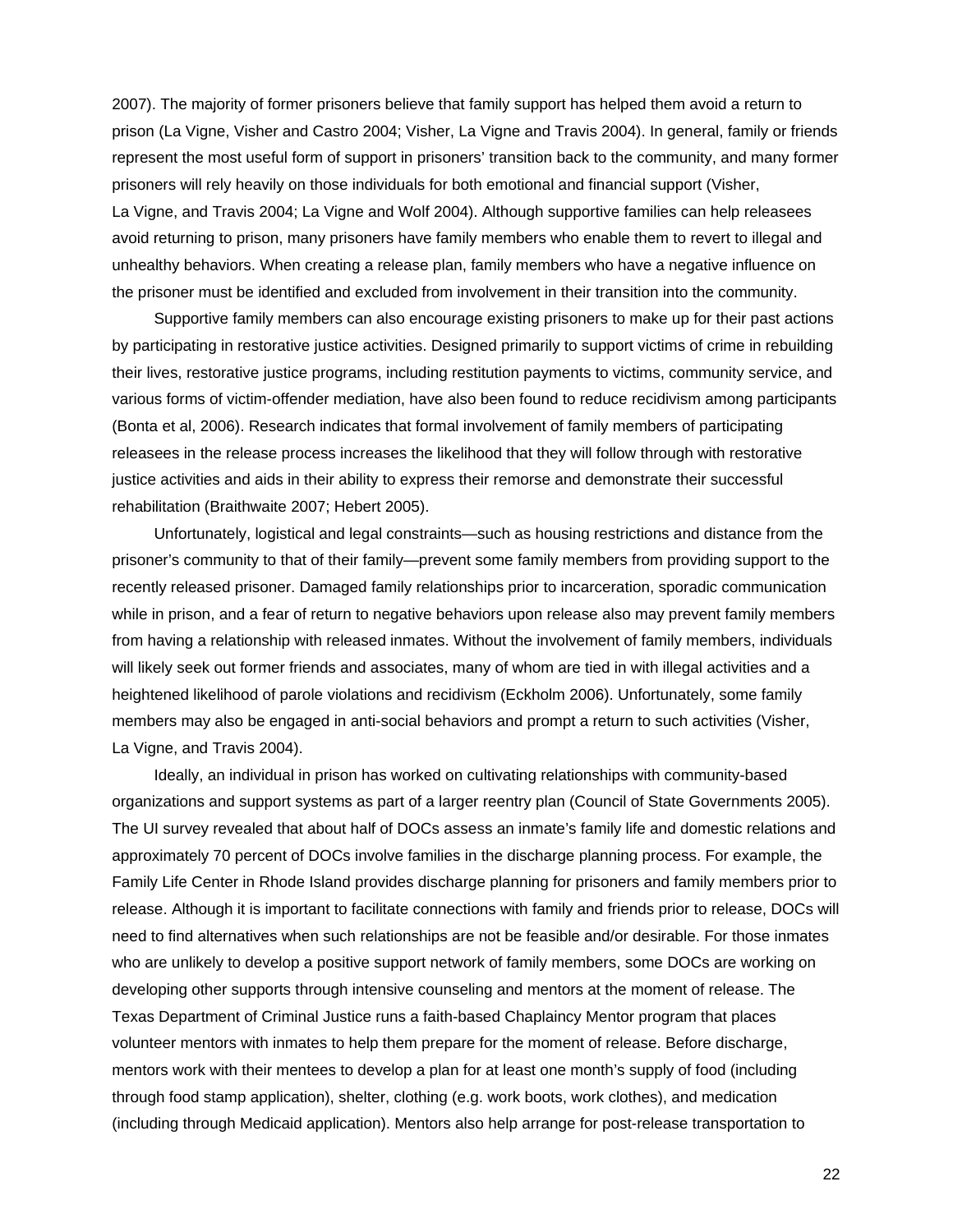work, assist in obtaining the documents needed to secure a license and Social Security card, and communicate with charities and the inmates' family in order to prepare for release. At the moment of release, mentors and released inmates may transport mentees and help them access community resources. After release, mentors are encouraged to familiarize themselves with the terms of their mentee's supervision and if the need arises, insist the individual meet the treatment requirements of their release (Texas Department of Criminal Justice 2006). In Idaho, individuals who do not have family to depend upon at the moment of release receive transitional funds that help them acquire and pay for housing, living expenses, and needed medical and behavioral treatments (Idaho DOC 2007).

#### **Support Systems**

Recommendation: A support system can be an invaluable resource for an individual, especially at the moment of release. Therefore, at a minimum the DOC should provide all exiting prisoners with a release handbook listing community resources. In addition, if appropriate, family members should be contacted and notified of release date and release plan. For those without family members, the DOC should identify community or faith-based organizations that can offer support, at the very least, within the first 24 hours of release.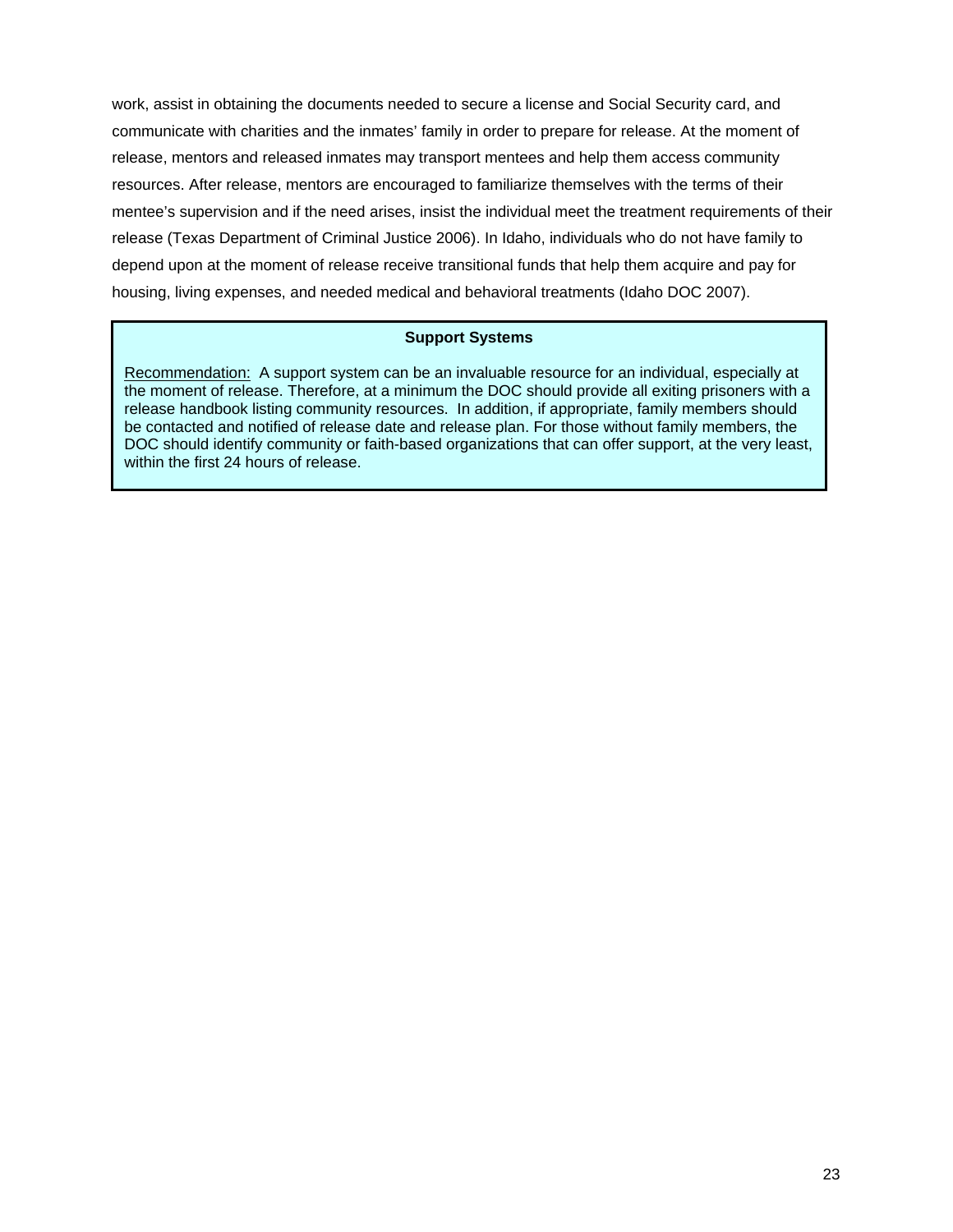# **What Are the Opportunities and Challenges of Release Planning?**

There are both macro and micro level challenges associated with gaining institutional compliance with release procedures, encouraging releases to follow release plans, and release planning for special populations. The ease of discharge planning will also vary depending on the amount of time available to devote to such planning; the qualifications and experience of staff members; the number of resources dedicated to discharge planning; the risks and needs of the target population; the need for and availability of community treatment services and supports; the level of coordination between institution/state system and community; and the follow-up period after discharge (Moran et al. 2005). Release planning is fraught with both challenges and opportunities involving both the individual departing from prison as well as the many linkages that must be made with individuals, agencies, and service providers in the community. Effective release planning also requires the ability to engage in ongoing data collection and outcome measurement activities in order both to hold release planning staff accountable as well as to make improvements over time.

## *Engaging the Released Prisoner*

When it comes to release planning, inmates can be divided into two broad categories: those released with a required period of community supervision, and those who are released with no further obligations to the state. For both groups, communication, coordination, and follow-up are critical to the successful execution of a release plan. These activities should be designed in a manner that engages prisoners in the development of the released plan from the very beginning, thereby increasing the odds that they actually follow it after their release. For example, the inmate can be enlisted, with supervision, in making phone calls to set up aftercare appointments. As his or her health condition improves during the course of treatment, the individual could assume an increasingly greater share of the responsibility for the plan that will assure ongoing and continuing care following release (AACP 2000). Inmates who also have the opportunity to discuss their feelings about an upcoming release with their case managers may become more engaged in defining, and adhering to, the conditions of their release plan (Walters, Clark, Gingerich and Meltzer 2007).

Encouraging releasees to adhere to a release plan also represents a challenge in discharge planning, as the peak rates of committing a new crime or violating the terms of parole occur in the first few days, weeks, and months after release (National Academies 2007). Many prisoners, particularly those completing lengthy sentences, have adapted to an environment in which their entire days are planned out and may have difficulty making decisions and managing their free time once on their own (Nelson and Trone 2000; Visher et al. 2007). While some individuals will try hard to reform themselves but may not succeed, others will simply refuse to conform to the expectations of their parole (Piehl 2002). Some releasees will feel constrained by the highly structured conditions of release that benefit others and rebel against those rules; indeed, the same interventions that improve success rates in high-risk offenders may be detrimental to low-risk offenders (Lowenkamp and Latessa 2004). Former prisoners may also have unrealistic expectations concerning life on the outside and feel they can subsist without following the

24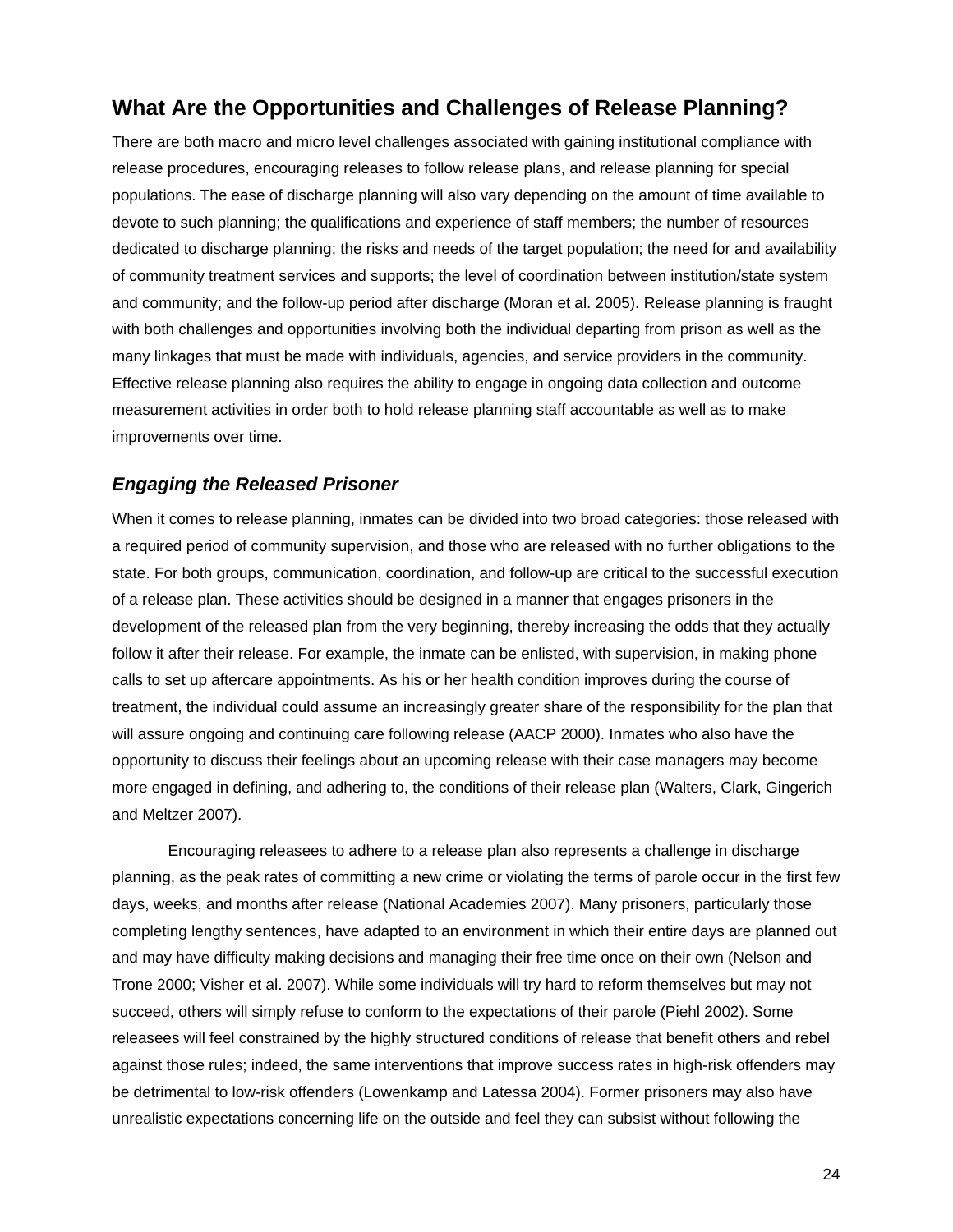conditions of their release plan (Nelson and Trone 2000). Releasees may also find it difficult to comply with their release plans if services are not immediately available in the first few days after release (National Academies 2007). These challenges suggest that corrections agencies must take into account an individual's proclivities and needs when creating a release plan, recognizing the extent of prisoner resistance to mandated conditions of parole. Corrections officers and mental health staff can counsel inmates to understand that treatment and other parole conditions can help them achieve their personal goals in addition to simply meeting requirements imposed on them by the corrections agency.

Release planning for discharge is particularly important for special populations who encounter a unique set of obstacles upon release or who pose an increased risk to public safety. Inmates released directly from maximum security, inmates released without any form of supervision, inmates with mental health or substance abuse problems, inmates with physical or chronic illnesses, and persons convicted of violence or sex crimes are in particular need of release planning. While providing services to prisoners with special needs may involve certain political risks, the biggest gains in public safety and cost savings are achieved when resources are targeted at this population. Such costs and benefits must be considered when deciding whether to exclude violent offenders, sex offenders, mentally ill offenders, and/or high-risk offenders from participation in the reentry program (Taxman et al. 2002). The UI survey indicates that all but one reporting agency prepare individualized written discharge plans for at least some inmates. Among those agencies, 40 percent provide such plans for all releasing inmates.





#### **Supervised Releasees**

For the two-thirds of prisoners who will discharge under some form of correctional supervision, most must abide by certain conditions of release in order to maintain their freedom. In addition to holding inmates accountable for their actions upon release, such conditions of release also act as a formal expression of the DOC's expectations for post-release conduct. In order to create a meaningful release plan that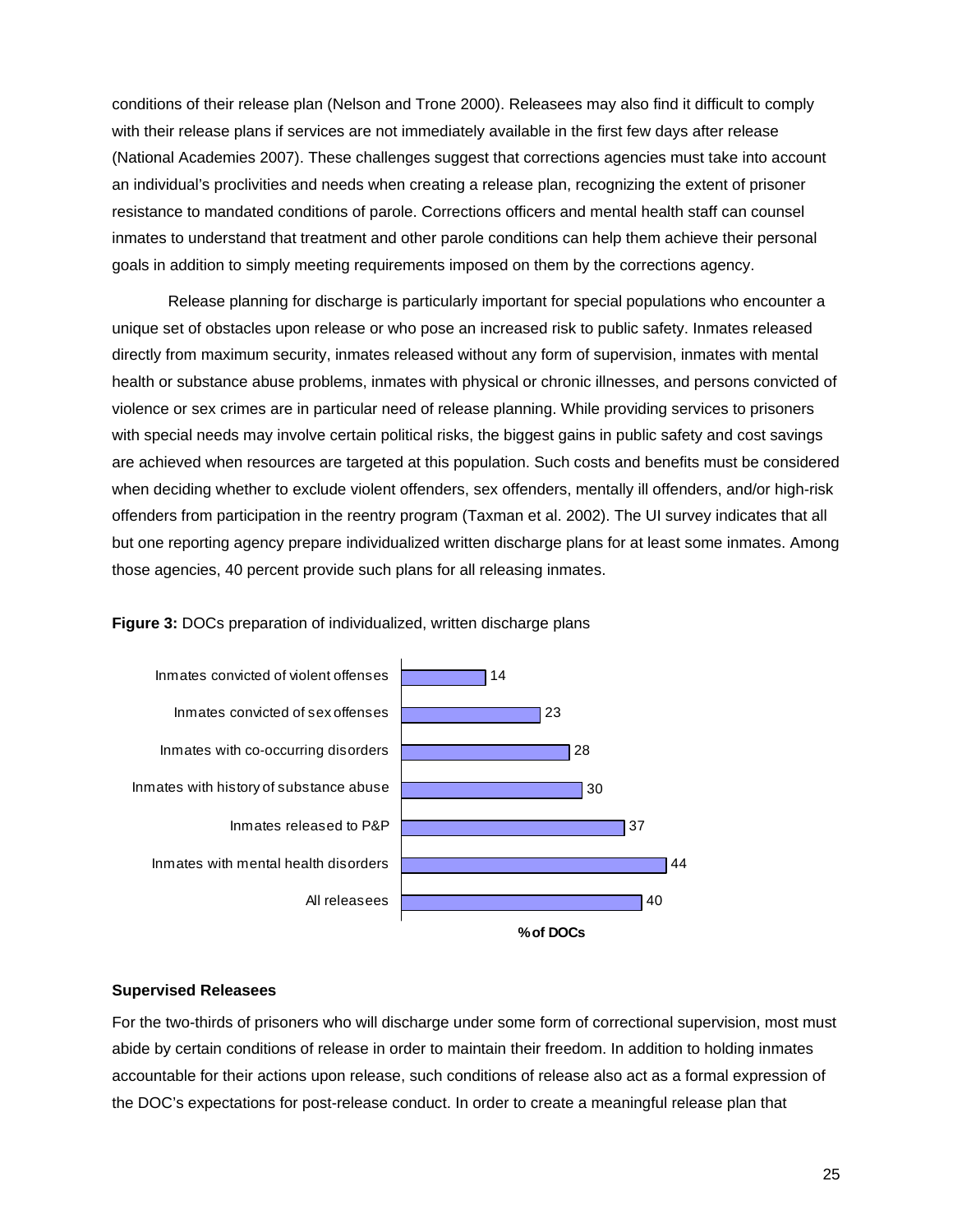encourages adherence and success, case managers should incorporate the inmate's characteristics and his or her responsiveness to different types of programming and involve inmates and other stakeholders in the process of identifying conditions of release (Council of State Governments 2005). Victims and family members are crucial in setting conditions of release, as these individuals can help recognize behavior patterns of individual offenders and assist parole officers in developing effective supervision and response strategies (Petersilia 2003 as cited in Council of State Governments 2005).

Once a plan has been created, the conditions of release and the consequences of adhering to or breaking certain rules must be communicated clearly in order to reduce criminal behavior among probationers and parolees (Kennedy 1998; see Council of State Governments 2005). The enforcement of these rules will not only support those who are trying to turn themselves around, but may also deter former prisoners who willingly disregard the conditions of their release (Piehl 2002). However, punishment should be appropriately scaled and also encourage future compliance, as former prisoners may have a greater need for small rewards and punishments to encourage socially appropriate behavior relative to the general population (Piehl 2002). Case managers should not only discuss the repercussions of breaking release conditions, but also identify the "rewards" for following the rules, such as eventual release from community supervision. Policies that allow former prisoner to transition away from community supervision after a reasonable period of successful supervision provide incentives for obedience and positive achievement, lowering the chances of future technical violations and potentially decreasing supervision caseloads (Parent and Barnett 2004). When there is greater compliance with the terms of supervision, fewer resources need to be expended on surveillance and punishment (Piehl 2002).

In defining the conditions of release, the corrections department can exercise a great deal of power in ensuring that the critical elements of release planning outlined in this handbook are secured. While release conditions typically include regular reporting to a parole officer, sex-offender registration, drug testing, maintaining employment and not possessing weapons, DOCs may also require that inmates obtain proper housing (Connecticut), abstain from anti-social peers (New Jersey) and follow a variety of other less standard rules ((Travis and Lawrence 2002). The Pennsylvania DOC has identified several conditions of release that must be met prior to discharge as well as upon return to the community. Prior to discharge, every inmate must complete sections of a release worksheet that include mandatory visits to several release stations (such as dental and medical offices, education offices, libraries, their parole office) and optional visits to other stations (such as counselors or an employment office). Upon release, failure to report to or return from an approved place of employment, training or education, or any other authorized destination, as well as leave without authorization, will deem an inmate to have escaped and lead to criminal prosecution.

#### **Those Released Directly from Maximum Security**

In 2000, about one in five inmates were classified as maximum security risks (Stephan and Karberg 2003). Individuals confined to maximum security cells have limited stimulation and are rarely in contact with other human beings. Their movements are controlled by physical restraints and correctional officers. Although prisoners within maximum security are typically the most dangerous inmates that pose a serious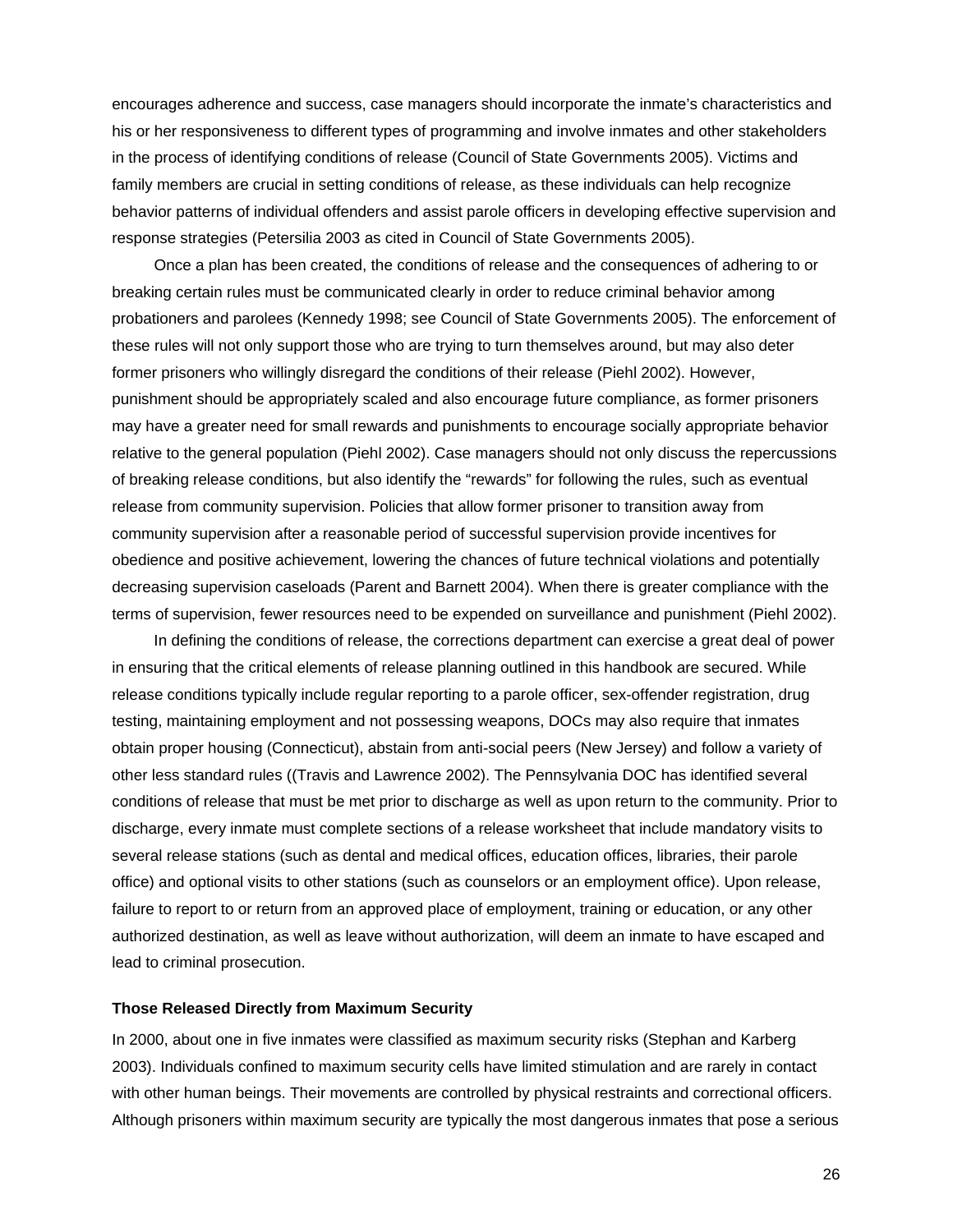threat to public safety, critics suggest that they are also more likely to have problems coping with prison due to mental illness; that needed treatment is often not provided; and that vulnerable inmates are further damaged by sensory deprivation (Lovell, Johnson and Cain 2007).

Inmates released from maximum security may enter society unable to cope with the demands of daily life, with high levels of paranoia and social anxiety (Lovell, Johnson and Cain 2007). Indeed, the vast majority of maximum/high-security confinement facilities provide mental heath services to inmates (Beck and Maruschak 2001). They not only pose a serious threat to themselves, but to the community at large. Unfortunately, little is known about the release outcomes of prisoners from maximum security. One recent study of inmates released from "super-max" prisons in Washington State estimates that of those released directly to the community, 22 percent will commit a felony and 42 percent will commit any new offense within the first three months of release (Lovell, Johnson and Cain 2007). The study also discovered that prisoners from super-maximum security who had been transitioned into a normal prison in the months preceding their release committed fewer felonies than inmates released directly from maximum-security. Indeed, furlough participation, both alone and followed by pre-release, has consistently demonstrated lower recidivism rates than those predicted based on inmate characteristics (LeClair and Guarino-Ghezzi 1991). The UI survey reveals that only 23 percent of DOCs in the survey had a discharge policy that includes step-down procedures. The majority of DOCs (74 percent) provided discharge planning for inmates released directly from segregation.

#### **Unsupervised Releasees**

While across the country the majority of released prisoners are under supervision, this share varies widely state by state. Some states—namely, Florida, Massachusetts, and Oklahoma—release fewer than half of prisoners to supervision, with the remainder free to reside in communities without any formal oversight or support from a community corrections entity (Travis and Lawrence 2002).

Although the majority of prisoners must satisfy some conditions of release, about one in five inmates will serve the full length of their sentence and be released into the community without correctional supervision (U.S. Department of Justice 2001). While this population of inmates has more freedom than those who must meet parole requirements, they also may not receive the needed referrals and resources that accompany community supervision. The need for strong discharge planning materials assumes even more importance as an increasing number of prisoners are discharged unconditionally through an expiration of their sentence (Mellow and Dickinson 2006).

Unless a state requires a period of mandatory supervision, there is no way to impose conditions on these inmates' behavior following release (Piehl 2002). Although not having to abide by conditions of release may feel "freeing" to many returning inmates, it also may result in a lack of needed referrals and resources that accompany community supervision; parole agents do not have the power to revoke parole if released inmates refuse "assistance" (Byrne and Taxman 2004) However, we know very little about the behavior and recidivism rates of prisoners released without criminal justice supervision, or about how the length of time a person spends on supervision corresponds to recidivism (Council of State Governments 2005). We do know that this growing population of former prisoners is more likely to suffer from mental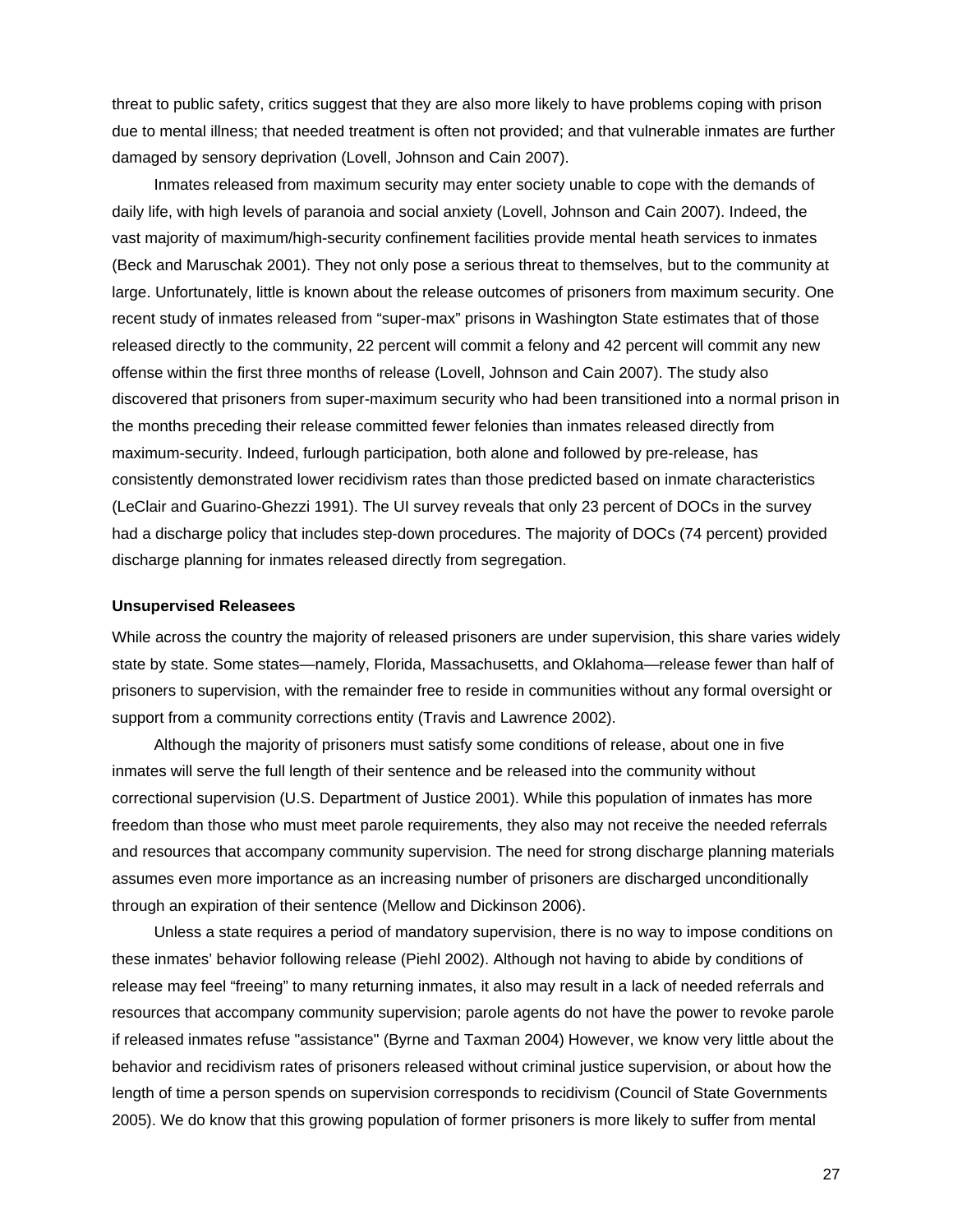illness (DOJ; Mellow and Dickinson 2006; Travis and Lawrence 2002; Hals 2003). Inmates released unconditionally are often also those considered the most worthy of punishment (and therefore the subject of mandatory sentences) or those least active in earning release by appropriate and productive behavior (Piehl 2002); in Massachusetts, 83 percent of maximum security inmates in state prisons were released without parole supervision in 2002 (Martin and Roberts 2004). In addition, inmates may avoid community supervision by waiving their right to a hearing and serving longer prison terms in order to be released unconditionally (Piehl 2002).

Individuals that will lose all ties to the correctional system upon release make pre-release assessment, strong discharge planning materials, and service recommendations especially important. Release planning that ignores unsupervised, unconditional releasees reduces those individuals' stakes in the community and their visibility to both formal and informal forces of control and support (Taxman et al. 2002). The UI survey revealed that three out of four DOCs (74 percent) provide individualized written discharge plans to at least some inmates who max out; 37 percent provide discharge plans to *all* inmates who max out.

However, because the DOC cannot mandate program participation it faces several challenges in providing needed release preparation to this population. Many unconditional releasees will not volunteer for programs that include community surveillance and service components, as inmates often perceive such programs as limiting their options as well as reducing their anonymity (to supervision agents, service providers, family and neighbors) upon return to the community (Taxman, 1998;Taxman et al. 2002). Some inmates' may also have negative experience with law enforcement, supervision agencies, and treatment providers that make them doubt the real intentions of these agencies and staff (Taxman et al. 2002). Attempts to encourage additional community supervision in exchange for access to free community-based services on demand often meet with little success.

To combat the problem of low volunteerism for community supervision, program planners might establish interventions during institutional and structured pre-release phases that focus on building motivation and readiness for change (Taxman et al. 2002). For example, some states (such as Florida, Maryland, and Nevada) move inmates closer to their release location during their last few months in prison, which may help inmates who will be released unconditionally make vital community linkages prior to release (Byrne and Taxman 2004). Other corrections agencies provide programs with terms of use equivalent to a supervised inmate's conditions of release. For example, Allegheny County, Pennsylvania offers comprehensive, individualized release planning and case management to individuals released without community supervision who also have a mental illness. The program has achieved successful outcomes by requiring that all participants abide by certain terms in order to remain in the program, such as taking medication, following service plans and attending mental health treatments (see Appendix A).

Pre-release handbooks or resource guides are gaining popularity as a way of standardizing reentry resources. These guides allow prisoners to access important information without needing to consult a case manager and provide a certain degree of independence from the correctional system. Pre-release handbooks can be a valuable resource for people who receive minimal to no release planning as well as for those who have maxed out of prison and are not under correctional supervision. Resource guides help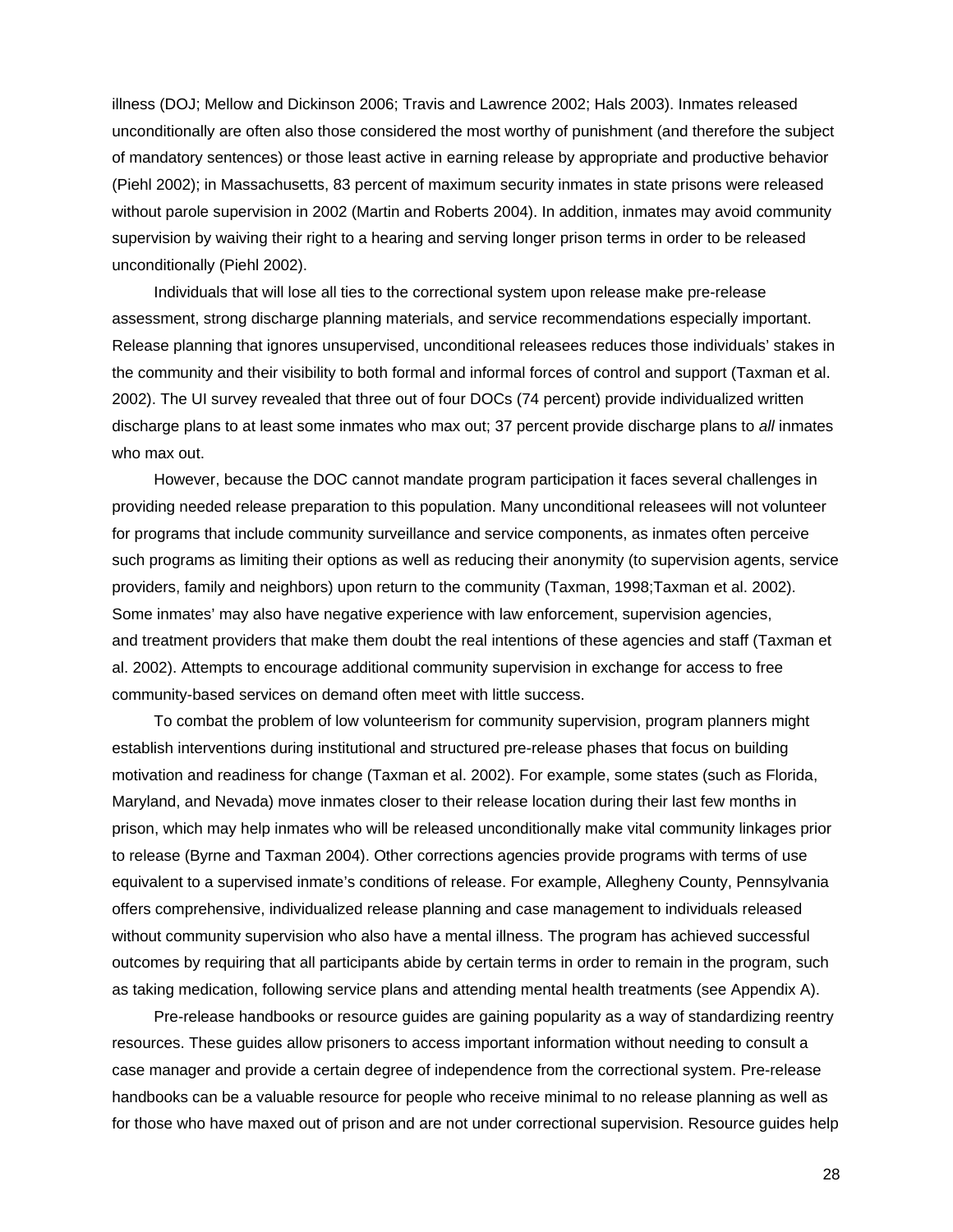reduce prisoner anxiety, help with adherence to therapies, and aid in the retention of important information (Mellow and Dickinson 2006). They also save time for case managers, who will have a standard way of presenting information and do not need to individually research every case to find useful resources (Mellow and Dickinson 2006). The UI Survey found that a little over half of agencies (54 percent) provided inmates with a reentry handbook or community resource guide upon release. Minnesota, Ohio, and Indiana, are examples of correctional agencies that provide soon-to-be-released prisoners with a comprehensive reentry guide

Technology can also be leveraged as a resource for soon-to-be-released and released prisoners. The internet can be a useful resource for inmates who need to find housing, employment and other resources prior to their release date. Historically, access to the internet in corrections facilities has been limited due to security and data access concerns, but there are now many ways in which prisoners can be granted restricted internet access. For example, DOCs can install internet firewalls that prevent prisoners from accessing non-resource related websites. Inmates can also be physically monitored by staff or volunteers while they search for online resources. The Louisiana DPSC maintains a website that links inmates with jobs. The Connecticut DOC, in collaboration with the 211 Info-line, created a webpage on the DOC's website that contains a clearinghouse of updated information on housing, employment, job training, and other reentry necessities. The Pennsylvania Department of Public Welfare developed a webbased application, COMPASS (Commonwealth of Pennsylvania Access to Social Services), that allows trained non-specialists (including those in the DOC) to electronically submit one collective application for many benefits to their associated offices (Bazelon Center 2006). The Maine DOC provides videoconferencing between inmates and the community organizations from which they will receive services once released from prison.

#### **Sex Offenders**

Inmates with a history of sexual and violent offenses face significant barriers to reintegrating into society. In addition to those convicted of sex offenses, many inmates currently in prison for other crimes have a criminal history that includes at least one adult sex offense conviction, suggesting that approximately one in five offenders returning from state prison facilities to the community each year could be categorized as sex offenders (Byrne and Taxman 2004). Those with a history of sex offenses often vary in the nature of their crimes (rape, child molestation, public exposure, and deviancy) and hence, will require different treatments. Although this population has very low recidivism rates to begin with (estimated at 5.3 to 13.7 percent for new sex crimes; Langan, Schmitt, and Durose 2003; Hanson and Morton-Bourgon 2004), quality treatment can greatly reduce both sexual recidivism and general recidivism (Alexander 1999; Hanson et al. 2002; Lotke 2006). Indeed, high-risk inmates benefit the most from intensive intervention (Lowenkamp and Latessa 2004).

Persons convicted of violent offenses and sex crimes experience many barriers to successful reintegration. For example, several states have laws (e.g., Jessica's Law) in place prohibiting sex offenders from residing within a specified distance from where children congregate, thus minimizing the availability of housing options. While formal barriers restrict many of these individuals from securing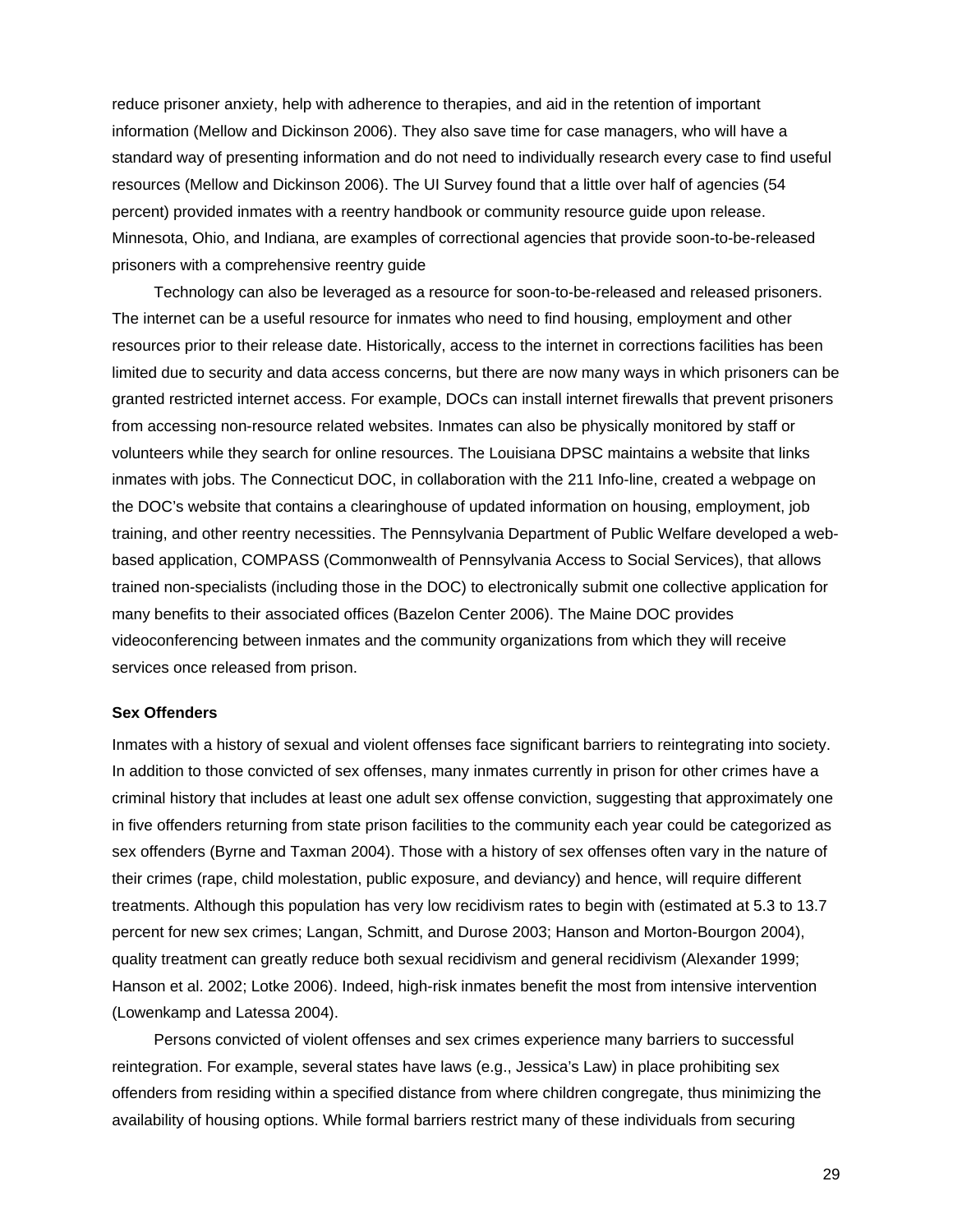housing and employment, the informal barriers may be much more pervasive and difficult to circumvent. The public generally has a very low tolerance for recidivism among this population and may be more likely to discriminate against this group when providing services (Byrne and Taxman 2004). DOCs will encounter difficulty in planning for this population as the perceived risk of recidivism (regardless of actual risk) may prohibit these individuals from participating in certain programs or receiving needed services. Program developers may be more interested in the level of re-offending by program participants than in recidivism reduction, and restrict individuals with a history of sexual offenses or violent crimes from participating (Byrne and Taxman 2004). This reluctance to provide support services to prisoners with a history of sexual offenses and violent crimes is reflected in the release plans of DOCs in the UI survey: only 39 percent of DOCs provide individualized written discharge plans to inmates convicted of a sex offense if they do not already provide a plan for all inmates. Fewer than one in four (23 percent) provide such services to inmates convicted of a violent offense. It is important to note that these prisoners will still return to the community upon release, but now without the specific support and control offered through program intervention (Byrne and Taxman 2004).

To circumvent the difficulties in planning for release for violent and sex offenders some states have implemented innovative programs. The SVORI program in Kansas assigns a trained mentor from the community who aids in the transition from pre-release to post-release. In New York, the Department has contracted with a therapist to provide counseling sessions between individuals in the TARP program (those with a history of serious and violent offenses) and their family members prior to release. Follow up counseling sessions occur during the parole and community phases of program.

#### **Women**

Gender is an often overlooked issue in release preparation and planning, despite the fact that women are housed in separate units and often entirely separate facilities. The challenges that women face when exiting prison are nonetheless unique and merit consideration when identifying immediate needs and potential linkages to community. Prior research indicates that both the circumstances precipitating incarceration and the challenges affecting post-release reintegration are uniquely different for women than for men (O'Brien 2001, Richie 2001). Women who get caught up in the criminal justice system have extensive histories of drug use (Blume 1990), are likely to be clinically depressed (Blume 1990), tend to have low self esteem (Bloom and Covington 2000) and have fewer job skills than their male counterparts (Messina, Burdon and Prendergast 2001). These challenges all play into post-release outcomes for women, who are more likely than men to be homeless (Bloom 1998) and to have problems with intimate partners (Chesney-Lind 1997, Owen and Bloom 1995). Incarcerated and recently released women also exhibit greater ties to their children then men and are much more likely to have childcare responsibilities both before and after release (Belknap 1996). The factors that make women's transitions to the community unique the same ones that should guide pre-release planning. Thus, special efforts should be made on the part of release planners to focus on employment readiness, housing, and family reunification.

30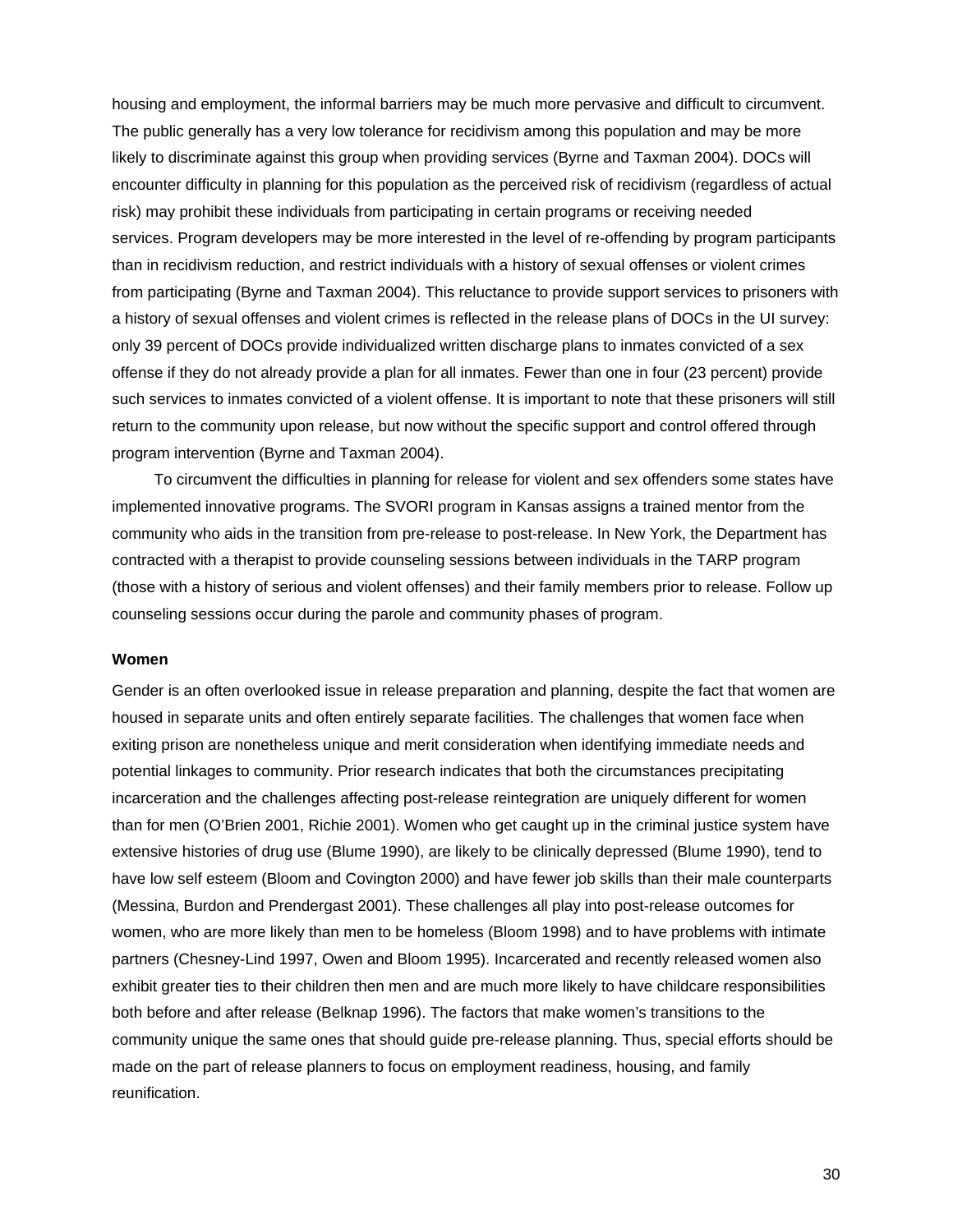# *Gaining Cooperation from Corrections Staff*

The majority of DOCs surveyed (95 percent) have specific discharge policies and guidelines in place and the most of them (84 percent) also have formal policies to ensure that discharge procedures are followed properly. However, policies on paper often bear no resemblance to the way in which they are observed in practice, making it critical that corrections staff undergo adequate training and have sufficient buy-in to ensure that release planning is accomplished as intended. The role that both corrections officers and other institutional staff can play in preparing prisoners for release is tremendous, particular among staff who have day-to-day contact with prisoners and can check in with them on the status of their release planning efforts to learn, for example, if a prisoner has confirmed that a family member is willing to provide housing for him.

However, a lack of available staff and resources to develop plans, problems with implementation, and the traditional security-oriented corrections culture all impede an agency's ability to fully execute release policies and procedures (National Academies 2007). Although basic discharge plans exist at many corrections agencies, far too many are poorly defined or are not implemented in a systematic manner likely to produce consistent results in individuals across time (Moran et al. 2005). Staff members typically do not have a written protocol or adequate training for discharge planning and may resist implementing such plans because of the prevailing belief that security classification should take precedence over other activities, such as discharge support services (Moran et al. 2005; National Academies 2007). Indeed, the UI survey revealed that less than half of correction agencies have written institutional or employee performance measures related to discharge planning.

Evidence-based practice supports the concept of institutional staff playing a key role in engaging and motivating inmates, and recommends that officers and program staff be trained to interact constructively with inmates, providing guidance and motivation toward their efforts to prepare for a successful transition from prison to the community (Joplin et al. 2004). Florida's Faith and Character-Based Institutions (FCBI) prescribe this role for its officers, who are expected to interact respectfully with inmates, support their efforts toward self betterment, and serve as a sounding board for issues and anxieties they encounter throughout the course of incarceration through to the day of release (La Vigne et al. 2007). While an evaluation of the FCBI model, which also includes a wide array of both faith-based and nonsecular volunteer-led programs, was statistically inconclusive, both inmates and correctional staff believed that the culture and environment aid in the successful reintegration of inmates who were housed there (La Vigne et al. 2007).

# *Collaborating with Community and Agency Partners*

As public safety resources continue to shrink, DOCs have more reason than ever to seek outside partners who can provide inmates with the tools needed to successfully reintegrate into the community. Regardless of what type of program officials aim to create, they are more likely to reach their goals by collaborating with other agencies and creating a system that provides continuous care and lowers the investment that any one agency must make in pre-release activities (SURJ 2007). Indeed, collaboration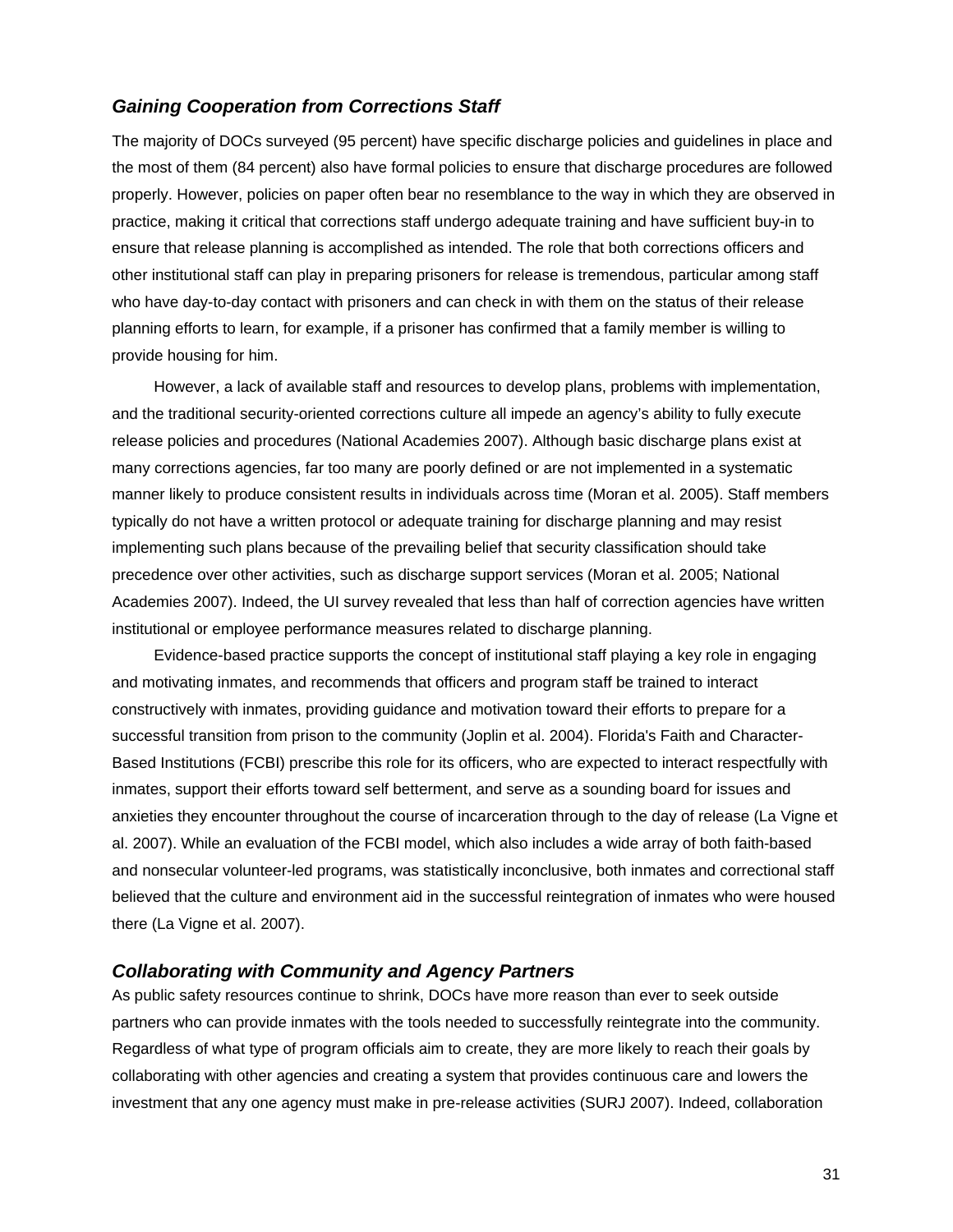among corrections, supervision authorities, human services, law enforcement, and community based groups holds promise for facilitating the successful delivery of post-release services (Parent and Barnett 2002; Gaynes 2005).

Although community based organizations often serve as the link between prison and reentry into the community (Gaynes 2005), collaborative efforts between these organizations and corrections departments are fairly new and unexplored. Past efforts to form partnerships between correction departments and outside agencies have proven difficult for a variety of reasons. Some service organizations are reluctant to provide services to former inmates in lieu of "easier" clients (Gaynes 2005; AACP 2000). Others simply lack a clear understanding of the specific needs of this population—or even an awareness of who the individuals are (Gaynes 2005). Corrections agencies may resist partnerships and "outside interference" in a process traditionally handled within the prison system.

Despite a spotted history of collaboration between corrections agencies and other communitybased entities, DOCs have made recent efforts welcome community agencies as allies and partners, stressing that prisoner support helps reduce crime in the community (Sipes 2006). Perhaps as a result of these efforts, DOCs have begun to enter into formal partnerships with service providers. Typically in the form of MOUs (Memorandums of Understanding), these agreements outline each entity's role in the process of release planning, and often detail staff needs from other agencies to provide additional services. MOUs also facilitate information sharing, as many assessments completed during incarceration will be useful to service providers upon release (Gaynes 2005). Already, several strategic partners have become involved in serving exiting prisoners; key stakeholders interested in such causes as AIDS, substance abuse, parenting, and mental health issues all may find a niche within the criminal justice system (Gaynes 2005). This underscores the point that the responsibility for release planning should not rest exclusively with the corrections system. Indeed, it should represent a collaborative effort among several key agencies and stakeholders with a vested interest in ensuring an inmate's success in the hours and days following release.

Once corrections departments adopt a position of collaboration with outside sources, they can enlist the aid of several different types of agencies. The Parole Board and Probation Department will play a critical role for inmates released on supervision. Even when parole boards do not decide when prisoners are released, many still develop release conditions for those who will be under community supervision and DOC staff can coordinate with parole boards to create a release plan that takes these conditions into account. In addition, release plans are ineffective if not properly implemented once prisoners are released, and it is likely that most prisoners who fail to adhere to their conditions of supervision directly after release will not meet conditions later on. DOCs can communicate the conditions of each prisoner's release plan to community supervision authorities, and once aware of these conditions, supervision authorities can ensure that prisoners know who, when and where to report. Ideally, community and institutional corrections agencies will institute information exchange systems that will automatically notify the institution if prisoners do not meet the conditions of their release plan. The Department of Public Health and Department of Mental Health will be able to better address the significant number of individuals with a mental health and/or substance abuse problem returning to the community. Community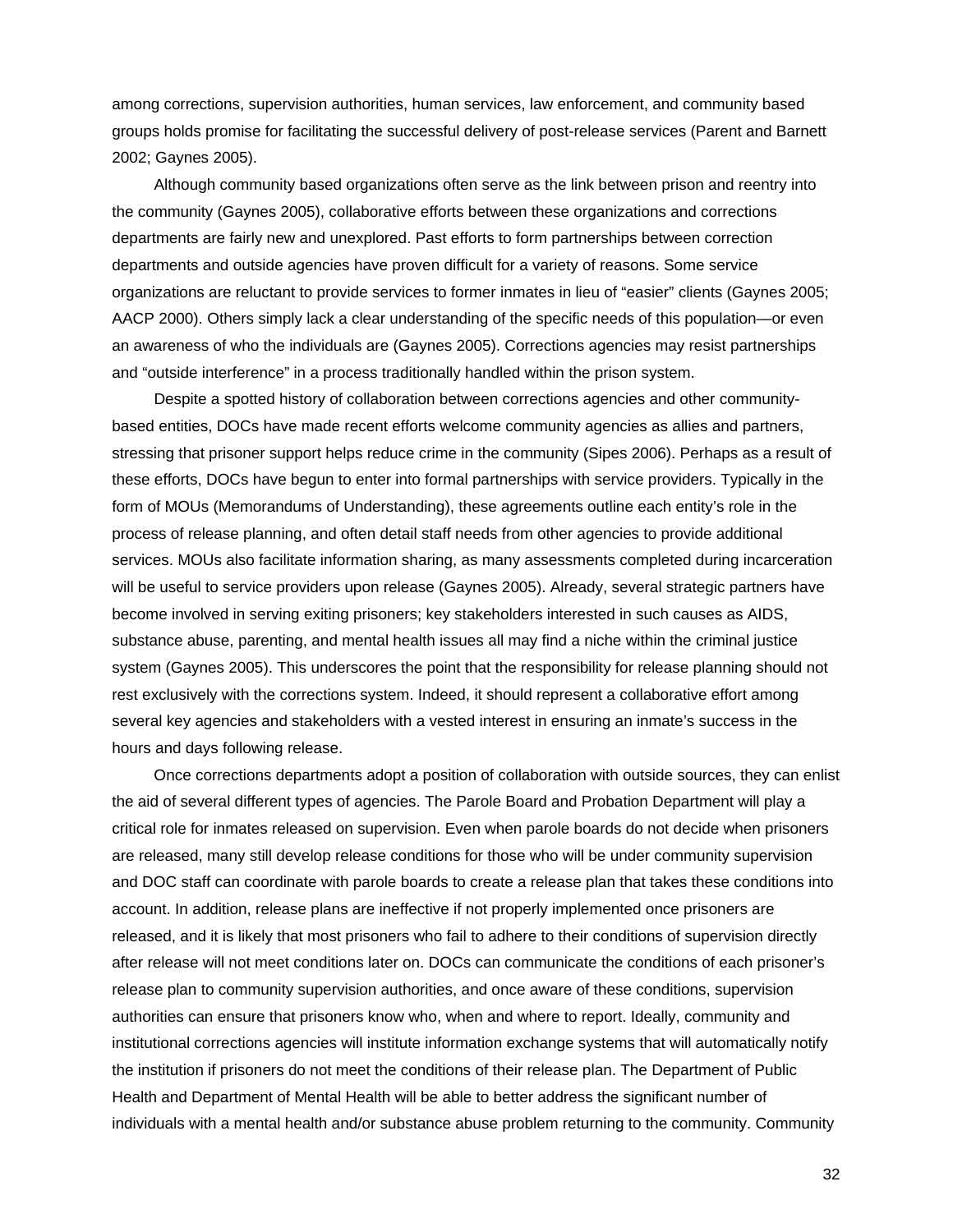agencies and stakeholders will be integral in planning for the needs at the moment of release that are best secured through private enterprises and non-profits. District Attorneys, courts, and the Legislature may be called upon to support legislative reforms (Harshbarger 2005). DOCs may also enter into interstate compacts with DOCs, departments and service providers in other states to ensure that prisoners leaving prison to return to out-of-state communities will have access to the resources they need.<sup>5</sup> In order for release planning to be effective, these agencies must recognize the vital role they play in an inmate's reintegration into the community and commit to working with the DOC to ensure that the inmate is supported at the moment of release.

As correctional agencies work with more community agencies and stakeholders, all involved entities will begin to recognize the interrelation of public service systems that work with similar populations (Harshbarger 2005). Comprehensive individualized services and support networks can be planned to "wrap around" clients rather than presenting them with set, inflexible treatment programs (National Academies 2007). Such service delivery may work especially well for special populations of inmates who typically have many needs that would be best addressed through a "one-stop service center." Indeed, several examples of multi-agency collaboration already exist. In Tennessee, the DOC developed a statewide network of non-profit, civic, and faith-based members who agree to provide certain services to individuals who are released from correctional facilities (see Appendix A). In Washington State, release planning represents a team effort between DOC officials and representatives of the Department of Social and Health Services (DSHS), community corrections, community-based mental health and substance abuse providers, family members, and law enforcement. The team begins to develop a release plan at least three months prior to discharge, including detailed plans for the first 48 hours following release. Case managers, community-based mental health and chemical dependency providers, and community corrections officers also visit the inmate during incarceration to develop relationships prior to release (Council of State Governments 2002).

Businesses and private firms also have the potential to provide valuable support to returning inmates, especially in meeting needs that may be better addressed through the private market. However, several de facto restrictions within the community restrict effective discharge planning; many employers, landlords, banks and other private businesses discriminate against those with a criminal background when deciding whom to hire, to allow to live in their building, or to lend money. Such practices are illegal, but also difficult to combat. For this reason, it is imperative for corrections agencies to collaborate with these key stakeholders to ensure inmates will receive needed resources upon release. For example, the Louisiana DPSC has formal relationships with employers throughout New Orleans who are interested in hiring former prisoners.

The UI survey finds that all but one of the reporting DOCs collaborated with at least one agency; The most common partners included mental health centers/agencies (93 percent), community based service providers (91 percent), Health and Human Services (86 percent), Probation and Parole (88

 $\overline{a}$ 

<sup>&</sup>lt;sup>5</sup> See http://www.interstatecompact.org for more information on interstate compacts and their role in release planning.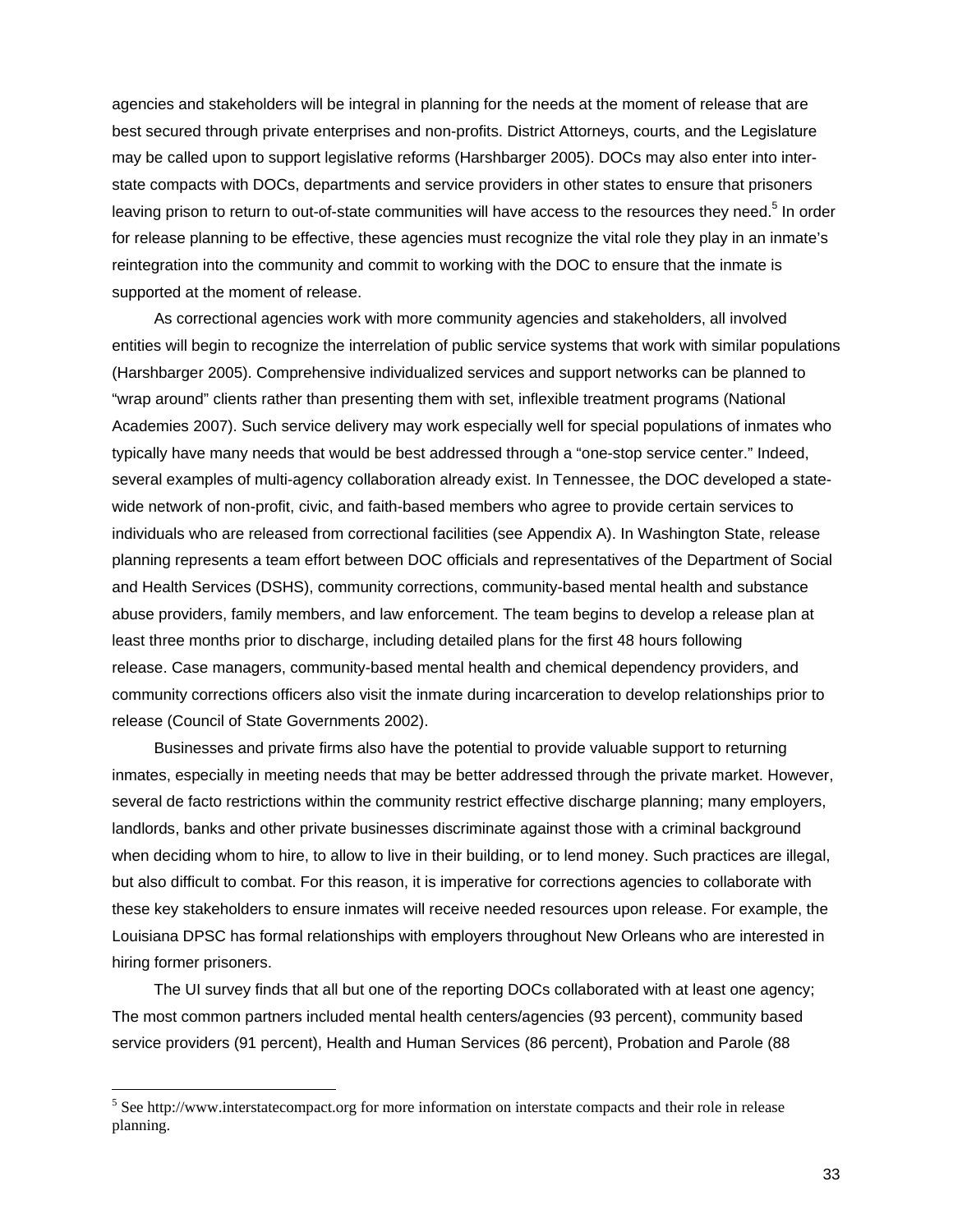percent), and Social Security Administration (72 percent). Approximately 79 percent of DOCs have formal partnerships with various agencies, such as health and human services, department of motor vehicles, and social security administration. A small but important share of DOCS (14 percent) had no formal partnerships with outside agencies.





The examples below illustrate the types of release planning partnerships that can be forged and the ways in which they can facilitate the initial transition from prison to the community.

#### *Department of Motor Vehicles*

 $\overline{a}$ 

In northern Louisiana, state ID cards and license cards are made at the correctional facility prior to inmate discharge. Six to eight months before release, prisoners may apply for a new state ID card, a renewed state ID card, or a renewed driver's license. The DPSC ensures that all individuals have the correct documentation necessary to receive their cards, often by requesting social security cards and birth certificates from the appropriate agencies.<sup>6</sup> The OMV visits each correctional facility on a quarterly basis to issue or renew state identification cards to inmates with the necessary forms of identification. ID cards

**<sup>%</sup> of DOCs**

<sup>&</sup>lt;sup>6</sup> Whereas individuals already in the OMV system can use their prisoner ID card as proof of identification, those not registered with the agency must also present a social security card and birth certificate.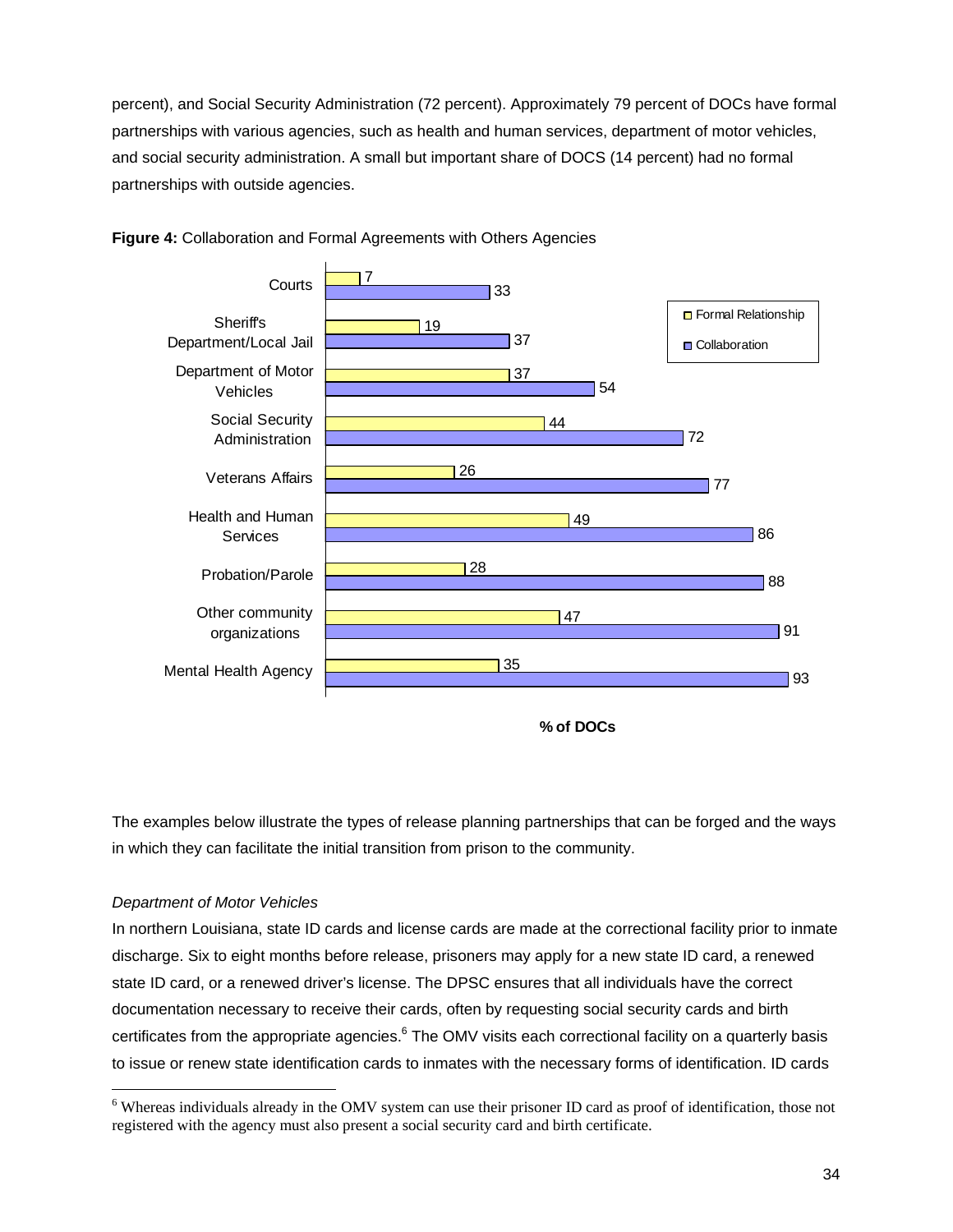are free of charge for those eligible for welfare funds, and all exiting prisoners receive their ID cards at discharge as part of their release packet. $<sup>7</sup>$ </sup>

#### *Social Security Administration*

The Medical Services Division of the Oklahoma DOC has partnered with the Social Security Administration to connect prison inmates with social security benefits prior to release. A reintegration specialist at each correctional facility works with a counterpart at the local social security office to pull together applications (Bazelon Center 2006).

#### *Mental Health Agency*

The Texas Correctional Office on Offenders with Medical or Mental Impairments (TCOOMMI) refers exiting prisoners with mental health ailments to the regional mental health services and benefits coordination office in their expected county of release. These offices then send workers to meet with prisoners, developing pre-release plans and making referrals a benefits eligibility specialist who files an application SSI/SSDI 90 days prior to release. The TCOOMMI will pay for medical services until Medicaid is activated and provides a 10-day supply of medications upon release. The state also provides a stipend to released inmates until they receive their disability checks (Bazelon Center 2006).

#### *Courts*

The Indiana Department of Corrections operates a reentry court program in which participants appear before a judge on the first Friday after release to learn about the program. Two weeks later, they meet with the judge again and are given a mandatory reintegration plan. A reentry team handles case management and makes recommendations to the judge. The court also shares a strong relationship with the faith-based community—local pastors attend court hearings and offer mentoring services (Lattimore et al. 2004).

#### *Law Enforcement*

Lowell Massachusetts's Police Department's Reentry Initiative is designed to provide support to and improve the surveillance of returning prisoners. Through the program, the MDOC notifies the Lowell police department prior to a local inmate's release. A police officer then meets with the prisoners prior to release both to offer a range of support services and to inform the inmate that the department is aware of their upcoming release and will be informally monitoring his conduct in the community (MacLellan 2005).

#### *Probation and Parole*

 $\overline{a}$ 

The Transition from Prison to the Community (TPC) model strives to create a "single, dynamic case planning process that shares information, assessments, and progress across the divide between

<sup>&</sup>lt;sup>7</sup> http://reentry.microportals.net/reentry/Programs\_Cited\_as\_Examples\_in\_Report.aspx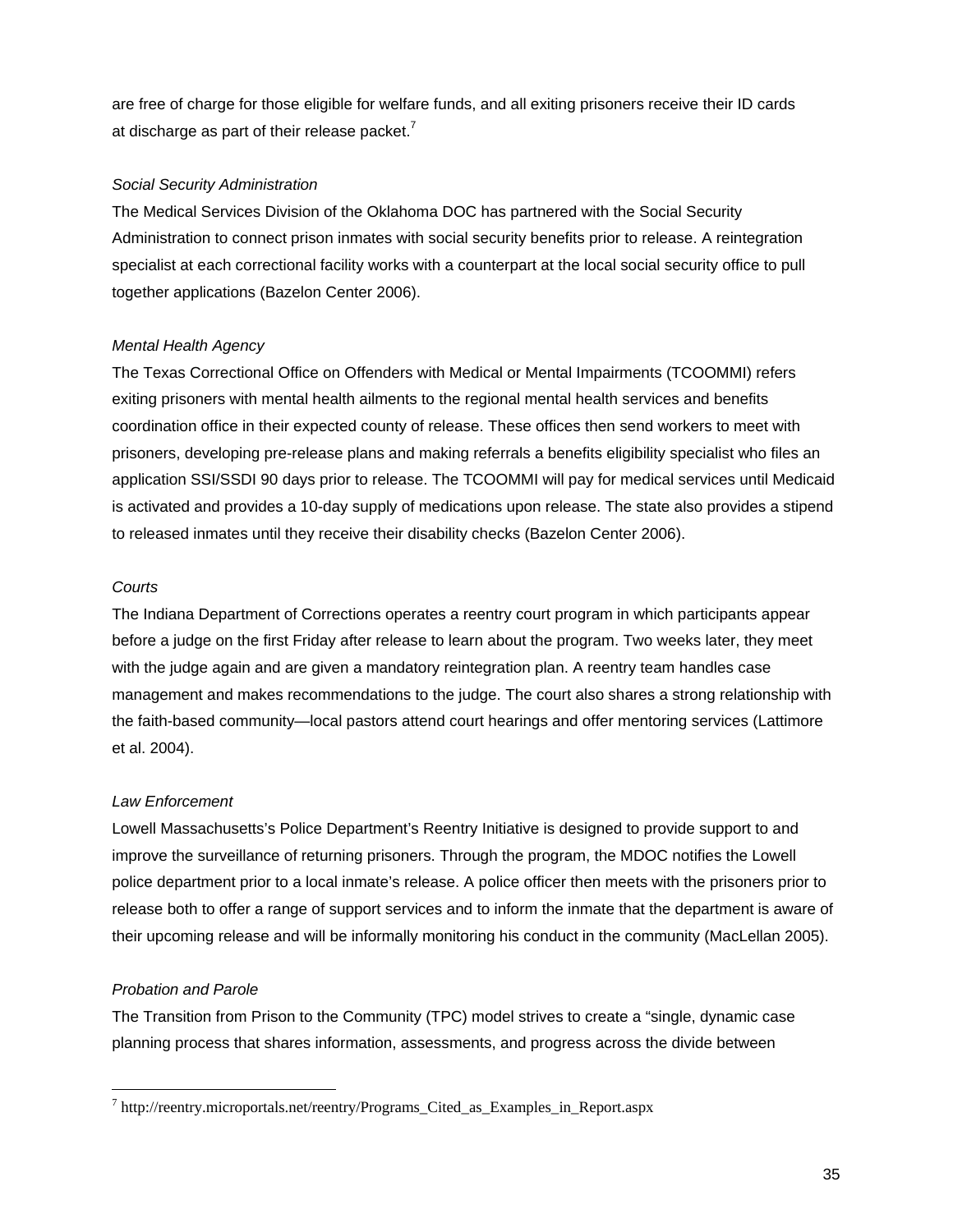institution and community supervision" (Burke 2008). The model includes probation and parole officers entering the prison prior to release in order to prepare inmates for their period of community supervision. In Rhode Island, the TPC Model has engendered a close partnership between the DOC and the Probation and Parole unit, and led to increased familiarity and opportunities for sharing between the agencies. Probation and Parole Officers in Rhode Island report greater input into projects once reserved for institutional staff and enhanced knowledge about prison functions and the needs of newly-released inmates (Burke 2008).

#### *Other Agencies*

In Pennsylvania, the County Assistance Office (CAO) is part of the Department of Public Welfare and assists individuals with problems they encounter when applying for or receiving a wide range of public services, including food stamps, the Earned Income Tax Credit and TANF benefits. The CAO is responsible for contacting the Department of Corrections to resolve problems with returning prisoners' applications for public financial assistance (Bazelon Center 2006, Pennsylvania Department of Public Welfare 2008). In Illinois, the state's Department of Corrections directly funds St. Leonard's Ministries, a local housing and social service provider, to provide housing and social services for parolees at just under the cost to the department of supervising a parolee (MacLellan 2005).

#### *Funding*

Correctional departments can also leverage funding opportunities to support pre-release planning efforts and to link exiting prisoners with resources and agencies on the outside. One example is to seek support for exiting prisoners who are veterans, as their health and disability benefits are typically suspended after 60 days into a prison term (Council of State Governments 2005). Corrections agencies should help inmates reapply for these benefits, as most can be reinstated when the incarcerated veteran is released without supervision, paroled, on work release, confined to a halfway house, participating in a community control program, or confined to a state hospital (Council of State Governments 2005).

With correctional expenditures increasing at the same time that state budgets are shrinking, tapping into non-traditional sources of funding is a necessary strategy to fully address the immediate needs of exiting prisoners. Many federal agencies (Department of Labor, Department of Health and Human Services, Veteran's Administration, etc.) provide funding to various organizations serving specific populations. DOCs should identify these agencies and explore potential funding opportunities that will result in a shared responsibility of fulfilling each agency's mission. For example, when two or more partnering agencies do not have the funds to independently serve their desired population, they can draw on each agency's existing budget and resources to jointly cover associated costs of the service or program (Council of State Governments 2005). Another scenario is when one partnering organization is more likely to appeal to a funder, in which case that organization should be recognized as the grantee and the partnering organizations could write in support of the grantee (Council of State Governments 2005)**.** For example, a health foundation is much more likely to be interested in awarding a grant to a community health center or other health provider than to a corrections agency. Partnering organizations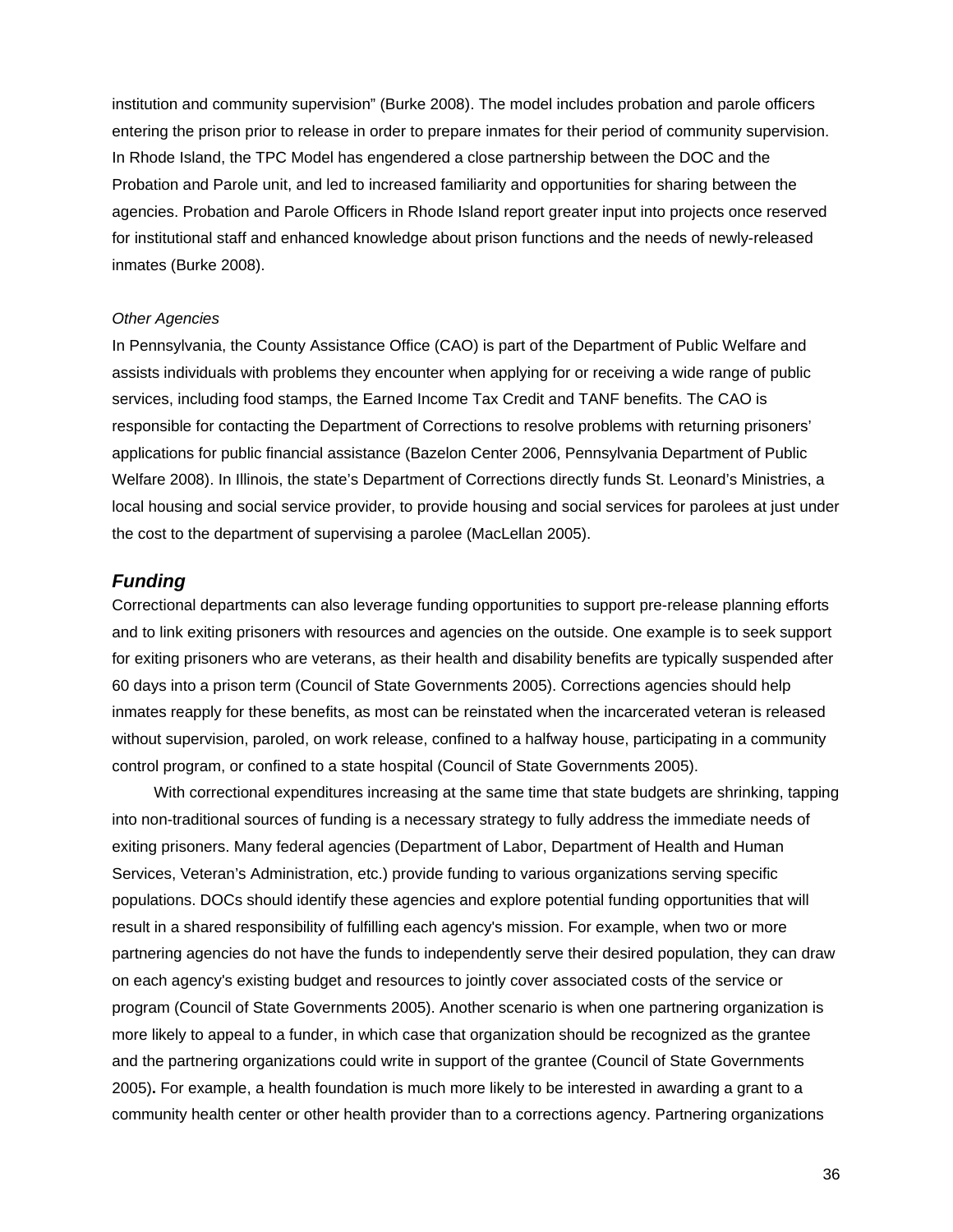can also establish new entities - often independent, 501(c) organizations - to serve as a locus for monies, which may be more appealing to private foundations because the organization is not accountable to any particular state or county agency (Council of State Governments 2005).

#### *Revising Policies and Laws*

In addition to the challenges of soliciting buy-in from community agencies, from the correctional system, and from inmates themselves, corrections departments will encounter constraints within the current legislative system that hinder their ability to plan for the moment of release. Efforts to coordinate with local businesses to secure employment for an inmate will be fruitless if those businesses are barred by law from hiring individuals with a criminal record. Exiting prisoners with drug offense convictions may face permanent bans on obtaining TANF and other needed benefits, regardless of a DOC's efforts to work with the local SSA. Although corrections agencies can use creative strategies to circumvent some of these barriers, policy changes—at the federal and state level—may be needed to secure an adequate level of resources and services for soon-to-be-released prisoners.

#### **Legislative Changes at the Federal Level**

Action may be required at the federal level to improve exiting prisoners' access to a variety of resources and services. Some legislative action is relatively simple, such as updating federal eligibility requirements that have historically excluded recently released individuals from obtaining certain services. One example is HUD's federal definition of homelessness, which includes people discharged from correctional institutions only if they were homeless prior to incarceration and their incarceration term was 30 days or less (Council of State Governments, 2005). For those being discharged from prison, an incarceration term of less than 30 days is nearly impossible, precluding them from accessing a variety of federal programs designed for homeless individuals (especially those with chronic disabilities such as mental illness, substance addiction or HIV/AIDS). In some special circumstances, inmates may qualify as homeless when correctional transition planners or community-based organizations can determine, prior to release, that those individuals are at serious risk of homelessness (Council of State Governments 2005); a potential policy improvement may be as simple as advocating for the use of assessments to determine the *risk* of homelessness.

Other federal action may require changing agencies' incentives to provide certain services. For example, the Federal Work Opportunity Tax Credit encourages employers to hire former inmates by reducing employers' federal income tax liability by as much as \$2400 per qualified new worker (U.S. Department of Labor 2007). Federal action may also be helpful in ensuring uniformity across states. One area in particular need for standardization lies in assessment. Currently, many inmates are statutorily prohibited from participating in pre-release programming, such as work release, education release, and placement in pre-release centers, because of a subjective classification system that assigns inmates to a security level based on individual-decision making and the use of overrides (Harshbarger 2005). As a result, inmates may be over-classified (assigned to higher levels of security than necessary), leading to increased state costs and inmates who go from a highly structured and restrictive environment one day to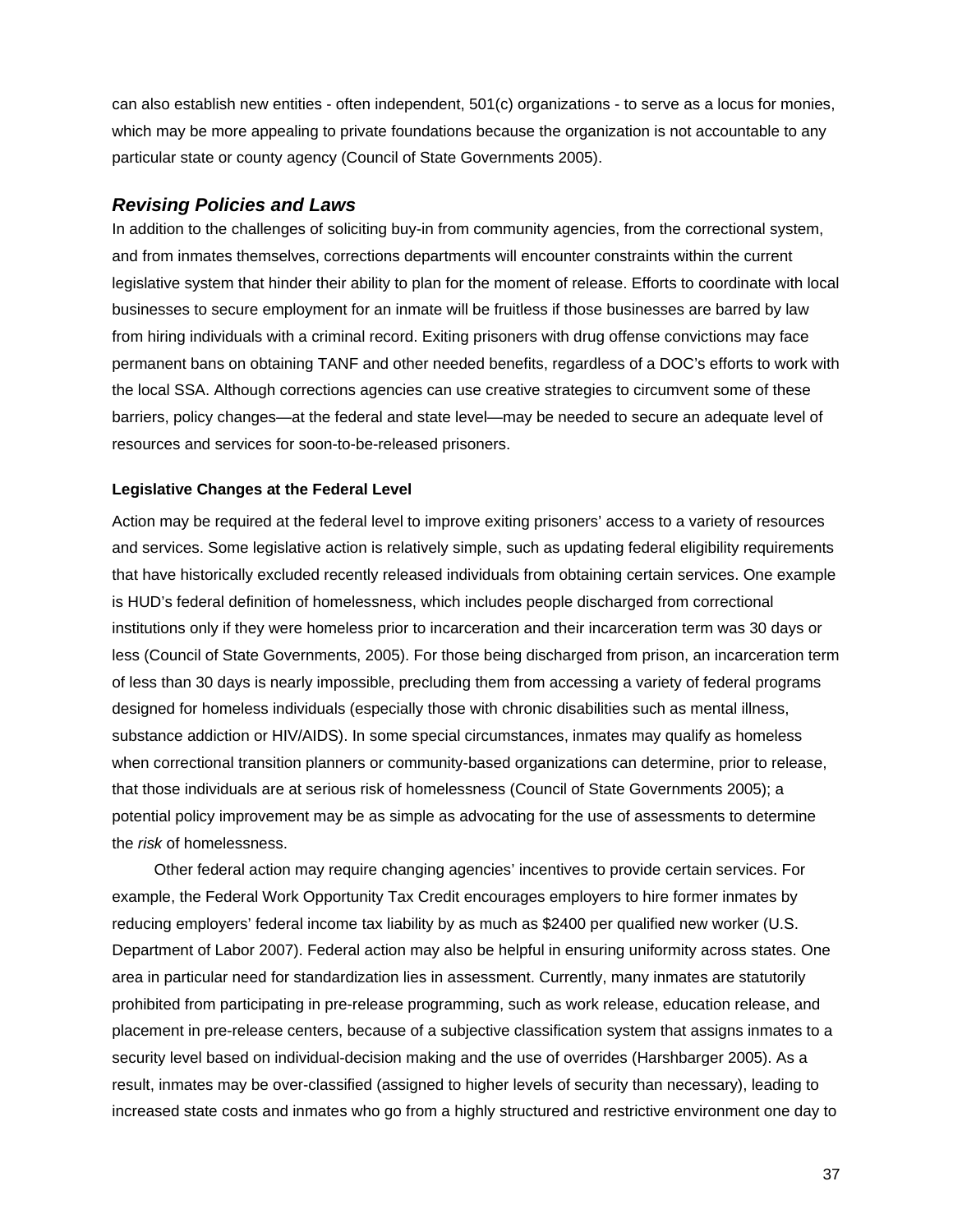a completely unstructured, unrestricted environment the next (Harshbarger 2005). Entities such as the National Institute of Corrections (NIC) may serve an important leadership role in this regard, setting standards for classifications systems and security level designations.

Numerous strategies exist to reform existing laws, such as mandating a research-based, objective, and uniform classification system across states that includes appropriate procedures and trained staff to implement it. Such legislation would help eliminate obstacles to graduated movement, pre-release programming, and post-release supervision without reducing the length of prison sentences (Harshbarger 2005). A common assessment form would also reduce the need for an extra assessment and the consequent delay in beginning some services (AACP 2000). For example, the *Mentally Ill Offender Treatment and Crime Reduction Reauthorization and Improvement Act of 2007* (United States H.R. 3992/S. 2304) promotes public safety and community health by facilitating collaboration among the criminal justice, juvenile justice, mental health treatment, and substance abuse systems. Part of the act includes \$10 million per year for correctional facilities to improve services for inmates who have mental illnesses, including the standardization of screening and assessment practices used to identify inmates with mental illnesses. As of April 2008, the bill has been referred to the Senate Committee where it awaits further action (United States S. 2304).

Other federal legislation effectively counteracts existing legislation by allowing another agency or program to address unmet service needs. For example, Ryan White Funds attend to the health needs of persons living with HIV by funding primary health care and support services that enhance access to and retention in care. These funds can be used to serve people who are not eligible for Medicaid benefits and comprise multiple streams targeting different jurisdiction levels. Services include wraparound treatment for substance abuse, primary health care, mental health care, case management, social services, food, supportive housing, and outreach and education (Council of State Governments 2005).

#### **Legislative Changes at the State Level**

Many federal laws that place bans on individuals with a criminal record can be amended at the state level. The Personal Responsibility and Work Opportunity Reconciliation Act of 1996 allows states to restrict TANF assistance, food stamps, and public housing to individuals with a history of drug offenses. Although states can amend or eliminate the ban, most restrict at least some people from receiving these benefits (MacLellan 2005; Council of State Governments 2005). Similarly, federal law allows Public Housing Authorities and federally assisted housing providers to screen or refuse to house or accept Section 8 vouchers from people who have been convicted of certain offenses (Council of State Governments 2005). Federal law also requires suspension of Medicaid benefits during incarceration, and some states choose to completely terminate them, despite encouragement from the Center for Medicaid and State Operations that states "suspend" and not "terminate" Medicaid benefits while a person is in a public institution such as a correctional facility (Council of State Governments 2005; Bazelon Center for Mental Health Law 2001). These restrictions and delays in service are based on federal guidelines, but ultimately result from state law. In Colorado, progress has been made to change state policies toward inmate benefits; the 2002 benefits reinstatement law mandates that correctional facilities implement steps to facilitate benefit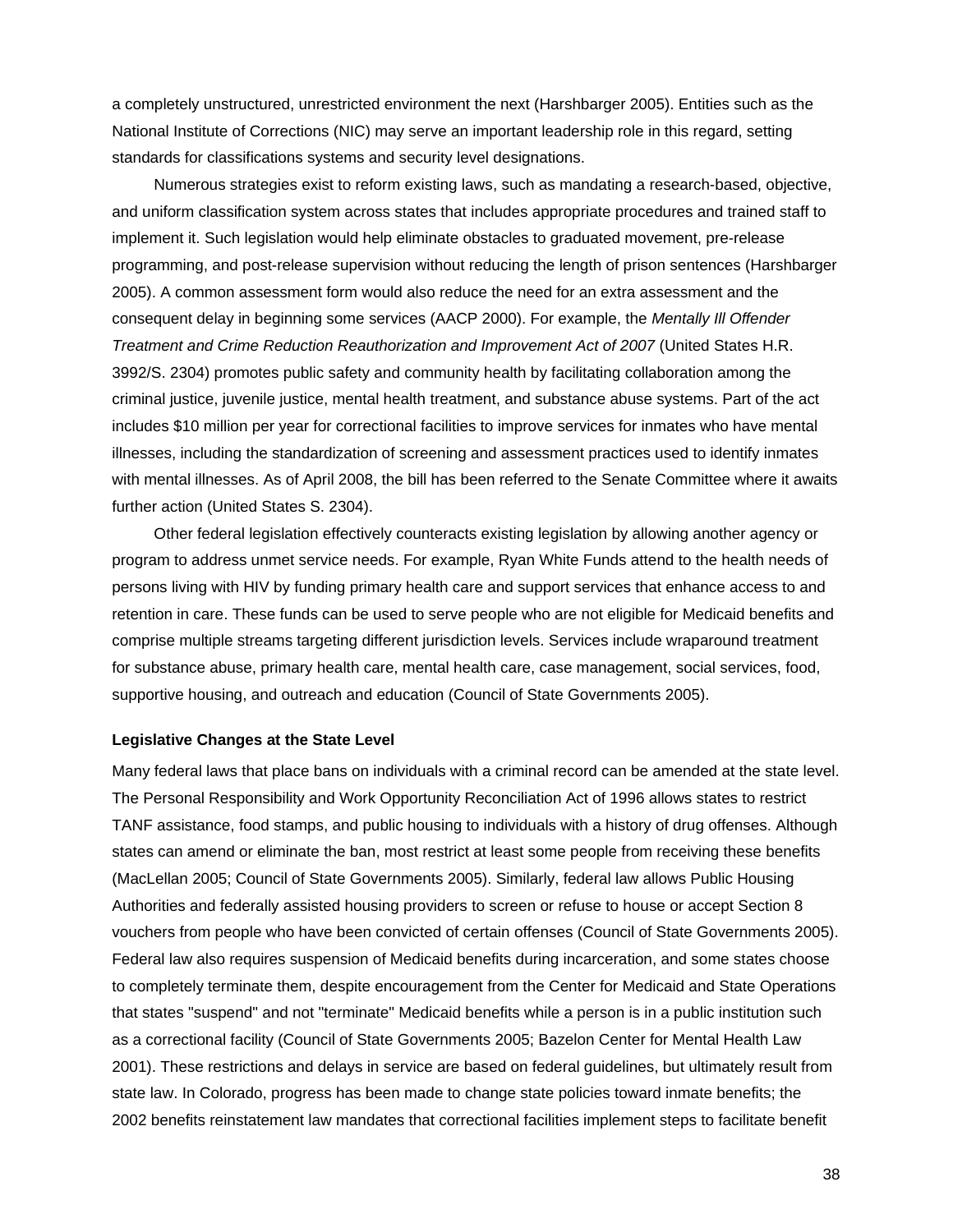reinstatement for individuals leaving jails and prisons (Bazelon Center for Mental Health Law 2006). The legislation requires correctional facility personnel or community corrections program agents to provide assistance in applying for Medicaid or for SSI to any person who is sentenced to a term in a correctional facility or community corrections program and who was receiving Medicaid or was SSI-eligible immediately prior to entering the facility or program, or who is reasonably expected to meet Medicaid eligibility criteria or SSI eligibility criteria upon release. The law requires that corrections departments begin Medicaid and/or SSI applications at least 90 days prior to release and attempt to enter into prerelease agreements with local SSA offices, and, if appropriate, the county social service departments, the Department of Human Services (DHS), or the Department of Health Care Policy and Financing (DHCPF) to simplify the Medicaid application process and the SSI application process. In turn, the DHCPF and the DHS must provide information and training on medical assistance eligibility requirements and on SSI income systems, respectively, to each correctional facility or program. The bill also mandates that the DHCPF simplify the processing of inmate applications for Medicaid (Colorado H.B. 02-1295).

Similar to action needed at the federal level, states may need to change agencies' incentives to providing services and resources to inmates. For example, corrections agencies will often enter into agreements with the SSA to notify the agency when an individual has been incarcerated. Institutions that report this information within 90 days of incarceration receive \$200 per individual; within 30 days, the amount rises to \$400. However, similar incentives do not exist for corrections agencies to reinstate benefits (Bazelon Center for Mental Health Law 2006).

In addition to working within the laws set forth by the federal government, states must examine the potential impact of their own policies on release planning. In general, states must improve the process for allowing supportive local service providers access to institutions and participation in post-release service planning (MacLellan 2005). Laws may include requiring corrections agencies to advise community based partners about upcoming release dates and releasing prisoners during hours when supportive services are available (MacLellan 2005). Some states (Illinois and Montana) actually have laws that require the DMV to exchange a DOC-issued id for state identification (MacLellan 2005). In Kentucky, recent legislation enabled the Cabinet for Health and Family Services/Department for Mental Health and Mental Retardation Services, in collaboration with several local agencies, to develop and implement a homelessness prevention pilot project from June 2005 through June 2007. The completely voluntary project sought to prepare a limited number of persons exiting state operated prisons, mental health facilities and the foster care system for return or reentry into the community by offering information about community services and help with finding housing. Other support services include employment, medical and mental health services, education, and social support. The program was able to prevent homelessness in 86 percent of its clients and to drastically reduce recidivism in those individuals exiting state operated prisons (about three out of five of total clients); of the 57 clients exiting the prison system, only three returned to prison, compared to a DOC recidivism rate of 27.5 percent. Officials estimate that in one year, the pilot project could save the prison system a little under \$300,000 and the State of Kentucky and the shelter system over \$1.7 million (Coalition for the Homeless 2008).

39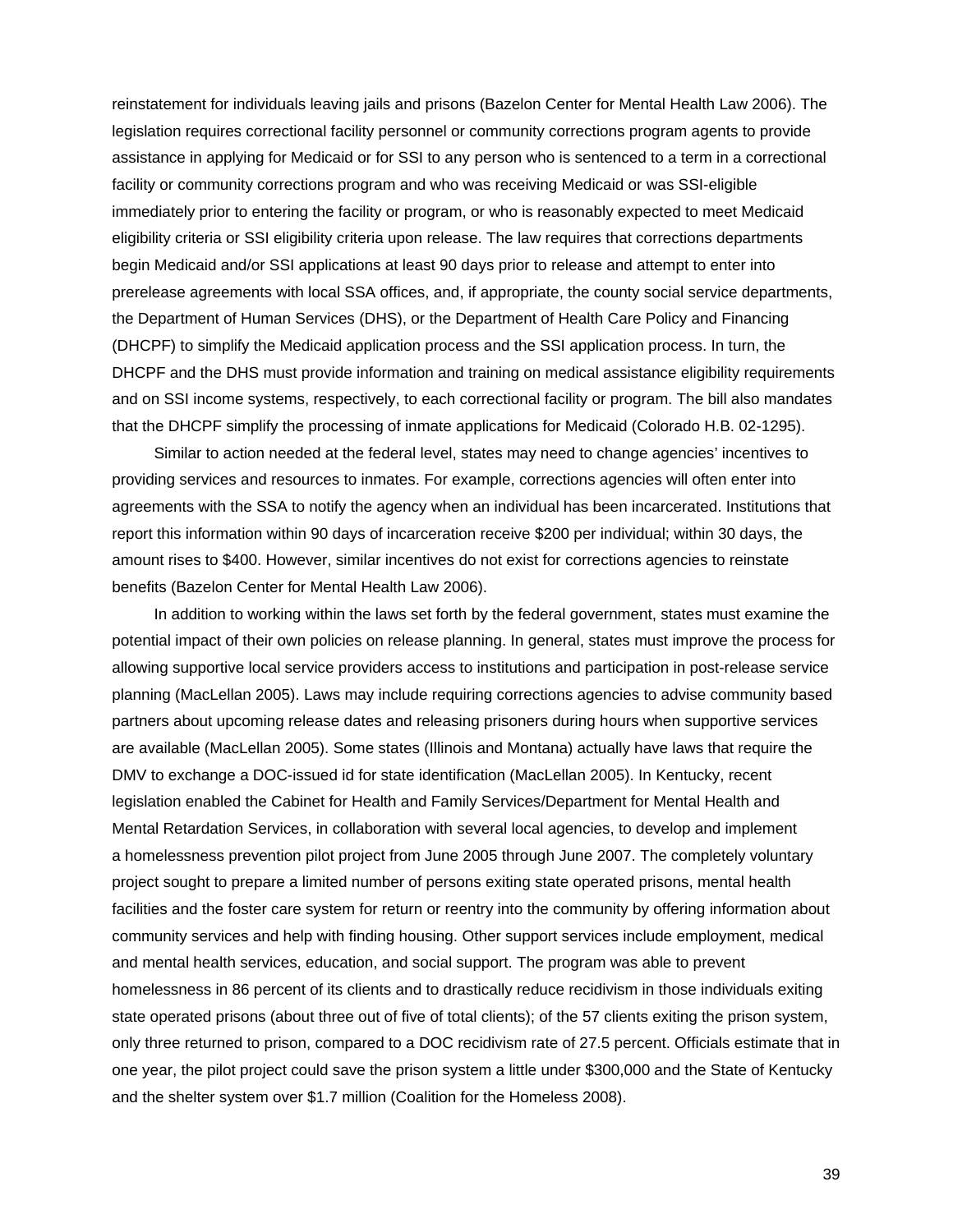Corrections agencies may also be able to petition for an executive order or apply for a waiver in order to allow collaboration between community agencies. For example, a waiver from the federal Health Insurance Portability and Accountability Act (HIPAA) was necessary to permit an exchange of medical information among Texas health services agencies; the waiver allowed officials to complete benefits applications on behalf of prisoners (Bazelon Center for Mental Health Law 2006).

One state policy also requiring significant revision is that concerning inmates released without community supervision (Harshbarger 2005; Piehl 2002). DOCs often struggle with the choice between holding certain inmates behind bars for the maximum length of their sentence and releasing them under mandatory supervision in the community with supervision (Piehl 2002). Other corrections agencies allow inmates to waive their right to a parole hearing, choosing to serve out their full sentences in order to be released to the community without oversight (Harshbarger 2005). To address these problems, states might adopt a system to ensure that all offenders are released with ongoing monitoring and supervision, such as through a legislative mandate that all inmates who are not released under parole supervision, either because of the terms of their sentences preclude parole, because they waive parole eligibility, or because they are denied parole, receive post-release supervision (Piehl 2002; Harshbarger 2005).

#### *Ensuring Quality and Accountability*

Perhaps the most challenging component of successful discharge planning is not the development of the policies that an agency prescribes as representing release planning, but rather identifying the gap between those policies on the books and how they are carried out in action. Identifying the existence and size of this gap is critical toward holding staff accountable as well as for measuring the degree to which agency-wide goals are met. This requires the development of data collection tools; some of data collection tools may already be in place, while others will need to be generated, imported from, or integrated into other information systems.

Ensuring quality management practices is a subject that has received increased attention recently. In 2008, the Pew Center on the States conducted interviews with officials from 45 DOCs to identify the most effective prison management practices. They found that the performance management tools that are most effective in meeting agency-wide goals set specific objectives and clearly measure progress toward those ends using unambiguous input and outcome measures. For example, 36 jurisdictions have standardized their performance measures, including their release planning practices and outcome goals, in an effort to develop defined standards of quality performance (Pew Center on the States 2008). The Council of State Governments has also developed a comprehensive self-assessment tool for DOCs. In an effort to help DOCs identify their release planning procedures that can be improved and provide guidance as to how to make those improvements, the assessment tool identifies the issues that should be addressed during the reentry planning process, what personnel should be responsible for addressing them, and where to go for information about addressing each need (Council of State Governments 2008). The emerging set of best reentry policies that is being developed by these and other sources can make it easier for DOCs to evaluate their own performance and hold themselves accountable for outcomes.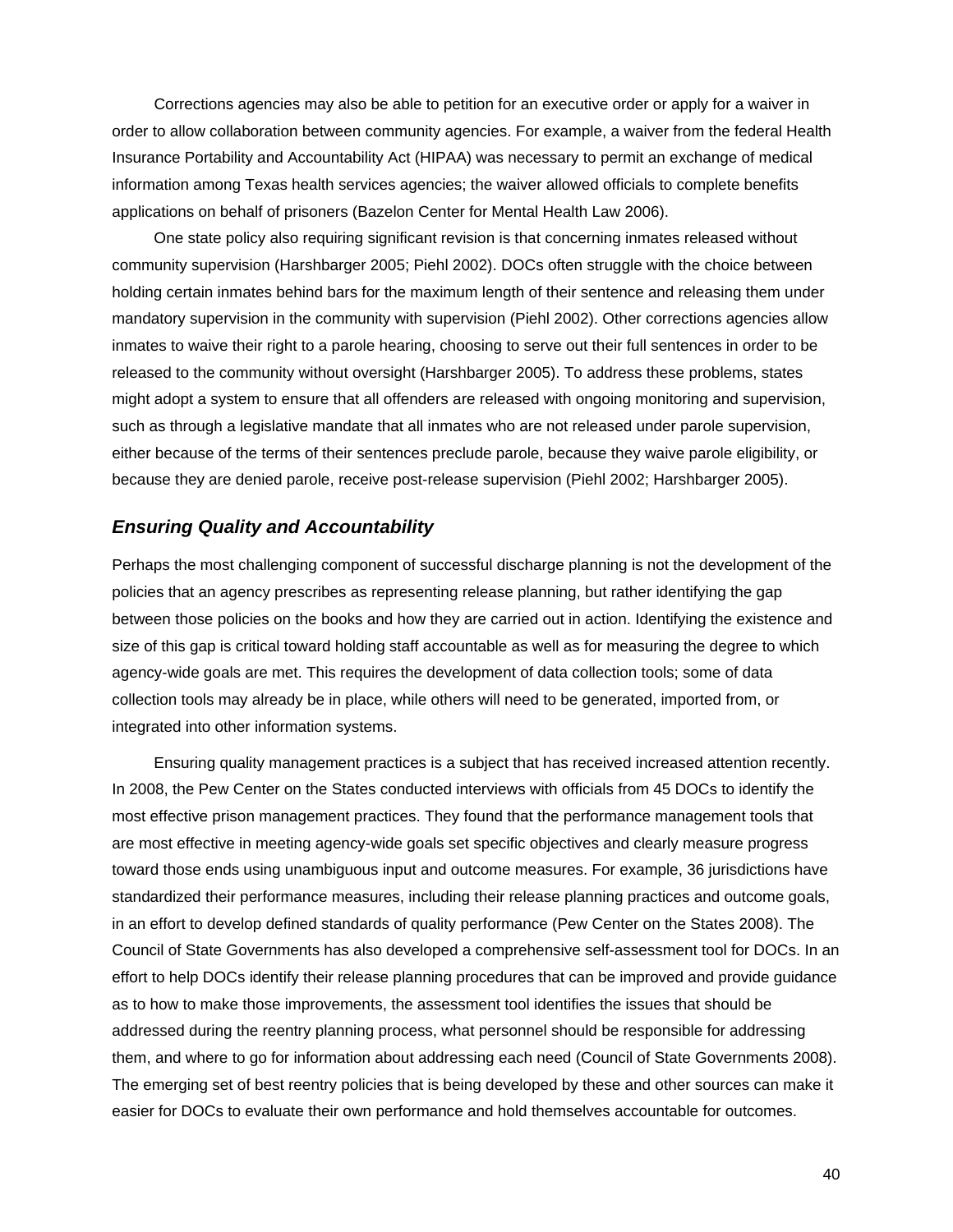Another important element of ensuring quality is holding prison personnel and administrators accountable for results. To ensure that corrections officers and prison wardens provide constructive release planning guidance to prisoners, performance measurement standards should be developed and enforced on a regular basis (Pew Center on the States 2008). In New York City, the Compstat system keeps up-to-date records of crime statistics and holds weekly departmentwide meetings during which precinct captains are held publically accountable for results in their precincts. A similar policy could be implemented in state prison systems to hold wardens and prison personnel accountable for release planning policy improvements, including ensuring that a greater number of inmates receive comprehensive written discharge plans and increasing formalized collaboration with other agencies and community organizations. Investing more resources in staff and developing leaders within the prison system whose main responsibility is to enforce quality release planning policies can also improve outcomes for released prisoners (Pew Center on the States 2008).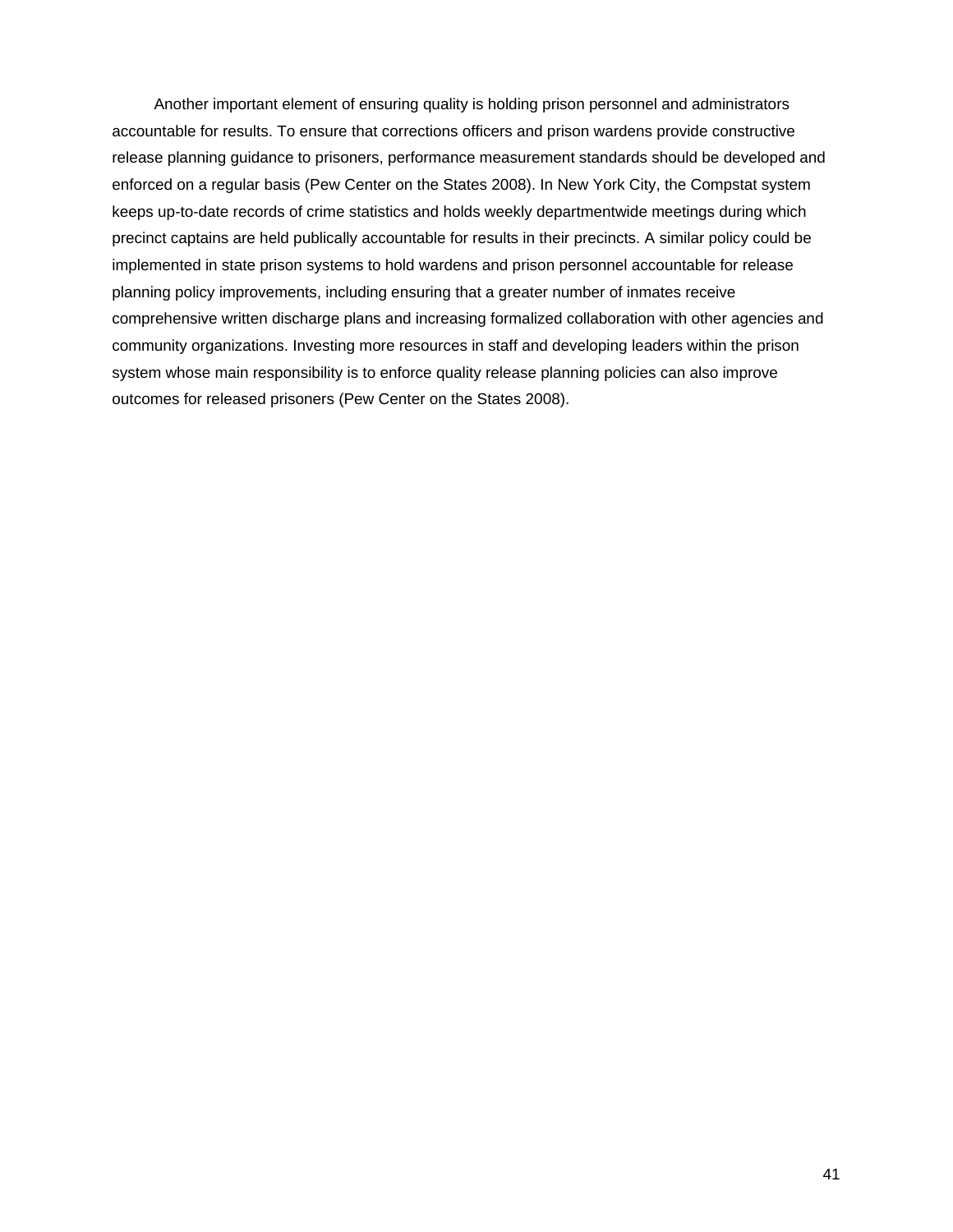# **Conclusion**

 Effective release planning is not an easy process. Corrections agencies must assess and incorporate an inmate's strengths, weaknesses, and needs into one comprehensive document that the inmate can both understand and follow. They may encounter inmates who are either reluctant or unable to follow through on their discharge plans. Staff members may feel their time is better spent on other activities. Limited past collaboration between the DOC and community agencies may hinder future partnerships. Finally, considerable time constraints, scarce funding, and federal and state policies may restrict the realization of even the most effective release plan.

This guidebook was designed to offer constructive suggestions for overcoming these challenges and improving discharge planning across the country. It began by identifying **eight** basic needs that all inmates will have upon their release from prison. Following an assessment of whether inmates will be able to attend to these basic needs following release, corrections agencies should plan to incorporate the following activities into their standard release planning process:

| <b>TRANSPORTATION</b>                                               | п<br>$\Box$                | Arrange transportation for releasees from the correctional facility to their<br>release destination (e.g. provide public transportation subsidies, facilitate<br>the coordination of a transportation plan with a community group, and verify<br>that the releasee has access to transportation in some other from)<br><b>Examine</b> an individual's access to transportation to locations mandated by |
|---------------------------------------------------------------------|----------------------------|---------------------------------------------------------------------------------------------------------------------------------------------------------------------------------------------------------------------------------------------------------------------------------------------------------------------------------------------------------------------------------------------------------|
|                                                                     |                            | their release plan (e.g., probation office, medical services, employment,<br>$etc.$ )                                                                                                                                                                                                                                                                                                                   |
| <b>CLOTHING &amp; FOOD</b>                                          | $\Box$                     | <b>Provide</b> releasees with clean, seasonally-appropriate clothing, basic<br>toiletries, and a list of food providers and resources accessible immediately<br>following release                                                                                                                                                                                                                       |
| <b>FINANCIAL</b><br><b>RESOURCES</b>                                | $\Box$                     | Provide exiting prisoners with an amount of gate money sufficient to attend<br>to immediate needs in the first 24 hours of release; a minimum \$109 is<br>recommended to attend to transportation and food costs                                                                                                                                                                                        |
| <b>IDENTIFICATION &amp;</b><br><b>IMPORTANT</b><br><b>DOCUMENTS</b> | П                          | Provide releasees with a state-issued identification card upon release or an<br>identification card that can be easily exchanged for a state-issued<br>identification card upon release                                                                                                                                                                                                                 |
| <b>HOUSING</b>                                                      | П                          | Identify safe, affordable places where releasees can reside for at least 24<br>hours after release                                                                                                                                                                                                                                                                                                      |
|                                                                     | П                          | Verify that bed space is available at any recommended facility                                                                                                                                                                                                                                                                                                                                          |
| <b>EMPLOYMENT &amp;</b>                                             | $\Box$                     | Refer releasees to employment opportunities                                                                                                                                                                                                                                                                                                                                                             |
| <b>EDUCATION</b>                                                    | $\Box$                     | Provide documentation of releasee's skills, challenges and credentials to<br>the appropriate workforce development or other community-based agency                                                                                                                                                                                                                                                      |
| <b>HEALTH CARE</b>                                                  | $\Box$                     | Provide releasee with contact information of a health care facility/provider in<br>the community in which they plan to reside                                                                                                                                                                                                                                                                           |
|                                                                     | $\Box$                     | Schedule an appointment with a counselor in the community for releasees<br>with a history of mental illness or substance abuse prior to release                                                                                                                                                                                                                                                         |
|                                                                     | $\Box$                     | <b>Provide</b> 45 days worth of medication to releasees who are on medication<br>while incarcerated                                                                                                                                                                                                                                                                                                     |
| <b>SUPPORT SYSTEMS</b>                                              | $\Box$<br>$\Box$<br>$\Box$ | <b>Provide</b> releasees with a release handbook listing community resources<br>Notify family members (if applicable) of the release date and release plan<br>Refer releasees to community or faith-based organization that can offer<br>support within the first 24 hours of release                                                                                                                   |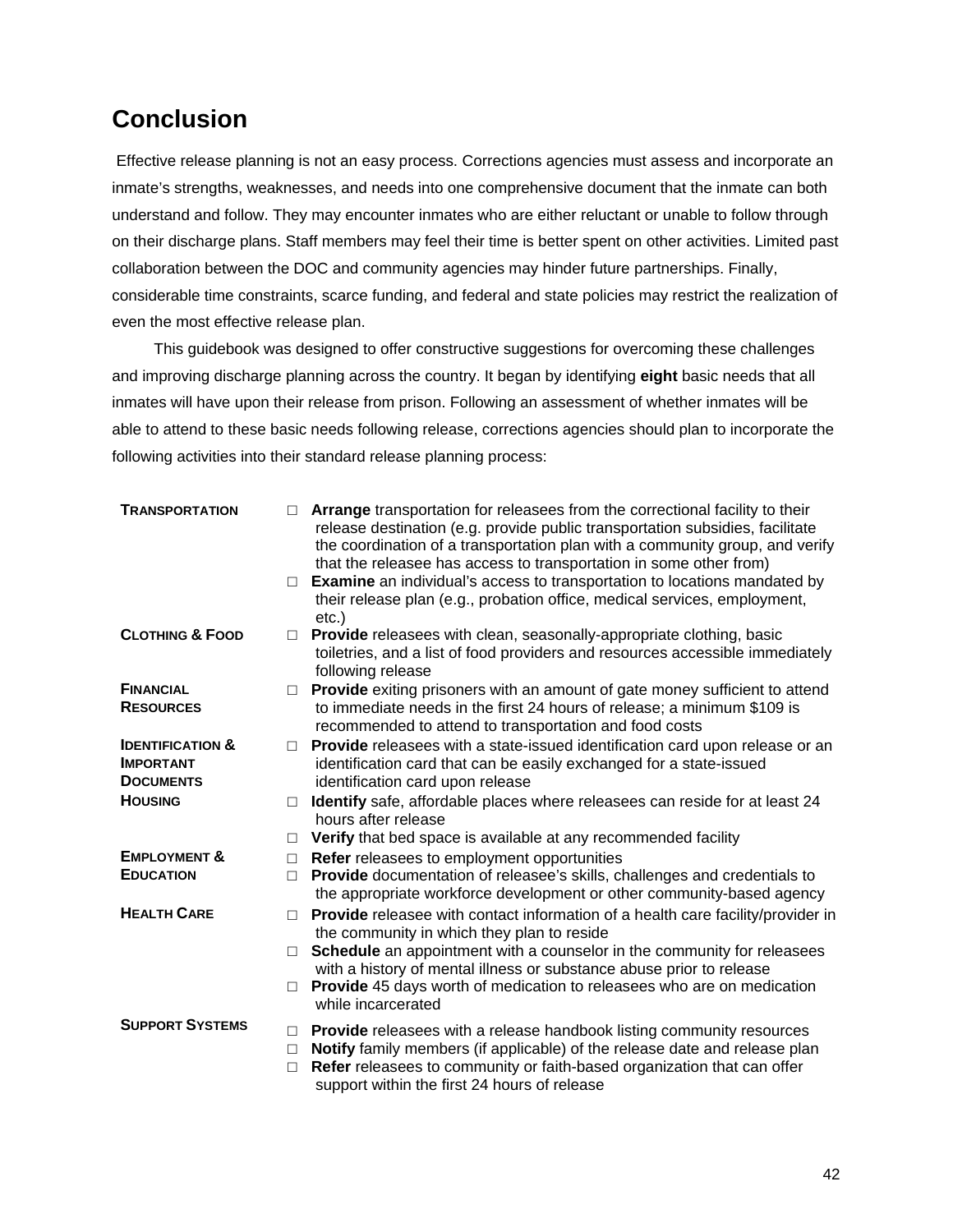In addition to these formal suggestions, the guidebook offered several examples of how state correction agencies have addressed these basic needs by implementing creative programs, generating buy-in from key stakeholders, seeking out innovative funding sources, and working to change restrictive laws. We encourage corrections agencies that consult this guidebook to implement the minimum standards outlined in this guidebook, as well as to experiment with different programs, policies and partnerships that may serve as an example for other agencies in this country.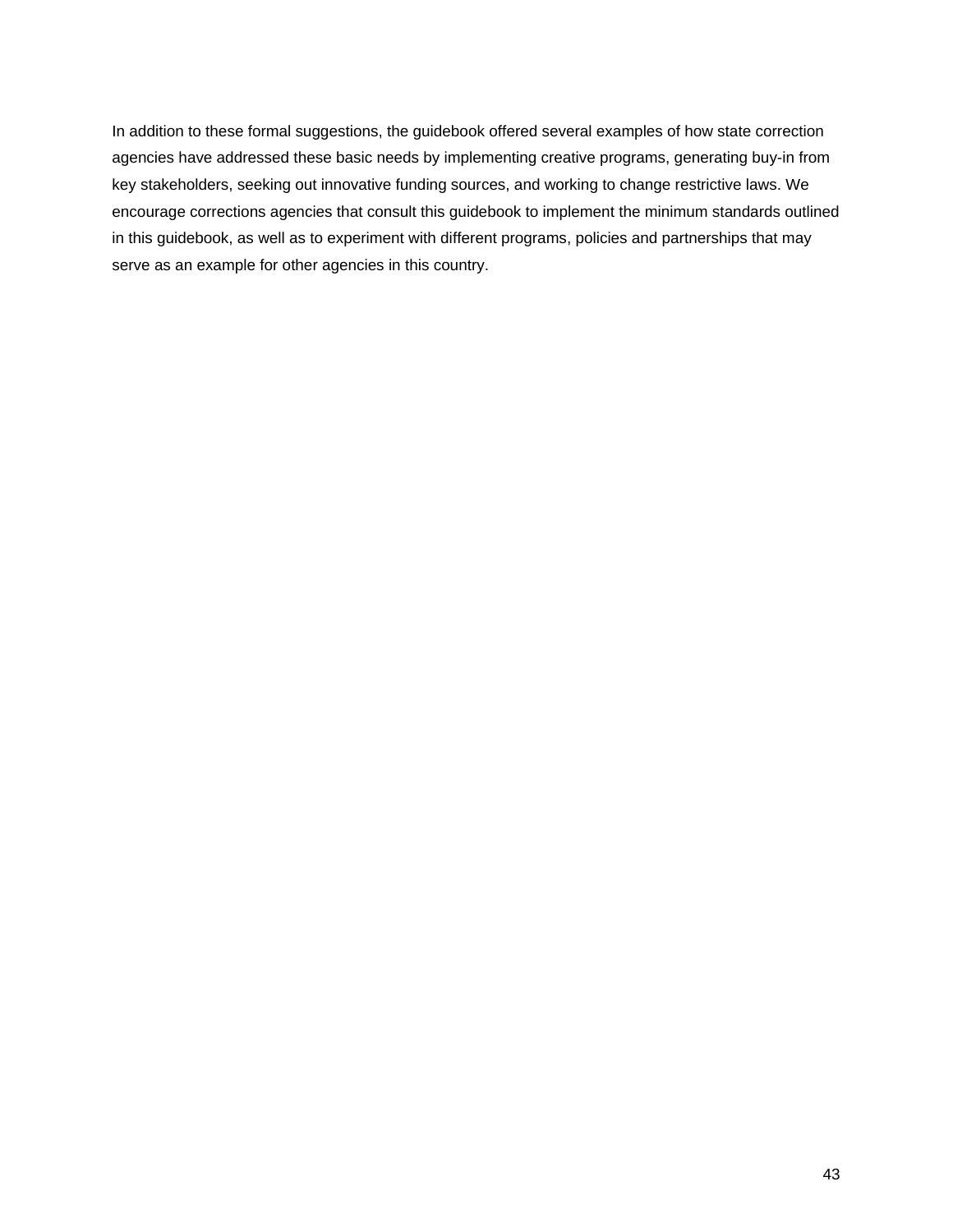# **References**

- Alexander, Margaret A. 1999. Sexual Offender Treatment Efficacy Revisited. *Sexual Abuse: A Journal of Research and Treatment* 11(2).
- American Association of Community Psychiatrists (AACP). 2000. Position Statement on Post-Release Planning, with Special Reference to Brad H., Robert K. et al. vs. The City of New York et al. *AACP Newsletter* 14(4).

Association of State Correctional Administrators. 2008. "ID Cards for Inmates Survey." *Forthcoming.*

- Backer, Thomas, Elizabeth Howard, and Garrett Moran. 2007. "The Role of Effective Discharge Planning in Preventing Homelessness." *Journal of Primary Prevention* 28: 229-243.
- Baer, Demelza, Avinash Bhati, Lisa Brooks, Jennifer Castro, Nancy La Vigne, Kamala Mallik-Kane, Rebecca Naser, Jenny Osborne, Caterina Roman, John Roman, Shelli Rossman, Amy Solomon, Christy Visher, and Laura Winterfield. 2006. "Understanding the Challenges of Prisoner Reentry: Research Findings from the Urban Institute's Prisoner Reentry Portfolio." Washington, DC: The Urban Institute.
- Bazelon Center for Mental Health Law. 2006. "Best Practices: Access to Benefits for Prisoners with Mental Illnesses." Washington, DC: Bazelon Center for Mental Health Law.
- -. 2001. "Finding the key to successful transition from jail to the community: An Explanation of Federal Medicaid and Disability Program Rules." Washington, DC: Bazelon Center for Mental Health Law.
- Beck, Allen and Laura Maruschak. 2001. "Mental Heath Treatment in State Prisons." Washington, D.C.: Bureau of Justice Statistics Bulletin, NCJ 188215.
- Belknap, J. 1996. Invisible woman: Gender crime and justice. Belmont, Calif.: Wadsworth.
- Binswanger, Ingrid A., Marc F. Stern, Richard A. Deyo, Patrick J. Heagerty, Allen Cheadle, Joann G. Elmore, and Thomas D. Koepsell. 2007. "Release from prison—a high risk of death for former inmates." *The New England Journal of Medicine* 356(2):157-165.
- Bloom, Dan, Cindy Redcross, Janine Zweig, and Gilda Azurdia. 2007. Transitional Jobs for Ex-Prisoners Early Impacts from a Random Assignment Evaluation of the Center for Employment Opportunities (CEO) Prisoner Reentry Program. An MDRC Working Paper. New York, NY: MDRC. Available online: http://www.mdrc.org/publications/468/overview.html
- Bloom, B. 1998. Women with mental health and substance abuse problems on probation and parole. Offender Program Report.
- Bloom, B. and S. Covington. 2000. "Gendered Justice: Programming for Women in Correctional Settings." Paper presented at the November meeting of the American Society of Criminology, San Francisco, CA. p. 11.
- Blume, S. 1990. Alcohol and drug problems in women: Old attitudes, new knowledge. In Treatment choices for alcoholism and substance abuse, ed. H. Milkman and L. Sederer. New York: Lexington.
- Bonta, James, Rebecca Jesseman, Tanya Rugge, and Robert Cormier. (2006). Restorative Justice and Recidivism: Promises Made, Promises Kept? In D. Sullivan and L. Tifft (eds.), Handbook of Restorative Justice: A Global Perspective. London: Routledge.
- Braithwaite, John. (2002). Restorative Justice and Responsive Regulation. New York: Oxford University Press.
- Brooks, Lisa E., Amy L. Solomon, Sinead Keegan, Rhiana Khol, and Lori Lahue. 2005. "Prisoner Reentry in Massachusetts." Washington, DC: The Urban Institute.
- Byrne, James M., and Faye S. Taxman. 2004. "Targeting for Reentry: Inclusion/Exclusion Criteria Across Eight Model Programs." *Federal Probation* 68(2).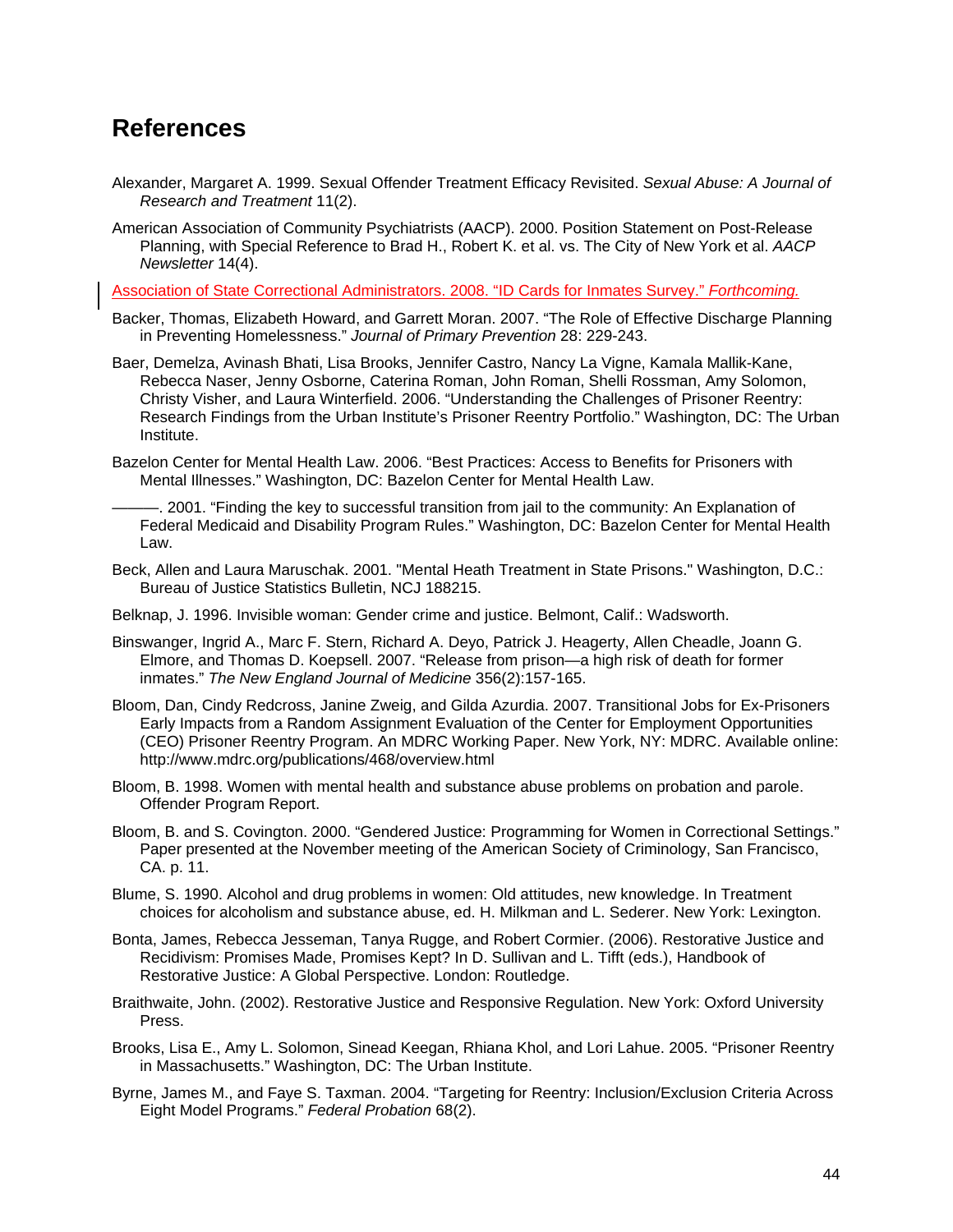- Califano, Joseph A. Jr. 1998. Behind Bars: Substance Abuse and America's Prison Population. New York, NY: National Center on Addiction and Substance Abuse at Columbia University (CASA), January. Available online at http://www.casacolumbia.org/Absolutenm/articlefiles/5745.pdf
- Center for Budget and Policy Priorities. 2006, Sept. 28. "The New Medicaid Citizenship Documentation Requirement: A Brief Overview." Washington, DC: Center for Budget and Policy Priorities. Available online: http://www.cbpp.org/4-20-06health.pdf
- Chesney-Lind, M. 1997. The female offender: Girls, women and crime. Thousand Oaks, Calif.: Sage Publications.
- Coalition for the Homeless. 2008. Homeless Prevention Pilot Project Report. Louisville, KY: Coalition for the Homeless. Available online: http://www.homelesscoal.org/coal%20files/hppp\_report.pdf
- Colorado House of Representatives. 2002. H.B. 02-1295 Inmates held in correctional facilities and offenders held in community corrections programs - medical benefits application assistance - repeal appropriation. Available online: http://www.state.co.us/gov\_dir/leg\_dir/olls/sl2002a/sl.221.htm
- Community Shelter Board. 2002. "Preventing homelessness: Discharge planning from corrections facilities." Columbus, OH: Community Shelter Board.
- Conly, Catherine. 2005. "Helping inmates obtain federal disability benefits." Washington, DC: National Institutes of Justice.
- Council of State Governments. 2002. "Criminal Justice/Mental Health Consensus Project." New York, NY: Council of State Governments, June.
- Council of State Governments. 2004. "2004 Innovations Award Program Application Form: Louisiana." Lexington, KY: Council of State Governments. Available online: http://www.csg.org/programs/innov/documents/PSJFinalist2004-LA.pdf
- Council of State Governments. 2005. "Report of the Re-Entry Policy Council: Charting the Safe and Successful Return of Prisoners to the Community." *Reentry Policy Council*. New York: Council of State Governments, January.
- Council of State Governments. 2006. "PHAs and prisoner re-entry." *Re-Entry Policy Council*, National Association of Housing and Redevelopment Officials (NAHRO). New York: Council of State Governments.
- Council of State Governments. 2006. "Assessments Tool." New York: Council of State Governments. Available at: http://tools.reentrypolicy.org/assessments/chart
- Ditton, P.M. 1999. "Mental Health and Treatment of Inmates and Probationers." NCJ 174463. Washington, DC: U.S. Department of Justice, Bureau of Justice Statistics.
- Eckholm, Eric. 2006. "Help for the Hardest Part of the System: Staying Out." *The New York Times Online*, August 12. Available online: http://www.nytimes.com/2006/08/12/us/12reentry.html
- Family Justice. 2006. "Tapping Social Networks: A Resource for Probation and Parole Officers to Improve Supervision." New York, NY: Family Justice.
- Gaynes, Elizabeth. 2005. "Reentry: Helping former prisoners return to communities." Baltimore, MD: Technical Assistance Resource Center, Annie E. Casey Foundation.
- General Accounting Office (GAO). 2000. "State and federal prisoners: Profiles of inmate characteristics in 1991 and 1997." GAO/GGD-00-117. Washington, DC: General Accounting Office.
- Gever, Matthew. 2007. "Prisoner Reentry and Lack of Substance Abuse Treatment Coverage." Denver, CO: National Conference of State Legislatures, March 31. Available online: http://www.ncsl.org/programs/health/reentryib.htm#3
- H.I.R.E Network. 2003. "Nationwide Survey of Identification Requirements for Newly Released Prisoners." New York, NY: National H.I.R.E. Network, September. Available online: http://www.hirenetwork.org/ID\_Survey\_Summary.htm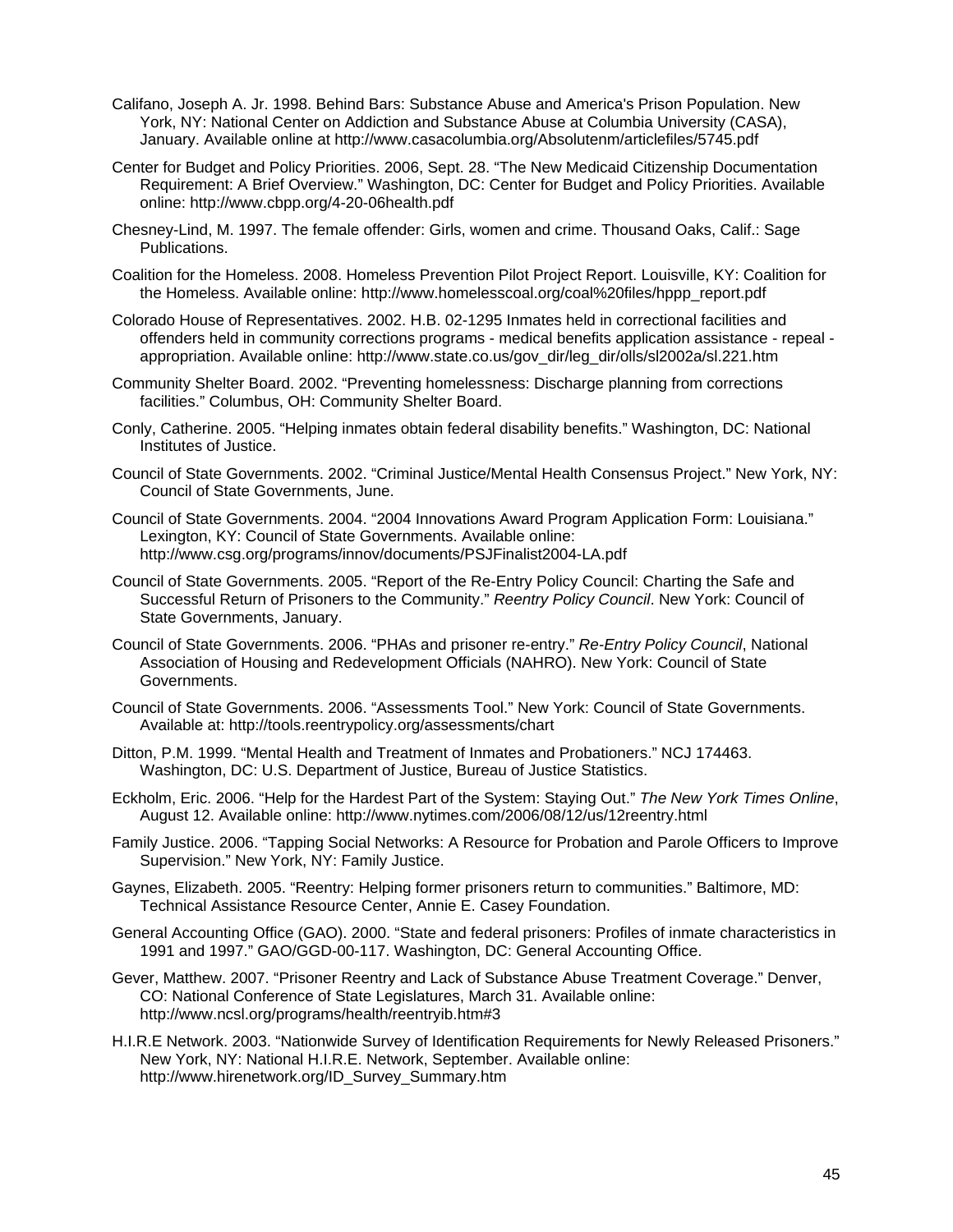- Hals, Kristina. 2007. "From Locked Up to Locked Out. A Training Resource for Community Organizations (2007 Update)." Seattle, WA: AIDS Housing of Washington. Available online: http://www.aidshousing.org/usr\_doc/2007\_From\_Locked\_Up\_to\_Locked\_Out\_Book\_REV.pdf
- Hammett, Theodore M., Cheryl Roberts, and Sofia Kennedy. 2001. "Health-Related Issues in Prisoner Reentry." *Crime & Delinquency* 47(3): 390 - 409.
- Hancock, Loni. 2007, October 11. "Parolee ID bill should be signed by Governor Schwarzenegger." *California Progress Report*. Available online: http://www.californiaprogressreport.com/2007/10/parolee\_id\_bill.html
- Hanson, R. K., Gordon, A., Harris, A. J. R., Marques, J. K., Murphy, W., Quinsey, V. L., & Seto, M. C. 2002. "First report of the Collaborative Outcome Data Project on the effectiveness of psychological treatment for sexual offenders." *Sexual Abuse: A Journal of Research and Treatment* 14(2): 169-194.
- Hanson, R. Karl, and Kelly Morton-Bourgon. 2004-2. "Predictors of Sexual Recidivism: An Updated Meta-Analysis." Ottawa, Canada: Public Safety and Emergency Preparedness Canada. Available online: http://ww2.ps-sp.gc.ca/publications/corrections/pdf/200402\_e.pdf
- Hardin, Jennifer, Lisa Tucker, and Linda Callejas. 2001. "Assessment of Operational Barriers and Impediments to Transit Use: Transit Information and Scheduling for Major Activity Centers." Tampa, FL: National Center for Transit Research (NCTR), University of South Florida. Available online: http://ntl.bts.gov/lib/12000/12000/12049/392-11.pdf
- Harshbarger, Scott. 2005. "Improving Reentry is the Goal of Prison Reform." *CommonWealth Magazine*, Fall. Available online: http://www.prisoncommission.org/supplements/harshbarger\_4.pdf
- Hebert, Tony. 2005. "The Invisible Tenant: Living in Federally Assisted Housing after Prison." New York, NY: Family Justice.
- Holzer, Harry J., Raphael, Steven, and Stoll, Michael. 2001. "Will Employers Hire Former Offenders? Employer Preferences, Background Checks and their Determinants." *Institute of Business and Economic Research, Program on Housing and Urban Policy, working paper W01-005*.

———. 2003. "Employment Barriers Facing Ex-Offenders." *Urban Institute Reentry Roundtable*. Los Angeles: University of California Center for the Study of Urban Poverty.

- Idaho Department of Corrections. 2007. "Transition and Treatment Funding Program for Offenders, version 2." Idaho DOC Standard Operating Procedure, Division of Education and Treatment. Control Number 607.26.01.013.
- James, Doris J. and Lauren E. Glaze. 2006. "Mental Health Problems of Prison and Jail Inmates." *Bureau of Justice Statistics Special Report*. Washington, DC: U.S. Department of Justice.
- Joplin, Lora, Brad Bogue, Nancy Campbell, Mark Carey, Elyse Clawson, Dot Faust, Kate Florio, Billy Wasson, and William Woodward. 2004. "Using an Integrated Model to Implement Evidence-based Practices in Corrections." *International Community Corrections Association and American Correctional Association*. Available online: http://www.cjinstitute.org/files/NICCJI\_Project\_ICCA.pdf
- Keegan, Sinead, and Amy L. Solomon. 2004. "Prisoner Reentry in Virginia." Washington, DC: The Urban Institute.
- Kennedy, David. 1998. "Pulling Levers: Getting Deterrence Right." *National Institute of Justice Journal* 236.
- Knight, K., Simpson, D. D., & Hiller, M. L. (1999). "Three-year reincarceration outcomes for in-prison therapeutic community treatment in Texas." *The Prison Journal* 79(3): 337-351.
- Koyanagi, Chris. 2002. "A Better Life—A Safe Community Helping Inmates Access Federal Benefits." *A Bazelon Center Issue Brief.* Washington DC: Judge David L. Bazelon Center for Mental Health Law.
- La Vigne, Nancy G., and Vera Kachnowski. 2005. "Texas Prisoners' Reflections on Returning Home." Washington, DC: The Urban Institute.
- La Vigne Nancy G., and Sarah Lawrence. 2002. "Process Evaluation of the Pennsylvania Community Orientation and Reintegration (COR) Program." Washington, DC: The Urban Institute.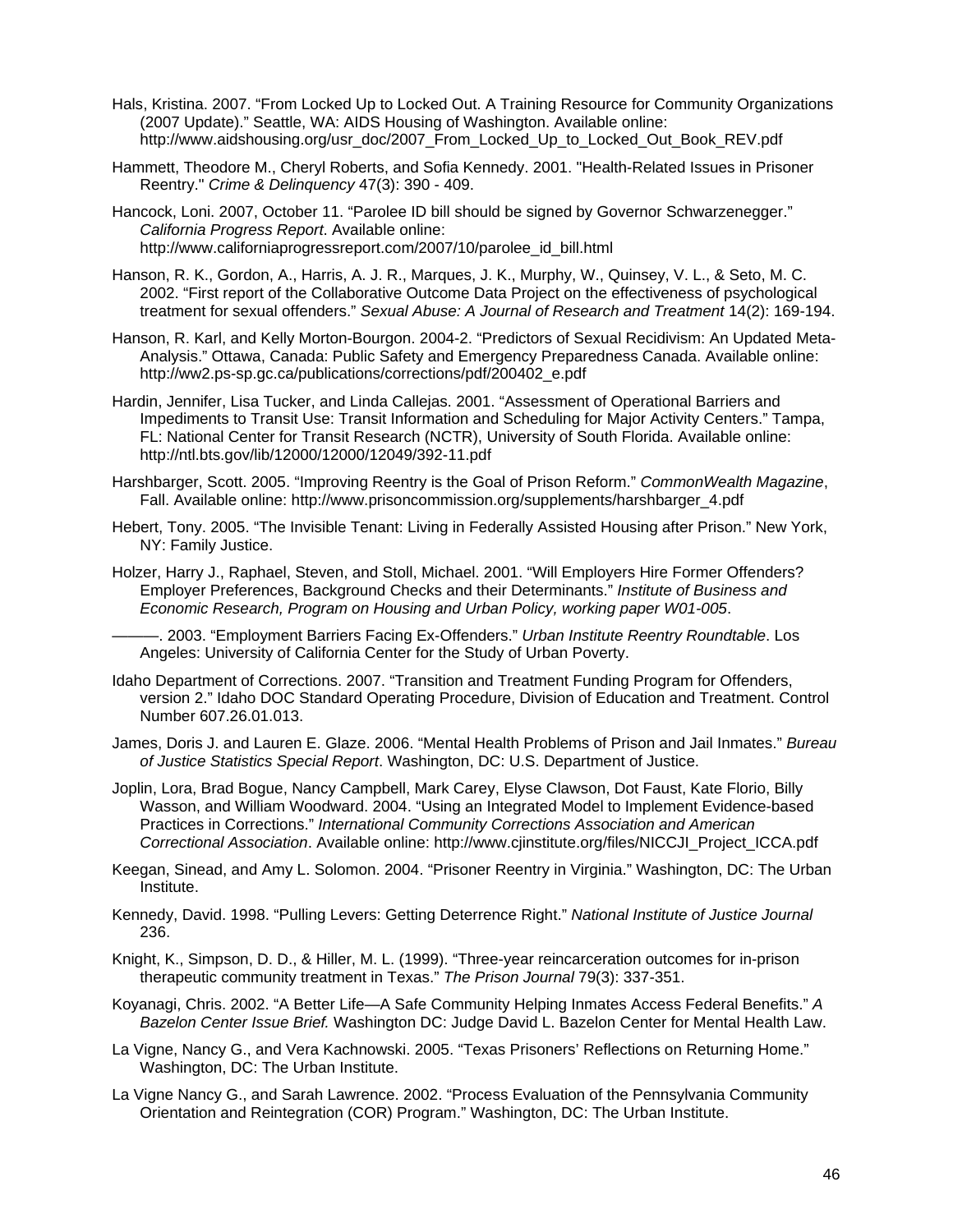- La Vigne, Nancy, Cynthia A. Mamalian, Gillian Thompson, and Jamie Watson. 2004. "Prisoner Reentry in Idaho." Washington, DC: The Urban Institute.
- La Vigne, Nancy G., Christy Visher, and Jennifer Castro. 2004. "Chicago Prisoners' Experiences Returning Home." Washington, DC: The Urban Institute.
- La Vigne, Nancy G., and Samuel J. Wolf, with Jesse Jannetta. 2004. "Voices of Experience: Focus Group Findings on Prisoner Reentry in the State of Rhode Island." Washington, DC: The Urban Institute.
- Langan, Patrick A., Erica L. Schmitt and Matthew R. Durose.2003. "Recidivism of Sex Offenders Released from Prison in 1994." NCJ 198281. Washington, DC: U.S. Department of Justice, Bureau of Justice Statistics, November.
- Lattimore, Pamela K., Susan Brumbaugh, Christy Visher, Christine Lindquist, Laura Winterfield, Meghan Salas, and Janine Zweig. 2004. "National Portrait of SVORI: Serious and Violent Offender Reentry Initiative." Washington, DC: The Urban Institute, July.
- LeClair, Daniel P., and Susan Guarino-Ghezzi. 1991. "Does Incapacitation Guarantee Public Safety? Lessons from the Massachusetts Furlough and Prerelease Programs." *Justice Quarterly* 8(1).
- Legal Action Center. "Securing official identification for individuals leaving prisons and jails." New York, NY: Legal Action Center. Available online: http://www.lac.org/toolkits/ID/ID.htm
- Legal Aid of Western Michigan. 2007. "Ex-Offender Identification Issues in Michigan." Michigan Reentry Law Website. Available online: http://reentry.mplp.org/reentry/index.php/Ex-Offender Identification Issues in Michigan
- Levi, Robin, and Judith Appel. 2003. "Collateral Consequences: Denial of Basic Social Services Based Upon Drug Use." Berkeley, CA: Office of Legal Affairs, Drug Policy Alliance.
- Lotke, Eric. 2006. "Sex Offenses: Facts, Fictions, and Policy Implications." Baltimore, MD: National Center of Institutions and Alternatives, Inc, January.
- Lovell, David, L. Clark Johnson, and Kevin C. Cain. 2007. "Recidivism of SuperMax Prisoners in Washington State." *Crime & Delinquency* 53(4): 633-656
- Lowenkamp, Christopher T., and Edward J. Latessa. 2004. "Understanding the Risk Principle: How and Why Correctional Interventions Can Harm Low-Risk Offenders." *Topics in Community Corrections*. Washington, DC: U.S. Department of Justice, National Institute of Corrections.
- MacLellan, Thomas M. 2005. "Issue Brief: Improving Prisoner Reentry through Strategic Policy Innovations." Washington, DC: National Governor's Association (NGA) Center for Best Practices.
- Mallik-Kane, Kamala. 2005. "Returning Home Illinois Policy Brief: Health and Prisoner Reentry." Washington, DC: The Urban Institute.
- Mallik-Kane, Kamala, and Christy Visher. 2008. "Health and Prisoner Reentry: How Physical, Mental, and Substance Abuse Conditions Shape the Process of Reintegration." Washington, DC: The Urban Institute.
- Martin, Ginger, and Cheryl Roberts. 2004. "From Incarceration to Community: A Roadmap to Improving Prisoner Reentry and System Accountability in Massachusetts." Boston, MA: Crime and Justice Institute.
- McLean, Rachel L., and Michael D. Thompson. 2007. "Repaying Debts." New York, NY: Council of State Governments Justice Center.
- Mears, Daniel P., Laura Winterfield, John Hunsaker, Gretchen E. Moore, and Ruth M. White. 2003. "Drug Treatment in the Criminal Justice System: The Current State of Knowledge." Washington, DC: The Urban Institute.
- Messina, N., Burdon, W., and Prendergast, M. 2001. A profile of women in prison-based therapeutic communities. Draft. Los Angeles: UCLA Integrated Substance Abuse Program, Drug Abuse Research Center.
- Mellow, Jeff and James M. Dickinson. 2006. "The Role of Prerelease Handbooks for Prisoner Reentry." *Federal Probation* 70(1).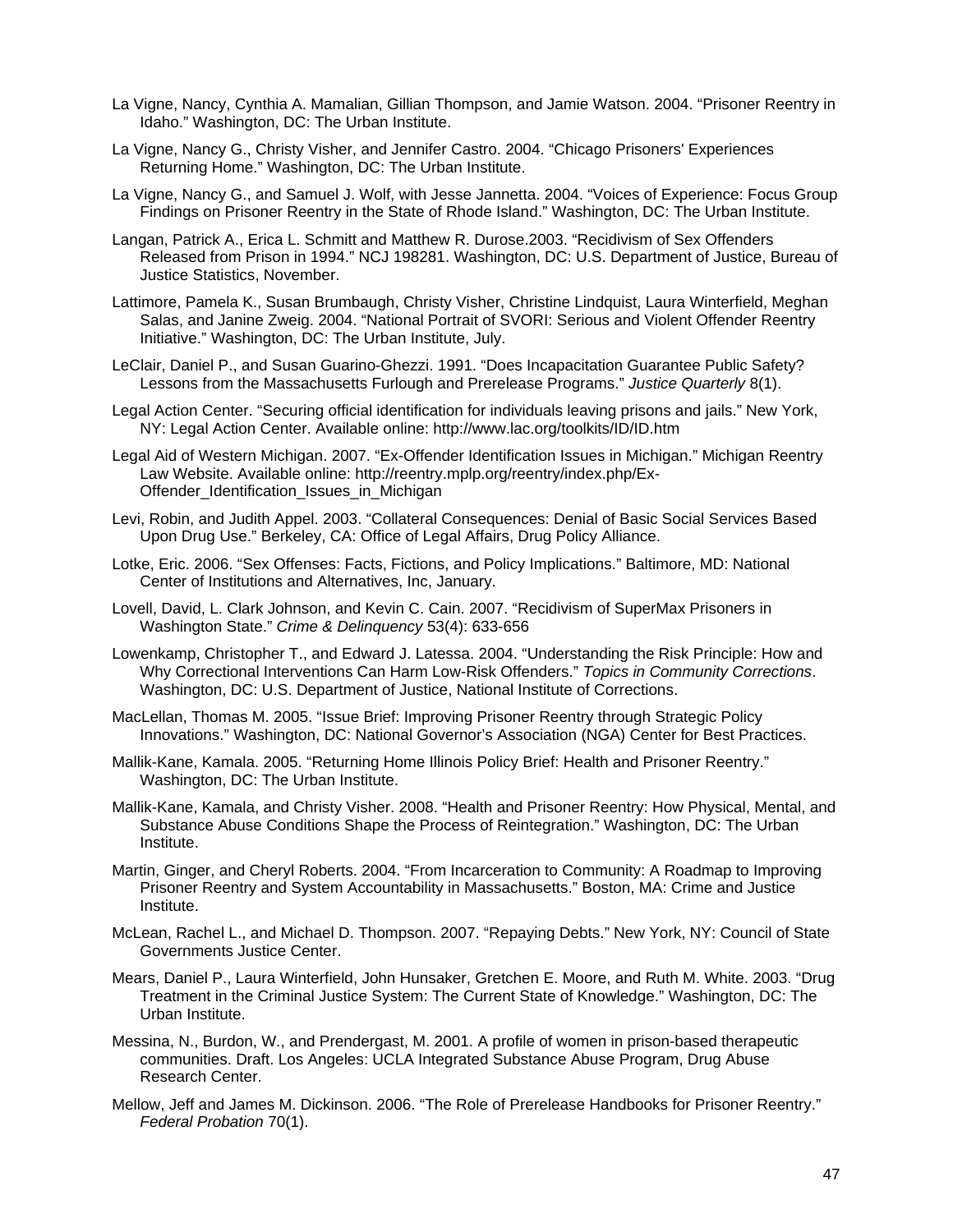- Mellow, Jeff, and Robert Greifinger.2008. "The Evolving Standard of Decency: Postrelease Planning?" *Journal of Correctional Health Care* 14(1).
- Meredith, Tammy, John Speir, Sharon Johnson, and Heather Hull. 2003. "Enhancing Parole Decision-Making through the Automation of Risk Assessment." Atlanta, GA: Applied Research Services, Inc.
- Metraux, Stephen, and Dennis P. Culhane. 2004. "Homeless Shelter Use and Reincarceration Following Prison Release." *Criminology & Public Policy* 3(2): 139–160
- Moran, Garrett, et al. 2005. "Evaluability assessment of discharge planning and the prevention of homelessness: final report." Washington, DC: U.S. Department of Health and Human Services. Available online: http://aspe.hhs.gov/hsp/05/discharge-planning/index.htm.
- Mumola, Christopher J. 1999. "Substance Abuse and Treatment, State and Federal Prisoners, 1997." *Bureau of Justice Statistics Special Report*, NCJ 172871. Washington, DC: U.S. Department of Justice.
- Mumola, Christopher J., and Jennifer C. Karberg. 2006. "Drug Use and Dependence, State and Federal Prisoners, 2004." *Bureau of Justice Statistics Special Report*, NCJ 213530. Washington, DC: U.S. Department of Justice.
- National Academies. 2007. "Chapter 4: Services and programs for releasees." From *Parole, Desistance from Crime and Community Integration*. Washington, DC: National Research Council.

———. 2007. "Preface and Executive Summary." From Pa*role, Desistance from Crime and Community Integration*. Washington, DC: National Research Council.

- National Commission on Correctional Health Care (NCCHC). 2002. "Chapter 3. Prevalence of Communicable Disease, Chronic Disease, and Mental Illness Among the Inmate Population." From *The Health Status of Soon-to-be-Released Inmates*. *A Report to Congress* 1: 15-28. Available online: http://www.ncchc.org/stbr/Volume1/Chapter3.pdf
- National GAINS Center. 1999. "Courage to Change: Communities to Create Integrated Services for People with Co-Occurring Disorders in the Justice System." Delmar, NY: National GAINS Center for People with Co-Occurring Disorders in the Justice System.
- National Institute on Drug Abuse (NIDA). 1999. "Principles of Drug Addiction Treatment: A Research-Based Guide." Bethesda, MD: U.S. Department of Health and Human Services, National Institutes of Health, National Institute on Drug Abuse.
- Nelson, Marta, and Jennifer Trone. 2000. "Why planning for release matters." *Issues in Brief*. New York, NY: Vera Institute.
- Nelson, Marta, Perry Deess, and Charlotte Allen. 1999, September. "The First Month Out: Post-Incarceration Experience in New York City." New York, NY: Vera Institute of Justice.
- New Jersey State. 2007. "Reentry: A strategy for safe streets and neighborhoods." New Jersey, Office of the Attorney General. http://www.nicic.org/Library/022735
- New York State Bar Association. 2006, May. Executive Summary. "Re-entry and Reintegration: The Road to Public Safety." Albany, NY: New York State Bar Association.
- North Carolina Department of Correction. 2007. "Shaping the Future of Transition (power-point)." Office of Transitional Services, North Carolina Department of Correction. www.doc.state.nc.us/rap/OTS-Presentations/OTS-talking-points.ppt
- Office for Victims of Crime. 2002. "Enforcing Restitution Orders." *OVC Legal Series Bulletin* 5. Washington, DC: U.S. Department of Justice, Office of Justice Programs.
- Office of Program Policy Analysis and Government Accountability, Florida Legislature (OPPAGA). 2004. "Corrections Education and Rehabilitative Programs Significantly Reduced." *Progress Report* 04-59. Tallahassee, FL: Office of Program Policy Analysis and Government Accountability an office of the Florida Legislature
- O'Brien, Patricia. 2001. Making it in the "free World": Women in Transition from Prison. Ithaca, NY: SUNY Press.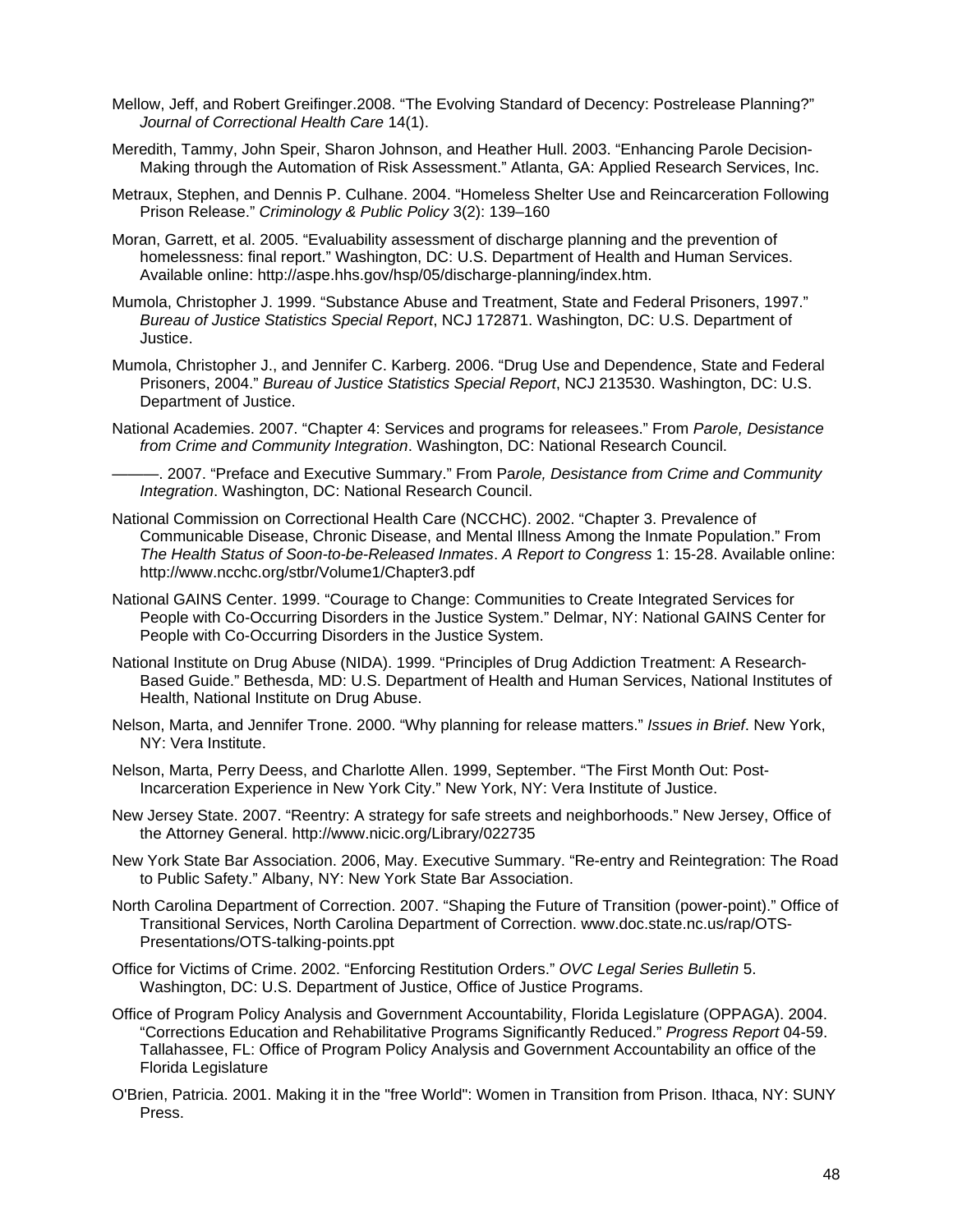- Owen, B., and Bloom, B. 1995. Profiling the needs of California's female prisoners: A needs assessment. Washington, D.C.: National Institute of Corrections.
- Parent, Dale G., and Liz Barnett. 2004. "Improving Offender Success and Public Safety through System Reform: The Transition from Prison to Community Initiative." *Federal Probation* 68(2).
- Pawasarat, John. 2007. "Barriers to Employment: Prison Time." Milwaukee, WI: Employment and Training Institute, University of Wisconsin-Milwaukee.
- Payne, Andrea. 2007. "Prisoner Release in Maryland: No Valid I.D. and No Money." Baltimore, MD: JOTF Works. Available online: http://www.jotf.org/pdf/JOTFWorks\_Spring\_May07.pdf
- Pennsylvania Department of Public Welfare. 2008. "County Assistance Offices." Webpage. Accessed on 8/29/2008. Available at: http://www.dpw.state.pa.us/ServicesPrograms/CashAsstEmployment/003670281.htm
- Pew Center on the States. 2008. "10 Steps Corrections Directors Can Take to Strengthen Performance." Washington, DC: Pew Center on the States.
- Piehl, Anne M. 2002. "From Cell to Street: A Plan to Supervise Inmates After Release." Boston, MA: Massachusetts Institute for a New Commonwealth.
- Quinn, Thomas C., Maria J. Wawer, Nelson Sewankambo, David Serwadda, Chuanjun Li, Fred Wabwire-Mangen, Mary O. Meehan, Thomas Lutalo, and Ronald H. Gray. 2000. "Viral load and transmission of Human Immunodeficiency Virus type." *New England Journal of Medicine* 342: 921-929.
- RAND. 2003. "Prisoner Reentry: What are the Public Health Challenges?" *Rand Research Brief* RB-6013- PSJ. Santa Monica, CA: RAND Public and Safety Justice.
- Reentry Policy Council. "Colorado: John Inmann Work and Family Center (WFC)." New York, NY: Reentry Policy Council. Available online: http://reentrypolicy.org/program\_examples/john\_inmann\_work\_family\_center\_wfc
- Regenstein, Marsha, Jack A. Meyer, and Jennifer Dickemper Hicks. 1998. "Job Prospects for Welfare Recipients: Employers Speak Out." *New Federalism: Issues and Options for States* A-25. Washington, DC: The Urban Institute.
- Richie, B.E. "Challenges Incarcerated women Face as They Return to Their Communities: Findings From Life History Interviews". In Crime and Delinquency, Vol. 47, 3, July 2001(368-389).
- Roman, John, Michael Kane, Emily Turner, and Beverly Frazier. 2005. "Instituting Lasting Reforms for Prisoner Reentry in Philadelphia." Washington, DC: The Urban Institute.
- Roman, Caterina Gouvis, and Jeremy Travis. 2004. "Taking Stock: Housing, Homelessness, and Prisoner Reentry." Washington, DC: The Urban Institute.
- Rossman, Shelli B. and Caterina Gouvis Roman. 2003. "Case-Managed Reentry and Employment: Lessons from the Opportunity to Succeed Program." Washington, DC: The Urban Institute.
- Sabree, A.J. 2006. "GDC Reentry Services: Restitution, Rehabilitation and Restoration." Gerogia Department of Corrections. Presented to the National Transitional Job Conference, October 12.
- Samuels, Paul and Debbie Mukamal. 2004. "After Prison: Roadblocks to Reentry: A Report on State Legal Barriers Facing People with Criminal Records." New York, NY: Legal Action Center.
- Sipes, Leonard A. 2006. "Returning from Prison to Washington, D.C.: 'We Makes Transition Possible.'" *Journal of Community Corrections, International Community Corrections Association*, Fall.
- Solomon, Amy L., and Gillian L. Thompson with Sinead Keegan. 2004. "Prisoner Reentry in Michigan." Washington, DC: The Urban Institute.
- Stephan, James J., and Jennifer C. Karberg. (2003). "Census of State and Federal Correctional Facilities, 2000." Washington, DC: Office of Justice Programs, Bureau of Justice Statistics.
- Stand Up for What's Right and Just (SURJ). 2007. "Ex-Offender Reentry in Delaware: A Report of the Delaware Reentry Roundtable." Wilmington, DE: Stand Up for what's Right and Just.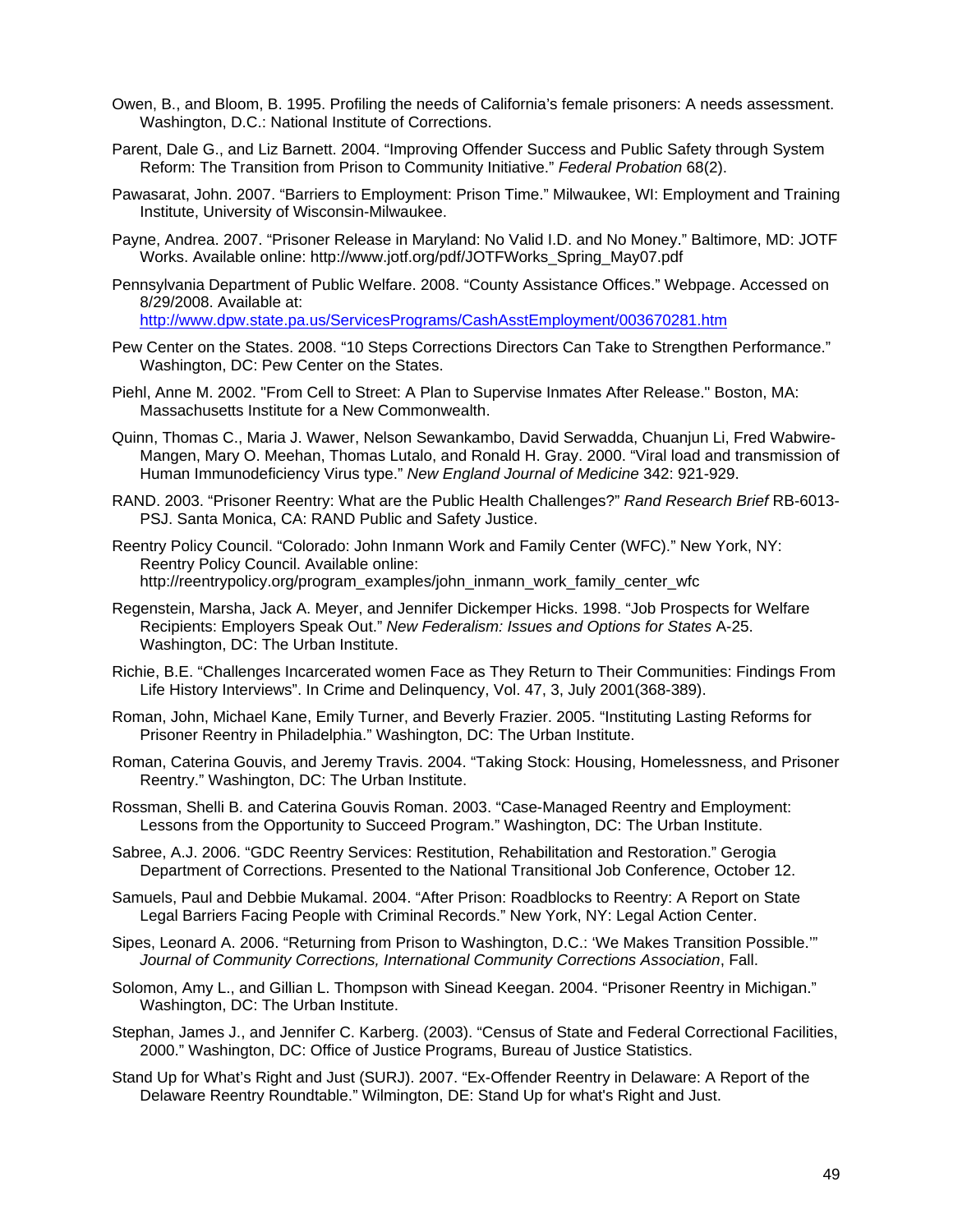- Strang, Heather. (2002). Repair or Revenge: Victims and Restorative Justice. Oxford, U.K.: Oxford University Press.
- Taxman, Faye S. 1998. "Reducing Recidivism through a Seamless System of Care: Components of Effective Treatment, Supervision, and Transition Services in the Community." Office of National Drug Control Policy Treatment and Criminal Justice System Conference. Greenbelt, Maryland: University of Maryland.
- Taxman, Faye S., Douglas Young, James Byrne, Alexander Holsinger, and Donald Anspach. 2002. "From Prison Safety to Public Safety: Innovations in Offender Reentry." College Park, MD: University of Maryland, College Park.
- Taylor, Bruce G., Nora Fitzgerald, Dana Hunt, Judy A. Reardon, and Henry H. Brownstein. 2001. "ADAM Preliminary 2000 Findings on Drug Use and Drug Markets: Adult Male Arrestees." Arrestee Drug Abuse Monitoring Program (ADAM). Washington, DC: Department of Justice, December.
- Tennessee Department of Correction. "Rehabilitative Services: The Good Samaritan Network." Nashville, TN: Tennessee Department of Correction. Available online: http://www.state.tn.us/correction/rehabilitative/goodsamaritan.html
- Texas Department of Criminal Justice. 2006. "TDCJ Chaplaincy Mentor Training." Available online: http://www.tdcj.state.tx.us/pgm&svcs/./mentor\_course/A-Introduction/01Intro.htm
- Travis, Jeremy, Sinead Keegan, and Eric Cadora, with Amy Solomon and Charles Swartz. 2003. "A Portrait of Prisoner Reentry in New Jersey." Washington, DC: The Urban Institute.
- Travis, Jeremy, and Sarah Lawrence. 2002. "Beyond the Prison Gates: The State of Parole in America." Washington, DC: The Urban Institute.
- Travis, Jeremy, Amy Solomon, and Michelle Waul. 2001. "From Prison to Home: The Dimensions and Consequences of Prisoner Reentry." Washington, DC: The Urban Institute.
- U.S. Department of Labor. 2007. "Work Opportunity Tax Credit." Washington, DC: U.S. Department of Labor, Employment and Training Administration. Available online: http://www.doleta.gov/business/incentives/opptax/
- U.S. Department of Justice. 2001. "Trends in State Parole, 1990-2000." *Bureau of Justice Statistics Special Report*. Washington, DC: U.S. Department of Justice.
- U.S. House. 109th Congress, 2nd session. 2006. "H.R. 6205, Public Safety Ex-Offender Self-Sufficiency Act of 2006." Available online: http://thomas.loc.gov/cgi-bin/query/D?c109:2:./temp/~mdbsJtwLhY
- U.S. Senate. 110th Congress, 2nd session. 2007. "S. 2304, Mentally Ill Offender Treatment and Crime Reduction Reauthorization and Improvement Act of 2007." Available online: http://thomas.loc.gov/cgibin/query/C?c110:./temp/~c1105piAba
- Venkatesh, Sudhir A. 2002. "The Robert Taylor Homes Relocation Study. A Research Report from the Center for Urban Research & Policy." New York, NY: Center for Urban Research & Policy.
- Virginia Serious and Violent Offender Re-entry Initiative (VASAVOR Initiative). 2003. "Going Home to Stay." Available online: http://www.reentry.gov/sar/pdf/wp1\_va.pdf.
- Visher, Christy, Demelza Baer, Rebecca Naser. 2006. "Ohio Prisoners' Reflections on Returning Home." Washington, DC: The Urban Institute.
- Visher, Christy, and Jill Farrell. 2005. "Chicago Communities and Prisoner Reentry." Washington, DC: The Urban Institute.
- Visher, Christy, Vera Kachnowski, Nancy G. La Vigne, and Jeremy Travis. 2004. "Baltimore Prisoners' Experiences Returning Home." Washington, DC: The Urban Institute.
- Visher, Christy, Nancy G. La Vigne, and Jeremy Travis. 2004. "Returning Home: Understanding the Challenges of Prisoner Reentry." Washington, DC: The Urban Institute.
- Visher, Christy, Rebecca L. Naser, Demelza Baer, and Jesse Jannetta. 2005. "In Need of Help: Experiences of Seriously Ill Prisoners Returning to Cincinnati." Washington, DC: The Urban Institute.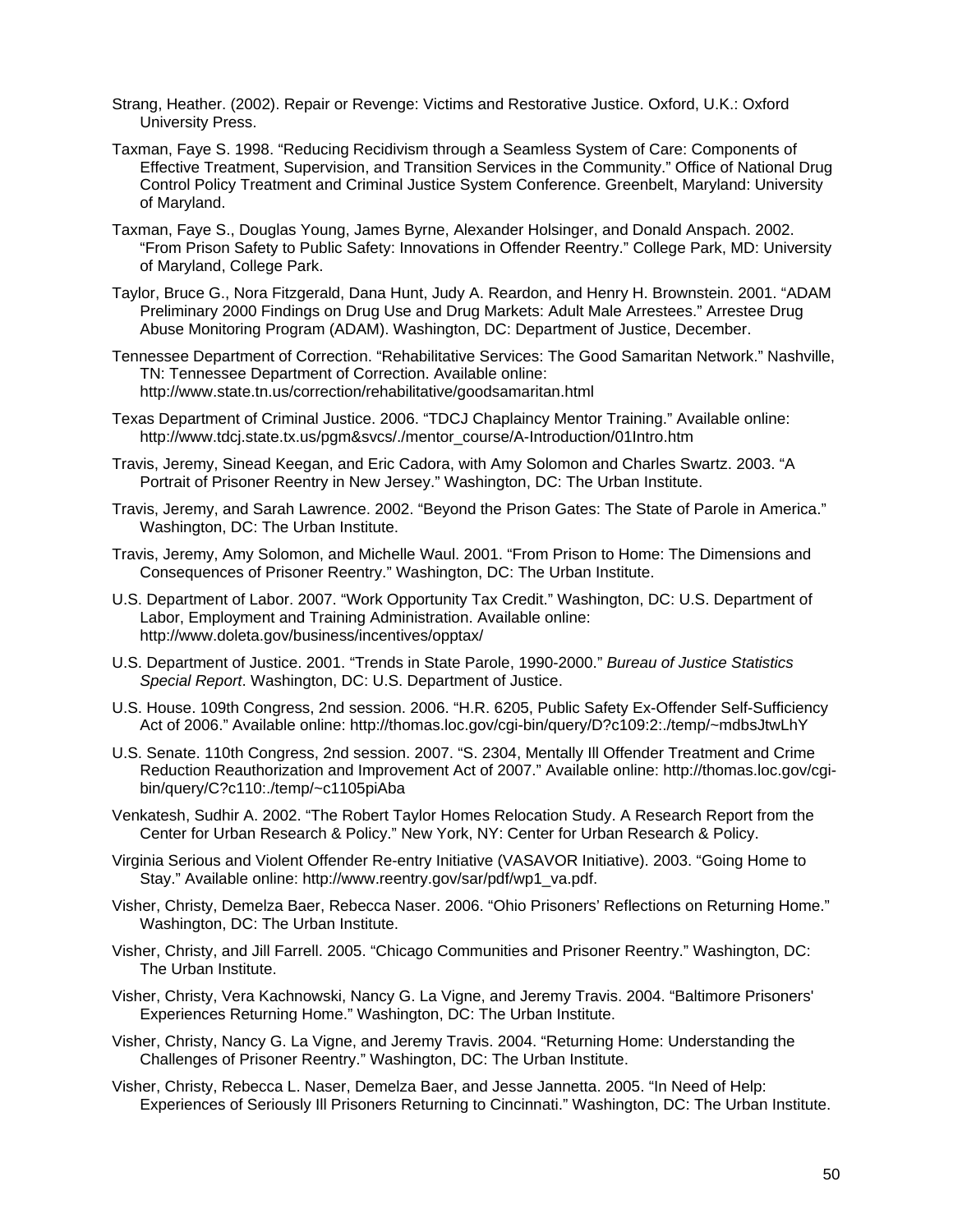- Visher, Christy, and Shannon Courtney. 2006. "Cleveland Prisoners' Experiences Returning Home." Washington, DC: The Urban Institute.
- Walters, Scott, Michael E. Clark, Ray Gingerich, and Melissa L. Meltzer. 2007. "A Guide for Probation and Parole: Motivating Offenders to Change." Washington, DC: National Institute of Corrections, June.
- Watson, Jamie, Amy L. Solomon, Nancy G. La Vigne, and Jeremy Travis with Meagan Funches and Barbara Parthasarathy. 2004. "A Portrait of Prisoner Reentry in Texas." Washington, DC: The Urban Institute.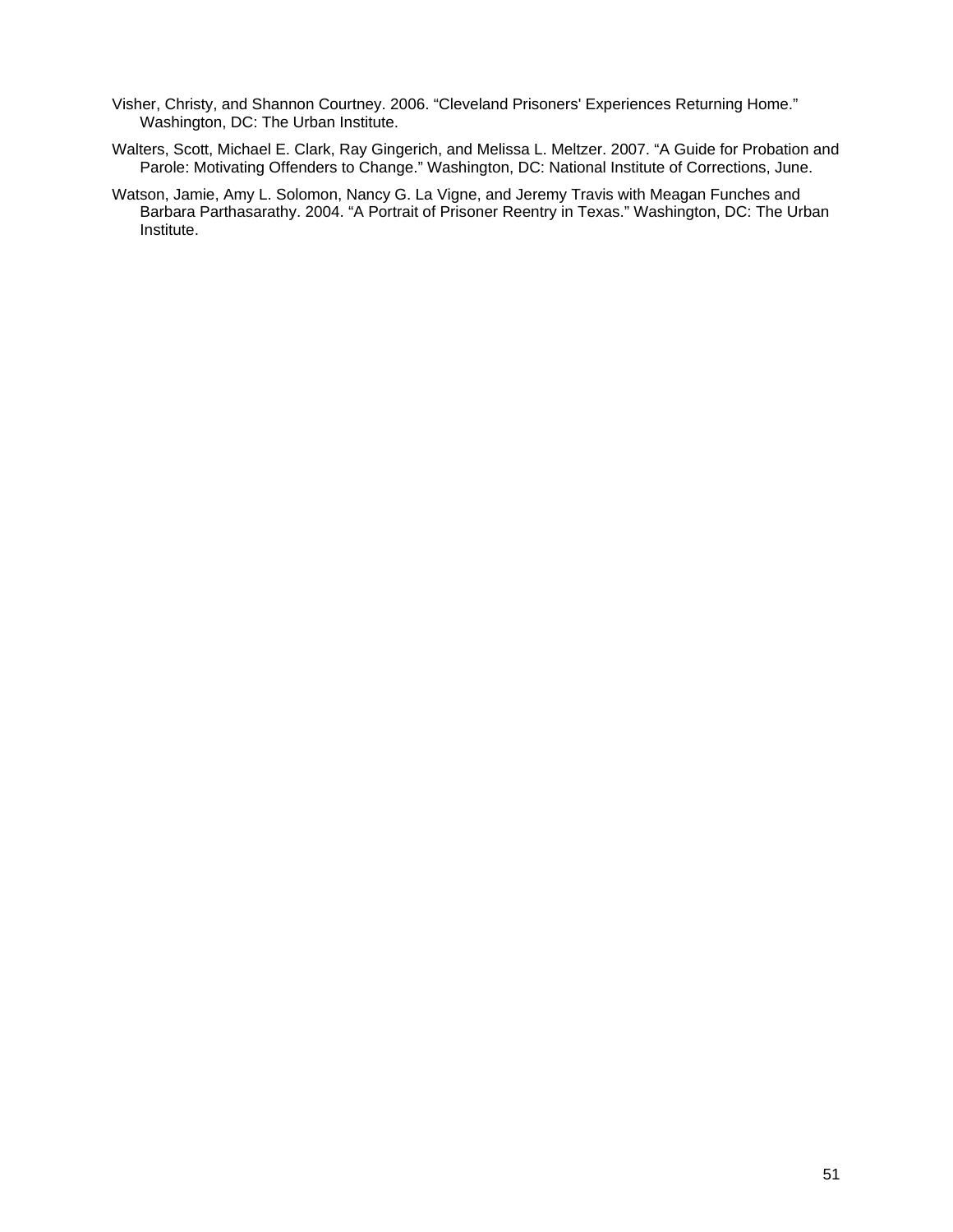# **Appendices**

#### **A. Case Studies**

- **B. 2007 Urban Institute Discharge Planning Survey**
- **C. Scan of Practice**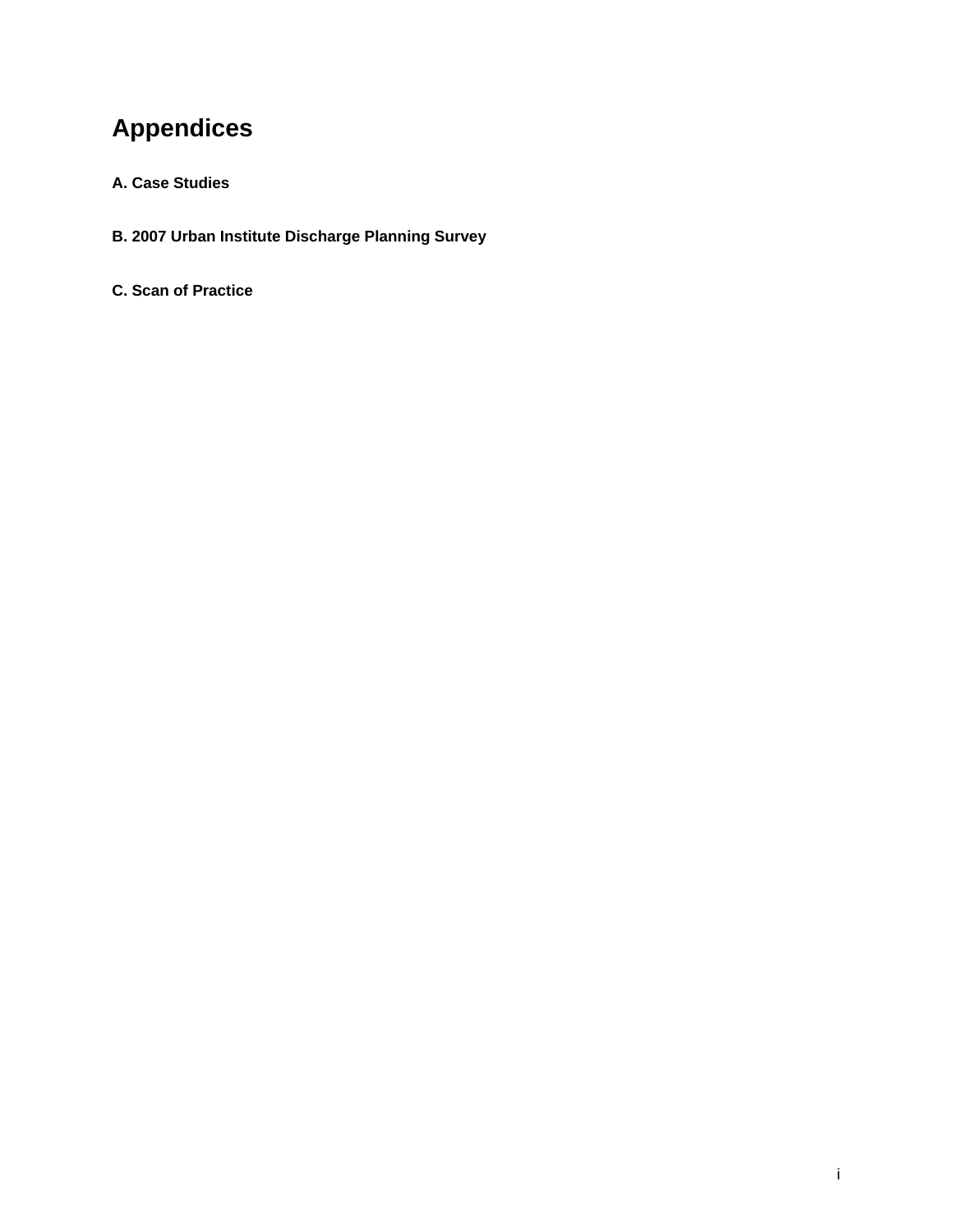#### **Appendix A: Case Studies**

#### **Obtaining Financial Resources: Oregon's Department of Corrections**

Methods for improving prisoner access to financial resources upon release

 The state of Oregon has introduced several new policies and procedures that provide inmates with greater access to financial resources upon release.

In partnership with the Department of Health and Human Services, the Oregon DOC gives soonto-be-released inmates "Offender Debit Cards" (similar to the Oregon Trail Card administered by Department of Human Services) instead of checks for any money they have earned while incarcerated. Shortly before an inmate's release, the funds in an inmate's trust account are transferred to his Oregon Trail Card. The cards can be used at most ATM's for cash or for purchases at point-of-sale machines in stores that accept the Oregon Trail Card. In addition, inmates eligible for food stamps and other forms of public assistance can access those benefits immediately upon release.

According to Oregon DOC official Scott Taylor in an interview with Legal Aid of Western Michigan, the Oregon Trail Card system not only makes the transition easier for former prisoners, but has also saved the Oregon DOC money. Taylor noted that the debit card system is much cheaper for the corrections department than printing and mailing checks. When an individual uses his or her card, the money comes from a private company, E-funds, contracted by the Department of Human Services. Efunds act as a "pseudo-bank" and bills the Department of Human Services for that money. The Department of Human Services then passes on the bill to the Department of Corrections.

In addition to improving post-release *access* to money earned while incarcerated, Oregon has also passed legislation to "protect" this money by decreasing inmates' financial burden upon release. The community supervision statute (Ore. Adm. Rule 255-065-0005(5)) caps the amount of an individual's income that parole and post-prison supervision officers can collect toward court-ordered financial obligations. Collections are capped at 20 percent of a person's take-home salary, unless the person has significant savings or assets that would permit larger amounts, in which case the cap is waived. Oregon's child support statute (Ore. Rev. Stat. 416.425(9)) also returns child support payment amounts to *preincarceration levels* for the first 60 days after a non-custodial parent is released from prison. These legislative changes mean more money on an inmate's debit card in the days following release and in turn, a greater ability to pay for their basic needs.

#### Sources:

- Legal Aid of Western Michigan. 2007. "Ex-Offender Identification Issues in Michigan." Michigan Reentry Law Website. Available online: http://reentry.mplp.org/reentry/index.php/Ex-Offender Identification Issues in Michigan
- McLean, Rachel L., and Michael D. Thompson. 2007. "Repaying Debts." New York, NY: Council of State Governments Justice Center.

Oregon Department of Corrections. "The Oregon Accountability Model - Accountability Reentry." http://www.oregon.gov/DOC/PUBAFF/oam\_reentry.shtml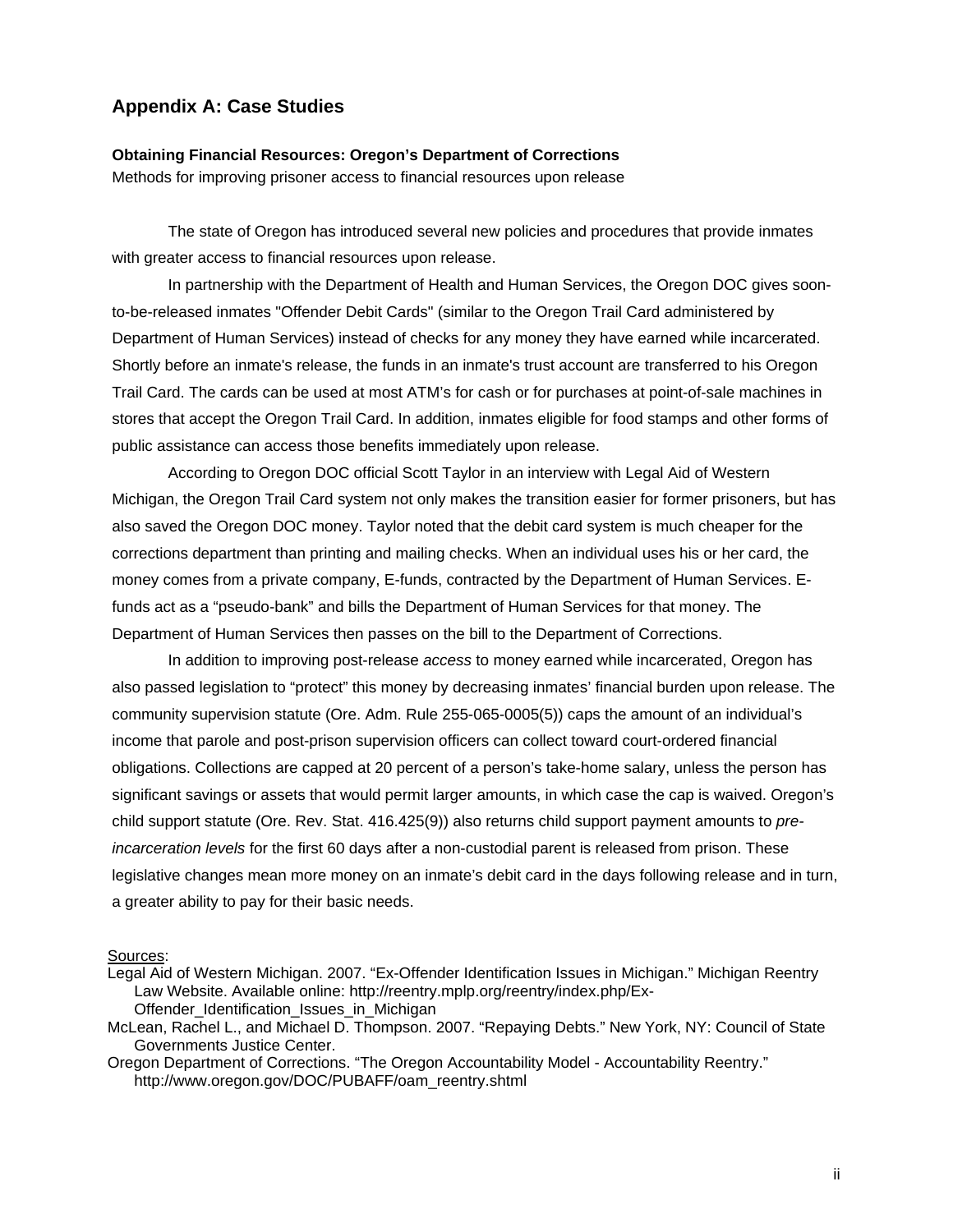#### **Addressing Identification Needs: The H.I.R.E. Network**

Opportunities for collaboration between the DOC and the DMV to obtain inmate identification

In 2003, the National H.I.R.E. Network conducted a state-wide survey of DOC efforts to ensure that inmates have proper identification at the moment of release. After review of this survey, Western Michigan Legal Services developed four models that states should consider when planning for the identification and documentation needs of releasing inmates (H.I.R.E Network 2003).

 The first two models propose that corrections agencies coordinate with the Department of Motor Vehicles (DMV) to issue state ID cards to inmates at the moment of release; in the first model, the *DOC* issues the ID card in collaboration with the DMV, whereas in the second model the *DMV* issues the ID card within the DOC facility. Regardless of which entity is ultimately responsible for creating the ID cards, both models would allow the returning prisoner to immediately use the ID card to cash checks, find housing, start a job search, and obtain a driver's license. Although such an initiative requires significant cooperation and coordination between the DMV and the DOC, it has the potential save money by avoiding the duplication costs associated with issuing both a parolee ID and a state ID. Logistically, the first model may be slightly more challenging to implement, as the DOC would also need to ensure that it had the proper machinery for creating state IDs as well as the legal ability to perform such a function. In the second model, the DMV could potentially bring in its own machinery to issue IDs and would retain control over the process.

The first model has been implemented in at least one state thus far. In collaboration with the DMV, the Minnesota DOC installed state approved photo ID equipment, linked to state DMV computers, at several of its facilities. DMV employees then go to these facilities and process ID cards and driver's license renewals for inmates before release. The second model has also been successfully implemented in northern Louisiana, state ID cards and license cards are made at the correctional facility prior to inmate discharge. Six to eight months before release, prisoners may apply for a new state ID card, a renewed state ID card, or a renewed driver's license. After the DOC obtains information from the Office of Motor Vehicles (OMV) about the status of these inmates, it works to ensure that all individuals have the correct documentation necessary to receive their cards, often by requesting social security cards and birth certificates from the appropriate agencies.8 The OMV visits each correctional facility on a quarterly basis to issue or renew state identification cards to inmates with the necessary forms of identification. Inmates are expected to pay for state ID cards out of pocket, unless they are eligible for welfare funds, and will receive their ID cards at discharge as part of their release packet.9

 Alternatively, the second two models propose that the DOC issues some other form of identification or documentation; in the third model, this identification can be directly exchanged for a state ID card upon release, whereas in the fourth model, it can be used as a part of an application to obtain

 $\overline{a}$ 

<sup>&</sup>lt;sup>8</sup> Whereas individuals already in the OMV system can use their prisoner ID card as proof of identification, those not registered with the agency must also present a social security card and birth certificate. 9

<sup>&</sup>lt;sup>9</sup> http://reentry.microportals.net/reentry/Programs\_Cited\_as\_Examples\_in\_Report.aspx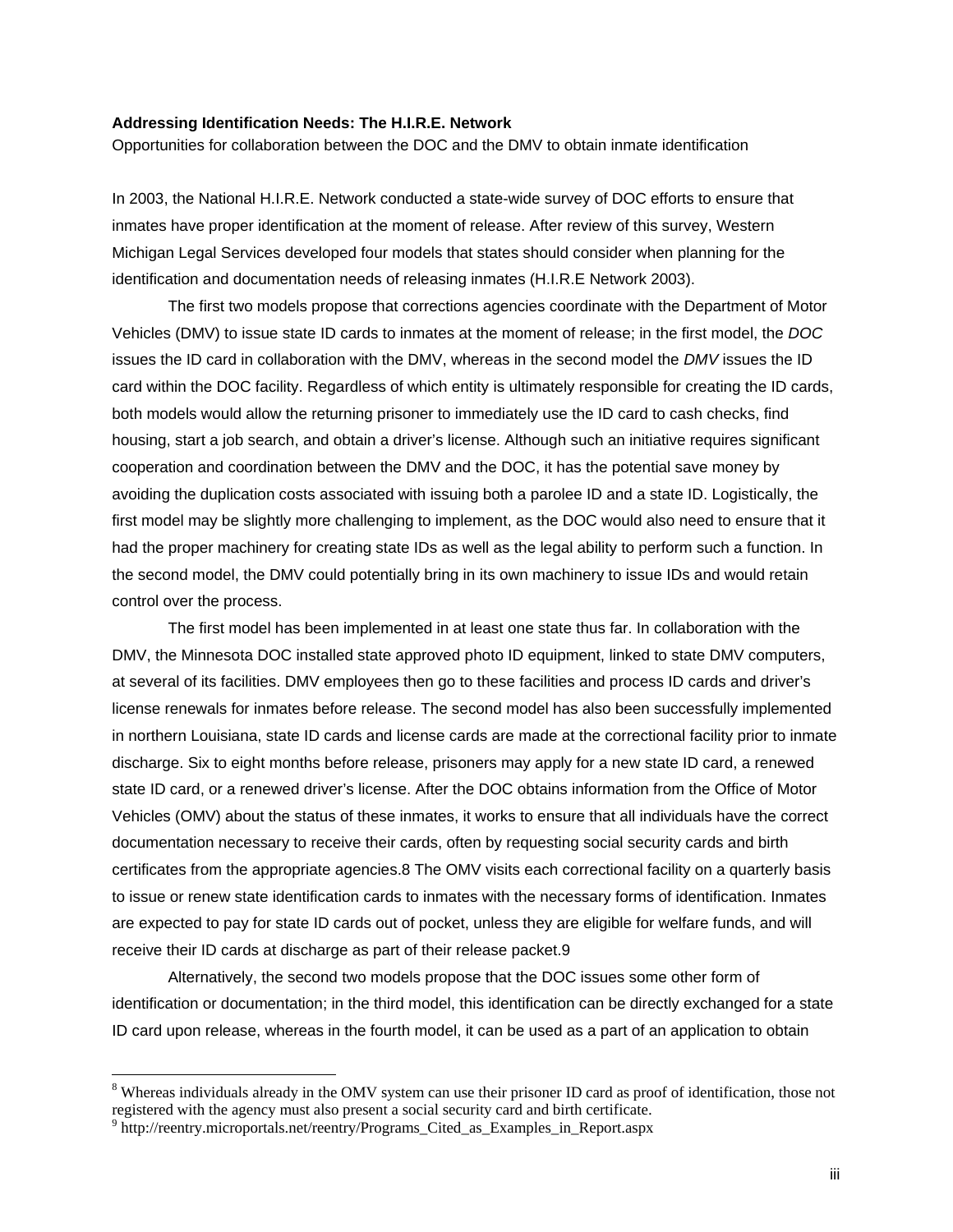state identification. Although inmates would not have a state ID at the moment of release and the cost duplication cannot be avoided, this model requires less inter-agency collaboration or technology within the DOC. Inmates released in Montana receive a prison card with a photo that also includes their date of birth and adult offender number, and a discharge certificate or parole order. Under Montana law, these documents can be exchanged within 60 days of release for a free state-issued ID (as cited in Bazelon Center 2006). In Illinois, the DOC provides every inmate with an identification card, valid for 30 days, in a prescribed form identifying the person as being on parole or mandatory supervised release, issued a final discharge, or granted a pardon. The Department then informs the inmate that he or she may present the identification card to the Office of the Secretary of State upon application for a standard Illinois Identification Card.

 In the fourth model, the DMV accepts a DOC ID or prison release papers as a form of identification. Once released, the former inmate would present DOC documentation along with other proofs of identity in order for the DMV to issue them a personal ID card or driver's license. Since many prisoners do not have any form of old identification, this approach would facilitate the process for former prisoners obtaining other forms of identification. However, the process of obtaining the other necessary forms of identification and applying for a state ID or license will take considerable time that lasts well beyond the first few days of release. Such identification is rarely adequate to serve as identification for other purposes, such as obtaining employment or housing (Legal Action Center n.d.). This model has been used in many states, at least seven of which accept prison identification as a primary form of ID. The UI survey of DOCs revealed that 44 percent of agencies surveyed provide exiting prisoners with a DOC ID card that they may exchange for a state ID.

In all models, the DOC and DMV would collaborate in establishing a standard for verifying inmate identity and determining the policy if identity cannot be proven. In the last two models, if there is a question of identity, it would either not issue the temporary ID or would flag the card to alert the DMV to follow-up.

#### Sources:

Legal Action Center. "Possible Models for Post-Release Identification." New York, NY: Legal Action Center. Available online: www.lac.org/toolkits/ID/Model\_Legislation.pdf

H.I.R.E. Network. 2003. "Nationwide Survey of Identification Requirements for Newly Released Prisoners." New York, NY: H.I.R.E. Network. http://www.hirenetwork.org/ID\_Survey\_Summary.htm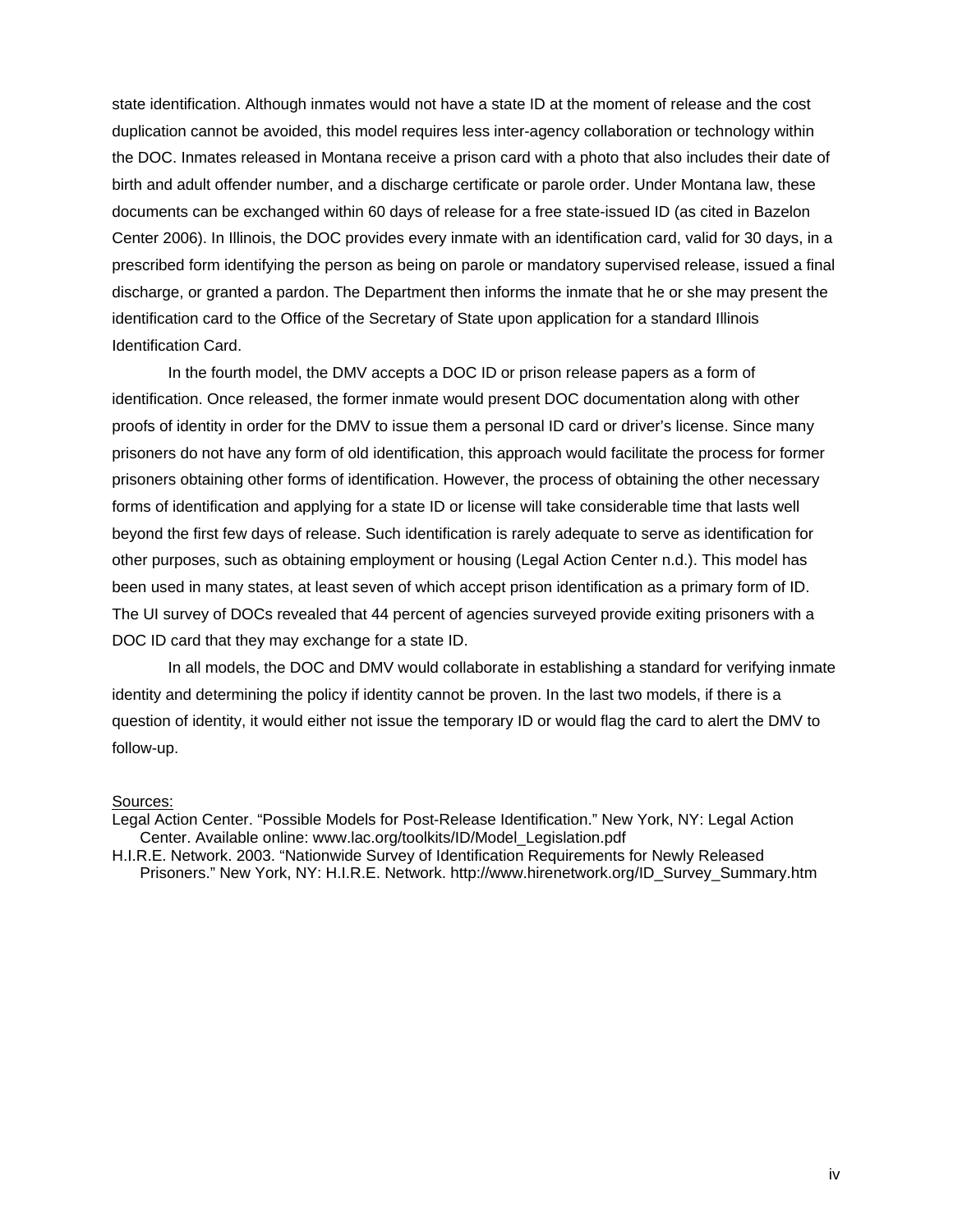#### **Addressing Housing Needs: Idaho's Transition and Treatment Funding Program**

Housing for Inmates at Risk for Homelessness

In Idaho, inmates who do not have family or financial resources to support their return to the community may be eligible for a limited amount of transitional funding through the Transition and Treatment Funding Program. The program helps recently released inmates gain residence, treatment, and services necessary to promote stability in the community. While transition funds can be used for a variety of services, including evaluations, assessments, polygraphs, GPS, transportation, and approved initial necessities, their main use is in assistance with payment for up to 30 days of lodging and living expenses. Additional funding for lodging and living expenses may be approved on a case-by-case basis. Typically, funds provided will be the minimum amount necessary to establish residence but should not exceed \$1,500 per offender. Treatment-related expenses are also common, including assessments, treatment (drug and alcohol, mental health, sex offender, and cognitive behavioral), polygraphs, medications, and other indirect or direct treatment requirements associated with risk-reduction. The funds provided would be the minimum required to ensure treatment continuity. Eligible inmates must have a tentative parole date but lack a viable parole plan; have less than \$500 and no other resources; be at risk of becoming homeless if on community supervision; and not being designated as a violent sexual predator.

The process begins when case managers identify an inmate who appears eligible for transition funds. Case managers will interview the individual to assess his or her needs and verify his or her lack of family, friends and other persons to help out with the transition process. Following approval, the case manager will contact the reentry Probation and Parole Officer (PPO) in the receiving district for assistance or referrals to housing resources. If necessary, the case manager or PPO will contact potential landlords to facilitate application and placement, identify the costs associated with rent, and gather billing payment information. Upon acceptance of the release plan, the Coordinator of Treatment and Housing takes over inmate management by requesting a firm parole release date from the Commission on Pardons and Paroles and processing funding to hold the residence as needed. Once a firm release date is set, the Coordinator processes the funding to cover the cost of housing by arranging for direct payment to the landlord or service provider. Additional funding for living expenses are made payable to the released inmate and forwarded to his or her parole officer on a weekly basis until funds are either expended or no longer needed.

#### Sources:

Idaho Department of Correction. 2007. "Transition and Treatment Funding Program for Offenders, version 2.0." Standard Operating Procedure 607.26.01.013.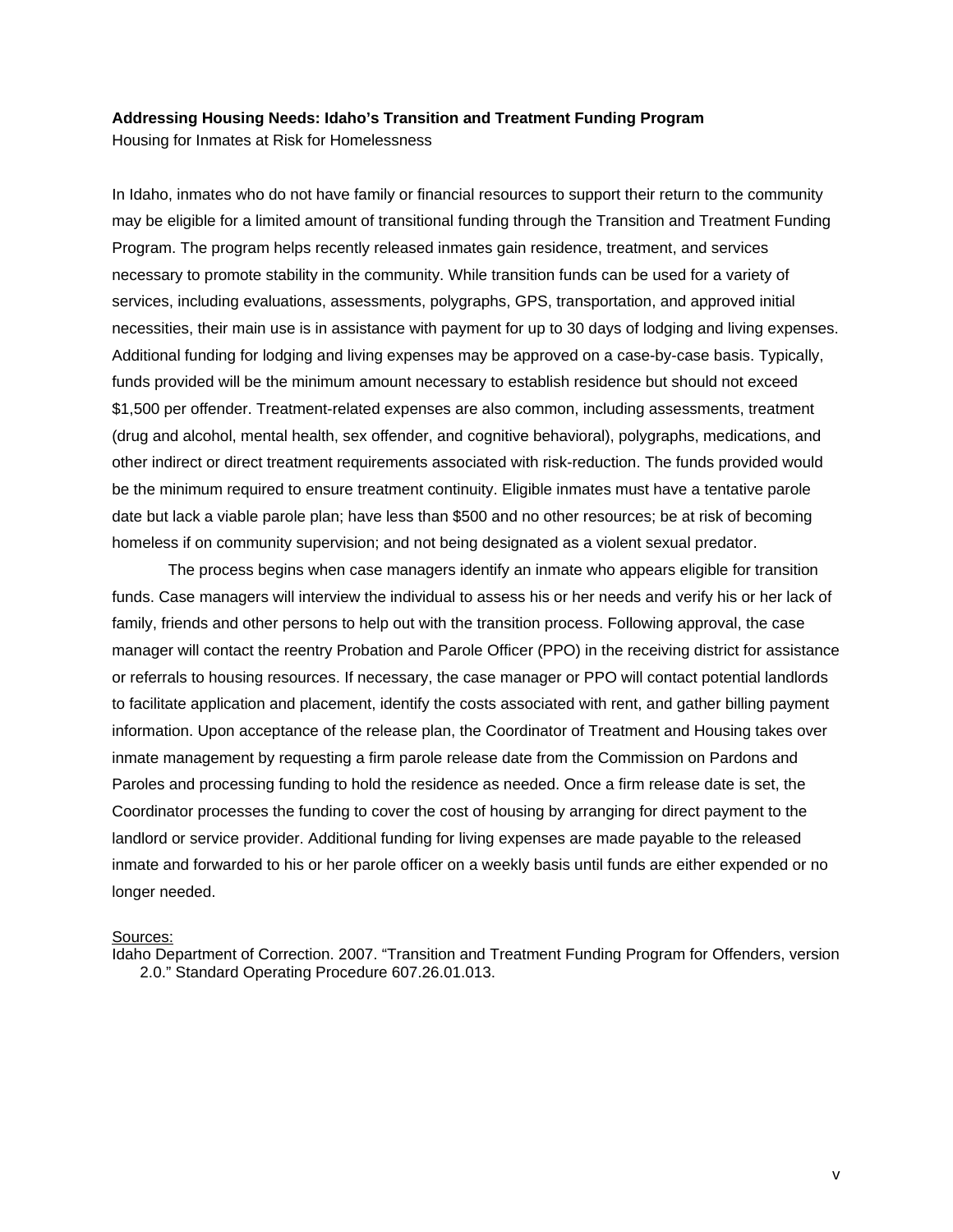#### **Addressing Health Care Needs: Massachusetts' DOC / Mass Health Pilot Program**

Fast and Easy Access to Health Coverage for All Returning Inmates

The Department of Correction/Mass Health pilot program represents a collaborative effort between the Department of Correction and the Office of Medicaid/MassHealth to provide inmates with health coverage upon release to promote continuity of care and to prevent transmission of infectious diseases. The program is funded by existing state budgets, through the Department of Correction and the Office of Medicaid/MassHealth, and did not require an executive order or change in legislation. The program was enhanced in 2006 with the implementation of the Virtual Gateway online application, which streamlines the application process and decreases processing time. A Correction Program Officer (CPO) will begin to file the standard application process for MassHealth benefits electronically 90 days prior to release, and upon approval, a card is sent to the correctional facility and given to the inmate upon release. DOC staff members have access to several on-line applications which allow them to monitor the application from beginning to end. The Correction Program Officer (CPO) will also complete a supplemental disability form for eligible inmates. Because verification of citizenship is also required of most MassHealth applicants, the DOC also assists inmate in obtaining necessary documentation through an agreement with the Registry of MA Vital Records. The DOC created a Reentry Division to focus on managing resources and providing direction on various reentry initiatives, including the MassHealth pilot program.

This technological development has dramatically increased the percent of releasees who are approved for MassHealth and who have completed an application prior to release. The Massachusetts DOC has been able to increase the percent of inmates approved for MassHealth coverage from 13 to 60 percent after implementing the online application process. Prior to the implementation of this program, the MassHealth enrollment process could not begin until after an individual left prison, rendering many released prisoners without coverage for days and even weeks. The ultimate cost to the state was higher incarceration rates than if the former inmates had received care immediately following release.

#### Sources:

Council of State Governments. 2007. "2007 Innovations Awards Program Application: Massachusetts." ID# 07-E-03MASSHEALTHPILOT. Lexington, KY: Council of State Governments. Available online: www.csg.org/programs/innov/documents/07-E-03MASSHEALTHPILOT.pdf

Wilson, Rachel. 2003. "Testimony in Support of Senate Bill 598: An Act Relative to MassHealth Enrollment for Persons Leaving Correctional Facilities in Massachusetts." Jamaica Plain, MA: Massachusetts Public Health Association, October 20.

Lizotte, Kenny. 2007. Personal Correspondence. Milford, MA: Reentry Services Division, Massachusetts Department of Correction.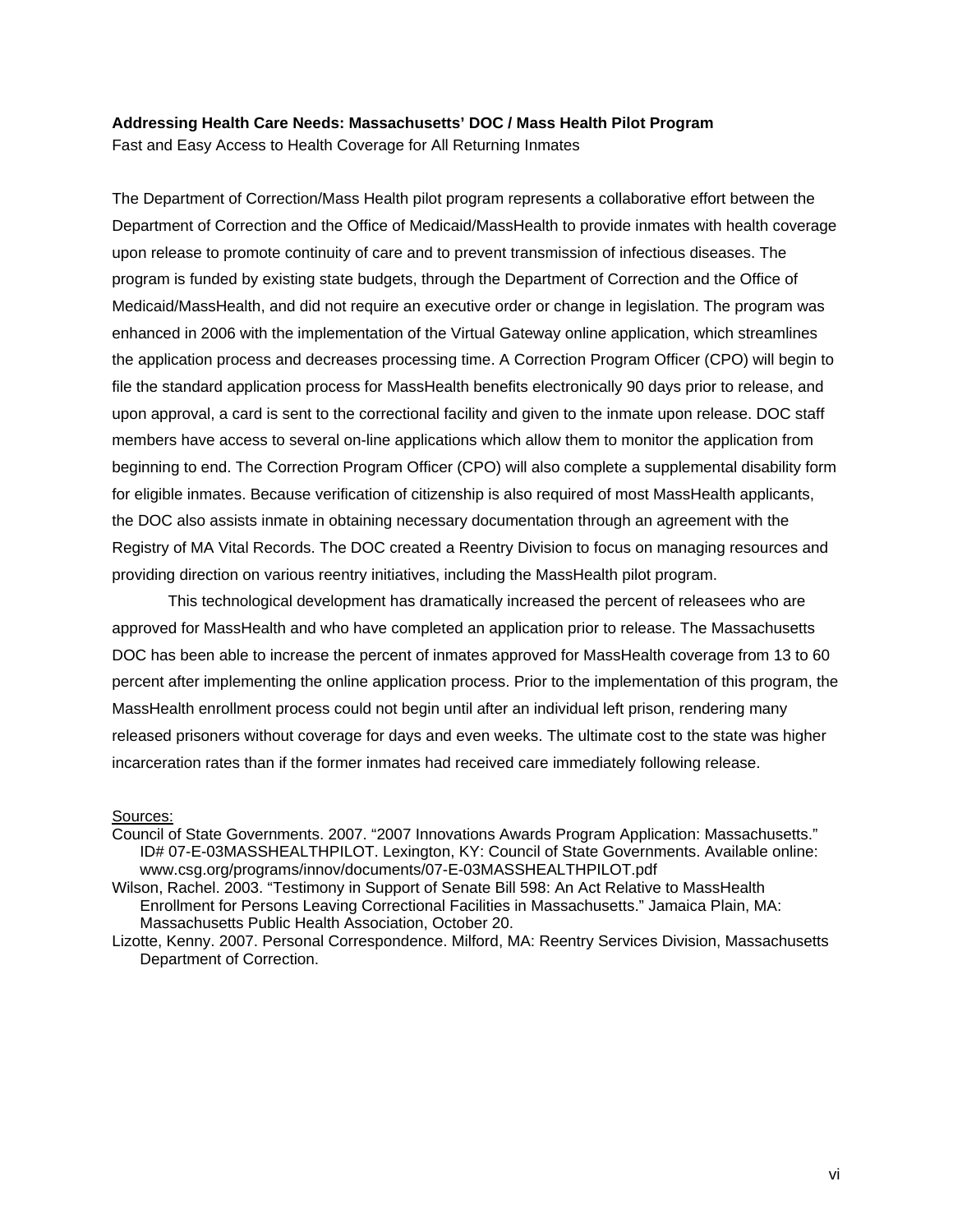#### **Managing Special Populations: Allegheny County State Forensic Support Services**

Comprehensive discharge planning for mentally ill inmates released without community supervision

In Allegheny County, inmates with a mental illness who will complete their sentence without community supervision spend an average of thirteen years in prison.<sup>10</sup> Upon release, many of these individuals will neither recognize the place to which they are returning nor understand how to negotiate life on the outside. They may feel alone, overwhelmed, confused, and scared. Many risk a return to old habits or to the prison system that represented a home for so many years. In response to these issues, corrections staff began the Allegheny County State Forensic Support Program, a program that provides comprehensive, individualized release planning and intensive case management to this particularly vulnerable population of inmates.

The process begins while the individual is still incarcerated. Staff members visit inmates two or three times prior to release in order to assess the inmate's needs and establish rapport and trust with the individual. During these initial steps, program staff members begin to coordinate services and resources for the inmate upon release, typically by arranging housing, assisting with employment, and securing benefits. Staff members work with local landlords to find suitable, single-person housing, offering the landlords a guaranteed security deposit and first month's rent, along with a 24-hour hotline that landlords may call should any problems occur. Depending on the individual's situation, the program will pay up to three months of rent, even if the person is living with their family. If the inmate is released before private housing can be arranged, inmates are typically placed in transitional housing, typically single occupancy rooms, personal care homes, supportive living or community residential rehabilitation.

Staff members also work on securing financial resources that will support the inmate in his or her transition into unsupervised living. Prior to release, the program sends prisoners to day labor centers to ease their reentry into the community. If inmates appear capable of concentrating and working an eighthour day, they will receive help in obtaining full-time employment; individuals who perform their job duties particularly well will be introduced to local businesses. The program also coordinates with AmericaWorks, which places former prisoners into employment. The program also assists inmates in filling out welfare forms while in prison and upon release, provides money for food, transportation, clothing, and other basic necessities. In fact, at the moment of release, staff members meet the releasing prisoner at the gate and immediately take him or her to a low-cost, new clothing store to purchase up to \$200 of clothing. In the day and weeks that follow, participants in the Allegheny County State Forensic Support Program are encouraged to call staff members if they receive a bill they do not understand or have any questions about money.

 In order to remain in the program, released inmates must continue to take their medications, follow their service plans and go to their mental health treatments. Program staff members assist their clients in meeting these requirements by setting up, providing transportation to, and attending initial

 $\overline{a}$ 

 $10$  Estimated statistics for program participants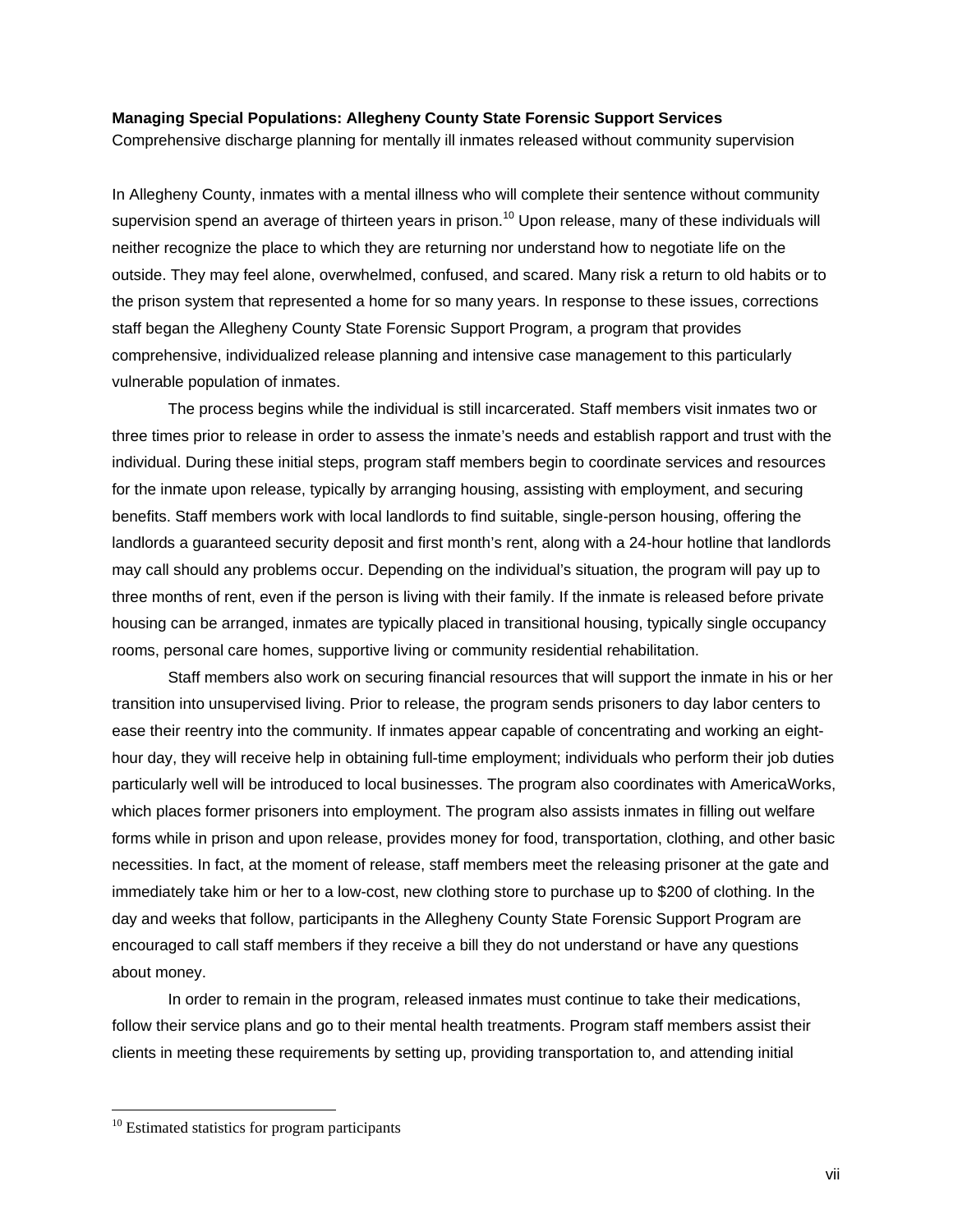appointments with behavioral health and social service providers. This oversight also helps to ensure that individuals receive the eligible benefits.

 Thus far, the program has been successful in reducing recidivism rates and improving life for this special population of former prisoners. Of the participants in this program, recidivism rates range from 10.4 to 14.6 percent. According to the Allegheny County State Support Services, nationally, 61 percent of individuals released from state prisons with a behavioral health diagnosis have recidivated. In a 2007 interview, program coordinators also reported that 25 percent of its participants sought and gained employment and claimed to save taxpayers money by reducing costs from over \$25,000 a year (for each person that recidivates) to an average of \$3,000 for program participants. The program's advocacy work has also encouraged the Department of Corrections and the Board of Probation and Parole to review current policies and procedures that allow inmates maxing out of state correctional institutions to be released when community service providers are available (i.e. not on weekends, nights, or holidays). According to program manager Amy Kroll, the success of this program can be attributed to its emphasis on giving inmates confidence, support, and ownership over their own lives; "If you have somebody else's clothes on and you're living in somebody else's house, it's easy to go back [to prison]. But when you have your own possessions and are somebody, it [becomes] a lot harder [to give up what you have and return to prison]."

#### Sources:

- Center for Civic Innovation at the Manhattan Institute. 2007. "Building Support Systems to Reduce Recidivism." *Civic Bulletin* 48.
- Allegheny County. "Allegheny County State Justice Related Support (Max Out) Program." Allegheny County Website. Available online: http://www.county.allegheny.pa.us/dhs/maxout.aspx
- Allegheny County. "Allegheny County State Forensic Support Services FAQ." Allegheny County Website. Available online:

www.county.allegheny.pa.us/uploadedFiles/DHS/Individual and Community Health/Mental Health Services\_and\_Support/Forensic\_Services/MaxOut%2520FAQs.pdf

Government Innovators Network. 2005. "State Forensic Program: 2005 Winner Allegheny County, PA." Boston, MA: Government Innovators Network, JFK School of Government, Harvard University.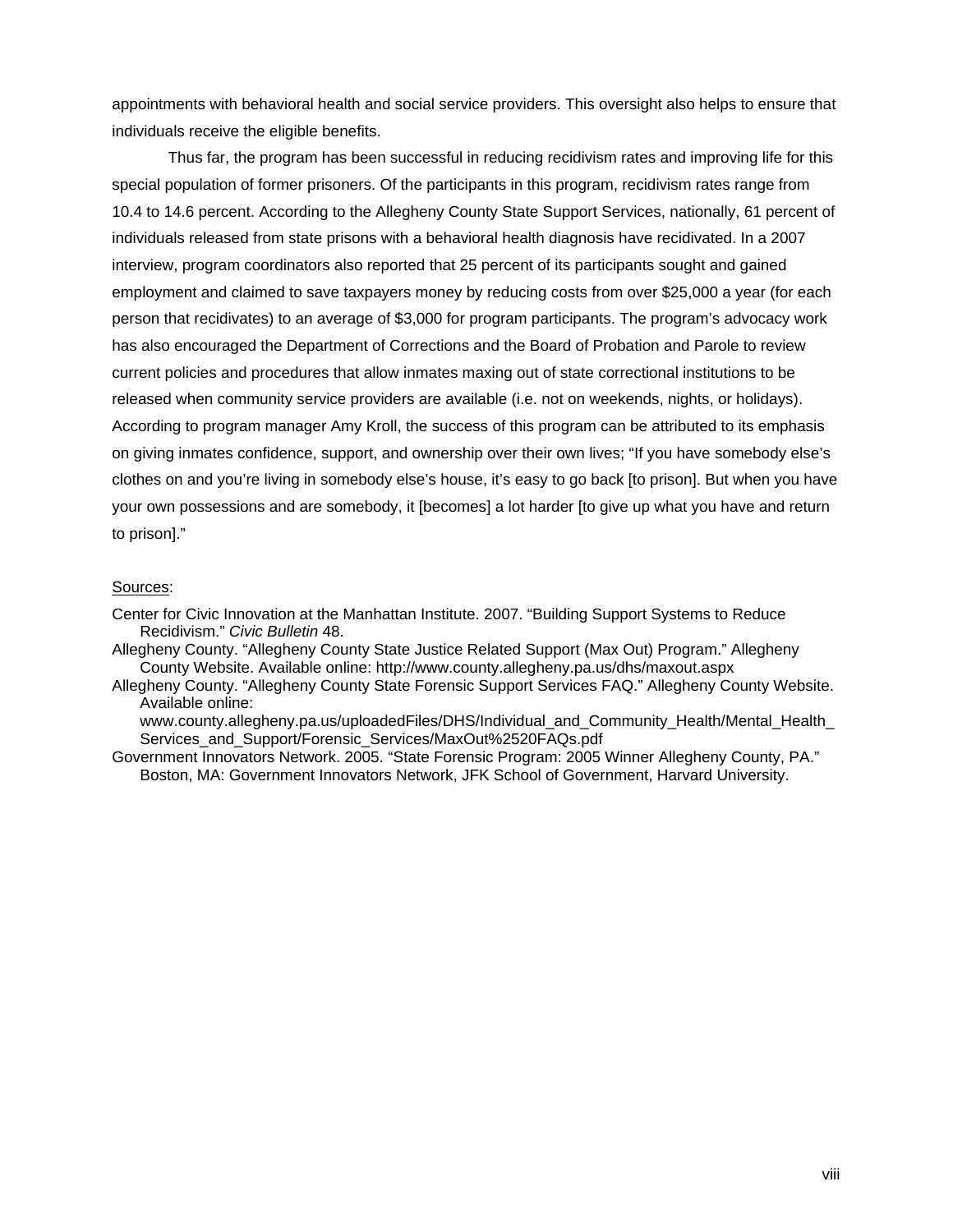#### **Collaborating with Community Agencies: Tennessee's Good Samaritan Network**

Moment-of-release support through direct service, resources, and guidance

In response to the number of items it collected following Hurricane Katrina, the Tennessee DOC began the Good Samaritan Network (GSN), a collaboration of non-profit, civic, and faith-based members who agree to provide certain services to individuals who are released from correctional facilities. The GSN provides comprehensive services to support releasing prisoners and allows them to develop a relationship with a person they know will be able to provide support and assistance upon release. The process begins with a counselor at a Department of Correction or Corrections Corps of America institution completing an inmate's needs assessment several months prior to release, and then contacting the GSN liaison for the county of residence for that inmate. After acquiring some basic information, the liaison appoints a mentor to the inmate. Ideally, the mentor relationship will begin 12-18 months prior to release. One week prior to the inmate's release, the DOC counselor, county contact / liaison, and inmate discuss and decide on what services the inmate will need upon their return to the community. Once the inmate has been discharged, he or she will immediately begin to receive the services as agreed upon prior to release.

All GSN members must sign a Memorandum of Understanding (MOU), agreeing to provide certain services with statewide consistency. However, the type of service an inmate receives generally depends on what their needs are following release. Inmates without jobs or who have been working less than two weeks may receive emergency food, such as food boxes and/or vouchers, and clothing for job interviews, employment and recreational activities. The network is also developing an employment listing that identifies business owners willing to hire qualified individuals regardless of their criminal background. Others will receive emergency assistance with their housing needs; some GSN members pay up to three months' rent for those recently released from prison or offer boarding homes for inmates to temporarily stay. Good Samaritan baskets may also be given to inmates and include such essentials as toothpaste, deodorant, shampoo, a t-shirt and underwear. Recently released inmates without access to an automobile may be transported to appointments and jobs via a church van or given bus passes. GSN members will also provide life skills, substance abuse, and/or cognitive based programming when or if available. Mentors may also be available to offer spiritual edification and promote a positive social atmosphere.

#### Sources:

Tennessee Department of Correction. "Rehabilitative Services: The Good Samaritan Network." Nashville, TN: Tennessee Department of Correction. Available online: http://www.state.tn.us/correction/rehabilitative/goodsamaritan.html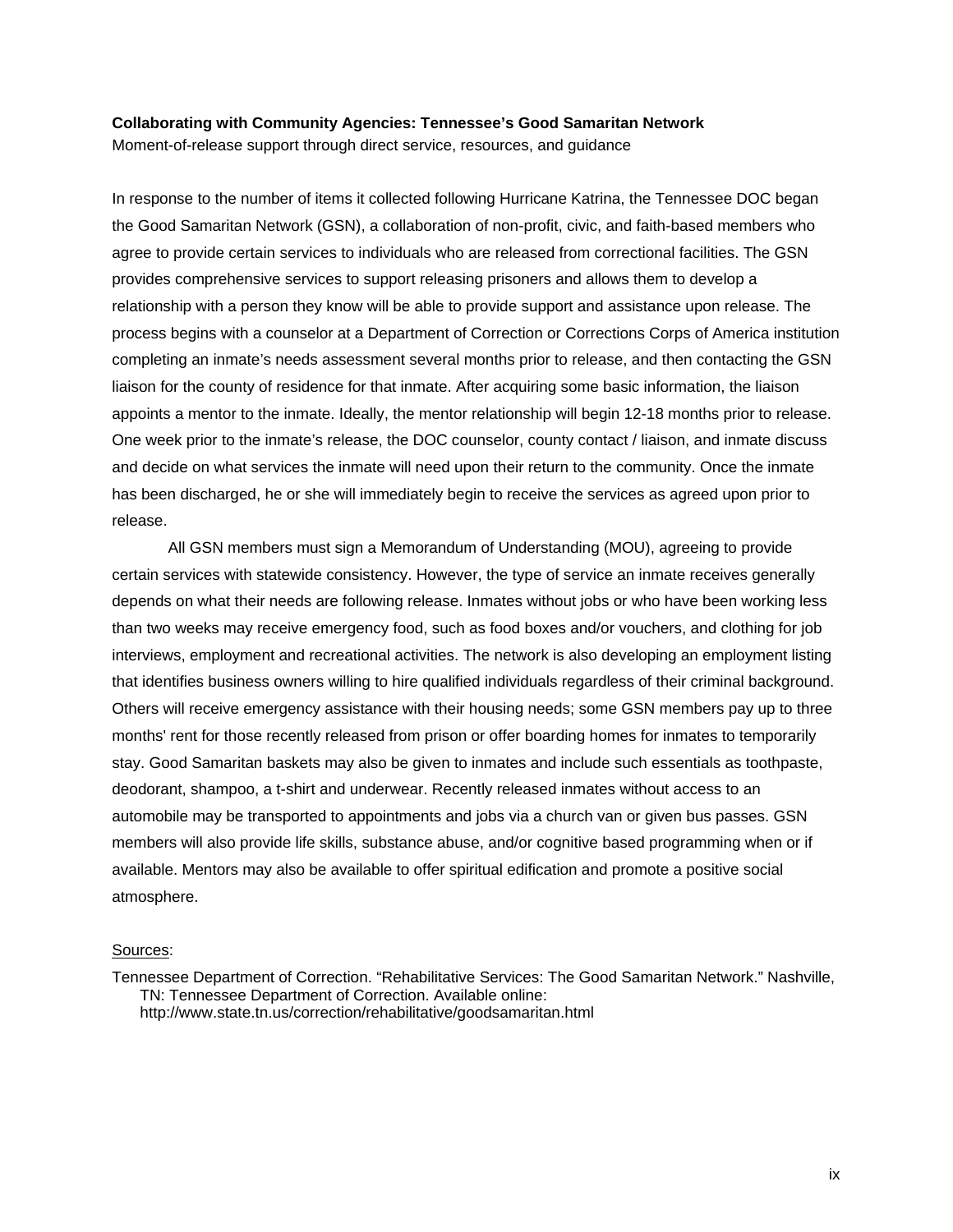## **Appendix B: 2007 UI Discharge Planning Survey**

#### Instructions:

Thank you for taking the time to complete this survey. There are four sections to the survey and the entire survey should take between 10 to 15 minutes to complete. The information you provide is extremely valuable as it will help to provide a holistic view of how inmates across the country prepare for their release and what exactly occurs during the discharge process.

We are mindful of the fact that some questions may be difficult to answer when you consider the entire inmate population across your system. It is possible, for example, that your agency provides discharge planning services for some inmates (based upon population characteristics or the facility in which they are housed) and not for others. To the extent possible we have structured this survey to enable you to provide more detail on these subpopulations. However, in cases for which questions are posed in more general terms, we ask that you answer with regard to the subpopulation in receipt of the greatest available discharge planning services. In other words, if any inmates receive a particular discharge planning service please answer "yes" to the question pertaining to that service.

In addition, we welcome you to provide more detailed information on the types of discharge planning services offered to different inmate subpopulations in the open text box associated with question 47.

### **I. Discharge Policies and Guidelines**

#### **1. Does your agency have specific discharge policies and guidelines in place?**

| Yes        |    | $95\%$ (n= 41) |
|------------|----|----------------|
| N٥         |    | $5\%$ (n= 2)   |
| Don't Know | 0% | $(n=0)$        |

#### **2. Does your agency prepare individualized written discharge plans for releasees?**

| Yes        | $98\%$ (n= 42) |
|------------|----------------|
| N٥         | $2\%$ (n= 1)   |
| Don't Know | $0\%$ (n= 0)   |

#### **3. What types of inmates receive individualized written discharge plan upon release?**

| All releasees                                                  | 40% | $(n=17)$       |
|----------------------------------------------------------------|-----|----------------|
| Some releasees                                                 |     | $58\%$ (n= 25) |
| Inmates released to parole supervision/probation               |     | $37\%$ (n= 16) |
| Inmates with mental health disorders                           | 44% | $(n=19)$       |
| Inmates convicted of sex offenses                              |     | $23\%$ (n= 10) |
| Inmates convicted of violent offenses                          |     | 14% $(n=6)$    |
| Inmates with co-occurring disorders                            |     | $28\%$ (n= 12) |
| Inmates with a history of substance abuse                      |     | $30\%$ (n= 13) |
| Other inmates                                                  | 21% | $(n=9)$        |
| Don't know who receives individualized written discharge plan  |     | $0\%$ (n= 0)   |
| Agency does not provide individualized written discharge plans |     | $2\%$ (n= 1)   |
|                                                                |     |                |

#### **4. Does the written discharge plan contain contact names, phone numbers, and addresses of referrals and/or resources?**

| Yes                                                                         | $79\%$ (n= 34) |
|-----------------------------------------------------------------------------|----------------|
| No.                                                                         | $12\%$ (n= 5)  |
| Don't Know                                                                  | $7\%$ (n= 3)   |
| Agency does not provide inmates with individualized written discharge plans | $2\%$ (n= 1)   |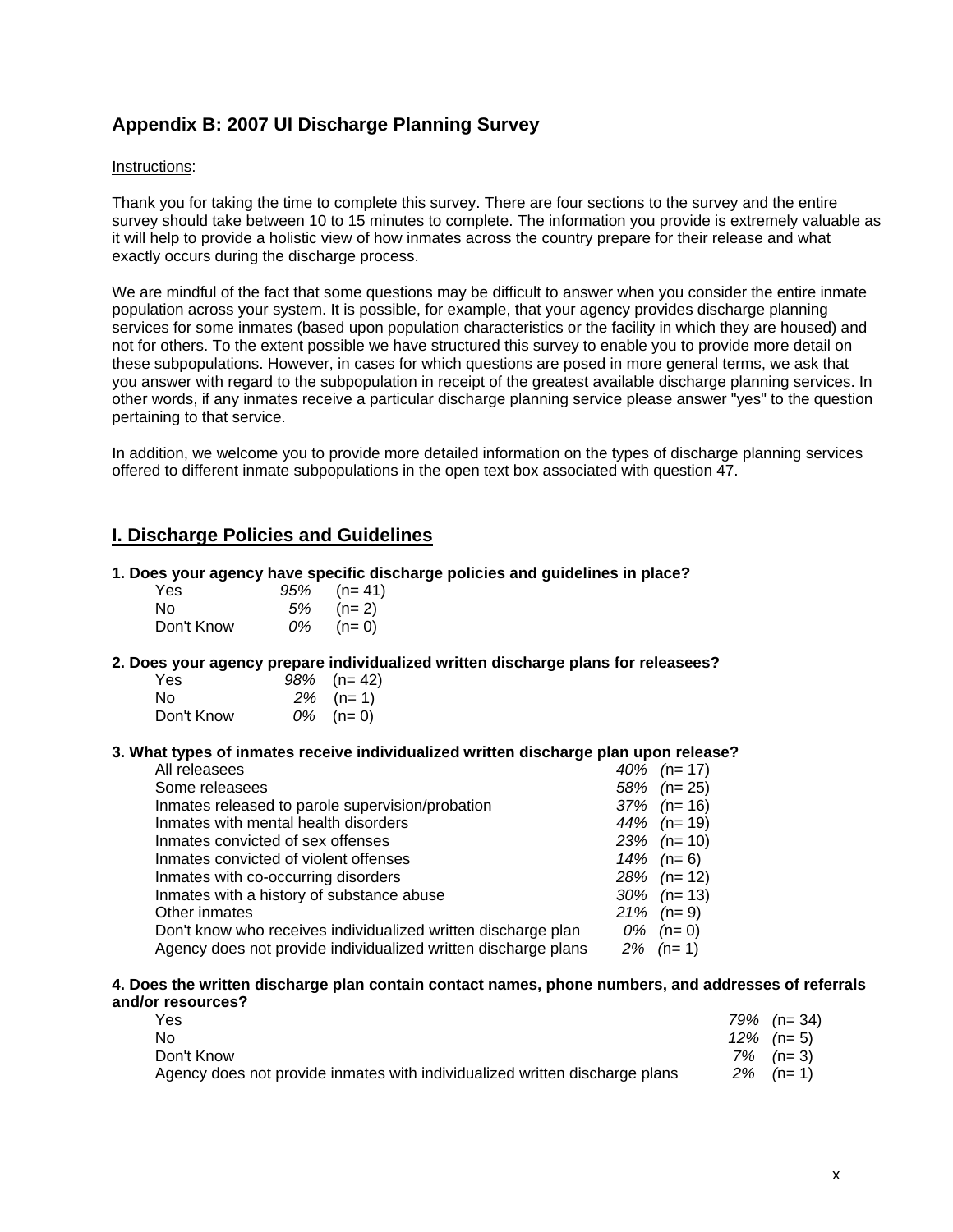**5. Is the person who prepares the discharge plan required to contact the referral agency prior to release to confirm that bed space or services are available?**

| Yes        | $67\%$ (n= 29) |
|------------|----------------|
| N٥         | 21% $(n=9)$    |
| Don't know | $9\%$ (n= 4)   |
| N/A        | $2\%$ (n= 1)   |

**6. Do inmates whose sentences expire ("max out") receive individualized written discharge plans upon release?**

| Yes - all inmates that max out  | $37\%$ (n= 16) |
|---------------------------------|----------------|
| Yes - some inmates that max out | $37\%$ (n= 16) |
| N٥                              | 16% $(n=7)$    |
| N/A                             | $9\%$ (n= 4)   |

**7. Does your agency conduct discharge planning with inmates who will be released directly from segregation?**

| Yes        | 74% (n= 32)  |
|------------|--------------|
| Nο         | 14% (n= 6)   |
| Don't Know | $5\%$ (n= 2) |
| N/A        | $7\%$ (n= 3) |

**8. Does your discharge planning policy include step-down procedures whereby inmates in segregation or maximum security transition to lower security housing units prior to release?**

| $23\%$ (n= 10) |
|----------------|
| $58\%$ (n= 25) |
| $7\%$ (n= 3)   |
| $12\%$ (n= 5)  |
|                |

**9. Does your agency's budget identify discharge planning with its own line-item?**

| Yes.       | $12\%$ (n= 5)  |
|------------|----------------|
| No.        | $65\%$ (n= 28) |
| Don't Know | 23% (n= 10)    |

**10. Does your agency have written institutional and/or employee performance measures related to discharge planning?**

| Yes        | 42% $(n=18)$  |
|------------|---------------|
| No.        | 47% (n= 20)   |
| Don't Know | $12\%$ (n= 5) |

**11. Does your agency have formal policies in place to ensure that discharge procedures are followed properly?**

| Yes        | $84\%$ (n= 36) |
|------------|----------------|
| No.        | 14% (n= 6)     |
| Don't Know | $2\%$ (n= 1)   |

**12. Does your agency have formal policies in place to ensure that releasees have secured adequate living arrangements?**

| Yes - All populations           | $23\%$ (n= 10) |
|---------------------------------|----------------|
| Yes - Only specific populations | $63\%$ (n= 27) |
| Nο                              | 14% $(n=6)$    |
| Don't know                      | $0\%$ (n= 0)   |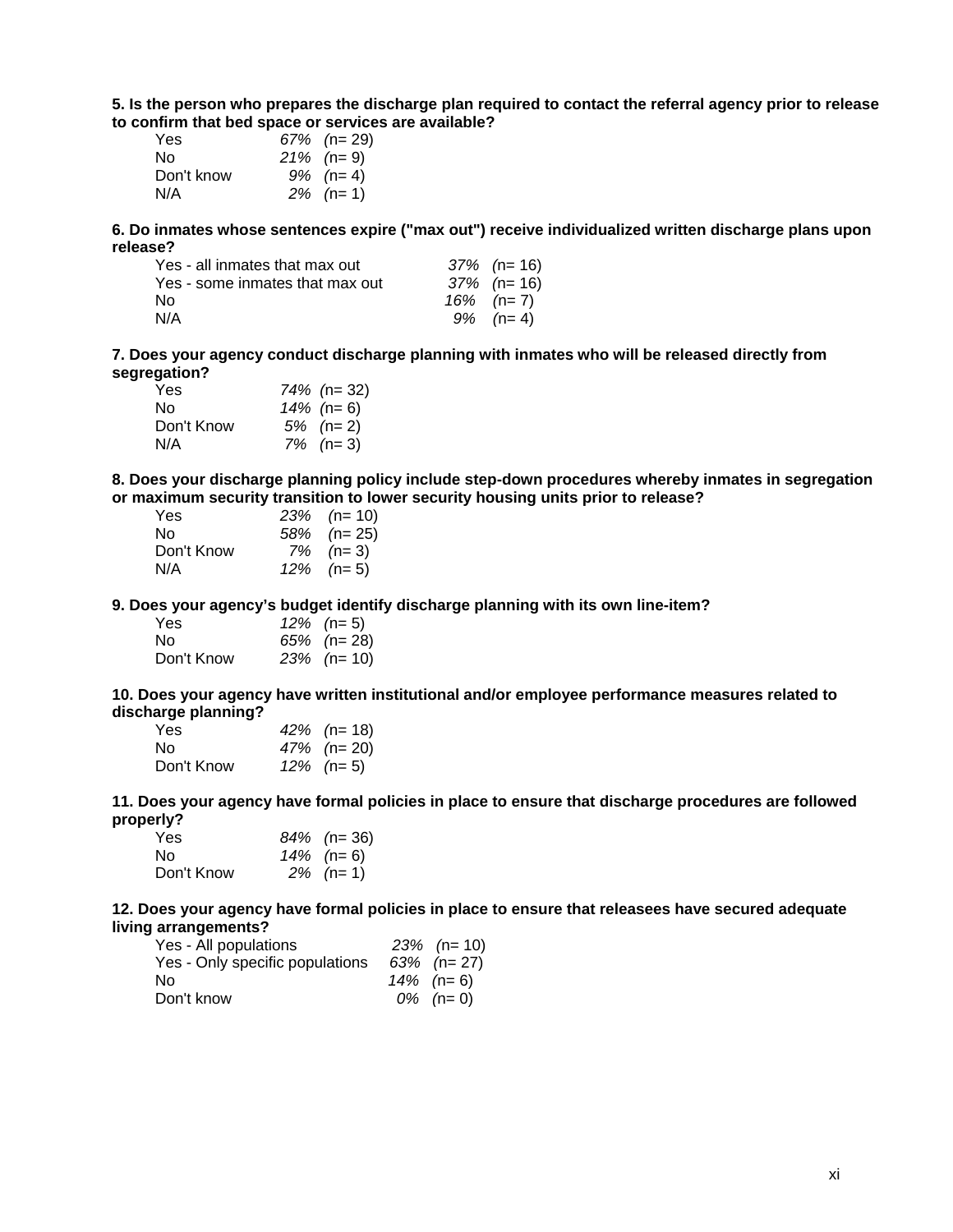# **II. Creating a Discharge Plan**

|                                 | 13. Does your agency offer inmates a discharge planning or pre-release "class"? |
|---------------------------------|---------------------------------------------------------------------------------|
| Yes - All populations           | $54\%$ (n= 23)                                                                  |
| Yes – Only specific populations | 40% (n= 17)                                                                     |
| Nο                              | $5\%$ (n= 2)                                                                    |
| Don't know                      | $2\%$ (n= 1)                                                                    |

#### **14. If yes, how many days prior to release does this class commence?**

| Less than 7 | $0\%$ (n= 0)   |
|-------------|----------------|
| $7 - 14$    | $0\%$ (n= 0)   |
| 15-30       | $5\%$ (n= 2)   |
| $31 - 60$   | $12\%$ (n= 5)  |
| $61+$       | $67\%$ (n= 29) |
| Don't know  | $12\%$ (n= 5)  |
| N/A         | $5\%$ (n= 2)   |

**15. How many total hours is the class?** *79* (range 10-300; n= 20)

#### **16. Who teaches the class?**

| Institutional program staff teaches class                                         | 65% | $(n=28)$       |  |
|-----------------------------------------------------------------------------------|-----|----------------|--|
| Community-based staff/service provider teaches class                              |     | 47% $(n=20)$   |  |
| Correctional staff teaches class                                                  |     | $30\%$ (n= 13) |  |
| Other teaches class:                                                              |     | $26\%$ (n= 11) |  |
| • Contract staff                                                                  |     |                |  |
| • Correctional Social Workers                                                     |     |                |  |
| • Department of Correctional Education staff                                      |     |                |  |
| • Education Department                                                            |     |                |  |
| • Offenders                                                                       |     |                |  |
| • Private contractors                                                             |     |                |  |
| • Some providers/contractors or DC Staff                                          |     |                |  |
| • Specialized discharge planners                                                  |     |                |  |
| • Trained inmate assistants supervised by staff                                   |     |                |  |
| • Transition Coordinators                                                         |     |                |  |
| • School System                                                                   |     |                |  |
| Don't Know                                                                        |     | 2% (n= 1)      |  |
| N/A                                                                               |     | $5\%$ (n= 2)   |  |
| 17. Does your agency provide inmates with one-on-one discharge planning sessions? |     |                |  |
| All releasees                                                                     |     | 44% (n= 19)    |  |
| N/A - My agency does not provide inmates with one-on-one                          |     | $2\%$ (n= 1)   |  |
| Don't Know                                                                        |     | $(n=0)$<br>0%  |  |
| 18. If yes, how many days prior to release does this occur?                       |     |                |  |

| Less than 7                             | $7\%$ (n= 3) |
|-----------------------------------------|--------------|
| 7-14                                    | $0\%$ (n= 0) |
| 15-30                                   | $7\%$ (n= 3) |
| $31 - 60$                               | 21% $(n=9)$  |
| 61+                                     | 40% $(n=17)$ |
| Planning for discharge begins at intake | 19% $(n=8)$  |
| Don't know                              | $2\%$ (n= 1) |
| N/A                                     | $2\%$ (n= 1) |
|                                         |              |

**19. How many total hours of one-on-one discharge planning is provided (on average)?** 

19% (s.d. 36, range 1-100) (n= 7)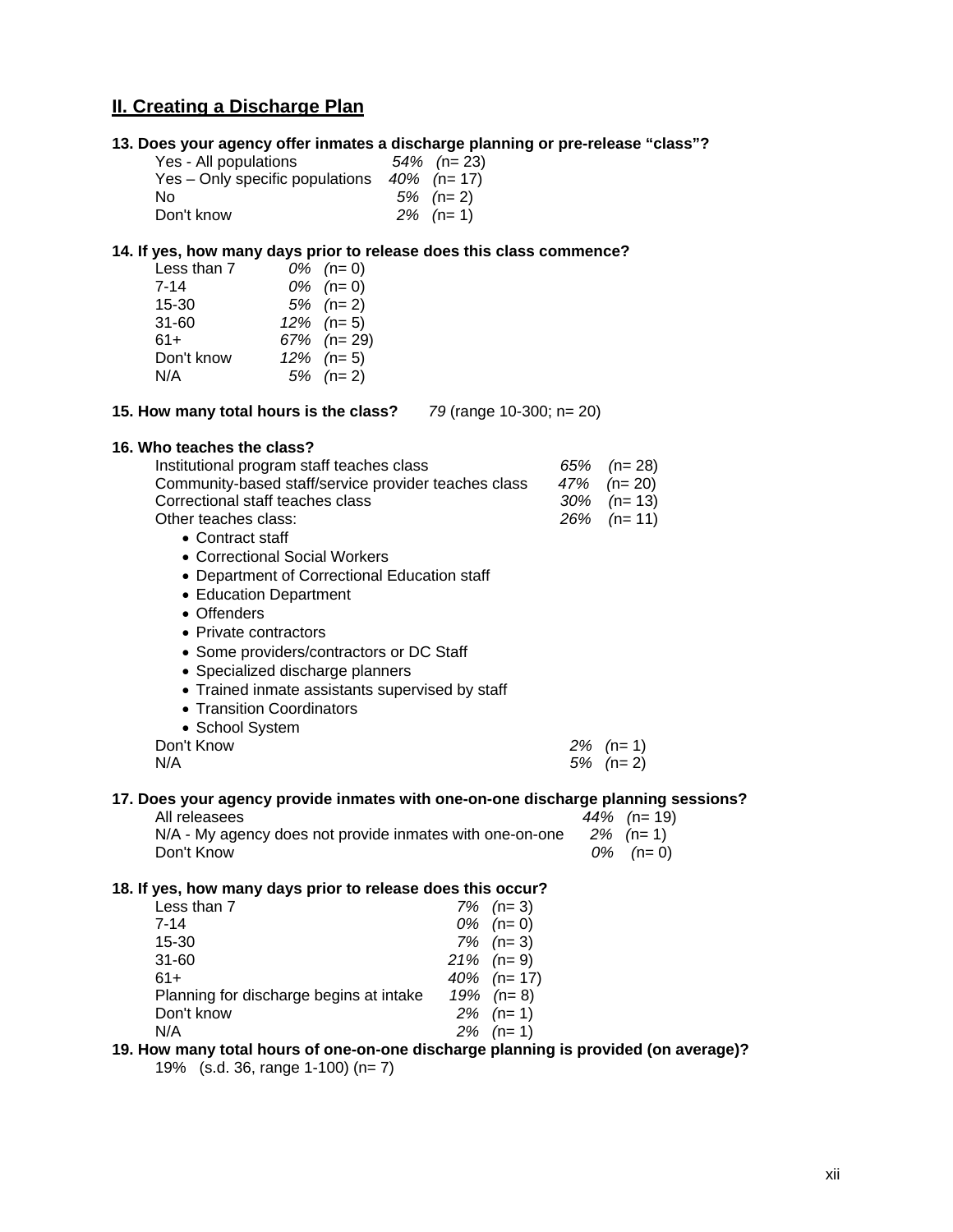#### **20. Does your agency involve families in the discharge planning process?**

| Yes        | $70\%$ (n= 30) |
|------------|----------------|
| No.        | 19% $(n=8)$    |
| Don't Know | $12\%$ (n= 5)  |

#### **21. Which agencies does your agency collaborate with regarding discharge planning?**

| Mental health center/agency                           |     | $93\%$ (n= 40) |
|-------------------------------------------------------|-----|----------------|
| Other Community-based service providers               |     | $91\%$ (n= 39) |
| Probation/Parole                                      |     | $88\%$ (n= 38) |
| <b>Health and Human Services</b>                      |     | $86\%$ (n= 37) |
| <b>Veterans Affairs</b>                               |     | $77\%$ (n= 33) |
| Social Security Administration                        |     | $72\%$ (n= 31) |
| Department of Motor Vehicles                          |     | $54\%$ (n= 23) |
| Sheriff's Department/Local Jail                       | 37% | $(n=16)$       |
| Courts                                                |     | $33\%$ (n= 14) |
| Other agency                                          | 7%  | $(n=3)$        |
| • Department of Children and Families                 |     |                |
| • Department of Social Services                       |     |                |
| • Family Services                                     |     |                |
| • Local substance abuse providers                     |     |                |
| • Housing providers                                   |     |                |
| • Workforce Services                                  |     |                |
| Don't know if agency collaborates with other agencies |     | $2\%$ (n= 1)   |
|                                                       |     |                |

# Agencies does not collaborate with other agencies on discharge planning *0% (*n= 0)

#### **22. Does your agency have formal partnerships (e.g. MOUs) with other government and/or private/nonprofit agencies to help with discharge planning?**

| Yes.       | 79% $(n=34)$ |
|------------|--------------|
| No.        | 14% $(n=6)$  |
| Don't Know | $7\%$ (n= 3) |

#### **23. If yes, please select the agencies with whom you have discharge planning MOUs?**

| <b>Health and Human Services</b>                            | 49% | $(n=21)$       |
|-------------------------------------------------------------|-----|----------------|
| Other Community-based service providers                     |     | 47% $(n=20)$   |
| Social Security Administration                              |     | 44% $(n=19)$   |
| Department of Motor Vehicles                                |     | $37\%$ (n= 16) |
| Mental health center/agency                                 |     | $35\%$ (n= 15) |
| Probation/Parole                                            |     | $28\%$ (n= 12) |
| <b>Veterans Affairs</b>                                     |     | $26\%$ (n= 11) |
| Sheriff's Department/Local Jail                             |     | 19% $(n=8)$    |
| Courts                                                      |     | $7\%$ (n= 3)   |
| Other:                                                      |     | $5\%$ (n= 2)   |
| • Department of Children and Families                       |     |                |
| • Labor and Workforce Development                           |     |                |
| Don't know if agency has formal partnerships                | 9%  | $(n=4)$        |
| Agency does not have formal partnership with another agency | 14% | $(n=6)$        |

#### **24. Does your agency involve community and/or faith groups in the discharge planning process?**

| Yes        | $84\%$ (n= 36) |
|------------|----------------|
| No.        | $9\%$ (n= 4)   |
| Don't Know | $7\%$ (n= 3)   |

**25. Does your agency have an assessment or a discharge planning questionnaire designed specifically to identify an inmate's needs/history prior to release?**

| Yes        | $72\%$ (n= 31) |
|------------|----------------|
| No.        | 21% (n= 9)     |
| Don't Know | $7\%$ (n= 3)   |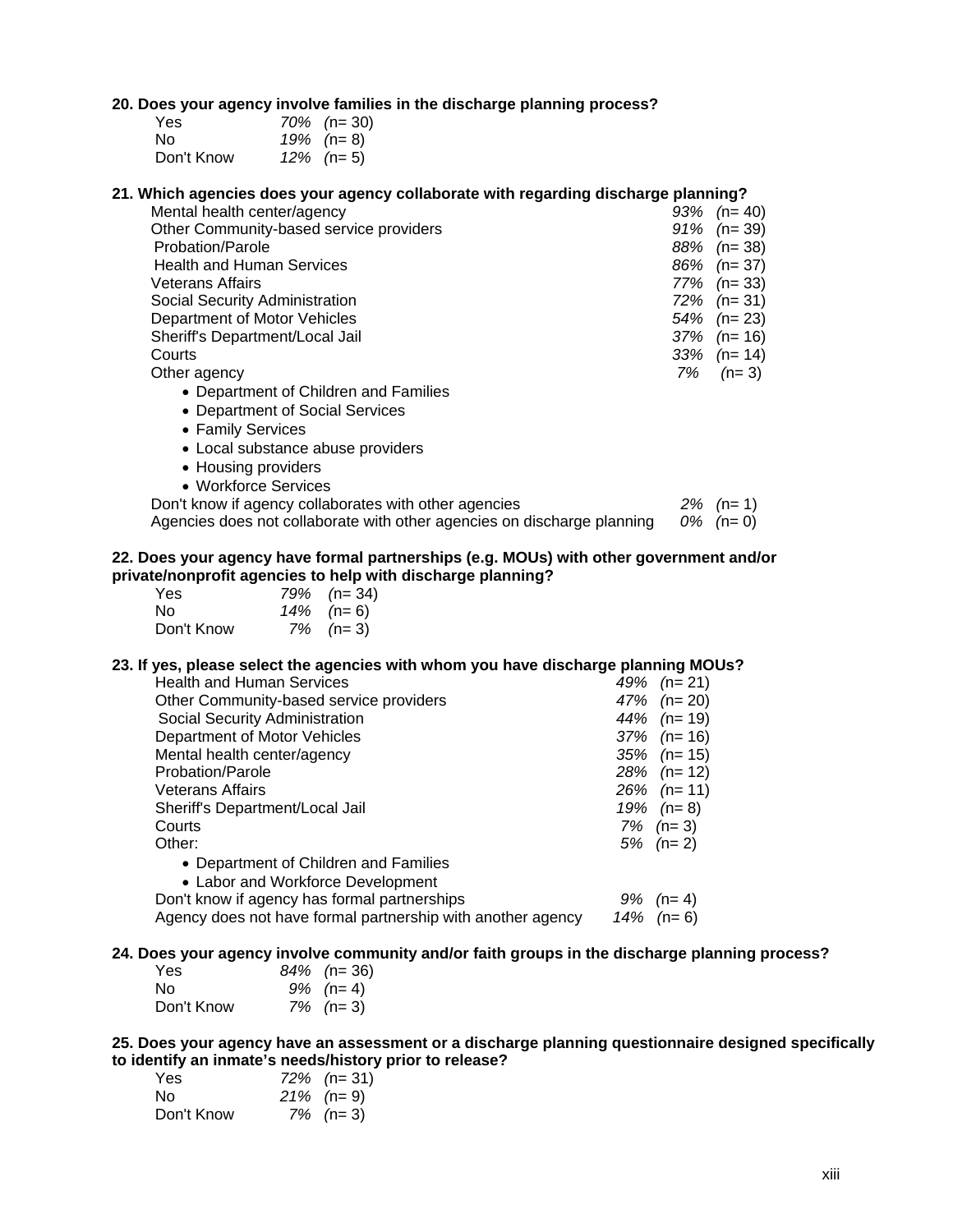| 26. If yes, what does the assessment/questionnaire cover? |  |  |  |  |  |  |  |  |  |
|-----------------------------------------------------------|--|--|--|--|--|--|--|--|--|
|-----------------------------------------------------------|--|--|--|--|--|--|--|--|--|

| Housing needs                                       | 72% | $(n=31)$       |
|-----------------------------------------------------|-----|----------------|
| <b>Employment needs</b>                             | 72% | $(n=31)$       |
| Substance abuse treatment                           | 67% | (n= 29)        |
| Current medication                                  | 65% | $(n=28)$       |
| <b>Identification needs</b>                         | 63% | $(n=27)$       |
| Veteran's benefits                                  | 61% | $(n=26)$       |
| Mental health history                               | 61% | $(n=26)$       |
| Substance abuse history                             | 61% | $(n=26)$       |
| Disability benefits                                 |     | $56\%$ (n= 24) |
| Vocational training                                 | 56% | $(n=24)$       |
| Educational requirements/needs (i.e. literacy)      | 77% | $(n=24)$       |
| Current educational status                          | 54% | $(n=23)$       |
| Post-release health care needs                      | 54% | $(n=23)$       |
| Medical benefits                                    | 51% | $(n=22)$       |
| Family life/domestics relations                     | 49% | $(n=21)$       |
| Child support                                       | 49% | $(n=21)$       |
| Physical health history                             |     | 49% $(n=21)$   |
| Transportation                                      | 49% | $(n=21)$       |
| Sources of income                                   | 44% | $(n=19)$       |
| Food stamp eligibility                              | 35% | $(n=15)$       |
| Life skills                                         | 35% | $(n=15)$       |
| Child custody                                       | 30% | $(n=12)$       |
| Other                                               | 5%  | $(n=2)$        |
| Don't know what assessment/questionnaire covers     | 12% | $(n=5)$        |
| Agency does not have an assessment or questionnaire | 19% | $(n=8)$        |
|                                                     |     |                |

### **III. Discharge Procedures**

#### **27. Does your agency ensure that people leave prison with a State issued ID (not including DOC ID)?**

| Yes        | $33\%$ (n= 14) |
|------------|----------------|
| No.        | $65\%$ (n= 28) |
| Don't Know | $2\%$ (n= 1)   |

#### **28. What percentage of the population is released with a State ID?**

49% (range 0-100, n= 8)

**29. Does your agency provide exiting prisoners with a DOC ID card that they are able to exchange for a state-issued ID?**

| Yes        | 44% $(n=19)$ |
|------------|--------------|
| No.        | 47% (n= 20)  |
| Don't Know | $9\%$ (n= 4) |

**30. Does your agency make referrals to an agency that can assist existing prisoners with obtaining a State issued ID?**

| Yes                                                                   | $67\%$ (n= 29) |
|-----------------------------------------------------------------------|----------------|
| No.                                                                   | 14% $(n=6)$    |
| N/A - My agency provides or ensures exiting prisoners have a State ID | 14% $(n=6)$    |
| Don't know                                                            | $5\%$ (n= 2)   |

#### **31. Does your agency ensure that people leave prison with a Social Security card?**

| Yes.       | 42\% $(n=18)$  |
|------------|----------------|
| No.        | $56\%$ (n= 24) |
| Don't Know | $2\%$ (n= 1)   |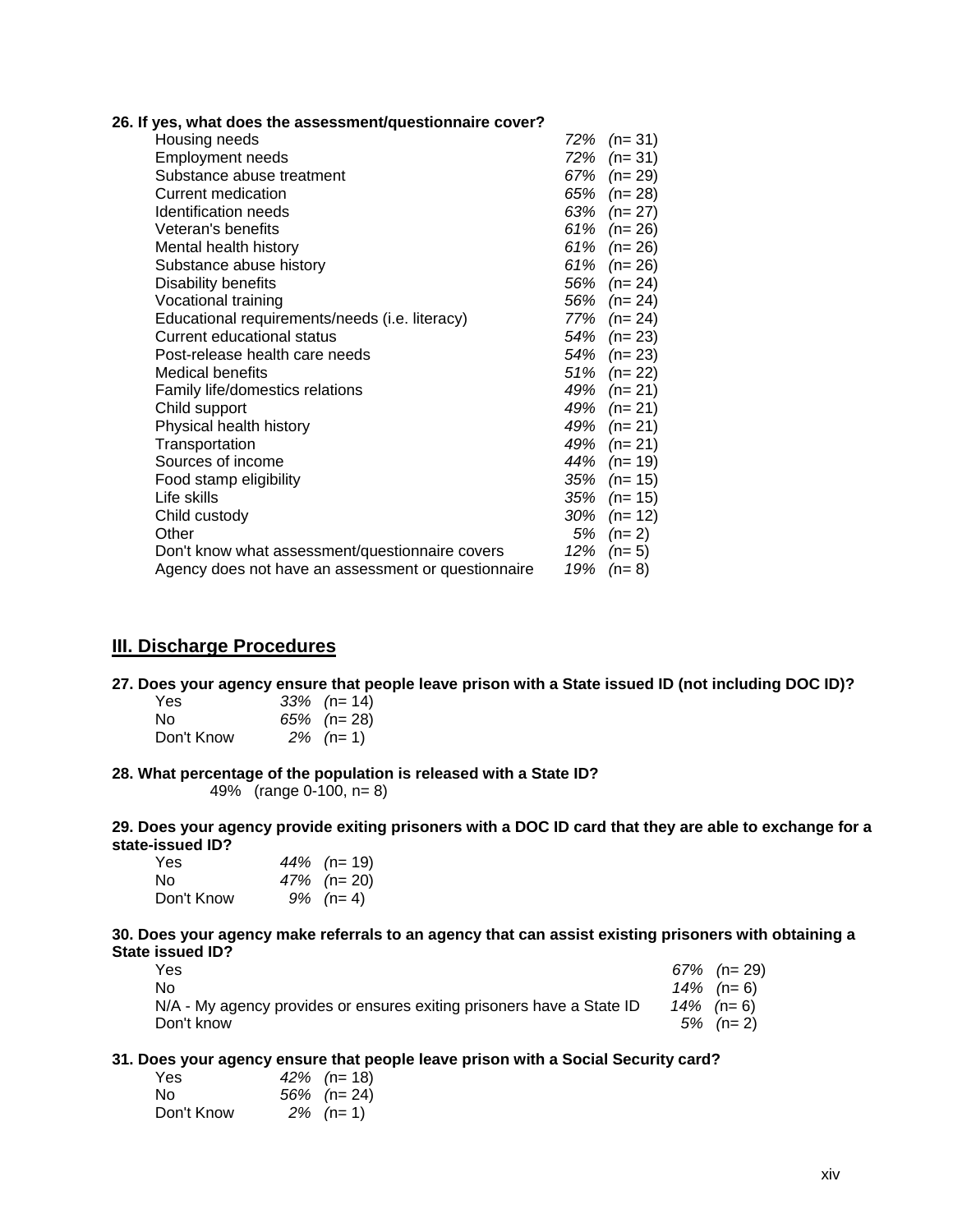# **32. What percentage of the population is released with a Social Security card?**

57% (range 5-100, n= 11)

#### **33. Does your agency make a referral to someone who can assist with obtaining an SS card?**

| Yes                                                                    | $72\%$ (n= 31) |
|------------------------------------------------------------------------|----------------|
| No.                                                                    | $9\%$ (n= 4)   |
| Don't know                                                             | $7\%$ (n= 3)   |
| N/A - My agency ensures exiting prisoners are released with an SS card | $12\%$ (n= 5)  |

#### **34. Upon release does your agency provide a supply of prescription medication to those inmates who were on prescription medication in the months leading up to their release?**

| Yes        | $100\%$ (n= 43) |
|------------|-----------------|
| No.        | $0\%$ (n= 0)    |
| Don't know | $0\%$ (n= 0)    |

#### **35. How many weeks of medication are provided?**

| $2\%$ (n= 1)   |
|----------------|
| $51\%$ (n= 22) |
| $30\%$ (n= 13) |
| $12\%$ (n= 5)  |
| $2\%$ (n= 1)   |
| $2\%$ (n= 1)   |
|                |

**36. Upon release does your agency provide a prescription for medication to those inmates who were on prescription medication in the months leading up to their release?**

| Yes        | 47% $(n=20)$   |
|------------|----------------|
| No.        | $37\%$ (n= 16) |
| Don't Know | 16% $(n=7)$    |

#### **37. How many weeks of medication does the prescription cover (on average)?**

| Less than 1 week | $2\%$ (n= 1)   |
|------------------|----------------|
| 1 to 2 weeks     | $5\%$ (n= 2)   |
| 3 to 4 weeks     | $30\%$ (n= 13) |
| Over 4 weeks     | $2\%$ (n= 1)   |
| Don't know       | $21\%$ (n= 9)  |
| Other            | $2\%$ (n= 1)   |
| N/A              | $37\%$ (n= 16) |
|                  |                |

**38. When applicable, does your agency ensure that eligible inmates leave prison with their benefits/entitlements (i.e. disability, employment, medical, etc.) reinstated or restored?**

| Yes        | $58\%$ (n= 25) |
|------------|----------------|
| N٥         | $35\%$ (n= 15) |
| Don't Know | $7\%$ (n= 3)   |
| N/A        | $0\%$ (n= 0)   |

**39. When applicable, does your agency ensure that eligible inmates leave prison with information on how to restore/enroll in federal benefits (i.e. disability, employment, medical, etc.)?**

| Yes        | $88\%$ (n= 38) |
|------------|----------------|
| No.        | $2\%$ (n= 1)   |
| Don't Know | $9\%$ (n= 4)   |

#### **40. Does your agency ensure that inmates leave prison with civilian clothes?**

| Yes        | $81\%$ (n= 35) |
|------------|----------------|
| No.        | 14% $(n=6)$    |
| Don't Know | $5\%$ (n= 2)   |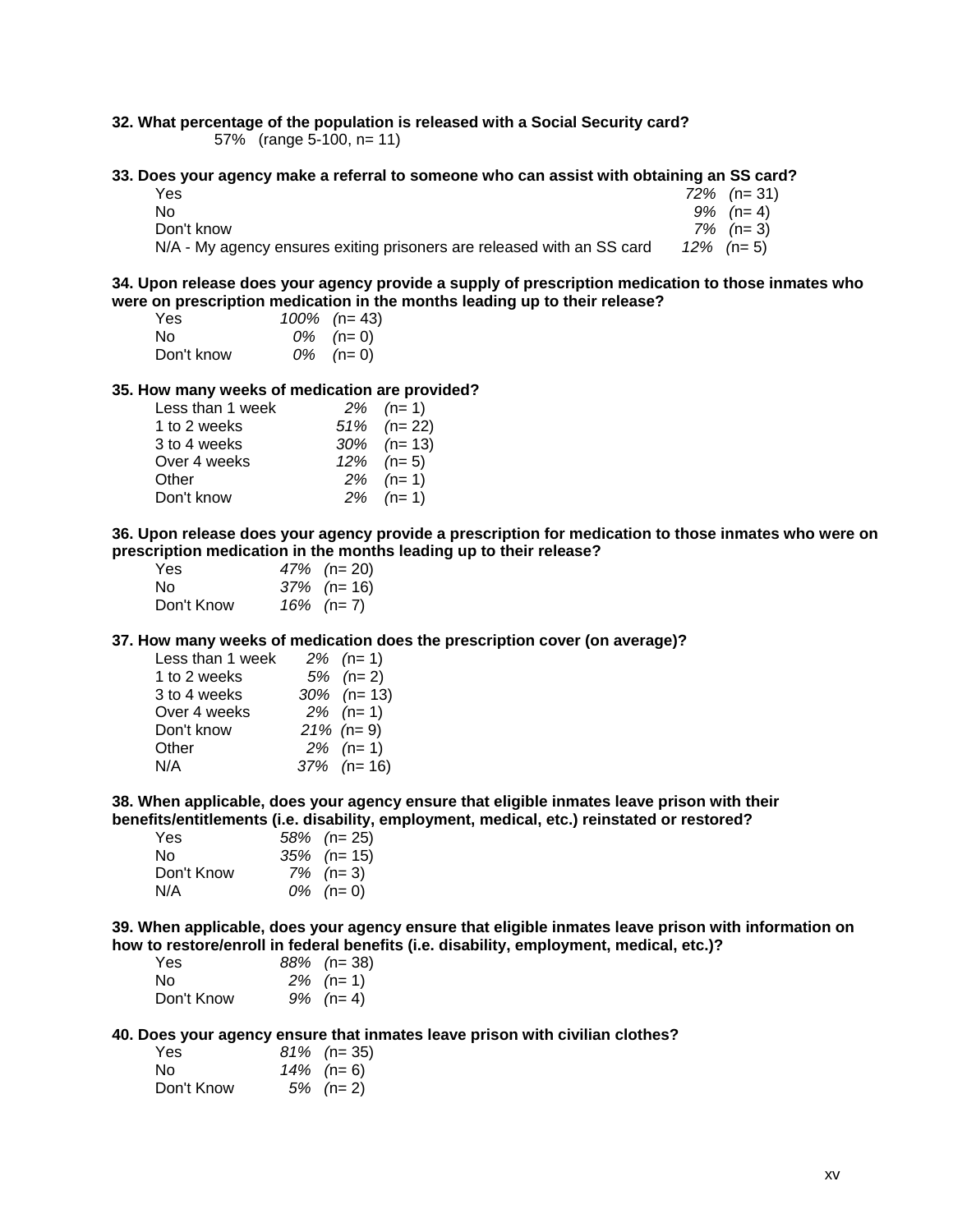#### **41. Does your agency provide persons with gate money upon release (not including any personal funds in an inmate's account)?**

| Yes        | $77\%$ (n= 33) |
|------------|----------------|
| No.        | 19% $(n=8)$    |
| Don't Know | $5\%$ (n= 2)   |

**42. How much gate money are inmates provided with upon release (on average)?** \$65.90 (range 0-200) (n= 28)

#### **43. Does your agency assist with transportation for inmates upon release?**

| Yes        | $93\%$ (n= 40) |
|------------|----------------|
| No.        | $5\%$ (n= 2)   |
| Don't Know | $2\%$ (n= 1)   |

**44. If yes, by what means?**

| DOC transportation                                                          | 61% $(n=26)$   |
|-----------------------------------------------------------------------------|----------------|
| Community-based mentor or service provider                                  | $51\%$ (n= 22) |
| Transportation by probation/parole officer/agency                           | 49% $(n=21)$   |
| Bus ticket to any location                                                  | 42% $(n=18)$   |
| Bus ticket to prior neighborhood                                            | 40% $(n=17)$   |
| Other transportation                                                        | 16% $(n=7)$    |
| • Bus ticket to state line, to parole address, to location within the state |                |
| • Family arrangements                                                       |                |
| • Ride to bus station                                                       |                |
| • Vouchers                                                                  |                |
| • Bicycles                                                                  |                |

| Don't know if agency assists with transportation                  | $2\%$ (n= 1) |
|-------------------------------------------------------------------|--------------|
| Agency does not assist with providing transportation upon release | $5\%$ (n= 2) |

#### **45. Does your agency notify family members to inform them of an inmate's release or make arrangements so that a family member can meet releasees at the gate?**

| Yes        | $65\%$ (n= 28) |
|------------|----------------|
| No.        | $30\%$ (n= 13) |
| Don't Know | 5% $(n=2)$     |

**46. Does your agency provide inmates with a reentry handbook or a community resource guide upon release?**

| Yes        | $54\%$ (n= 23) |
|------------|----------------|
| No.        | $37\%$ (n= 16) |
| Don't Know | $9\%$ (n= 4)   |

#### **47. Please describe what is included in your agency's typical written discharge plan.**

(Summarized in Appendix C: Scan of Practice)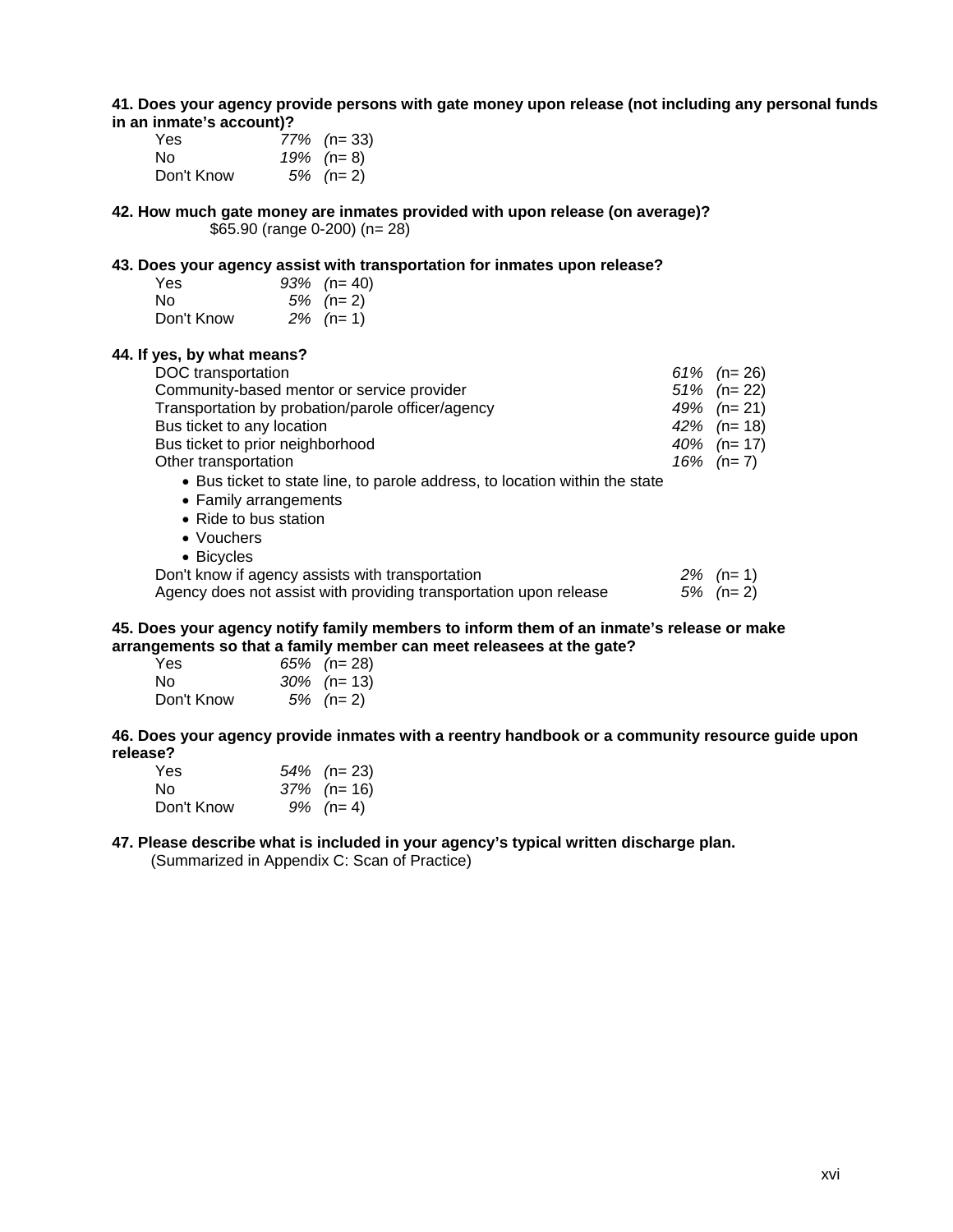# **Appendix C: Scan of Practice**

The primary focus of the Scan of Practice is to identify which DOCs conduct pre-release assessments, what populations receive pre-release planning, if a written discharge plan is provided, and what are the key components addressed in release planning and/or the discharge plan. Only accessible relevant information is highlighted in the Scan. The following information was compiled from a variety of sources including: The 2007 Urban Institute Discharge Planning Survey, release planning material received from state correctional agencies and various correctional agency websites were the primary sources of information for the scan of practice, and the 2004 US Department of Justice (DOJ) report, *Releasing Inmates from Prisons: Profile of State Practices*<sup>11</sup>was used as a secondary source.\*

<sup>&</sup>lt;sup>11</sup> Linke, Larry and Petty Ritchie. (2004). *Releasing Inmates from Prison: Profiles of State Practices*. Washington, DC: National Institute of Corrections Information Center.

<sup>\*</sup> Findings from *Releasing Inmates from Prison: Profile of State Practices.* Policies may have changed since its publication.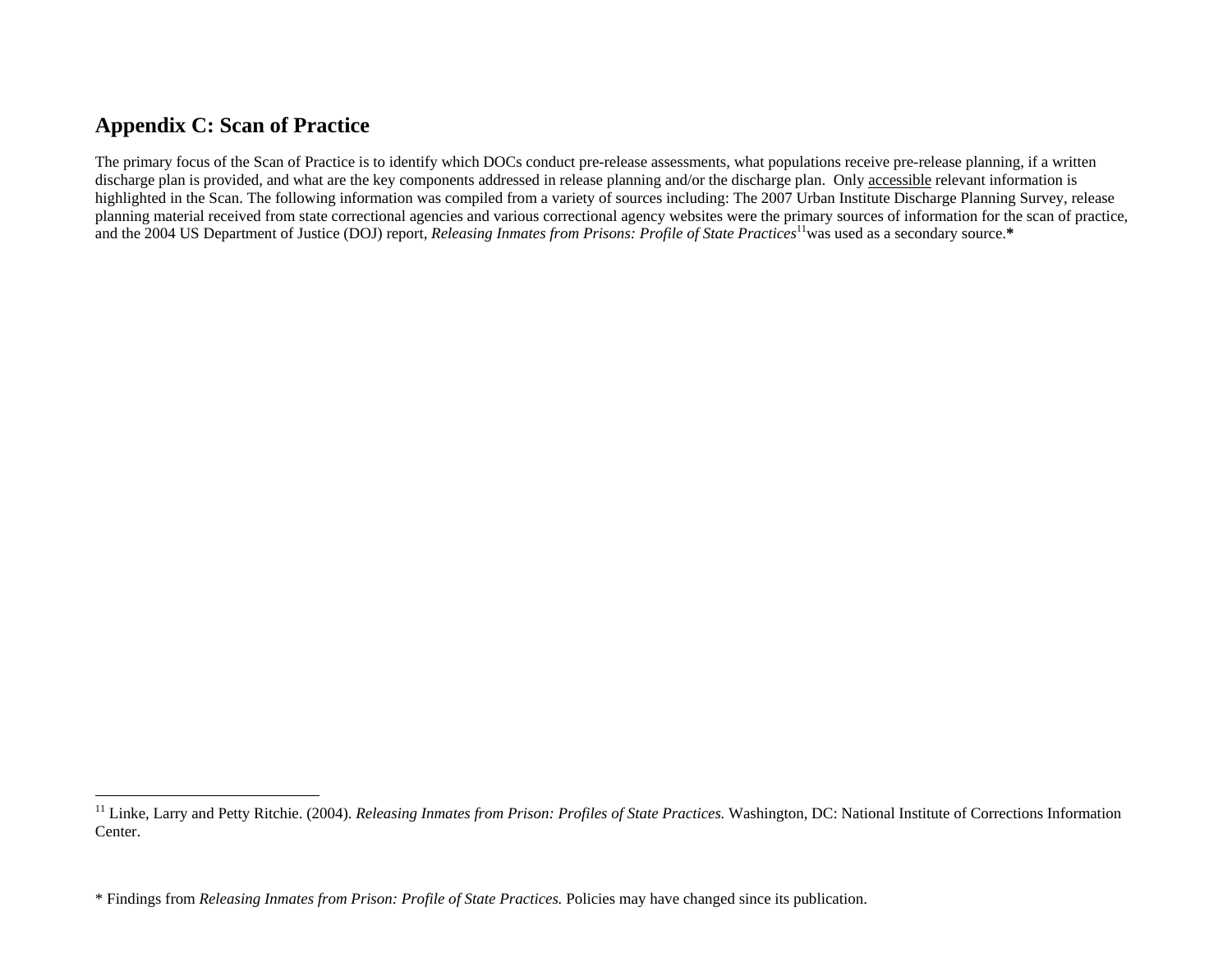# **Alabama Alaska**

### **Release Planning Activities**

**Assessment:** Unkown**Class:** Yes\***Individualized Written Discharge Plan:** No

### **Key Components Addressed**

### **Basic Needs**

**Transportation:** Bus ticket to prior neighborhood or jurisdiction of conviction

**Clothing and Food:** Civilian clothing **Financial Resources:** Gate money \$10 **Identification and Important Documents:** DOC ID card (to exchange for a state-issued ID)

**Housing:** "Living and Employment Address Notification and Approval Process" initiated at least four months prior to release; address of sexoffenders declared 45 days prior to release

**Physical and Mental Health Care:** Supply of medication (unknown amount) to exiting prisoners who used medication in months before release; referral to mental health services

**Key Partners:** MH agency, and other community service providers; attempt to schedule an initial appointment with community agency for exiting prisoners receiving psychotropic medication

• **Formal Relationships (MOUs):** Exiting prisoners sign ADOC form MH-001 to permit sharing of information with potential community partners

# **Release Planning Activities**

**Assessment:** Health care records review and need for follow-up care **Class:** Yes, but voluntary\*

# **Key Components Addressed**

### **Basic Needs**

**Clothing and Food:** Weather-appropriate clothing that must be returned within 30 days of release

**Physical and Mental Health Care:** Individuals responsible for their own medical treatment after release; separate medical plan if need exists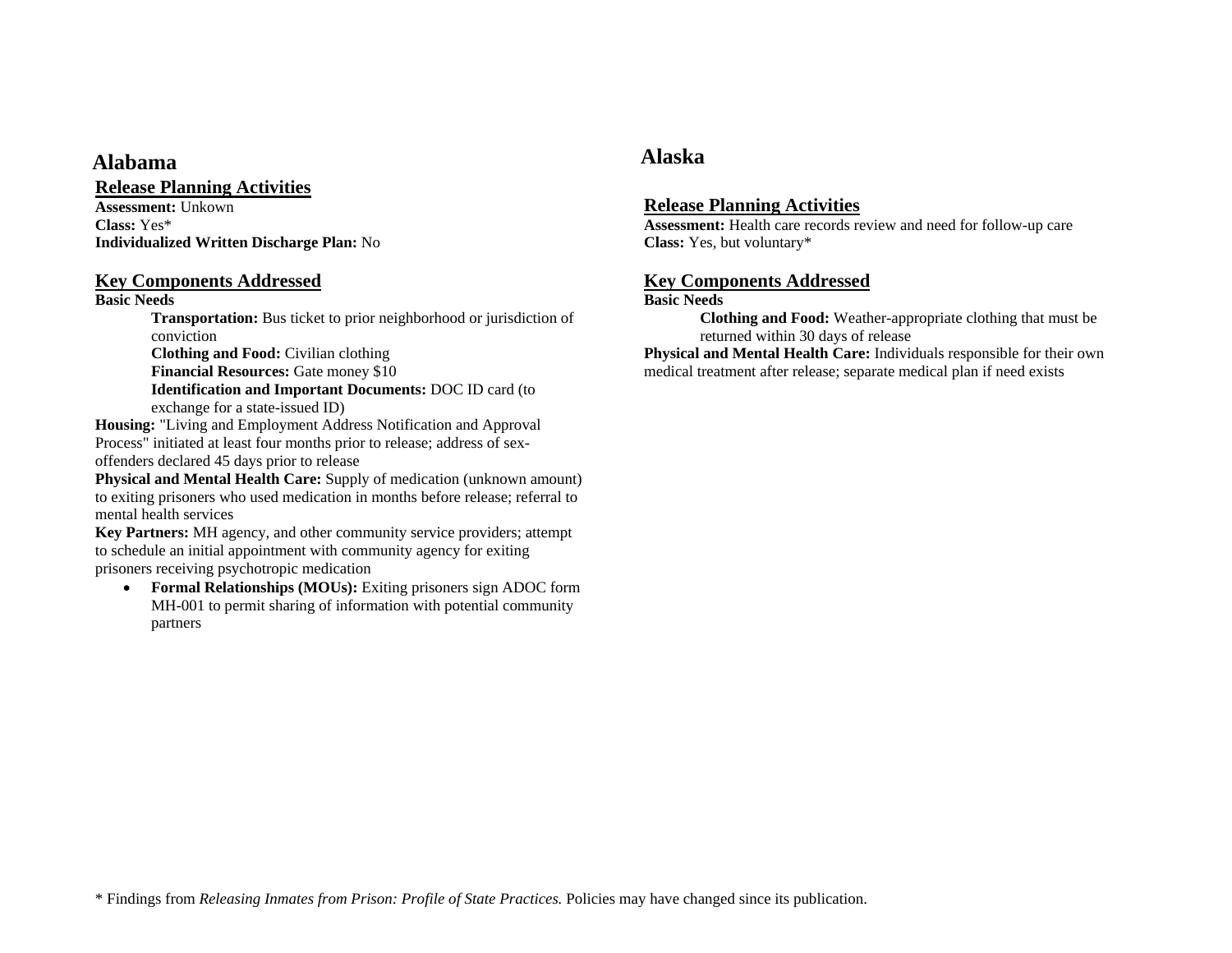# **Arizona**

# **Release Planning Activities**

**Assessment:** Yes; housing needs, employment needs, current educational status, educational requirements, vocational training, food stamp eligibility, disability benefits, veteran's benefits, life skills, family and domestic relations, child support, substance abuse treatment, current medication, mental health continuity of treatment, transportation, identification needs, sources of income, and substance abuse history

**Class:** Yes - Only specific populations (60+ days prior to release) **Individualized Written Discharge Plan:** Yes; all exiting prisoners released to probation and parole, those with mental health disorders, convicted of sex offenses, convicted of violent offenses, with co-occurring disorders, with a history of substance abuse, released directly from segregation, and who "max out" of their sentences (some)

### **Key Components Addressed**

### **Basic Needs**

**Transportation:** Bus ticket to any location; DOC transportation; P&P transportation; community-based mentor or service provider **Clothing and Food:** Civilian clothing

**Financial Resources:** Gate money \$50; eligible benefits/entitlements (e.g. disability, employment, medical, etc.) established or restored and information on how to restore/enroll in other benefits **Identification and Important Documents:** State-issued ID, referral to an agency that can assist with obtaining a State-issued ID, SS card obtained pre-release, referral to an agency that can assist with obtaining an SS card post-release, Birth Certificate obtained prereleaese, referral to an agency that can assist with obtaining a Birth Certificate post release.

**Housing:** Some indigent parolees receive 30-day housing subsidy; others referred to homeless shelters\*

**Physical and Mental Health Care:** Supply of medication (3 to 4 weeks) and prescription for medication to exiting prisoners who used medication in months before release (3 to 4 weeks)

**Key Partners:** DES, DHS, DOH, Families, Veteran's Affairs, MH agency, P&P, SSA, community and/or faith groups, and other community service providers

- • **Formal Relationships (MOUs):** Department of Economic Security, other community service providers
- •**Handbook:** No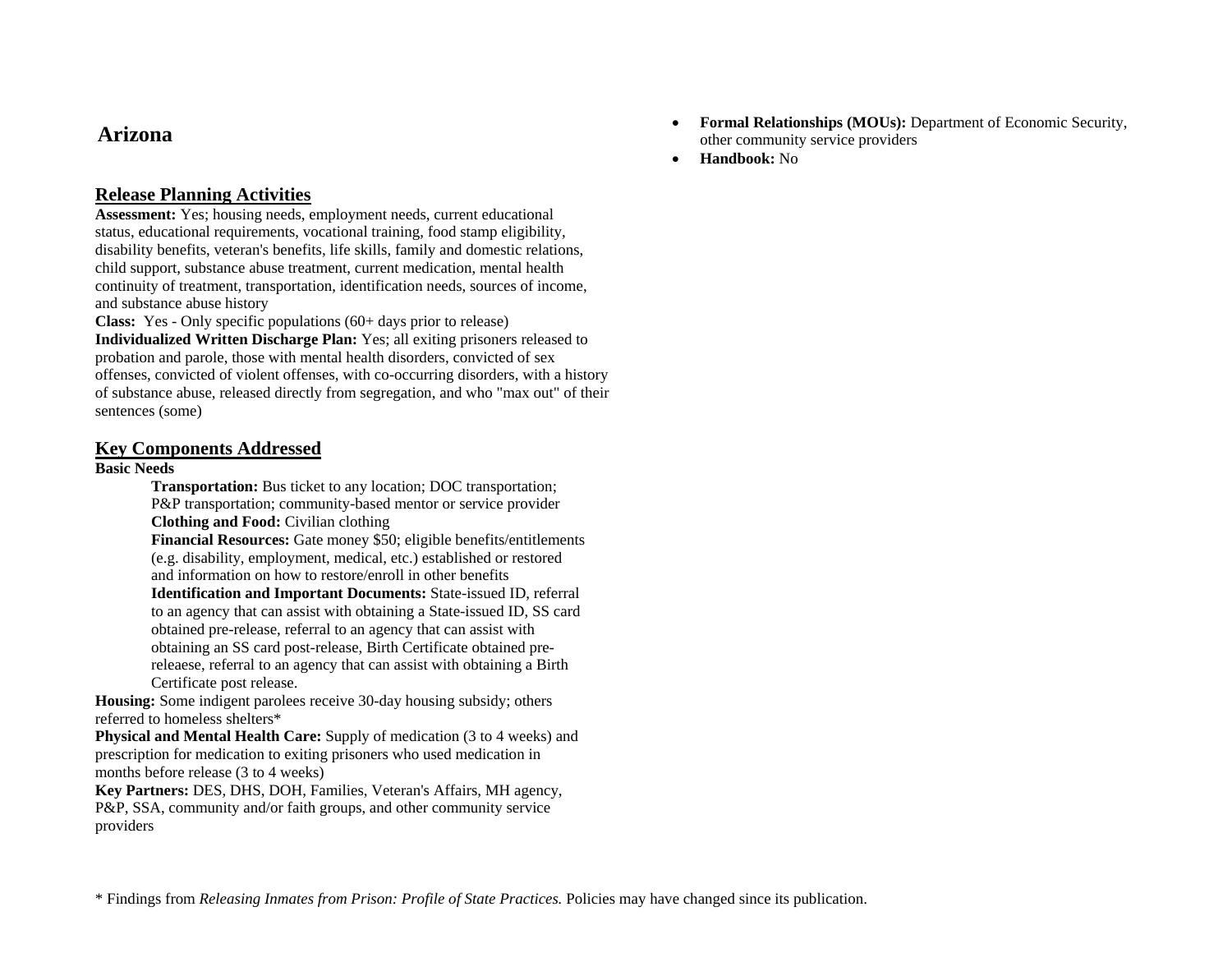**Assessment:** No

**Class:** Yes - All populations (60+ days prior to release) **Individualized Written Discharge Plan:** Yes; exiting prisoners released to probation and parole, with mental health disorders, convicted of sex offenses, with co-occurring disorders, and with a history of substance abuse

# **Key Components Addressed**

### **Basic Needs**

**Transportation:** Bus ticket to any location within state; DOC transportation, often to bus station\*; P&P transportation **Clothing and Food:** Civilian clothing

**Financial Resources:** Gate money \$100; eligible benefits/entitlements (e.g. disability, employment, medical, etc.) established or restored and information on how to restore/enroll in other benefits

**Identification and Important Documents:** Referral to an agency that can assist with obtaining an SS card

**Employment and Education:** Work release units allow exiting prisoners to work at civilian jobs as a way to transition back to the community **Physical and Mental Health Care:** Supply of medication (1 to 2 weeks) and prescription for medication to exiting prisoners who used medication in months before release (3 to 4 weeks)

**Key Partners:** DHHS, MH agency, P&P, community and/or faith groups

- •**Formal Relationships (MOUs):** No
- $\bullet$ **Handbook:** No

Note**:** Information refers to parolees, with the exception of sex-offenders

# **Arkansas California**

# **Release Planning Activities**

**Assessment:** Yes; housing needs, employment needs, current educational status, educational requirements, vocational training, disability benefits, family and domestic relations, child support, substance abuse treatment, current medication, mental health history, physical health history, post-release health care needs, identification needs, and substance abuse history

**Class:** Yes - Only specific populations (60+ days prior to release) **Individualized Written Discharge Plan:** Yes; exiting prisoners released to probation and parole, with mental health disorders, convicted of sex offenses, convicted of violent offenses, with co-occurring disorders, with a history of substance abuse, and released directly from segregation

# **Key Components Addressed**

### **Basic Needs**

**Transportation:** DOC transportation; P&P transportation **Clothing and Food:** Civilian clothing

**Financial Resources:** Gate money \$200; eligible

benefits/entitlements (e.g. disability, employment, medical, etc.) established or restored and information on how to restore/enroll in other benefits

**Identification and Important Documents:** Referral to an agency that can assist with obtaining a State-issued ID, referral to an agency that can assist with obtaining an SS card

**Housing:** Referral to short/long term shelters and sober living environments **Employment and Education:** Referral to job search services and vocational training program; post-release programs also offered in prosocial skills; some culturally sensitive release programs

**Physical and Mental Health Care:** Supply of medication (3 to 4 weeks) and prescription for medication to exiting prisoners who used medication in months before release (unknown amount); referral to inpatient and outpatient services

**Key Partners:** Veteran's Affairs, DHHS, MH agency, P&P, SSA, community and/or faith groups, and other community service providers

- **Formal Relationships (MOUs):** Veteran's Affairs, SSA
- •**Handbook:** No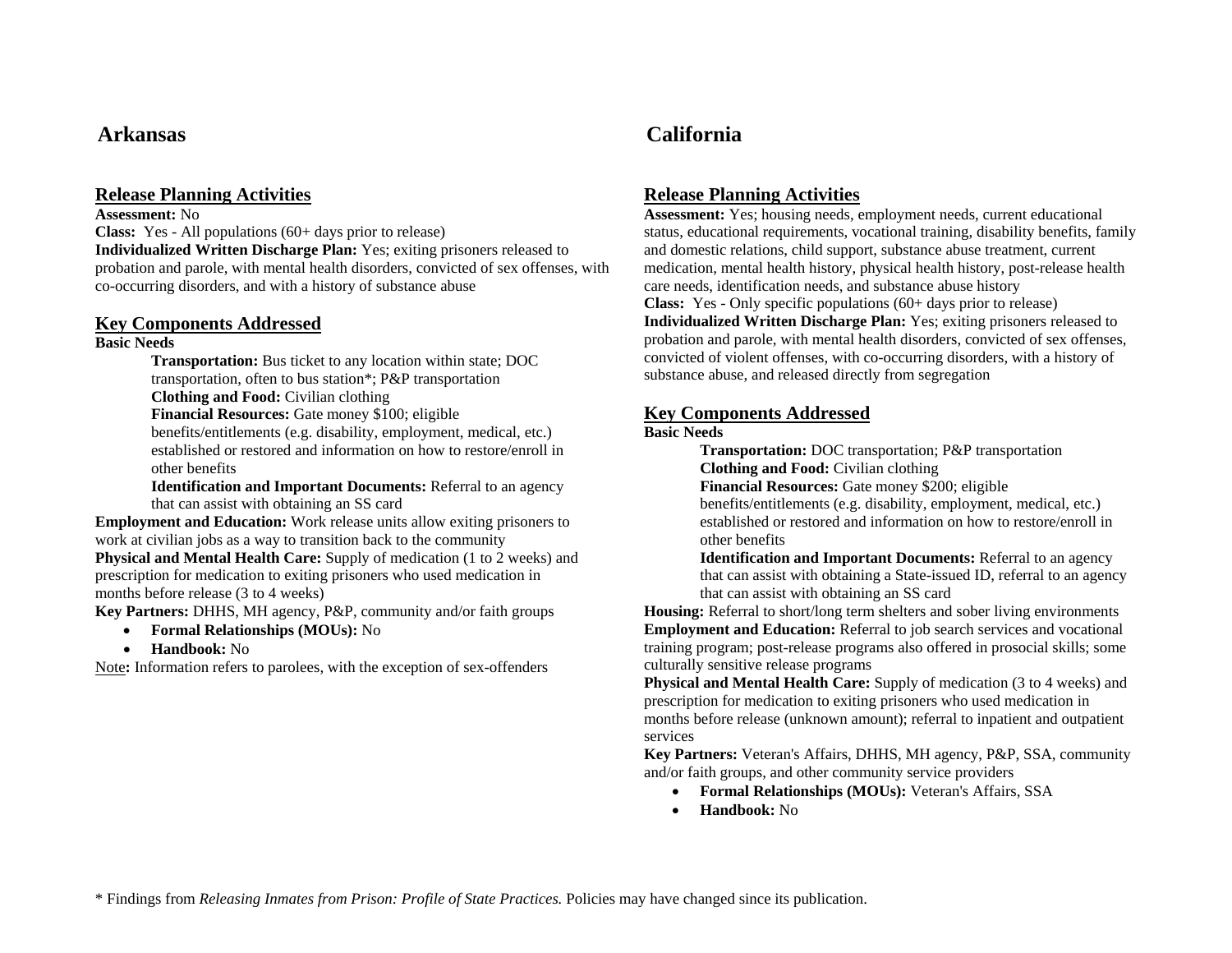**Other:** Release plan includes a list of needs, goals, tasks, service providers, and start dates for services

# **Colorado**

## **Release Planning Activities**

### **Assessment:** No

**Class:** Yes - All populations (60+ days prior to release)

**Individualized Written Discharge Plan:** Yes; exiting prisoners released to probation and parole, with mental health disorders, convicted of sex offenses, and released directly from segregation

## **Key Components Addressed**

### **Basic Needs**

**Transportation:** DOC transportation; P&P transportation **Clothing and Food:** Civilian clothing (shoes, shirt, pants and coat in winter)

**Financial Resources:** Gate money \$100; eligible

benefits/entitlements (e.g. disability, employment, medical, etc.) established or restored and information on how to restore/enroll in other benefits

**Identification and Important Documents:** DOC ID card (to exchange for a state-issued ID), SS card, referral to an agency that can assist with obtaining a State-issued ID, referral to an agency that can assist with obtaining an SS card

**Housing:** No information found

**Employment and Education:** No information found

**Physical and Mental Health Care:** Supply of medication to exiting prisoners who used medication in months before release (1 to 2 weeks)

**Key Partners:** Families, DMV,Veteran's Affairs, DHHS, MH agency, P&P, SSA, Sheriff's department/local jail, community and/or faith groups, and other community service providers

- **Formal Relationships (MOUs):** DMV, Veteran's Affairs, DHHS, MH agency, P&P, SSA, and other community service providers
- **Handbook:** Yes

**Other:**\* Reintegration staff assist case managers in developing plans and coordinating community services in 17 of 22 facilities; released exiting prisoners begin post-release supervision on the day of release or the following business day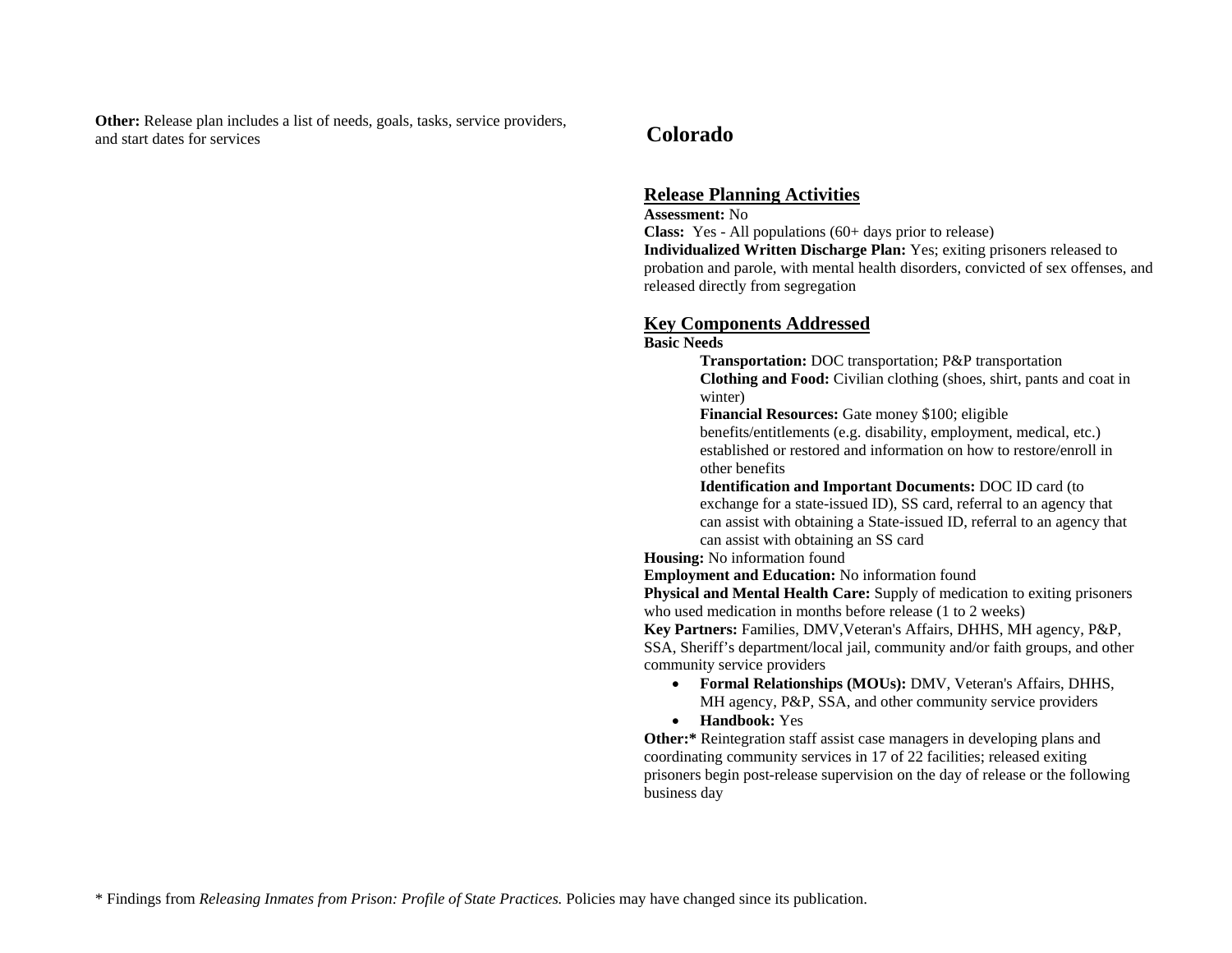# **Connecticut**

# **Release Planning Activities**

**Assessment:** Yes; housing needs, employment needs, current educational status, educational requirements, vocational training, Medicaid benefits, food stamp eligibility, disability benefits, veteran's benefits, family and domestic relations, child custody, child support, substance abuse treatment, current medication, mental health history, physical health history, post-release health care needs, transportation, identification needs, sources of income, and substance abuse history

**Class:** Yes - All populations (60+ days prior to release)

**Individualized Written Discharge Plan:** Yes; all exiting prisoners, including those released directly from segregation and who "max out" of their sentences

### **Key Components Addressed**

### **Basic Needs**

**Transportation:** Bus ticket to any location; DOC transportation; P&P transportation; community-based mentor or service provider **Clothing and Food:** Civilian clothing

**Financial Resources:** Gate money (\$75 for indigent\*); information on how to restore/enroll in eligible benefits (e.g. disability, employment, medical, etc.); two DSS Entitlement

Specialists process state assistance applications prior to discharge **Identification and Important Documents:** DOC ID card (to

exchange for a state-issued ID), SS card, referral to an agency that can assist with obtaining a State-issued ID

**Housing:\*** Housing placements are carefully reviewed for all exiting prisoners awaiting release; DOC contracts for halfway house beds that provide transitional placements for some released exiting prisoners

**Physical and Mental Health Care:** Supply of medication to exiting prisoners who used medication in months before release (2 weeks); post-release HIV/AIDS and mental health services to eligible individuals

**Key Partners:** Families, DMV, Veteran's Affairs, DHHS, MH agency, P&P, Courts, SSA, community and/or faith groups, Department of Children and Families, Department of Social Services, and other community service providers

• **Formal Relationships (MOUs):** DMV, Dept. of Social Services, Veteran's Affairs, DHHS, Dept. of Mental Health and Addiction

Services, MH agency, P&P, Court Support Services Division, Courts, SSA, Department of Children and Families, Dept. of Public Health, and other community service providers

•**Handbook:** Yes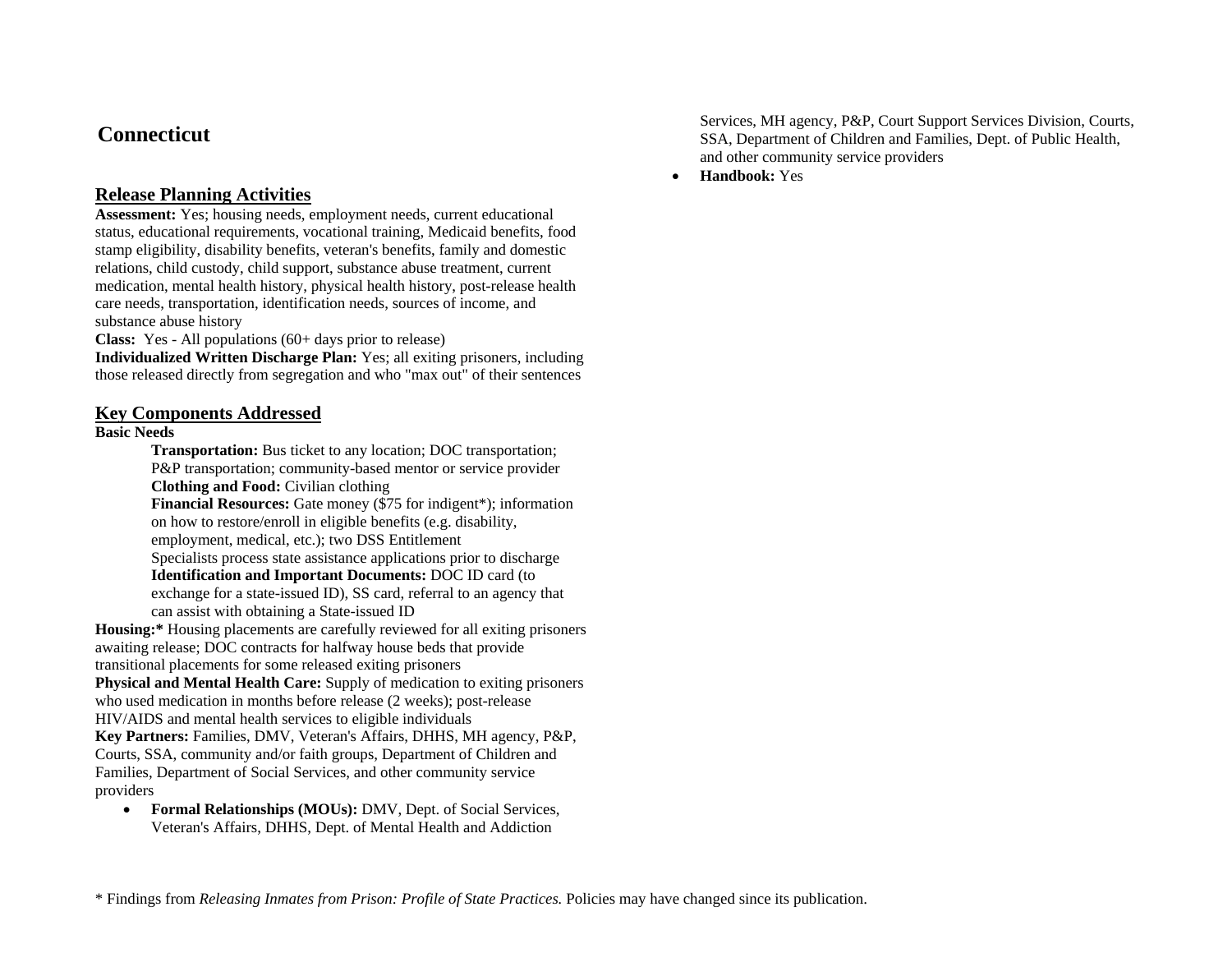# **Delaware Florida**

### **Release Planning Activities**

**Assessment:** No

**Class:** Yes - Only specific populations (30-60 days prior to release) **Individualized Written Discharge Plan:** Yes; all exiting prisoners who have completed a subtance abuse program

### **Key Components Addressed**

### **Basic Needs**

**Transportation:** Bus ticket to prior neighborhood; DOC transportation; community-based mentor or service provider **Clothing and Food:** Civilian clothing

**Financial Resources:** Gate money \$50; information on how to restore/enroll in eligible benefits (e.g. disability, employment, medical, etc.)

**Identification and Important Documents:** Referral to an agency that can assist with obtaining a state-issued ID, referral to an agency that can assist with obtaining an SS card

**Physical and Mental Health Care:** Supply of medication (up to 30 days) and prescription for medication to exiting prisoners who used medication in months before release (amount varies); follow-up appointments made for inmates with chronic physical and mental health care needs

**Key Partners:** Families, DHHS, P&P, community and/or faith groups, and other community service providers

- •**Formal Relationships (MOUs):** No
- •**Handbook:** Yes

*Information will be available pending review by Florida's Department of Corrections*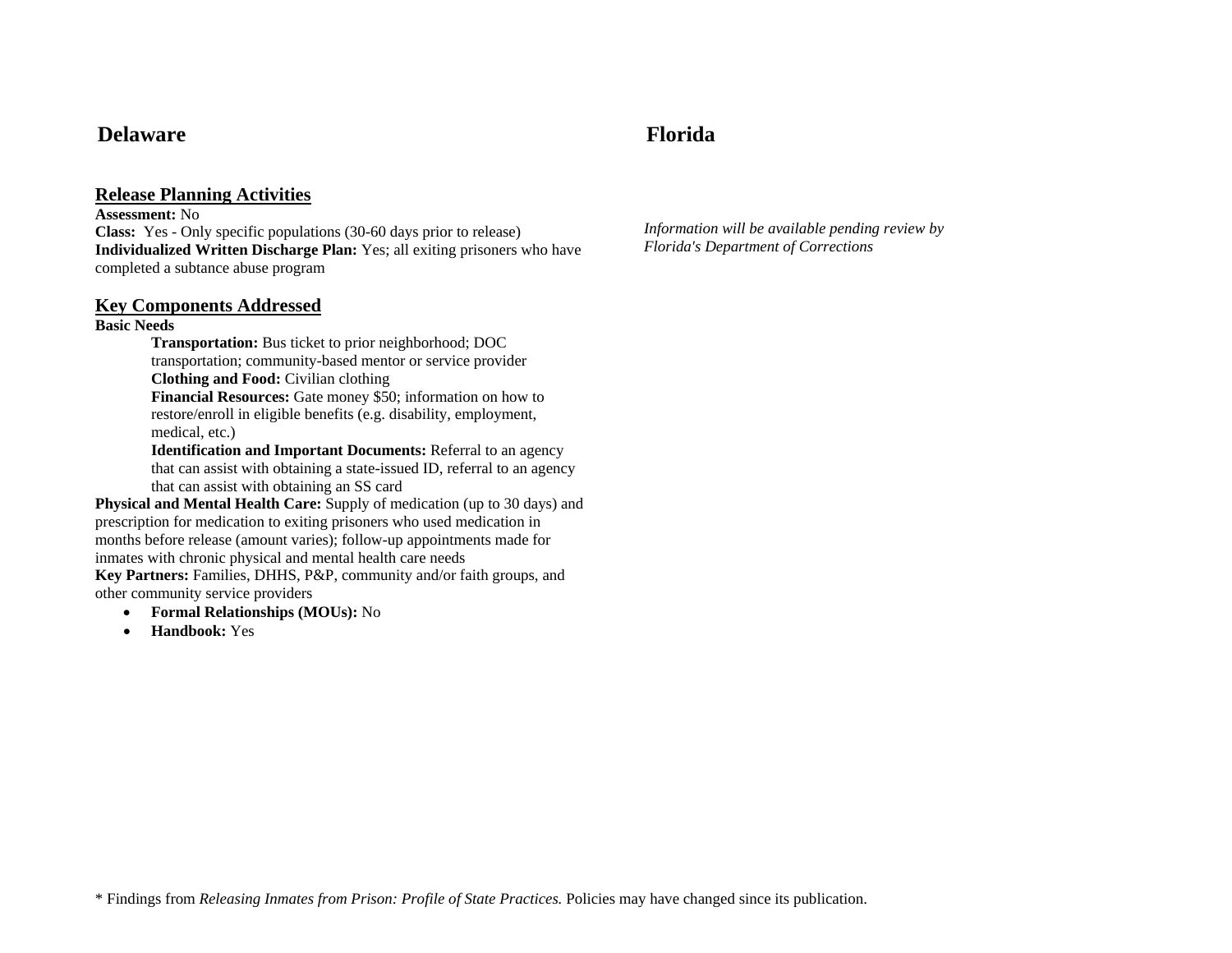# **Georgia**

# **Release Planning Activities**

**Assessment:** Reentry begins when the offender first enters the criminal justice system. During the diagnostic process each offender completes the COMPAS assessment that determines criminogenic risk to re-offend and needs. The results of the COMPAS assessment create the Reentry Case Plan. **Individualized Written Discharge Plan:** Reentry Case Plan with active involvement of the exiting prisoner

### **Key Components Addressed**

**Basic Needs** 

**Transportation:** Bus ticket to release destination **Clothing and Food:** Civilian clothing **Financial Resources:** Gate money \$25 **Identification and Important Documents:** Pre-release assistance in obtaining SS card and birth certificate (for Georgia born inmates; other receive help mailing applications out of state); completion of Reentry Skills-Building Program, DOL application with work history, resume, education credentials and certificates

**Housing:** Residential plans identified within 3-6 months of release. No individual released without a viable residence plan. Residential plans are forwarded to the Georgia Board of Pardons and Paroles for verification. Counseling staff has access to a resource manual with Parole approved housing options. Individuals past their tentative parole month (TPM) receive assistance from Reentry Services, Reentry Partnership Housing Program. **Employment and Education:** Placement in transition centers 9-12 months before release; outside work opportunities to assist in transition. In House Transitional Centers and Pre-Release Centers provide OJT and career planning; post-release job placement assistance for inmates (special focus on those age 25 and younger who completed educational and vocational training in prison)

**Physical and Mental Health Care:** Through the Transitional Aftercare Parole Program (TAPP) exiting prisoners with a mental illness receive medication for 30 days and a confirmed appointment with a community provider.  $HIV+$ inmates receive referral for treatment and receive a supply of medication. **Key Partners:** Governor's Office, Department of Human Resources, Labor, Education, Public Health, Juvenile Justice, Technical and Adult Education,

Community Affairs, Driver Services, Criminal Justice Coordinating Council, State Board of Pardons and Paroles, Faith Based Providers, and business and community leaders. **Handbook:** yes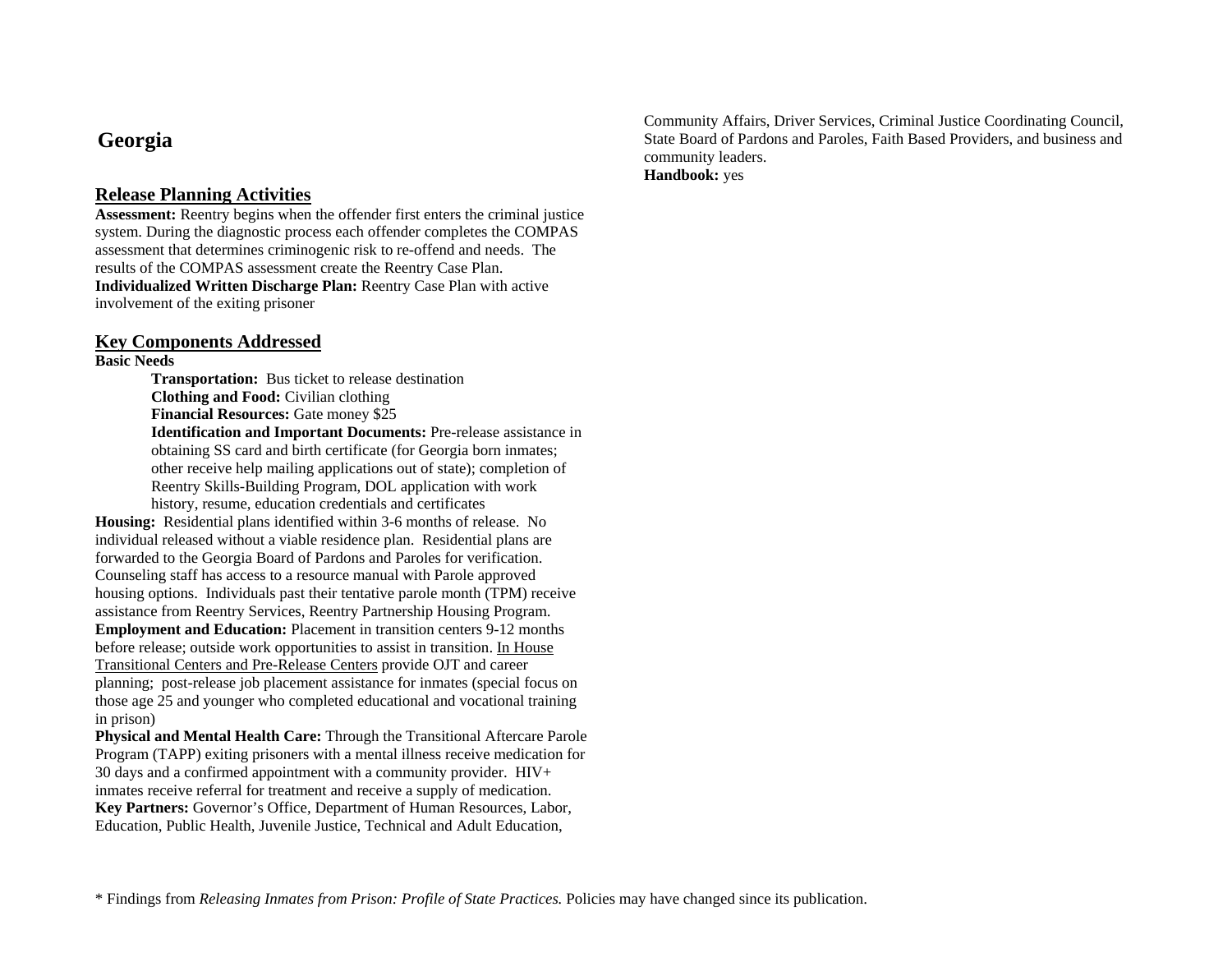# **Hawaii Idaho**

## **Release Planning Activities**

**Assessment:\*** Yes; academic, vocational, treatment, security information, housing, employment, finances, continuing education, training, and follow-up treatment services

**Individualized Written Discharge Plan:\*** "Prescriptive Plan" created to prepare exiting prisoner for return to the community

### **Key Components Addressed**

**Basic Needs** 

**Clothing and Food:\*** Civilian clothing

**Financial Resources:\*** Gate money to those placed on parole **Other:\*** Young, high-risk exiting prisoners releasing to Maui will receive substance abuse treatment, mental health services, employment assistance, family reunification, and other transition support

# **Release Planning Activities**

**Assessment:** Yes; criminogenic risk, drug use, housing, employment, community resources, and family and monetary resources **Class:** No\*

**Individualized Written Discharge Plan:** Yes; exiting prisoners at risk of becoming homeless or who lack family and/or monetary resources

# **Key Components Addressed**

### **Basic Needs**

**Financial Resources:** No routine gate money, but transition funds for certain individuals, distributed by PPO

**Identification and Important Documents:** State-issued ID, SS card,

referral to an agency that can assist with obtaining an SS card **Housing:** Development of housing resource before parole/release; exiting prisoners are not released from prison unless their parole plan includes a verifiable residence\*; for exiting prisoners with no family or financial resources (less than \$500) or who risk becoming homeless while on community supervision, case managers may contact and pay landlords directly with transition funds up to \$1500 for up to 30 days of lodging and living expenses

**Employment and Education:** Idenftification of employment resources that can be accessed upon release, including alien work permits; employment verification performed within 2 weeks of parole assignment

**Physical and Mental Health Care:** Supply of medication and prescription for medication to exiting prisoners who used medication in months before release; arrangements to access substance abuse services, community mental health services, community health services, and cognitive programs

**Key Partners:** Families, community service providers, law-enforcement, MH agency, DHHS, and substance abuse groups

**Other:** RPA/PO meets releasee within 24-48 hours of release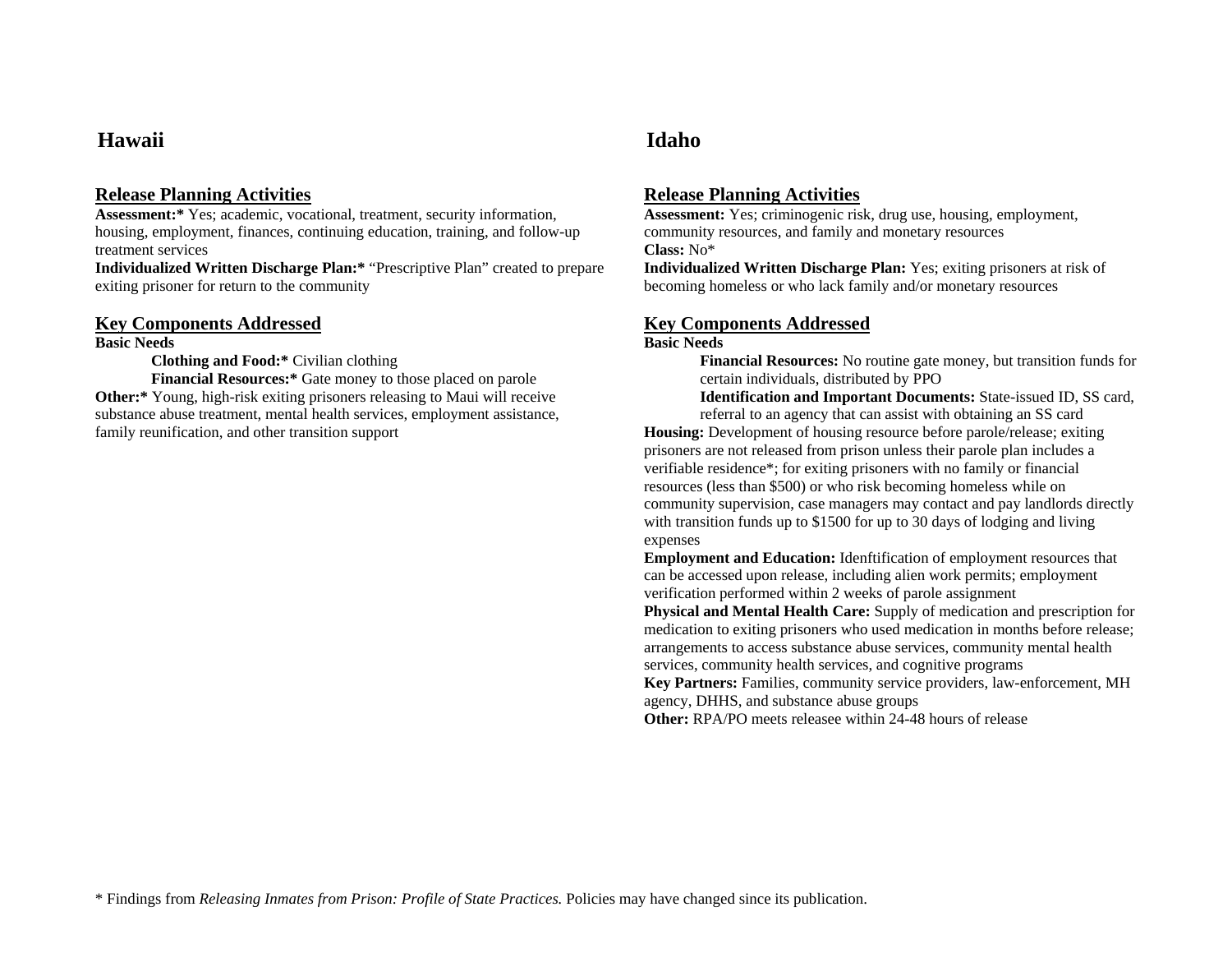**Assessment:\*** Yes; treatment needs, mental health and substance abuse treatment needs, basic education needs, and vocational needs **Class:\*** Yes - All populations (60+ days prior to release)

### **Key Components Addressed**

### **Basic Needs**

**Transportation:\*** Bus ticket to their release site within the state **Clothing and Food:\*** Civilian clothing

**Identification and Important Documents:** Gate money \$10, plus any additional funds in exiting prisoners' personal accounts

**Housing:\*** Placement Resource Units located in field offices assist in securing housing and may help pay for up to three months of housing **Other:**\* Exiting prisoners released to mandatory supervision must report to a local field office within 72 hours of release

# **Illinois Indiana**

# **Release Planning Activities**

**Assessment:** Yes; housing needs, employment needs, current educational status, educational requirements, vocational training, Medicaid benefits, disability benefits, veteran's benefits, life skills, family and domestic relations, child custody, substance abuse treatment, current medication, mental health and psychological\* history, physical health history, post-release health care needs, transportation, identification needs, sources of income, and substance abuse history

**Class:** Yes - All populations (60+ days prior to release)

**Individualized Written Discharge Plan:** Yes; all exiting prisoners, including those released directly from segregation and who "max out" of their sentences

### **Key Components Addressed**

### **Basic Needs**

**Transportation:** Bus ticket to any location; DOC transportation; P&P transportation; community-based mentor or service provider; some individuals with special needs receive DOC transportation to their release location\*

**Clothing and Food:** Civilian clothing (shoes, shirts, pants and coat in winter)

**Financial Resources:** Gate money \$75; eligible benefits/entitlements (e.g. disability, employment, medical, etc.) established or restored and information on how to restore/enroll in other benefits

**Identification and Important Documents:** State-issued ID, SS card, referral to an agency that can assist with obtaining a state-issued ID/ SS card

**Physical and Mental Health Care:** Supply of medication to exiting prisoners who used medication in months before release (1 to 2 weeks)

**Key Partners:** Families, DMV, DHHS, MH agency, P&P, Sheriff's department/local jail, community and/or faith groups, and other community service providers

- **Formal Relationships (MOUs):** DMV, DHHS, MH agency, Sheriff's Dept/local jail, and other community service providers
- •**Handbook:** Yes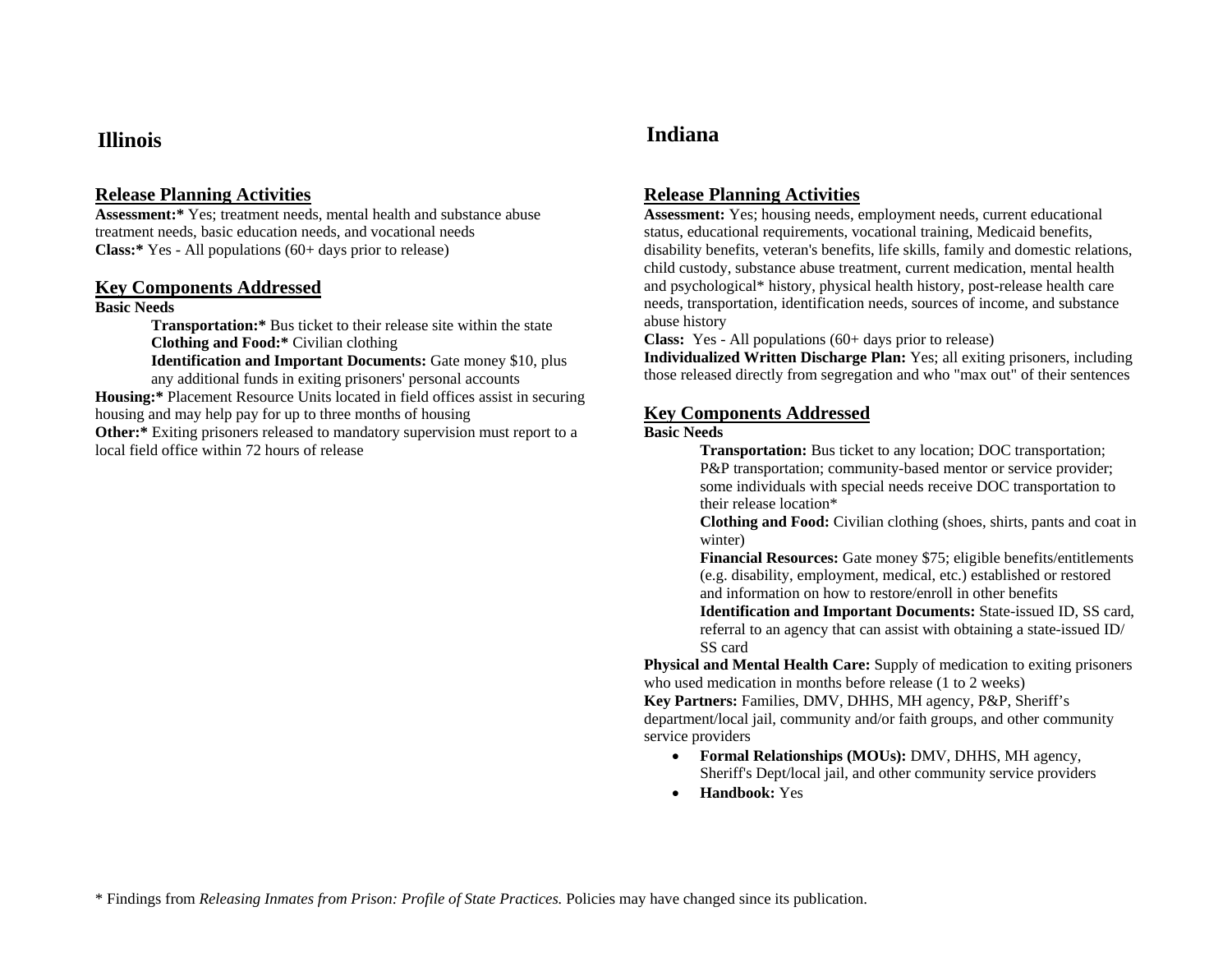**Assessment:** Yes; housing needs, employment needs, current educational status, educational requirements, vocational training, Medicaid benefits, disability benefits, veteran's benefits, life skills, family and domestic relations, child support, substance abuse treatment, current medication, mental health history, physical health history, post-release health care needs, identification needs, and substance abuse history

**Class:** Yes - specific populations (60+ days prior to release)

**Individualized Written Discharge Plan:** Yes; exiting prisoners released to probation and parole, released directly from segregation, and who "max out" of their sentences (some)

### **Key Components Addressed**

### **Basic Needs**

**Transportation:** Bus ticket to any location; DOC transportation; P&P transportation; community-based mentor or service provider **Clothing and Food:** Civilian clothing

**Financial Resources:** Gate money \$100; eligible

benefits/entitlements (e.g. disability, employment, medical, etc.) established or restored and information on how to restore/enroll in other benefits

**Identification and Important Documents:** DOC ID card (to exchange for a state-issued ID), referral to an agency that can assist with obtaining an SS card

**Physical and Mental Health Care:** Supply of medication to exiting prisoners who used medication in months before release (3 to 4 weeks)

**Key Partners:** Families, DMV, Veteran's Affairs, DHHS, MH agency, P&P, Courts, SSA, Sheriff's department/local jail, community and/or faith groups, and other community service providers

- **Formal Relationships (MOUs):** SSA, and other community service providers
- •**Handbook:** Yes

# **Iowa Kansas**

## **Release Planning Activities**

**Assessment:** Yes; housing needs, employment needs, current educational status, educational requirements, vocational training, Medicaid benefits, food stamp eligibility, disability benefits, veteran's benefits, life skills, family and domestic relations, child custody, child support, substance abuse treatment, current medication, mental health history, physical health history, post-release health care needs, transportation, identification needs, sources of income, substance abuse history, crimogenic needs and cognitive issues **Class:** Yes - Only specific populations (60+ days prior to release) **Individualized Written Discharge Plan:** Yes; exiting prisoners with mental health disorders, released directly from segregation, and who "max out" of their sentences (some)

### **Key Components Addressed**

### **Basic Needs**

**Transportation:** Bus ticket to any location; DOC or P&P transportation; community-based mentor/service provider; vouchers; bicycles

**Financial Resources:** Gate money \$40; eligible benefits/entitlements (e.g. disability, employment, medical, etc.) established or restored and information on how to restore/enroll in other benefits**Identification and Important Documents:** State-issued ID, DOC ID

card (to exchange for a state-issued ID), SS card

**Employment and Education:\*** Three work release centers allow some exiting prisoners to begin jobs in the community prior to release **Physical and Mental Health Care:** Supply of medication (over 4 weeks) and prescription for medication to exiting prisoners who used medication in months before release (15 days)

**Key Partners:** Families, DMV, Veteran's Affairs, DHHS, MH agency, P&P, SSA, Sheriff's department/local jail, community and/or faith groups, other community service providers, local substance abuse providers, housing providers, and family services

- **Formal Relationships (MOUs):** DMV, DHHS, MH agency, SSA, Sheriff's Dept/local jail, and other community service providers
- •**Handbook:** Yes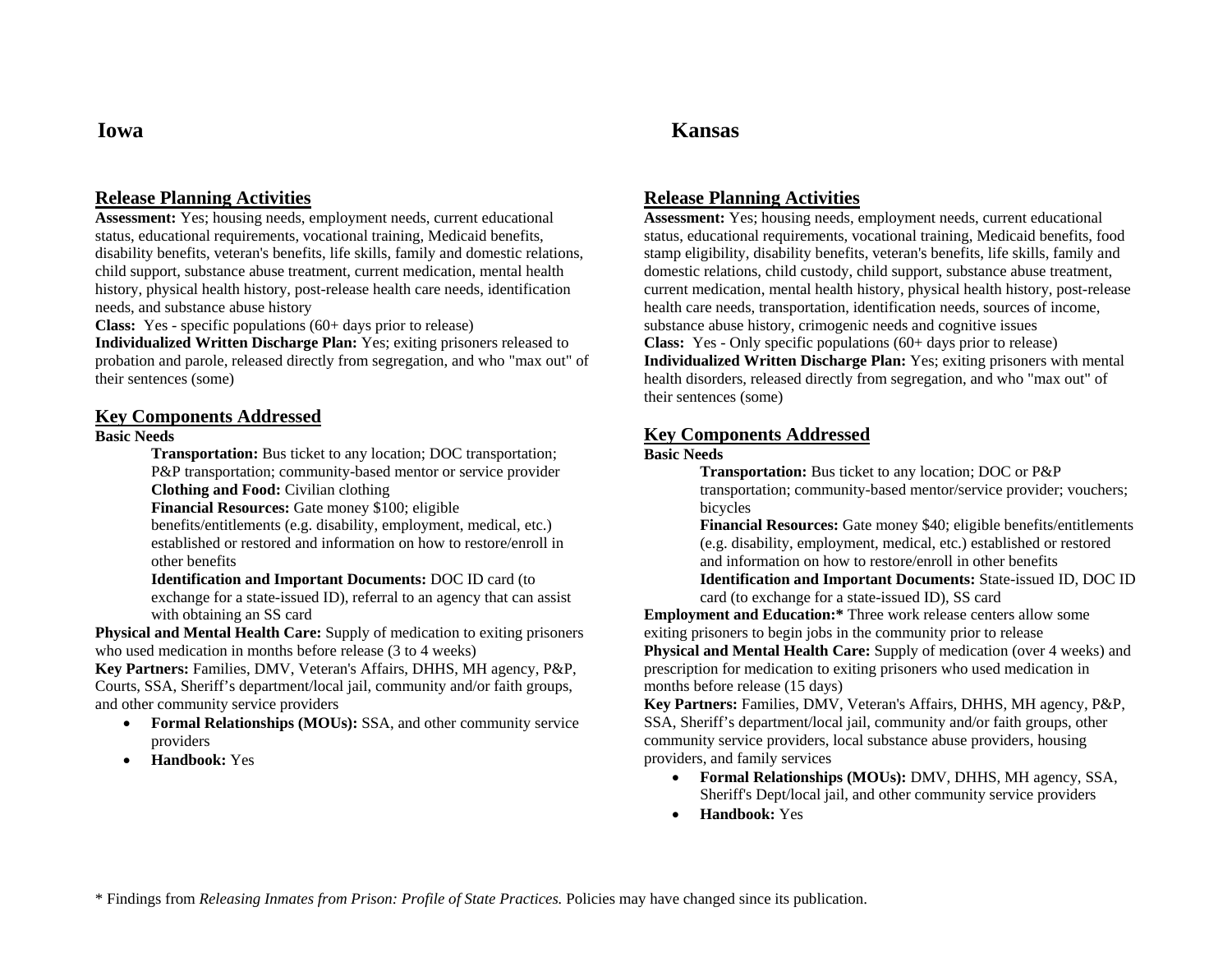**Other:** High risk/need exiting prisoners receive release plans, whereas exiting prisoners with a mental illness or co-occurring disorder receive "discharge plan"; exiting prisoners released to post-incarceration supervision or parole are required to report to field office on the day of release or the next business day, depending on travel and individual circumstances\* **Release Planning Activities**

# **Kentucky**

### **Assessment:** No

**Class:** Yes - All populations (30-60 days prior to release)

**Individualized Written Discharge Plan:** Yes; exiting prisoners released to probation and parole, with mental health disorders, convicted of sex offenses, with co-occurring disorders, with a history of substance abuse, released directly from segregation, and who "max out" of their sentences (some)

## **Key Components Addressed**

### **Basic Needs**

**Transportation:** No transportation offered **Clothing and Food:** Civilian clothing **Financial Resources:** Gate money \$50 (to help with clothing and travel expenses\*); information on how to restore/enroll in eligible benefits (e.g. disability, employment, medical, etc.) **Identification and Important Documents:** Referral to an agency

that can assist with obtaining a state-issued ID, referral to an agency that can assist with obtaining an SS card

**Housing:\*** DOC contracts for halfway house beds throughout the state **Physical and Mental Health Care:** Supply of medication to exiting prisoners who used medication in months before release (1 to 2 weeks)

**Key Partners:** Veteran's Affairs, DHHS, MH agency, P&P, Courts, SSA, and other community service providers

- **Formal Relationships (MOUs):** No
- •**Handbook:** No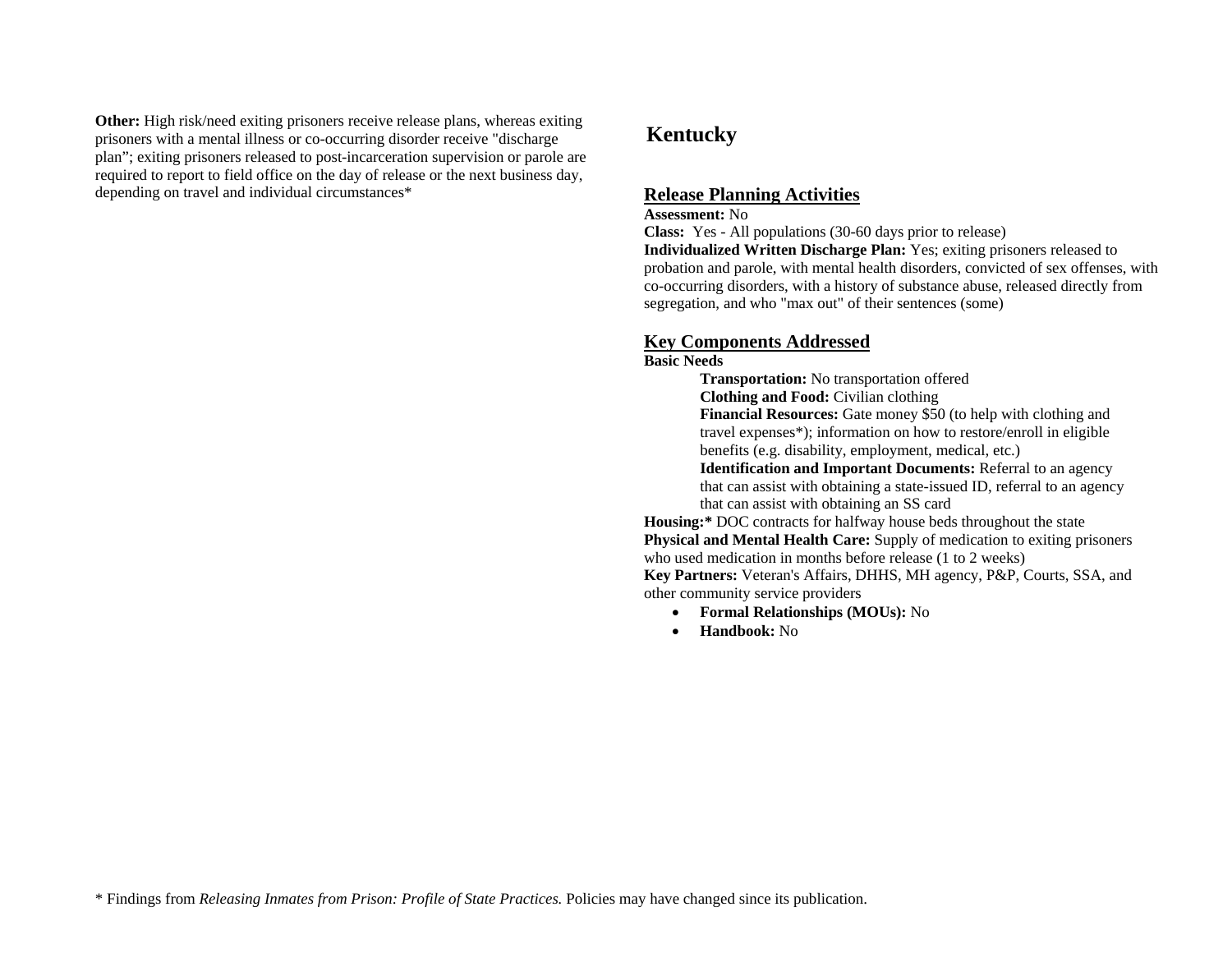# **Louisiana**

# **Release Planning Activities**

**Assessment:** Yes; housing needs, employment needs, current educational status, educational requirements, vocational training, Medicaid benefits, food stamp eligibility, disability benefits, veteran's benefits, family and domestic relations, child support, substance abuse treatment, current medication, mental health history, physical health history, post-release health care needs, transportation, identification needs, sources of income, and substance abuse history

**Class:** Yes - All populations (60+ days prior to release)

**Individualized Written Discharge Plan:** Yes; all exiting prisoners, including those released directly from segregation and who "max out" of their sentences

## **Key Components Addressed**

### **Basic Needs**

**Transportation:** Bus ticket to any location; community-based mentor or service provider

**Clothing and Food:** Civilian clothing

**Financial Resources:** Gate money \$10; eligible benefits/entitlements (e.g. disability, employment, medical, etc.) established or restored and information on how to restore/enroll in other benefits **Identification and Important Documents:** State-issued ID, DOC ID

card (to exchange for a state-issued ID), SS card, referral to an agency that can assist with obtaining a state-issued ID/SS card

**Housing:** Release plan includes housing resource materials; P&P receive information on exiting prisoner's proposed residence

**Employment and Education:** Release plan includes resume, copies of certificate and program participation; P&P receive exiting prisoner's employment plan

**Physical and Mental Health Care:** Supply of medication (1 to 2 weeks) and prescription for medication to exiting prisoners who used medication in months before release (less than 1 week)

**Key Partners:** Families, DMV, Veteran's Affairs, DHHS, MH agency, P&P, SSA, Sheriff's department/local jail, community and/or faith groups, and other community service providers

• **Formal Relationships (MOUs):** DMV, P&P, SSA, and other community service providers

## • **Handbook:** Yes

**Other:** Release plan includes voter registration materials; P&P receive community referrals for exiting prisoner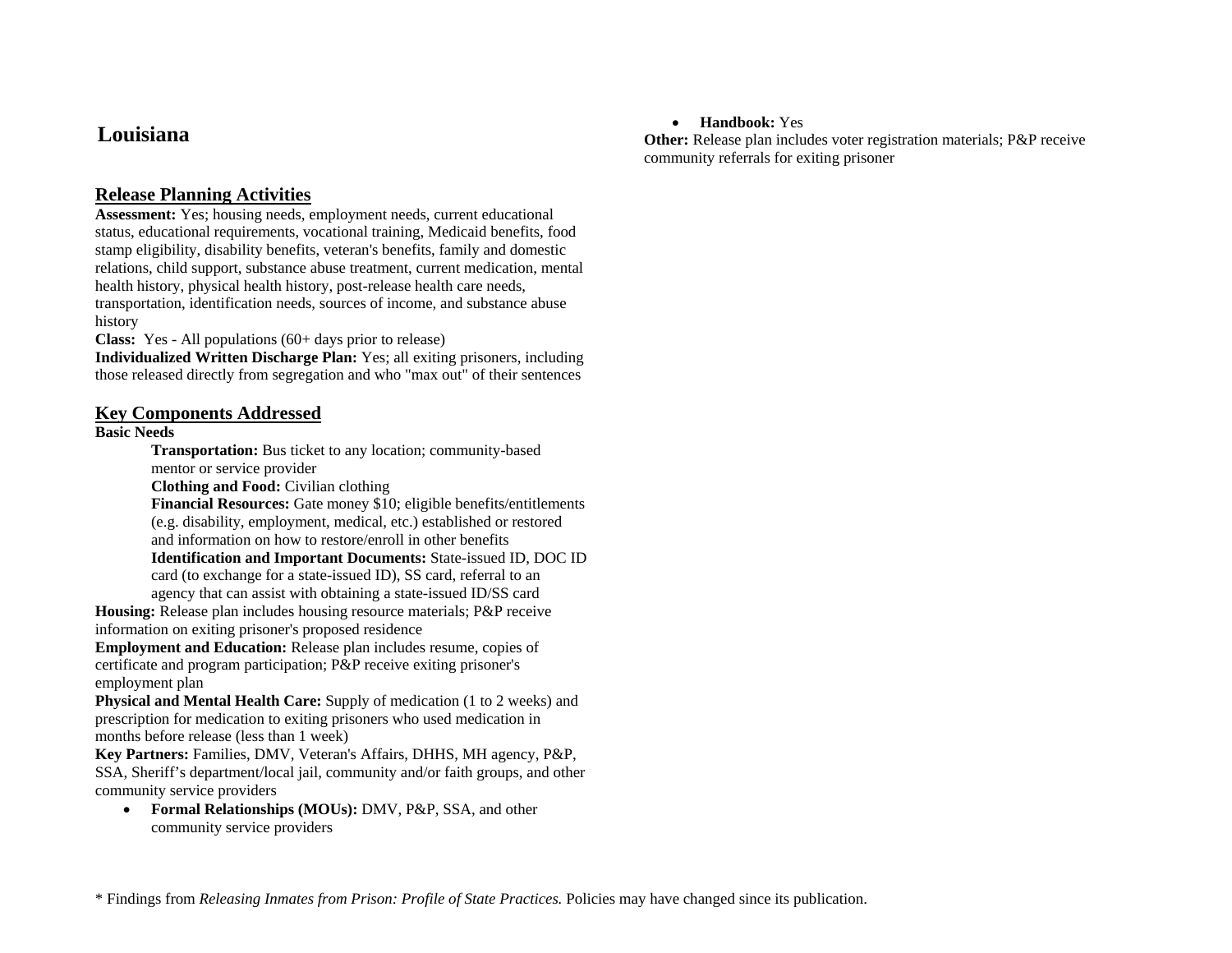**Assessment:** Yes; housing needs, employment needs, current educational status, educational requirements, vocational training, Medicaid benefits, food stamp eligibility, disability benefits, veteran's benefits, life skills, family and domestic relations, gender-specific needs, child custody, child support, substance abuse history and treatment, current medication, mental health history, physical health history, post-release health care needs, transportation, identification needs, and sources of income

**Class:** No

**Individualized Written Discharge Plan:** Yes; all exiting prisoners

### **Key Components Addressed**

### **Basic Needs**

**Clothing and Food:** Civilian clothing

**Financial Resources:** Gate money \$50; eligible benefits/ entitlements (e.g., disability, employment, medical, etc.) established or restored; information on how to restore/enroll in other benefits **Identification and Important Documents:** State-issued ID, DOC ID card (to exchange for a state-issued ID), SS card, referral to an agency that can assist with obtaining a State-issued ID/SS card

**Housing:\*** Placement of a limited number of exiting prisoners in Supervised Community Confinement (SCC) during the last months of sentences, allowing for closely-monitored living in the community; Maine State Housing Authority will provide vouchers for a limited number of released exiting prisoners to assist with up to two years of transitional housing, if those individuals agree to pay \$50 per month or one-third of their earnings and create a "self-actualization" plan

**Employment and Education:\*** Supervised Community Confinement (SCC) provides opportunities for civilian employment

**Physical and Mental Health Care:** Supply of medication to exiting prisoners who used medication in months before release (1 to 2 weeks); referral to community provider

**Key Partners:** Families, DMV, Veteran's Affairs, DHHS, MH agency, P&P, SSA, community and/or faith groups, and other community service providers

- •**Formal Relationships (MOUs):** DMVand DHHS
- •**Handbook:** No

# **Maine Maryland**

## **Release Planning Activities**

### **Assessment:** No

**Class:** Yes - Only specific populations (30-60 days prior to release) **Individualized Written Discharge Plan:** Yes; exiting prisoners with mental health disorders or pronounced medical issues

### **Key Components Addressed**

### **Basic Needs**

**Transportation:** DOC transportation; all exiting prisoners released from the western part of the state to Baltimore city or further east are shuttled to Baltimore by the DOC one day prior to release **Financial Resources:** Gate money varies in amount depending on where exiting prisoner is housed; eligible benefits/entitlements (e.g. disability, employment, medical, etc.) established or restored and information on how to restore/enroll in other benefits

**Identification and Important Documents:** Referral to an agency that can assist with obtaining a state-issued ID, referral to an agency that can assist with obtaining an SS card

**Housing:** Exiting prisoners with serious medical or psychological issues receive special discharge plans that identify them as requiring special housing assistance

**Physical and Mental Health Care:** Supply of medication to exiting prisoners who used medication in months before release (3 to 4 weeks)

**Key Partners:** Families, DHHS, MH agency, P&P, SSA, community and/or faith groups, and other community service providers

- **Formal Relationships (MOUs):** and other community service providers
- • **Handbook:** yes; contains list of non-profit and community service providers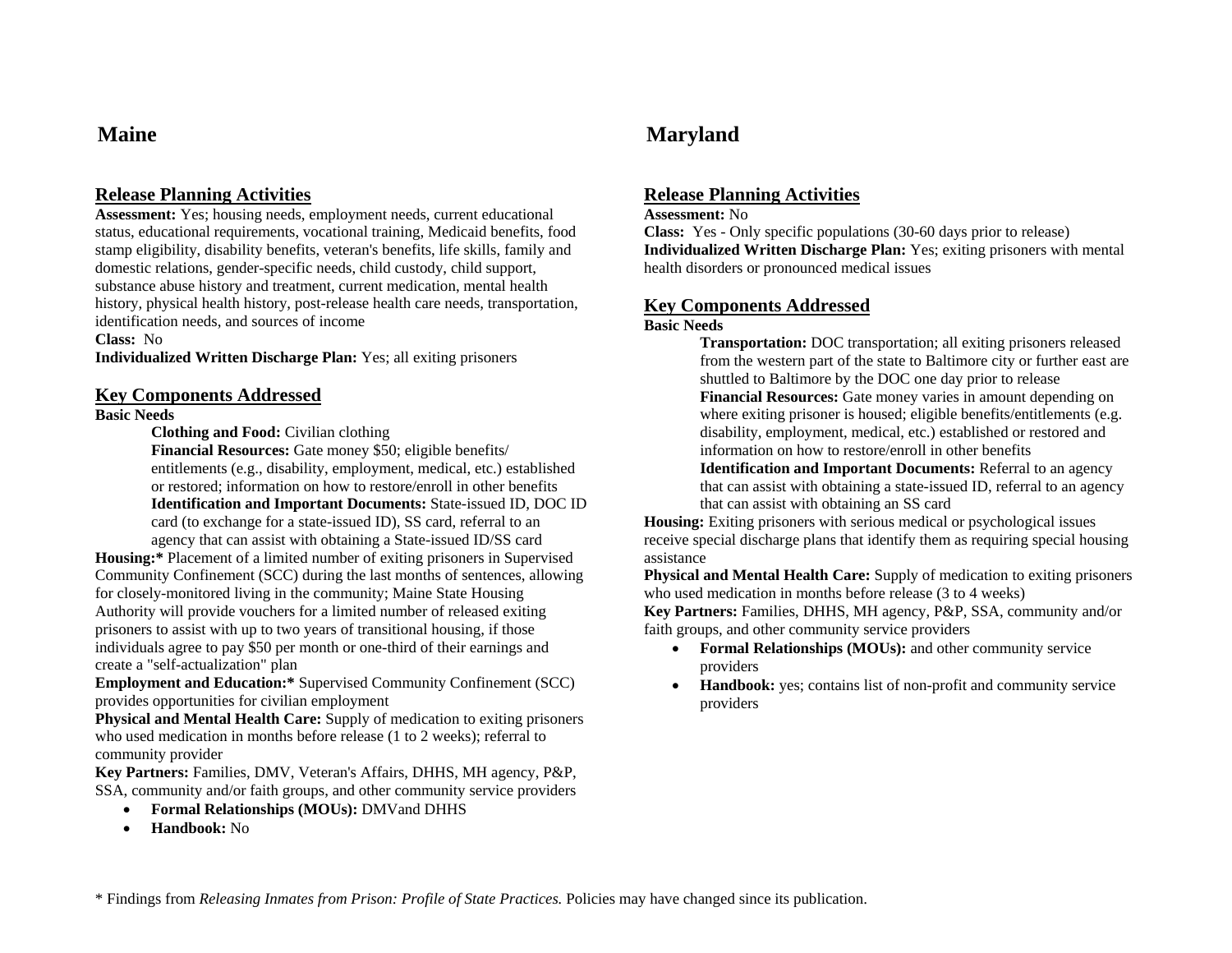# **Massachusetts**

# **Release Planning Activities**

**Assessment:** Yes; housing needs, community of release, employment needs, employment expectations, current educational status, educational requirements, vocational training, Medicaid benefits, veteran's benefits, family and domestic relations, child custody, substance abuse history and treatment, current medication, physical and mental health history, post-release health care needs, transportation, leisure, and religious activities

**Class:** Yes - Only specific populations (60+ days prior to release) **Individualized Written Discharge Plan:** Yes; all exiting prisoners, including those released directly from segregation and who "max out" of their sentences

## **Key Components Addressed**

### **Basic Needs**

**Transportation:** DOC transportation; community-based mentor or service provider

**Clothing and Food:** Civilian clothing for purchase

**Financial Resources:** Gate money \$75; budget identified for first four weeks of release; eligible benefits/entitlements (e.g., disability, employment, medical, etc.) established or restored and information on how to restore/enroll in other benefits

**Identification and Important Documents:** Referral to an agency that can assist with obtaining a state-issued ID, referral to an agency that can assist with obtaining an SS card; forms for no-cost verification of birth to apply for other benefits

**Housing:** Identification and development of housing options to secure housing before release, particularly for exiting prisoners at risk of homelessness or who are hard to place; "Reentry Housing Program" helps identify transitional housing, in addition to other more long-term housing options

**Physical and Mental Health Care:** Supply of medication (over 4 weeks) and prescription for medication to exiting prisoners who used medication in months before release (1 to 2 weeks); electronically file MassHealth application prior to release

**Key Partners:** Veteran's Affairs, DHHS, MH agency, P&P, Sheriff's department/local jail, community and/or faith groups, and other community service providers

• **Formal Relationships (MOUs):** DHHS, MH agency, Sheriff's Dept/local jail, and other community service providers

### • **Handbook:** No

**Other:** Develop 24-hour schedule for first week of release; exiting prisoners placed on parole must report immediately to parole offices\*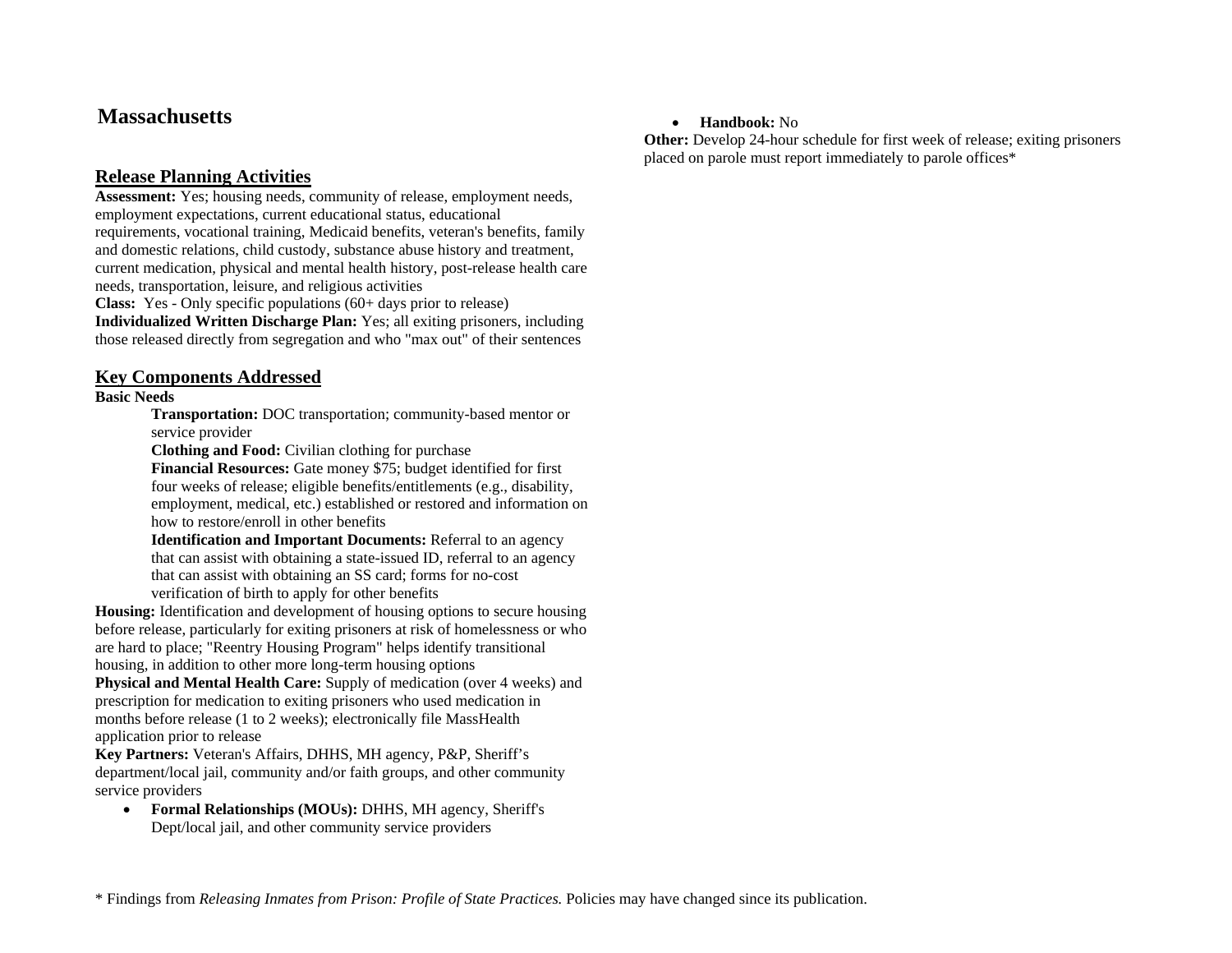**Assessment:** Yes; housing needs, employment needs, current educational status, educational requirements, vocational training, Medicaid benefits, food stamp eligibility, disability benefits, veteran's benefits, life skills, family and domestic relations, child custody, child support, substance abuse treatment, current medication, mental health history, physical health history, post-release health care needs, transportation, identification needs, sources of income, and substance abuse history

**Class:** Yes - Only specific populations (30-60 days prior to release) **Individualized Written Discharge Plan:** Yes; exiting prisoners released to probation and parole, with mental health disorders, convicted of sex offenses, convicted of violent offenses, with co-occurring disorders, with a history of substance abuse, released directly from segregation, and who "max out" of their sentences (some)

### **Key Components Addressed**

### **Basic Needs**

**Transportation:** Bus ticket to prior neighborhood; DOC transportation; P&P transportation; community-based mentor or service provider

**Financial Resources:** Gate money (unknown amount); information on how to restore/enroll in eligible benefits (e.g. disability, employment, medical, etc.)

**Identification and Important Documents:** Referral to an agency that can assist with obtaining a state-issued ID, referral to an agency that can assist with obtaining an SS card

**Physical and Mental Health Care:** Supply of medication (3 to 4 weeks) and prescription for medication to exiting prisoners who used medication in months before release (3 to 4 weeks)

**Key Partners:** Families, Veteran's Affairs, DHHS, MH agency, P&P, Courts, SSA, Sheriff's department/local jail, community and/or faith groups, and other community service providers

- **Formal Relationships (MOUs):** P&P, SSA,
- **Handbook:** Yes

**Other:** Uses Transitional Accountability Plan (TAP); exiting prisoners released to parole supervision must report to the local parole office within 24 hours of release\*

# **Minnesota**

### **Release Planning Activities**

### **Assessment:** No

**Class:** Yes - All populations (60+ days prior to release) **Individualized Written Discharge Plan:** Yes; all exiting prisoners, including those released directly from segregation

### **Key Components Addressed**

### **Basic Needs**

**Transportation:** DOC transportation; P&P transportation; community-based mentor or service provider **Clothing and Food:** Civilian clothing **Financial Resources:** Gate money \$100; eligible benefits/entitlements (e.g. disability, employment, medical, etc.) established or restored and information on how to restore/enroll in other benefits**Identification and Important Documents:** State-issued ID, SS card,

birth certificates and driver license renewals

**Housing:** Release plan identifies housing

**Employment and Education:** Release plan identifies employment and education

**Physical and Mental Health Care:** Supply of medication (1 to 2 weeks) and prescription to exiting prisoners who used medication in months before release (unknown amount)

**Key Partners:** DMV, Veteran's Affairs, DHHS, MH agency, P&P, SSA, community and/or faith groups, and other community service providers

- **Formal Relationships (MOUs):** DMV, DHHS, SSA
- **Handbook:** Yes

**Other:** Release plan identifies no-contact orders; "resource center" in the prison library contains information on community resources and programs accessible upon release\*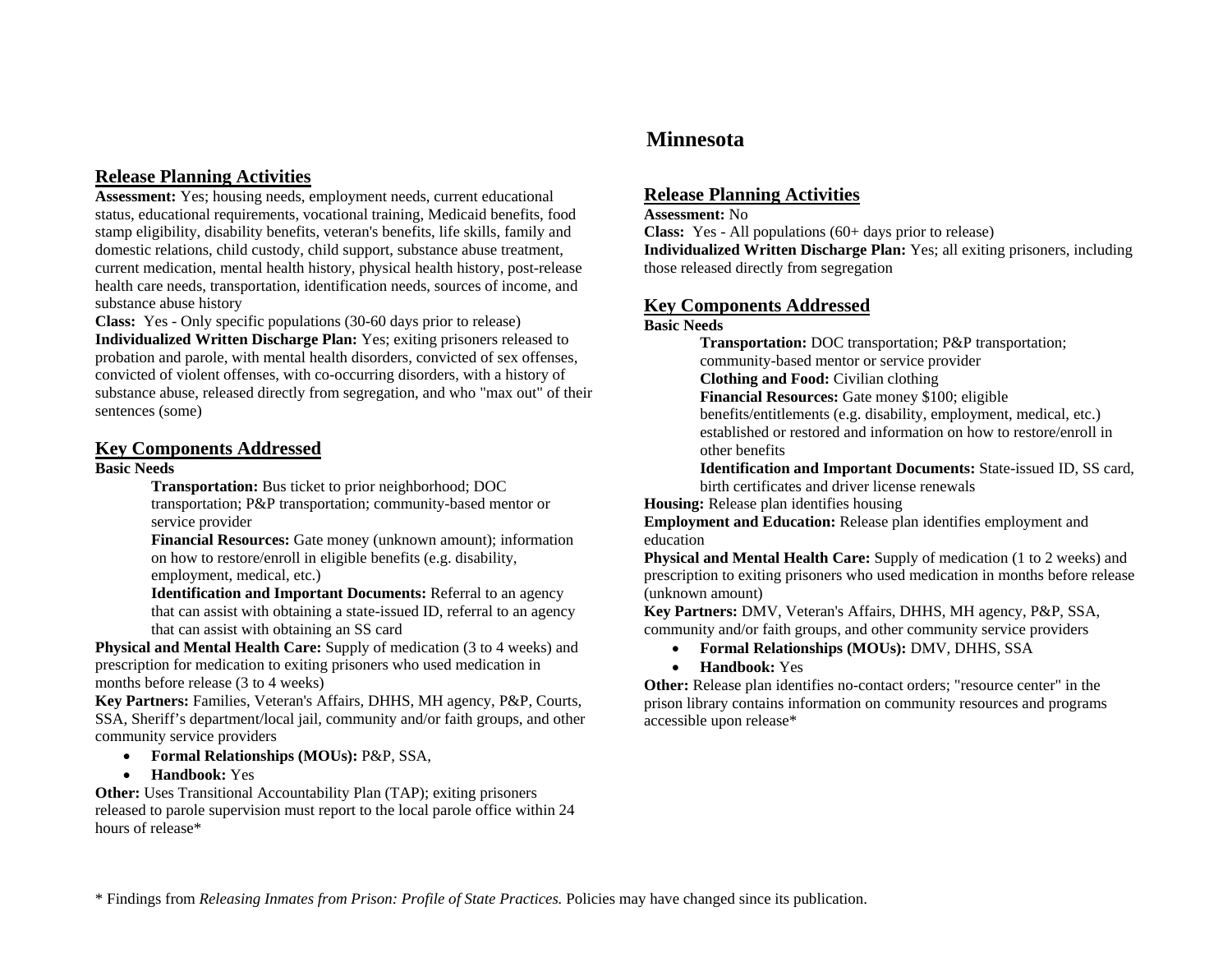# **Mississippi Missouri**

# **Release Planning Activities**

### **Assessment:** No

**Class:** Yes - Only specific populations (60+ days prior to release) **Individualized Written Discharge Plan:** Yes; exiting prisoners who "max out" of their sentences (some), with HIV and who attend the pre-release program

### **Key Components Addressed**

### **Basic Needs**

**Transportation:** Bus ticket to prior neighborhood; DOC transportation **Clothing and Food:** Civilian clothing **Financial Resources:** No gate money **Identification and Important Documents:** SS card, referral to an agency that can assist with obtaining an SS card

**Physical and Mental Health Care:** Supply of medication to exiting prisoners who used medication in months before release (3 to 4 weeks)

**Key Partners:** Families, P&P, SSA, and other community service providers

- •**Formal Relationships (MOUs):** DHHS
- •**Handbook:** Yes

# **Release Planning Activities**

**Assessment:** Yes; housing needs, employment needs, current educational status, educational requirements, vocational training, Medicaid benefits, food stamp eligibility, disability benefits, veteran's benefits, life skills, family and domestic relations, child custody, child support, substance abuse history and treatment, current medication, physical and mental health history, post-release health care needs, transportation, identification needs, and sources of income **Class:** Yes - All populations (60+ days prior to release)

**Individualized Written Discharge Plan:** Yes; exiting prisoners released to P&P, with mental health disorders, convicted of sex offenses, convicted of violent offenses, with co-occurring disorders, with a history of substance abuse, released directly from segregation, and who "max out" of their sentences (some)

# **Key Components Addressed**

### **Basic Needs**

**Transportation:** Bus ticket to prior neighborhood; DOC transportation; community-based mentor or service provider **Financial Resources:** No gate money; eligible benefits/entitlements (e.g. disability, employment, medical, etc.) established or restored and information on how to restore/enroll in other benefits **Identification and Important Documents:** State-issued ID, SS card, referral to agencies that can assist with obtaining a state-issued ID and an SS card

**Physical and Mental Health Care:** Supply of medication (3 to 4 weeks) and prescription to exiting prisoners who used medication in months before release (3 to 4 weeks)

**Key Partners:** Families, DMV, Veteran's Affairs, DHHS, MH agency, P&P, Courts, Sheriff's department/local jail, community and/or faith groups, and other community service providers

- • **Formal Relationships (MOUs):** DMV, Veteran's Affairs, DHHS, MH agency, and other community service providers
- **Handbook:** Yes

**Other:**\* Parolees must report to parole office within 24 hours of release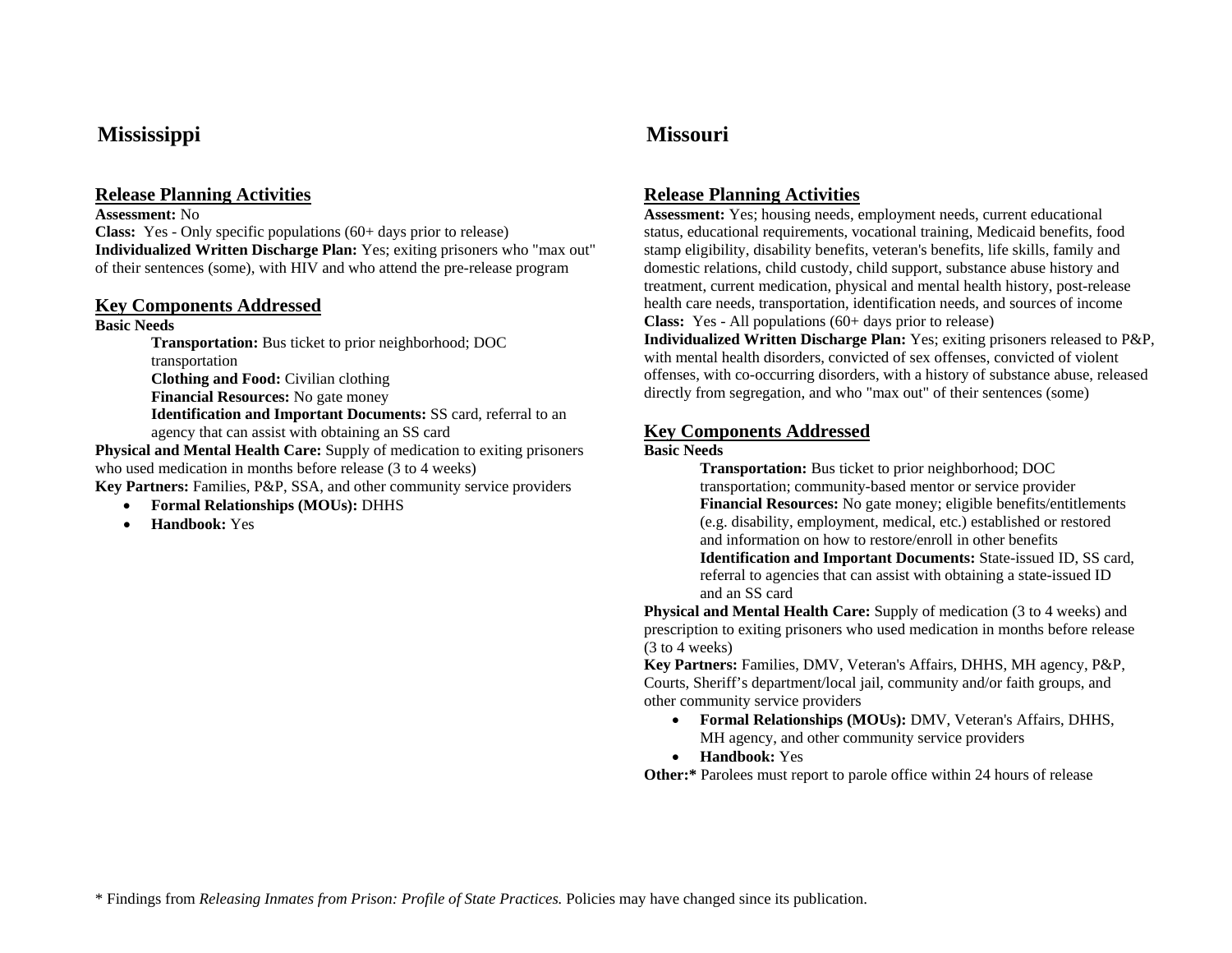**Assessment:** Yes; housing needs, employment needs, veteran's benefits, transportation, identification needs, and sources of income **Class:** Yes - Only specific populations **Individualized Written Discharge Plan:** Yes; exiting prisoners with mental health disorders, and released directly from segregation

### **Key Components Addressed**

### **Basic Needs**

**Transportation:** Bus ticket to any location; ride to bus station **Clothing and Food:** Civilian clothing **Financial Resources:** Gate money \$100; eligible benefits/entitlements (e.g. disability, employment, medical, etc.) established or restored and information on how to restore/enroll in other benefits; Prison Industries established a welfare fund that may provide exiting prisoners with up to \$500 for release purposes\*

**Identification and Important Documents:** DOC ID card (to exchange for a state-issued ID)

**Physical and Mental Health Care:** Supply of medication to exiting prisoners who used medication in months before release (over 4 weeks) **Key Partners:** Families, Veteran's Affairs, DHHS, MH agency, P&P, SSA, Sheriff's department/local jail, community and/or faith groups, and other community service providers

- **Formal Relationships (MOUs):** DHHS, SSA
- **Handbook:** No

**Other:\*** Most exiting prisoners are released through pre-release centers

# **Montana Nebraska**

# **Release Planning Activities**

**Assessment:** Yes; housing needs, employment needs, educational requirements, Medicaid benefits, disability benefits, veteran's benefits, family and domestic relations, child custody, child support, substance abuse treatment, current medication, transportation, identification needs, sources of income, and substance abuse history

**Class:** Yes - Only specific populations (60+ days prior to release) **Individualized Written Discharge Plan:** Yes; all exiting prisoners, including those released directly from segregation and who "max out" of their sentences (some)

# **Key Components Addressed**

### **Basic Needs**

**Transportation:** Bus ticket to any location;

**Clothing and Food:** Civilian clothing (seasonal)

**Financial Resources:** Gate money \$100; information on how to restore/enroll in eligible benefits (e.g. disability, employment, medical, etc.)

**Identification and Important Documents:** DOC ID card (to exchange for a state-issued ID), referral to an agency that can assist with obtaining a state-issued ID, referral to an agency that can assist with obtaining an SS card

**Physical and Mental Health Care:** Supply of medication to exiting prisoners who used medication in months before release (1 to 2 weeks)

**Key Partners:** Families, DMV, Veteran's Affairs, DHHS, MH agency, P&P, SSA, community and/or faith groups, and other community service providers

- **Formal Relationships (MOUs):** DHHS, P&P, and other community service providers
- **Handbook:** No

**Other:\*** Parolees must report to the local parole office within 24-48 hours of release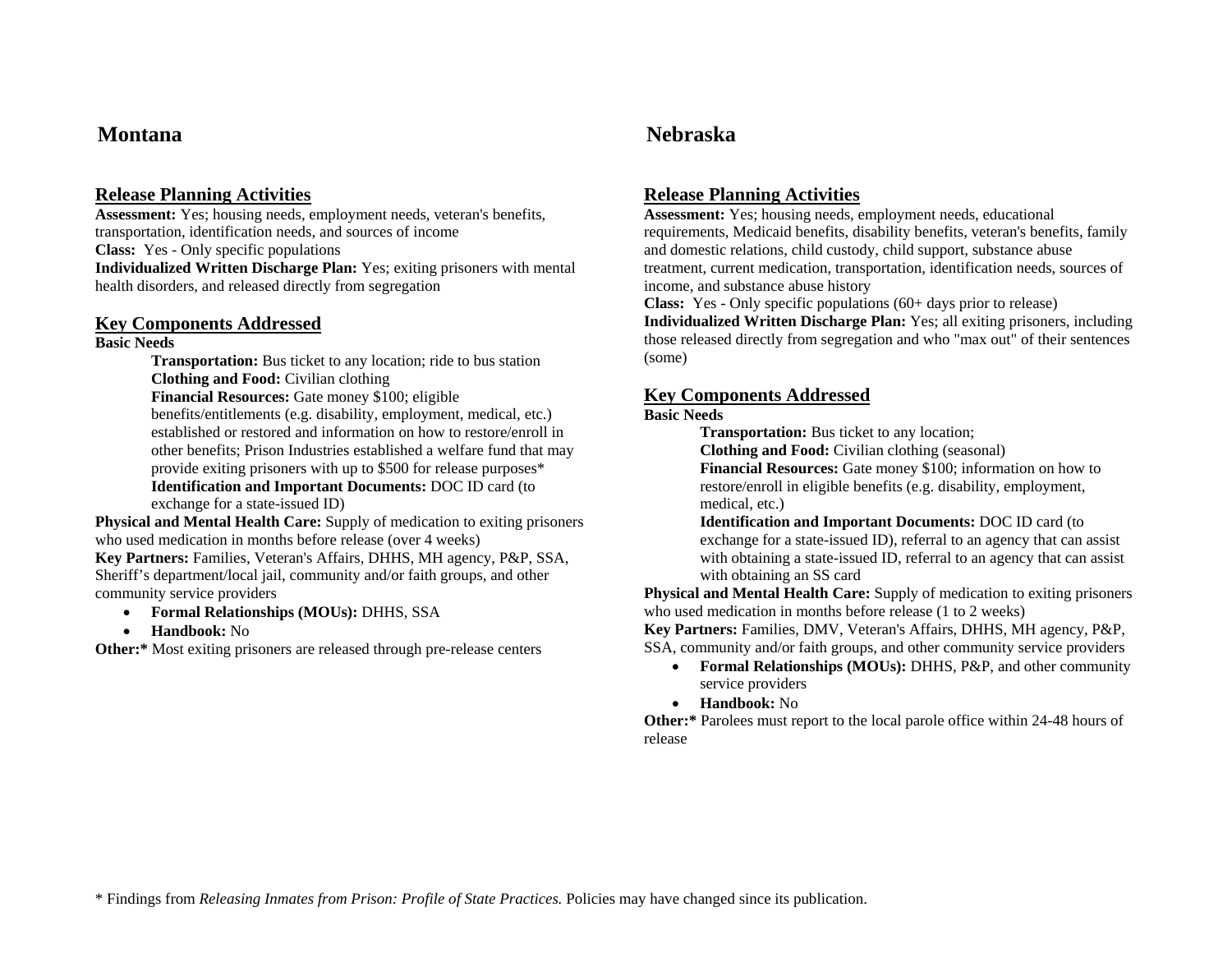**Assessment\*:** Yes; education, cognitive needs, vocational needs, mental health history, substance abuse treatment, and sex-offender status **Class:** Yes\*

**Individualized Written Discharge Plan:** Yes; serious and violent offenders

### **Key Components Addressed**

**Basic Needs** 

**Transportation:\*** Staff members often provide transportation to Reno or Las Vegas, or bus tickets **Clothing and Food:\*** Civilian clothing (jeans, shirt) **Financial Resources:\*** Gate money \$25; Board has parolee fund that can be used to loan exiting prisoners money to assist with transitional needs**Employment and Education:** Employment services **Physical and Mental Health Care:** Mental health treatment, case management, substance abuse treatment, and health services

**Key Partners:** Community partners

Note**:** Most information included in this summary pertains to the SVORI program, as all release manuals in Nevada are confidential (NDOC Administrative Regulation 540)

# **Nevada New Hampshire**

# **Release Planning Activities**

**Assessment:** Yes; housing needs, employment needs, current educational status, educational requirements, Medicaid benefits, child support, substance abuse treatment, current medication, and physical health history **Class:** Yes - All populations (60+ days prior to release) **Individualized Written Discharge Plan:** Yes; exiting prisoners released to probation and parole, and who "max out" of their sentences (some)

# **Key Components Addressed**

### **Basic Needs**

**Transportation:** Occasional transport to bus station if family not available

**Financial Resources:** No gate money; information on how to restore/enroll in eligible benefits (e.g. disability, employment, medical, etc.)

**Identification and Important Documents:** Referral to an agency that can assist with obtaining an SS card

**Physical and Mental Health Care:** Supply of medication to exiting prisoners who used medication in months before release (1 to 2 weeks)

**Key Partners:** Veteran's Affairs, DHHS, MH agency, P&P, Courts, SSA, community and/or faith groups, and other community service providers

- **Formal Relationships (MOUs):** No
- •**Handbook:** No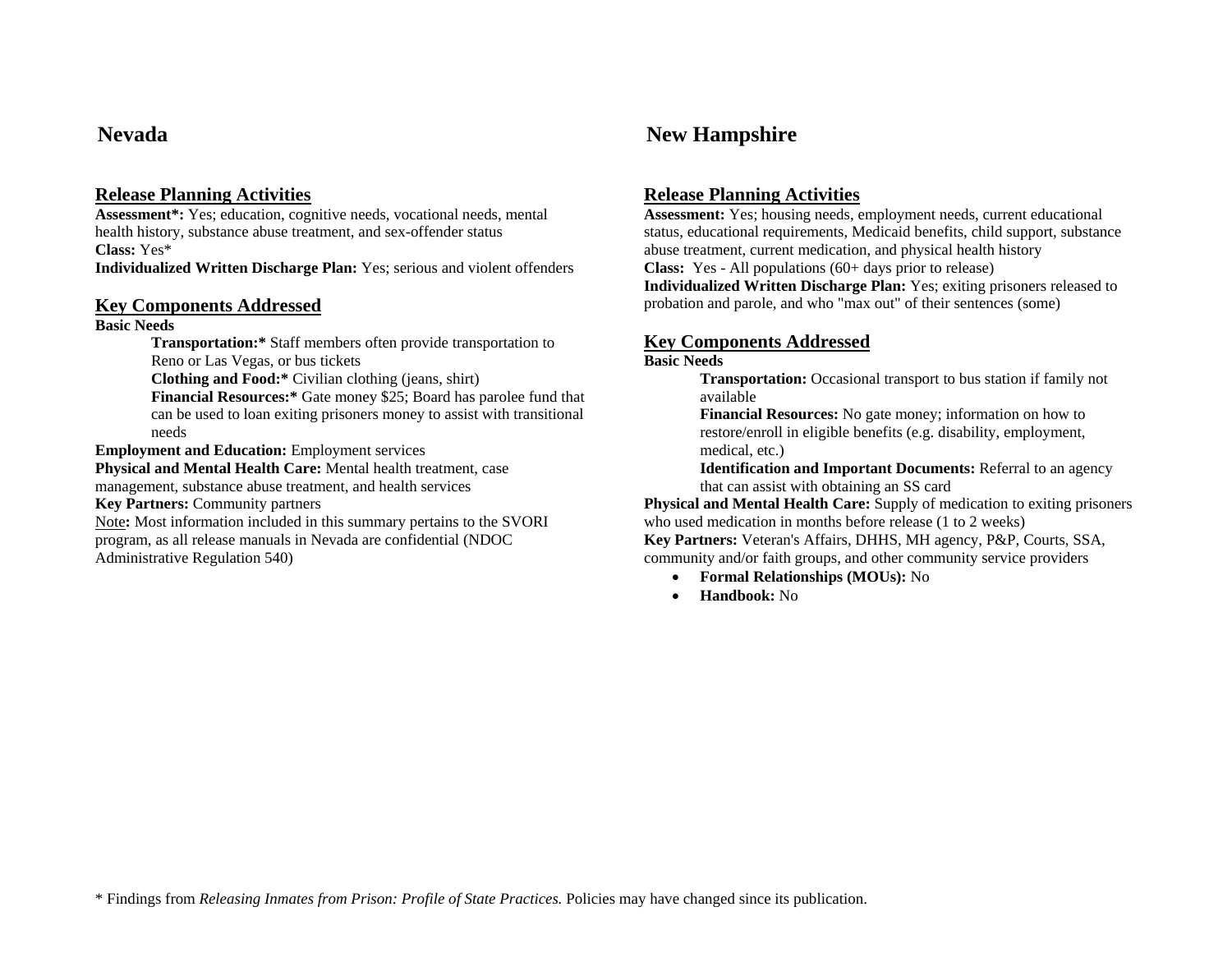**Assessment:** Yes; housing needs, employment needs, current educational status, educational requirements, vocational training, Medicaid benefits, food stamp eligibility, veteran's benefits, family and domestic relations (inc. marital status), child support, substance abuse treatment, current medication, mental health history, post-release health care needs, transportation, identification needs, sources of income, and substance abuse history **Class:** Yes - All populations (18 months prior to release)

**Individualized Written Discharge Plan:** Yes; exiting prisoners released directly from segregation, who "max out" of their sentences,

### **Key Components Addressed**

### **Basic Needs**

**Transportation:** Bus ticket to prior neighborhood; P&P transportation; community-based mentor or service provider **Clothing and Food:** Civilian clothing

**Financial Resources:** No gate money; information on how to restore/enroll in eligible benefits (e.g. disability, employment, medical, etc.); tribal benefits assessed; incidental funding to assist indigent exiting prisoners serving their maximum sentence or those leaving prison to parole supervision\*

**Identification and Important Documents:** DOC ID card (to use toward the 6 point MVC point system), SS card, referral to an agency that can assist with obtaining a state-issued ID, referral to an agency that can assist with obtaining an SS card

**Physical and Mental Health Care:** Supply of medication (30 days for mental health patients, 14 days for all others) and prescription for medication to exiting prisoners who used medication in months before release (3 to 4 weeks); post-release follow up appointments scheduled

**Key Partners:** Families, DMV, Veteran's Affairs, DHHS, MH agency, SSA, community and/or faith groups, and other community service providers

- **Formal Relationships (MOUs):** DMV, Veteran's Affairs, DHHS, SSA, and other community service providers
- •**Handbook:** Yes

# **New Jersey New Mexico**

# **Release Planning Activities**

**Assessment:** Yes; housing needs, employment needs, current educational status, educational requirements, vocational training, disability benefits, veteran's benefits, food stamp eligibility, gang affiliations, child support, substance abuse history and treatment, current medication, physical and mental health history, post-release health care needs, transportation, identification needs, leisure activities, and faith-based participation **Class:** Yes - Only specific populations

**Individualized Written Discharge Plan:** Yes; all exiting prisoners, including those released directly from segregation and who "max out" of their sentences

# **Key Components Addressed**

### **Basic Needs**

**Transportation:** Bus ticket to any location; DOC transportation; community-based mentor or service provider; family pick-up **Clothing and Food:** Civilian clothing

**Financial Resources:** Gate money \$50; information on how to restore/enroll in eligible benefits (e.g. disability, employment, medical, etc.)

**Identification and Important Documents:** Referral to an agency that can assist with obtaining a state-issued ID, referral to an agency that can assist with obtaining an SS card

**Housing:** Two state-supported residential programs are used for some parolees in need of housing; some halfway houses provide a 30 day grace period before requiring payments\*

**Physical and Mental Health Care:** Supply of medication (1 to 2 weeks) and prescription for medication to exiting prisoners who used medication in months before release (3 to 4 weeks)

**Key Partners:** Families, Veteran's Affairs, DHHS, MH agency, P&P, Courts, SSA, Sheriff's department/local jail, community and/or faith groups, and other community service providers; network of 20 non-residential programs provides various services upon release\*

- **Formal Relationships (MOUs):** DMV, Veteran's Affairs, DHHS, MH agency, P&P, SSA, and other community service providers
- •**Handbook:** No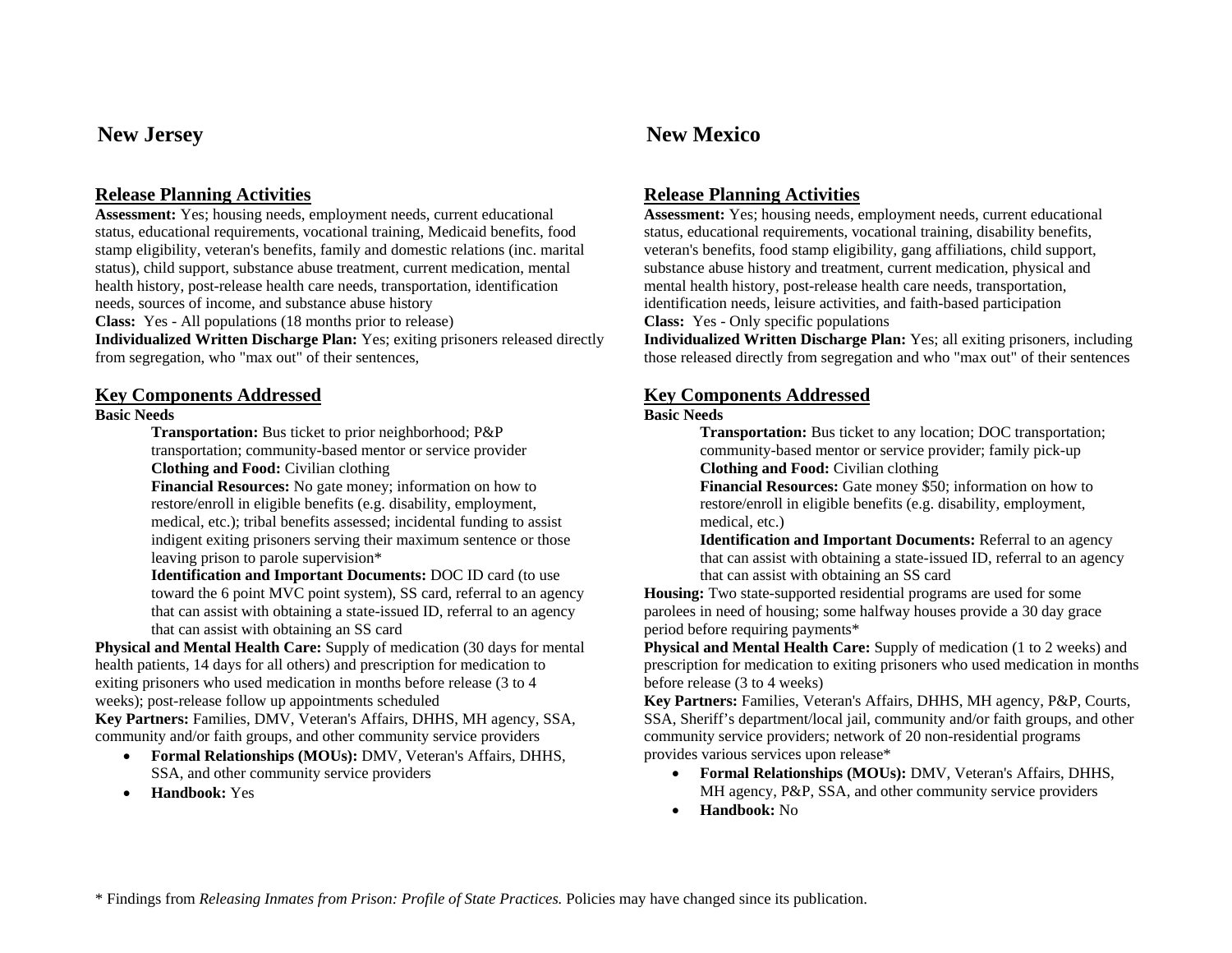**Other:\*** After field offices look over the larger reentry plan, their report is incorporated into a Discharge Plan that is forwarded to Parole at least 30 days before parole hearings

# **New York**

## **Release Planning Activities**

**Assessment:** Yes; housing needs, employment needs, substance abuse treatment, current medication, mental health history, post-release health care needs, sources of income, and substance abuse history **Class:** Yes - All populations (60+ days prior to release) **Individualized Written Discharge Plan:** Yes; exiting prisoners with mental

health disorders, with co-occurring disorders, with a history of substance abuse, released directly from segregation, who "max out" of their sentences

## **Key Components Addressed**

### **Basic Needs**

**Transportation:** Bus ticket to prior neighborhood **Clothing and Food:** Civilian clothing **Financial Resources:** Gate money \$40 (plus funds from personal account\*); information on how to restore/enroll in eligible benefits (e.g. disability, employment, medical, etc.)

**Identification and Important Documents:** DOC ID card (to exchange for a state-issued ID), SS card, referral to an agency that can assist with obtaining a state-issued ID

**Physical and Mental Health Care:** Supply of medication (1 to 2 weeks) and prescription for medication to exiting prisoners who used medication in months before release (3 to 4 weeks)

**Key Partners:** DHHS, MH agency; DOC contract with community agencies that provide assistance upon release\*

- •**Formal Relationships (MOUs):** DMV
- •**Handbook:** Yes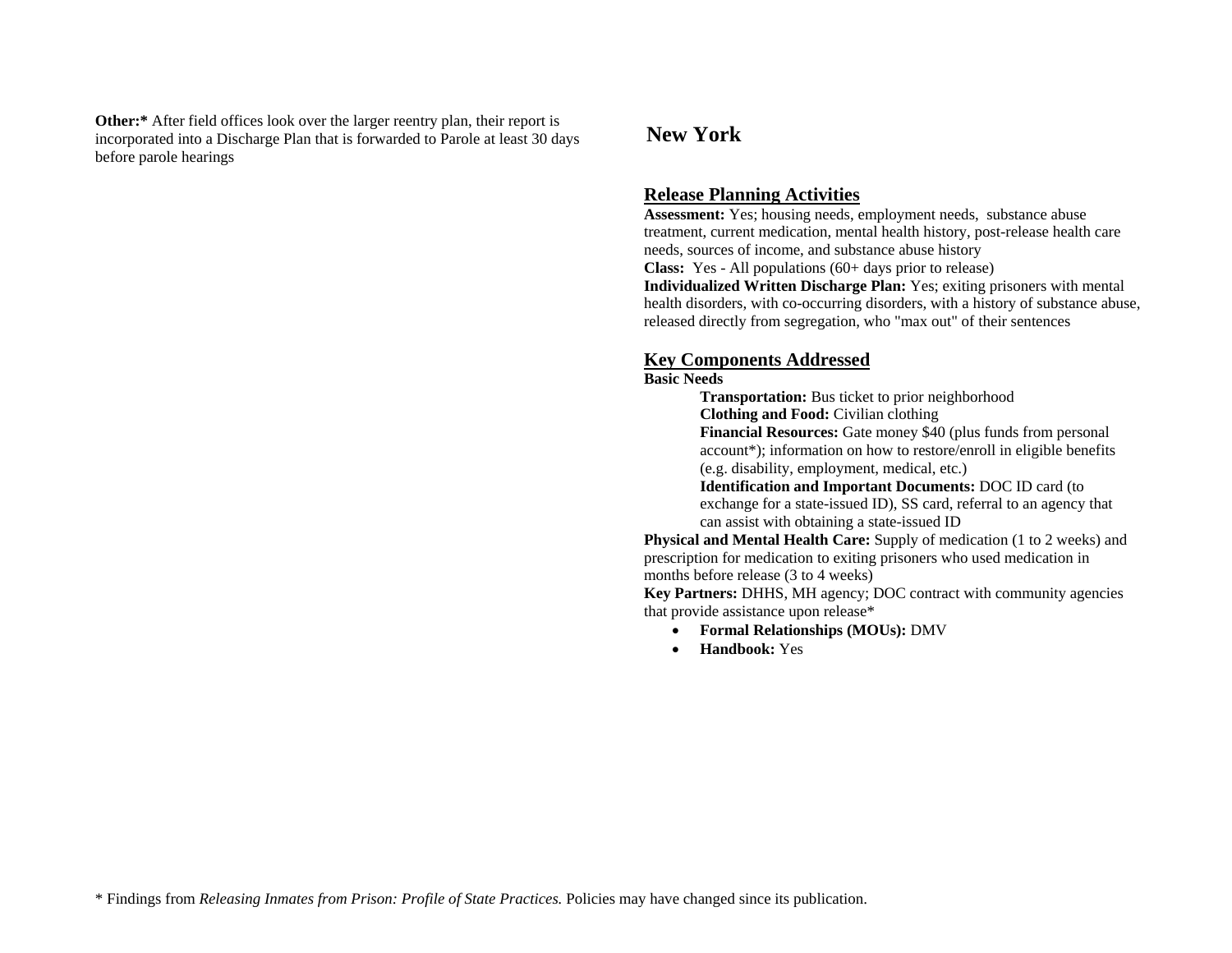# **North Carolina North Dakota**

# **Release Planning Activities**

**Assessment:** Yes; housing needs, employment needs, current educational status, vocational training, food stamp eligibility, disability benefits, veteran's benefits, life skills, child custody, child support, substance abuse history and treatment, current medication, physical and mental health history, transportation, identification needs, and sources of income

**Class:** Yes - All populations (60+ days prior to release)

**Individualized Written Discharge Plan:** Yes; all exiting prisoners, including those released directly from segregation and who "max out" of their sentences

## **Key Components Addressed**

## **Basic Needs**

**Transportation:** Bus ticket to any location; DOC transportation; P&P transportation; community-based mentor or service provider **Clothing and Food:** Civilian clothing

**Financial Resources:** Gate money \$45 (for sentences of 24 months or more\*); eligible benefits/entitlements (e.g. disability, employment, medical, etc.) established or restored and information on how to restore/enroll in other benefits

**Identification and Important Documents:** State-issued ID, DOC ID card (to exchange for a state-issued ID), SS card, referral to an agency that can assist with obtaining a state-issued ID, referral to an agency that can assist with obtaining an SS card; "Transitional Document Envelope" contains documents that reflect program participation, identification, and SS card

**Physical and Mental Health Care:** Supply of medication (3 to 4 weeks) and prescription for medication to exiting prisoners who used medication in months before release (3 to 4 weeks)

**Key Partners:** Families, DMV, Veteran's Affairs, DHHS, MH agency, P&P, SSA, community and/or faith groups, and other community service providers; faith-based network and other volunteer groups link exiting prisoners with community resources and religious groups\*

- **Formal Relationships (MOUs):** DMV, Veteran's Affairs, DHHS, MH agency, P&P, SSA, and other community service providers
- •**Handbook:** Yes

# **Release Planning Activities**

**Assessment:** Yes; housing needs, employment needs, current educational status, educational requirements, vocational training, Medicaid benefits, food stamp eligibility, disability benefits, veteran's benefits, family and domestic relations, child support, substance abuse treatment, current medication, mental health history, physical health history, post-release health care needs,

identification needs, and substance abuse history

**Class:** Yes - All populations (60+ days prior to release)

**Individualized Written Discharge Plan:** Yes; all exiting prisoners, including those released directly from segregation and who "max out" of their sentences

### **Key Components Addressed**

### **Basic Needs**

**Transportation:** P&P transportation

**Financial Resources:** Information on how to restore/enroll in eligible benefits (e.g. disability, employment, medical, etc.)

**Identification and Important Documents:** State-issued ID, SS card, referral to an agency that can assist with obtaining a state-issued ID, referral to an agency that can assist with obtaining an SS card, birth certificate

**Housing:** Contracts three halfway houses and one quarter-house for transitional living services, along with several county jails for prisoners who would qualify for work release programs in communities where other transitional housing is unavailable.

**Physical and Mental Health Care:** Supply of medication (amount varies) and prescription for medication to exiting prisoners who used medication in months before release (3 to 4 weeks)

**Key Partners:** Families, DMV, DHHS, MH agency, P&P, Courts, Sheriff's department/local jail, community and/or faith groups, and other community service providers

- **Formal Relationships (MOUs):** Sheriff's Dept/local jail, and other community service providers
- **Handbook:** Yes

Note: Eligibility for receipt of SS card and birth certificate depends on the length of incarceration at the DOCR, and if the documents are available.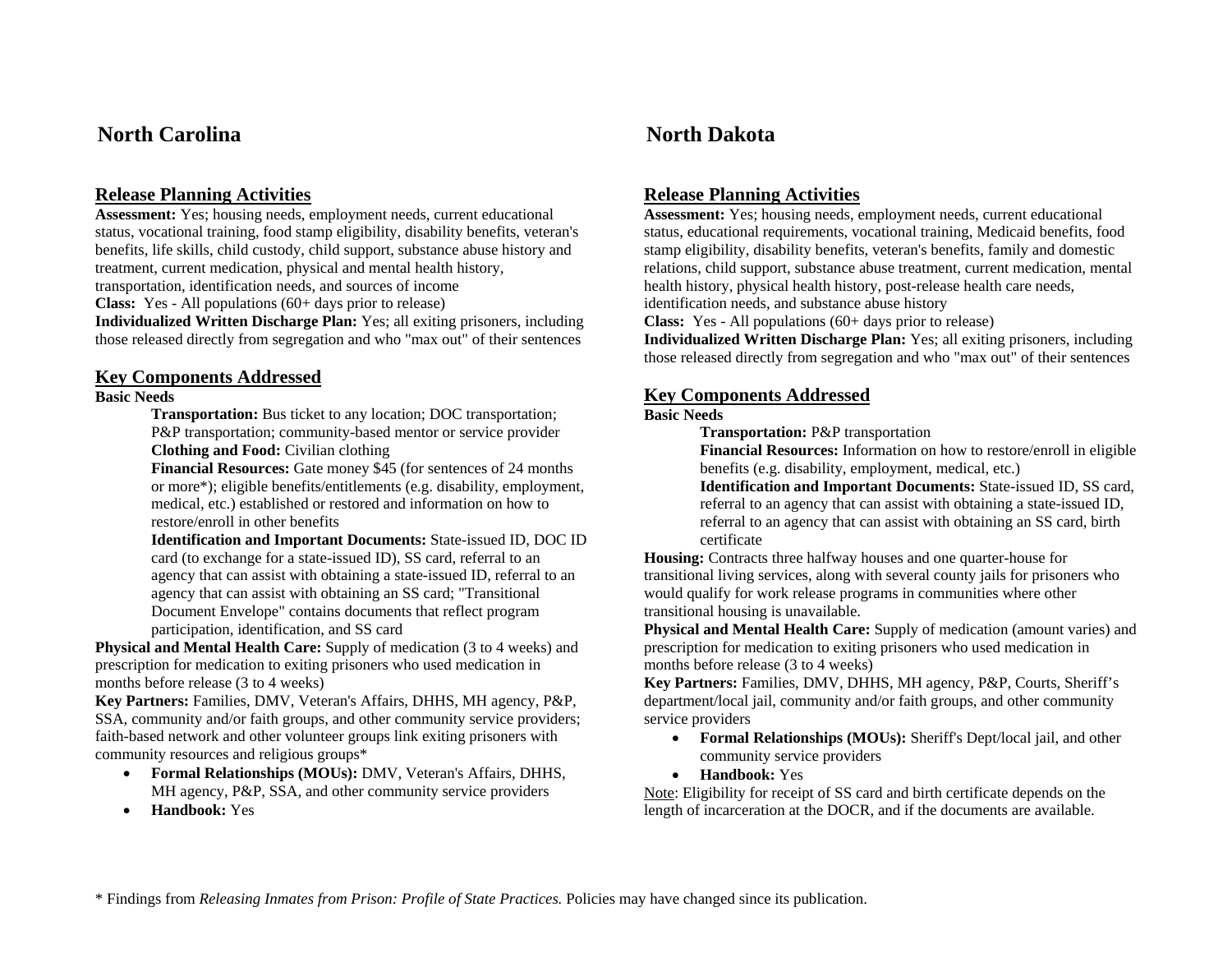# **Ohio**

## **Release Planning Activities**

**Assessment:** Yes; education/employment needs, vocational training, SSI benefits, disability benefits, veteran's benefits, substance abuse treatment, mental health treatment, housing needs, transportation, habilitative needs, identification needs, sex offender treatment, and family/domestic relations **Class:** Yes - All populations (120+ days prior to release)

**Individualized Written Discharge Plan:** Yes; "Reentry Accountability Plan" given to all exiting prisoners, including those released directly from segregation and who "max out" of their sentences. Individuals serving less than 30 days do not receive any formalized case plan.

## **Key Components Addressed**

### **Basic Needs**

**Transportation:** Bus ticket to prior neighborhood; ODRC transportation; P&P transportation; community-based mentor, community based organizations or service provider, family/friend **Clothing and Food:** Civilian clothing or state uniform **Financial Resources:** Gate money \$75; information on how to restore/enroll in eligible benefits (e.g. medical, employment) **Identification and Important Documents:** ODRC ID card (to exchange for a state-issued ID), referral to an agency that can assist with obtaining an SS card and veteran discharge status; vocational career technical program certificate

**Employment and Education:** Employment leads and interviews scheduled upon release for appropriate candidates

**Physical and Mental Health Care:** Supply of medication to exiting prisoners who used medication in months before release (1 to 2 weeks); community linkage to social worker; post-release appointment scheduled

**Key Partners:** BMV, Veteran's Affairs (VA), Dept. of Job and Family Services (DJFS), DMH , Dept. of Alcohol and Drug Addiction (DADA) , Rehabilitation Services Commission (RSC), SSA, and other community and/or faith groups; Community Centers and coalitions in some cities aid returning prisoners with links and resources; Citizens Circles provide resources to exiting prisoners in transition

• **Formal Relationships (MOUs):** BMV, VA, DMH , SSA, DJFS, DADA, RSC, Office of Faith-Based and Community Initiatives, Corporation for Supportive Housing, and Halfway Houses.

• **Handbook:** Yes; community resources directory and a section on ODRC's website for inmates, families, and community providers that highlight county-level social services.

**Other:** Release planning and preparation begin at intake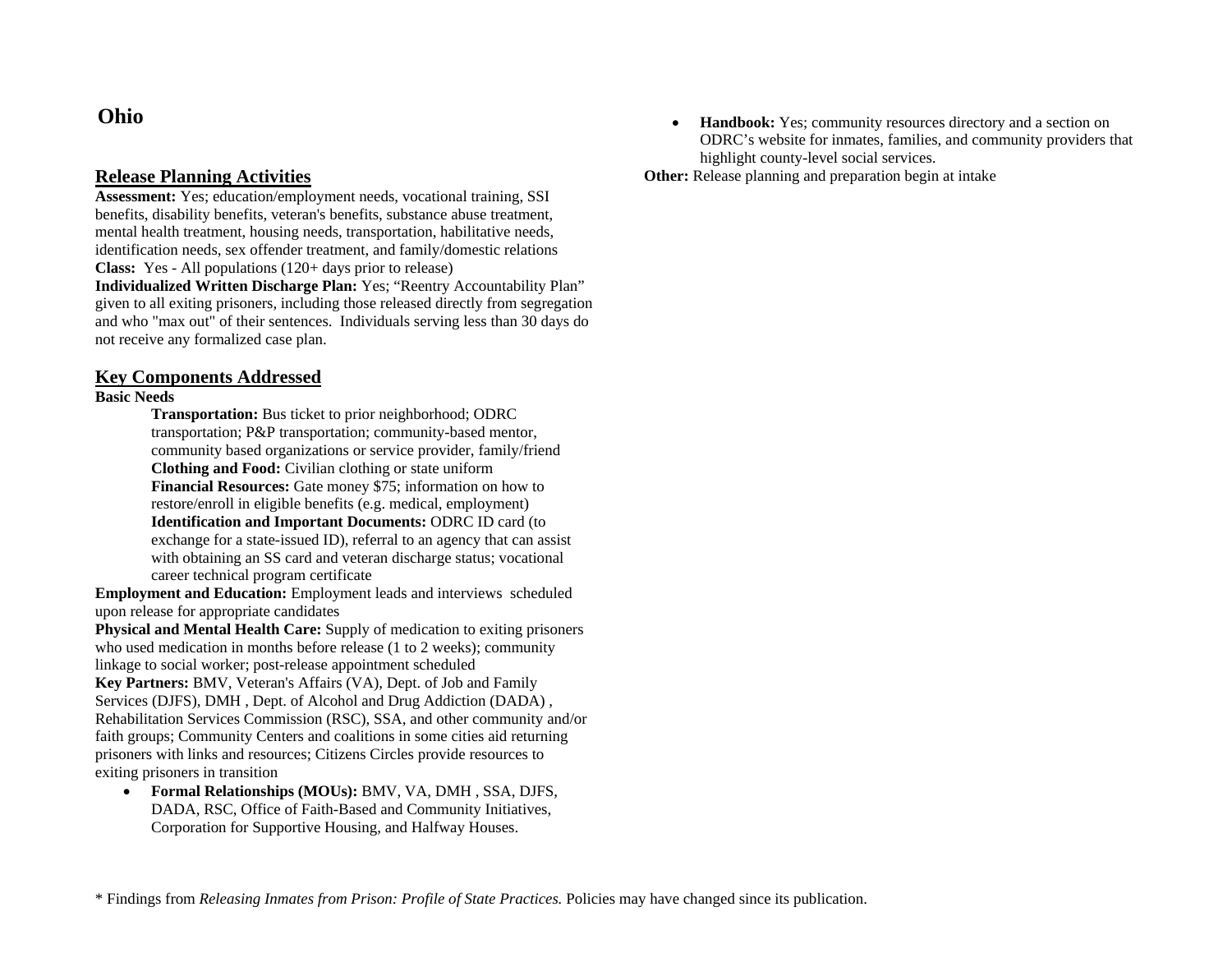**Assessment:** Yes; housing needs, employment needs, educational requirements, disability benefits, veteran's benefits, child support, substance abuse treatment, current medication, mental health history, physical health history, identification needs, and substance abuse history **Class:** No

**Individualized Written Discharge Plan:** Yes; all exiting prisoners, including those released directly from segregation and who "max out" of their sentences

### **Key Components Addressed**

### **Basic Needs**

**Transportation:** Bus ticket to prior neighborhood

**Clothing and Food:** Civilian clothing

**Financial Resources:** Financial obligations identified in release plan; eligible benefits/entitlements (e.g. disability, employment, medical, etc.) established or restored and information on how to restore/enroll in other benefits; 5% of all exiting prisoner earnings must be placed in savings for exiting prisoner's release\*

**Identification and Important Documents:** DOC ID card (to exchange for a state-issued ID), referral to an agency that can assist with obtaining a state-issued ID

**Housing:** Release plan includes name and address of release location, or referral to an agency providing housing; DOC uses several levels of community placements for transitional assistance for some exiting prisoners\* **Employment and Education:** Release plan includes name and address of employer or agency that assists in locating employment for exiting prisoner **Physical and Mental Health Care:** Supply of medication to exiting prisoners who used medication in months before release (1 to 2 weeks)

**Key Partners:** Veteran's Affairs, MH agency, P&P, community and/or faith groups, and other community service providers; release plan includes name and address of agency that can attend to post-release needs

- **Formal Relationships (MOUs):** MH agency
- **Handbook:** No

**Other:\*** Case managers intensify release planning 180 days prior to release

# **Oregon**

# **Release Planning Activities**

**Assessment:** Yes; housing needs, employment needs, Medicaid benefits, disability benefits, veteran's benefits, life skills, and identification needs **Class:** Yes - Only specific populations

**Individualized Written Discharge Plan:** Yes; all exiting prisoners, including those released directly from segregation and who "max out" of their sentences

# **Key Components Addressed**

### **Basic Needs**

**Transportation:** Bus ticket to prior neighborhood; P&P transportation; community-based mentor or service provider **Clothing and Food:** Civilian clothing

**Financial Resources:** Gate money (unknown amount); eligible benefits/entitlements (e.g. disability, employment, medical, etc.) established or restored and information on how to restore/enroll in other benefits; Oregon Trail card provided upon release **Identification and Important Documents:** Referral to an agency

that can assist with obtaining a state-issued ID, referral to an agency that can assist with obtaining an SS card

**Physical and Mental Health Care:** Supply of medication (3 to 4 weeks) and prescription for medication to exiting prisoners who used medication in months before release (3 to 4 weeks)

**Key Partners:** DMV, Veteran's Affairs, DHHS, MH agency, P&P, SSA, and other community service providers

- • **Formal Relationships (MOUs):** P&P, and other community service providers
- **Handbook:** No

**Other:** County community correction agencies investigate the release plan and make recommendations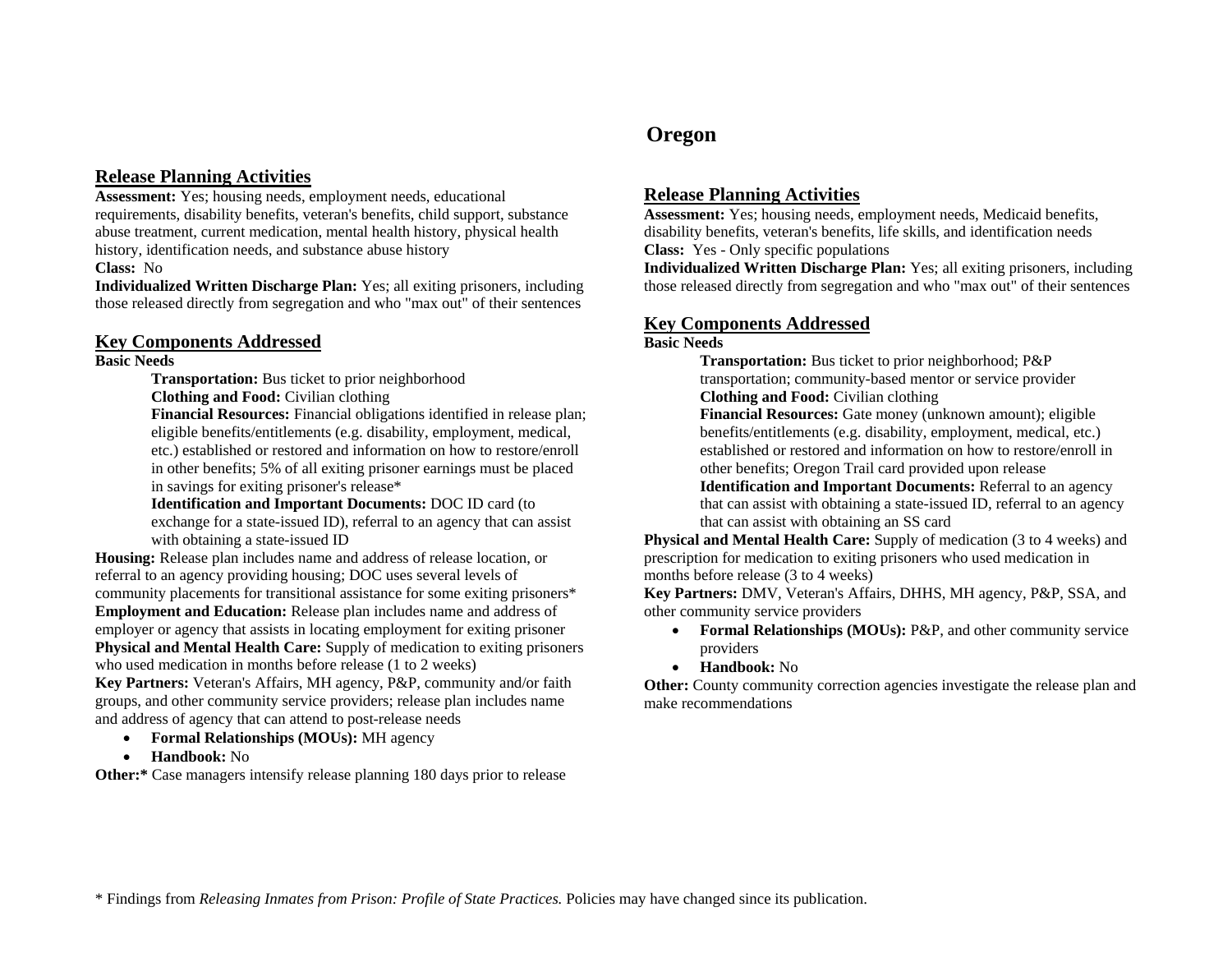# **Pennsylvania Rhode Island**

# **Release Planning Activities**

**Assessment:** Yes; housing needs, employment needs, current educational status, vocational training, Medicaid benefits, food stamp eligibility, disability benefits, veteran's benefits, child custody, child support, substance abuse treatment, current medication, mental health history, post-release health care needs, transportation, identification needs, sources of income, substance abuse history, and citizenship\*

**Class:** Yes - All populations (15-30 days prior to release)

**Individualized Written Discharge Plan:** Yes; exiting prisoners released to probation and parole, with mental health disorders, with co-occurring disorders, with a history of substance abuse, released directly from segregation, and who "max out" of their sentences (some)

### **Key Components Addressed**

### **Basic Needs**

**Transportation:** Bus ticket to any location; most exiting prisoners are released during the first working days of the week to avoid supervision and service gaps that could occur if released later in the week\*

**Clothing and Food:** Civilian clothing

**Financial Resources:** No gate money; eligible benefits/entitlements (e.g. disability, employment, medical, etc.) established or restored and information on how to restore/enroll in other benefits **Identification and Important Documents:** State-issued ID, DOC ID

card (to exchange for a state-issued ID), SS card

**Physical and Mental Health Care:** Supply of medication to exiting prisoners who used medication in months before release (over 4 weeks)

**Key Partners:** Families, DMV, Veteran's Affairs, P&P, SSA

- •**Formal Relationships (MOUs):** SSA
- •**Handbook:** Yes

# **Release Planning Activities**

**Assessment:** Yes; housing needs, employment needs, current educational status, educational requirements, vocational training, Medicaid benefits, food stamp eligibility, disability benefits, veteran's benefits, life skills, family and domestic relations, child custody, child support, substance abuse treatment, current medication, mental health history, physical health history, post-release health care needs, transportation, identification needs, sources of income, and substance abuse history

**Class:** Yes - All populations (60+ days prior to release)

**Individualized Written Discharge Plan:** Yes; all exiting prisoners, including those released directly from segregation and who "max out" of their sentences

### **Key Components Addressed**

### **Basic Needs**

**Transportation:** Bus ticket to any location

**Clothing and Food:** Civilian clothing

**Financial Resources:** Gate money \$20; eligible benefits/entitlements (e.g. disability, employment, medical, etc.) established or restored and information on how to restore/enroll in other benefits**Identification and Important Documents:** State-issued ID, DOC ID card (to exchange for a state-issued ID), SS card, referral to an agency that can assist with obtaining a State-issued ID, referral to an

agency that can assist with obtaining an SS card

**Physical and Mental Health Care:** Supply of medication to exiting prisoners who used medication in months before release (1 to 2 weeks)

**Key Partners:** DMV, Veteran's Affairs, DHHS, MH agency, P&P, SSA, community and/or faith groups, other community service providers, and various local Reentry Councils in major cities; DOC collaborates with 11 organizations to provide transitional services for exiting prisoners up to 90 days following release (up to 12 months for special populations)\*; discharge planners also assist newly released exiting prisoners during the first months of supervision with direct services and referrals to community resources\*

- **Formal Relationships (MOUs):** DHHS, MH agency, P&P, SSA, and other community service providers
- •**Handbook:** Yes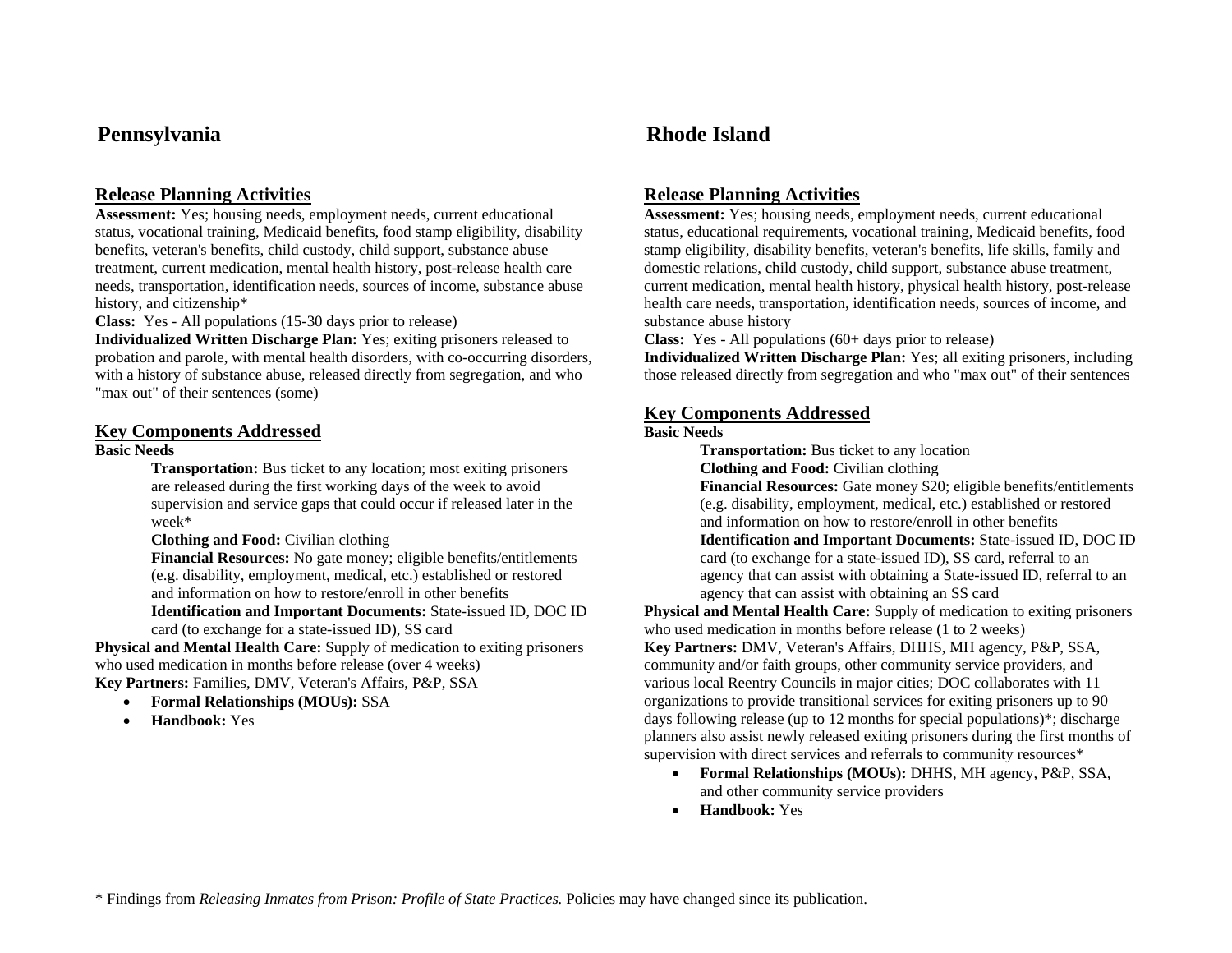# **South Carolina South Dakota**

# **Release Planning Activities**

### **Assessment:** No

**Class:** Yes – General population beginning 60 days prior to release **Individualized Written Discharge Plan:** Inmates released from the Youthful offender Intensification Program, Shock Incarceration, Intensive Community Sepervision (ICS), Parole, Addiction Trearment Unit, Self-Paced In Class Education (SPICE) and those with mental health disorders.

# **Key Components Addressed**

### **Basic Needs**

**Transportation:** South Carolina Department of Corrections **(**SCDC) provides transportation to the bus station a bus ticket is provided to any location within 200 miles.

**Clothing and Food:** Civilian clothing

**Financial Resources:** Work Release Participants are allowed to work at civilian jobs as a way to transition back into the comumit**y** and a percentage of their earnings is placed in saving for release. **Identification and Important Documents:** South Carolina Department of Corrections.(SCDC) ID Cards ( to use for identification purposes only); State issued ID Card beginning Sept. 2008

**Physical and Mental Health Care:** Supply of medication to exiting prisoners who used medication in months before release (less than 1 week) **Key Partners:** South Carolina Department of Probation, Parole, and Pardon Services (SCDPPPS), Community Sevices providers and /or faith groups, Vocational Rehabilitation, Veterans Administration, Self-Paced In Class Education (SPICE) program, list of housing resources that can be accessed upon release- when resources are available

- **Formal Relationships (MOUS):** MH Agency, Vocational Rehabilitation
- **Handbook** Provided to inmates released to a community sentence under supervision of SCDPPPS

**Other:** Case managers/counselors at each institution meet with exiting prisoners to review their needs and provide referrals to known community services

# **Release Planning Activities**

**Assessment:** Yes; housing needs, employment needs, current educational status, educational requirements, vocational training, Medicaid benefits, disability benefits, veteran's benefits, life skills, family and domestic relations, substance abuse treatment, current medication, mental health history, postrelease health care needs, transportation, identification needs, sources of income, and substance abuse history

**Class:** Yes - Only specific populations (15-30 days prior to release) **Individualized Written Discharge Plan:** Yes; all exiting prisoners, including those released directly from segregation and who "max out" of their sentences

# **Key Components Addressed**

### **Basic Needs**

**Transportation:** Bus ticket to prior neighborhood; DOC transportation; most releases occur during early business hours\* **Clothing and Food:** Civilian clothing

**Financial Resources:** Gate money \$50

**Identification and Important Documents:** Referral to an agency that can assist with obtaining a state-issued ID, referral to an agency that can assist with obtaining an SS card

**Housing:** Release plan identifies housing

**Employment and Education:** Employment identified in release plan **Physical and Mental Health Care:** Supply of medication to exiting prisoners who used medication in months before release (1 to 2 weeks)

**Key Partners:** Families, DMV, Veteran's Affairs, DHHS, MH agency, P&P, SSA, community and/or faith groups, and other community service providers

- •**Formal Relationships (MOUs):** No
- •**Handbook:** No

**Other:** Exiting prisoner's responsibility to initiate discharge plan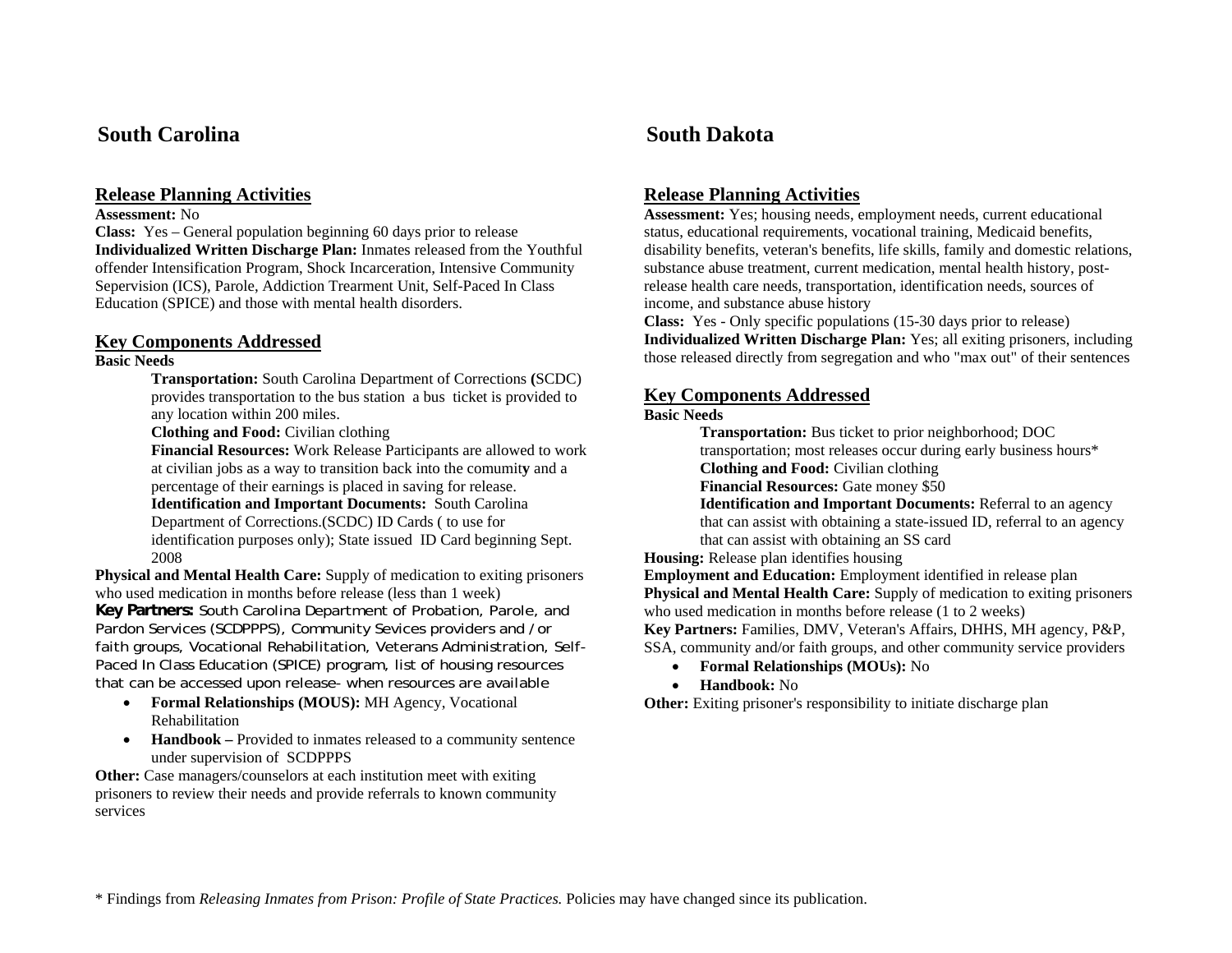# **Tennessee Texas**

# **Release Planning Activities**

**Assessment:** Yes; housing needs, employment needs, disability benefits, veteran's benefits, family and domestic relations, child support, substance abuse treatment, current medication, mental health history, physical health history, post-release health care needs, identification needs, and substance abuse history

**Class:** Yes - All populations (60+ days prior to release)

**Individualized Written Discharge Plan:** Yes; exiting prisoners released to probation and parole, with mental health disorders, with co-occurring disorders, with a history of substance abuse, released directly from segregation, who "max out" of their sentences (some), and Transition Center releasees

### **Key Components Addressed**

### **Basic Needs**

**Transportation:** Bus ticket within the state

**Clothing and Food:** Civilian clothing

**Financial Resources:** No gate money; information on how to restore/enroll in eligible benefits (e.g. disability, employment, medical, etc.)

**Identification and Important Documents:** Referral to an agency that can assist with obtaining an SS card

**Housing:** Release plan identifies housing

**Employment and Education:** Employment and education identified in release plan

**Physical and Mental Health Care:** Supply of medication to exiting prisoners who used medication in months before release (3 to 4 weeks)

**Key Partners:** Families, Veteran's Affairs, DHHS, MH agency, P&P, community and/or faith groups, and other community service providers

- **Formal Relationships (MOUs):** Labor and Workforce Development
- **Handbook:** Yes

**Other:\*** Counselors complete a checklist of available services two months prior to release, exiting prisoners released on parole must report to their PO within 72 hours of release

# **Release Planning Activities**

**Assessment:** Yes; housing, educational requirements, employment needs, vocational training, life skills, current medication, substance abuse history and treatment, physical health history, and post-release health care needs **Class:** Yes - Only specific populations (60+ days prior to release) **Individualized Written Discharge Plan:** Yes; exiting prisoners released to probation and parole, with mental health disorders, convicted of sex offenses, convicted of violent offenses, with co-occurring disorders, with a history of substance abuse, released directly from segregation, and who "max out" of their sentences (some)

# **Key Components Addressed**

### **Basic Needs**

**Transportation:** Bus ticket to prior neighborhood, to state line, to parole address; DOC transportation; P&P transportation; communitybased mentor or service provider

**Clothing and Food:** Civilian clothing; access to "clothes closets" in district offices for those in need

**Financial Resources:** Gate money \$100 (\$50 initially and \$50 when they report to PO\*); eligible benefits/entitlements (e.g. disability, employment, medical, etc.) established or restored and information on how to restore/enroll in other benefits

**Identification and Important Documents:** DOC ID card (to exchange for a state-issued ID), SS card, referral to an agency that can assist with obtaining a State-issued ID, referral to an agency that can assist with obtaining an SS card

**Physical and Mental Health Care:** Supply of medication (1 to 2 weeks) and prescription for medication to exiting prisoners who used medication in months before release (1 to 2 weeks); terminally ill exiting prisoners released by medical staff through local nursing homes\*

**Key Partners:** Families, Veteran's Affairs, DHHS, MH agency, P&P, Courts, SSA, Sheriff's department/local jail, community and/or faith groups, and other community service providers

• **Formal Relationships (MOUs):** Veteran's Affairs, DHHS, MH agency, P&P, Courts, SSA, Sheriff's Dept /local jail, and other community service providers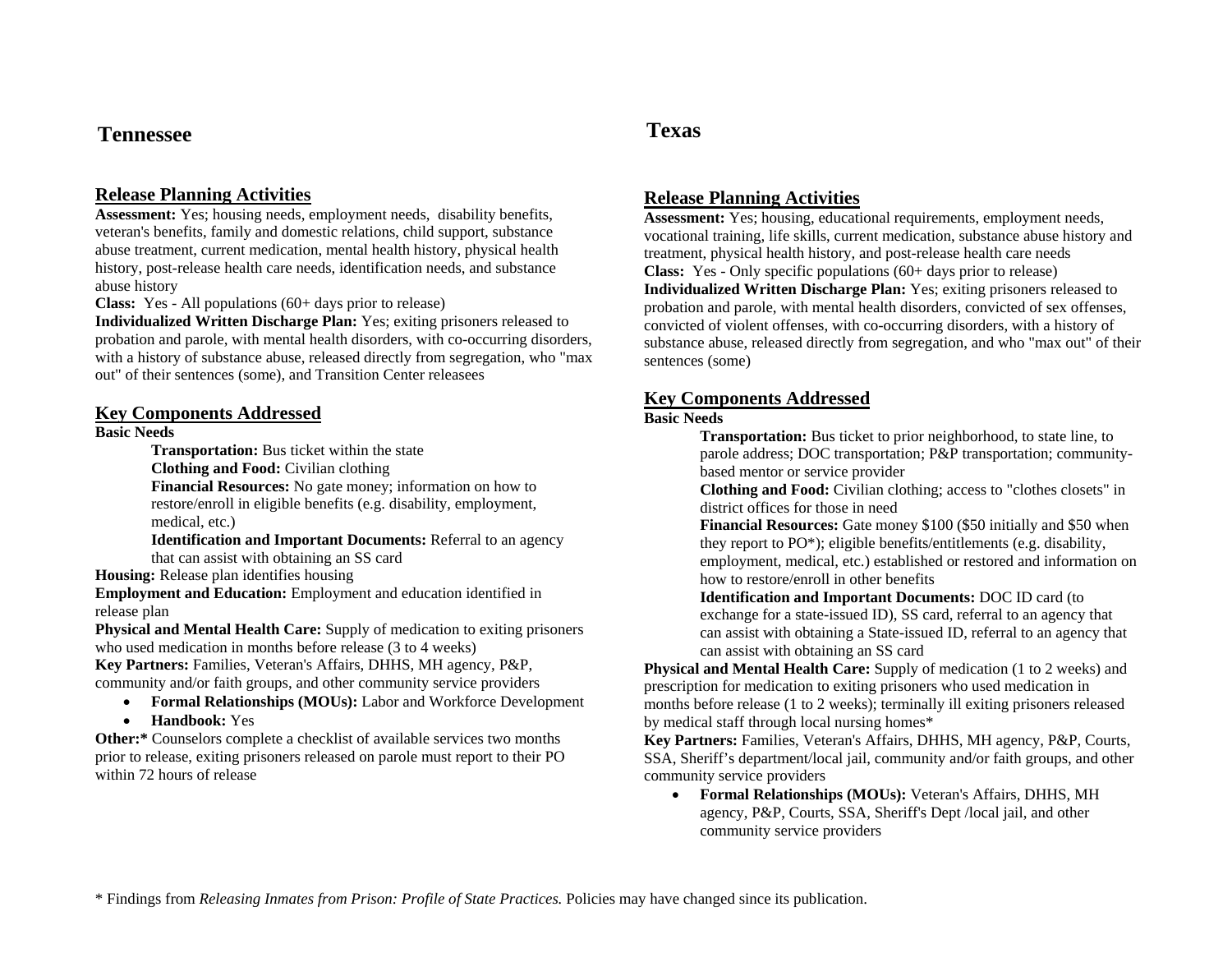### • **Handbook:** No

**Other:** Conditions of release included in discharge plan

### **Release Planning Activities**

**Assessment:** No**Class:** Yes - All populations

**Individualized Written Discharge Plan:** Yes; exiting prisoners released to probation and parole, released directly from segregation, who "max out" of their sentences

### **Key Components Addressed**

### **Basic Needs**

**Transportation:** DOC transportation; Tuesdays are designated as the weekday of release to provide increased efficiency in release processing and to ensure that field staff have at least 3 normal work days to address transition issues\*

**Clothing and Food:** Civilian clothing

**Financial Resources:** Gate money \$100; information on how to restore/enroll in eligible benefits (e.g. disability, employment, medical, etc.)

**Housing:** Housing decisions; DOC contracts for beds in a residential facility in Salt Lake City to provide temporary housing for homeless exiting prisoners\*

**Employment and Education:** Work plans/opportunities and educational plans identified in release plan

**Physical and Mental Health Care:** Supply of medication to exiting prisoners who used medication in months before release (1 to 2 weeks); therapeutic needs identified in release plan

**Key Partners:** Families, DMV, Veteran's Affairs, DHHS, MH agency, P&P, Courts, SSA, community and/or faith groups, and other community service providers, Workforce Services

- **Formal Relationships (MOUs):** Unknown
- **Handbook:** Yes

**Other:** Parole stipulations and supervision requirements identified in release plan; DOC uses day reporting centers to track and assist new releasees\*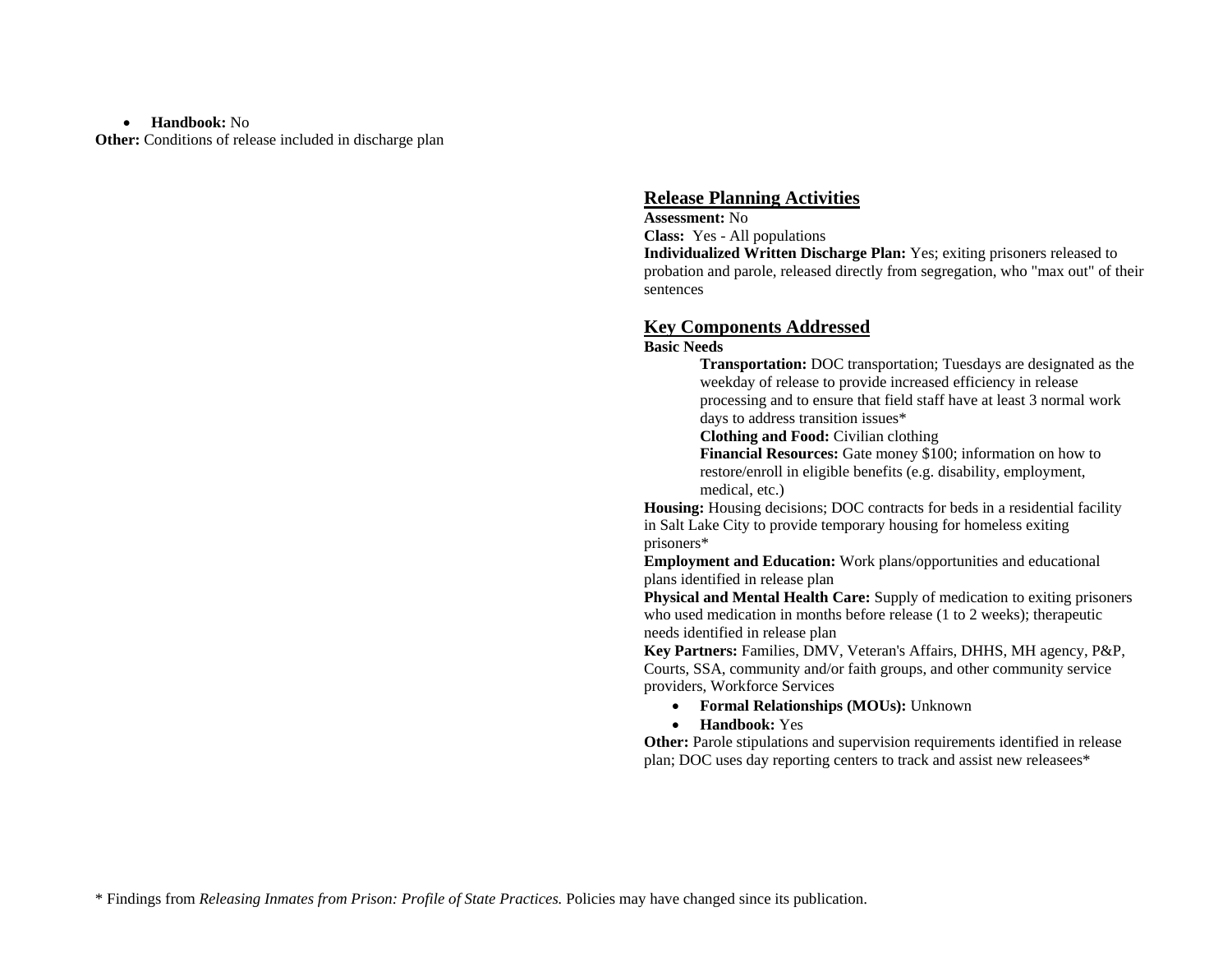**Other:**\* Voucher system provides transitional services such as temporary housing, food and clothing

# **Release Planning Activities**

**Assessment:** Yes; housing needs, employment needs, current educational status, educational requirements, vocational training, Medicaid benefits, food stamp eligibility, disability benefits, veteran's benefits, life skills, family and domestic relations, child custody, child support, substance abuse history and treatment, current medication, mental health history, physical health history, post-release health care needs, transportation, identification needs, sources of income, criminal history, attitudes, leisure/recreation, sex-offender risk, and self-assessed strengths and assets

**Class:** Yes - Only specific populations (60+ days prior to release) **Individualized Written Discharge Plan:** Yes; exiting prisoners released to probation and parole, with mental health disorders, convicted of sex offenses, convicted of violent offenses, with co-occurring disorders, with a history of substance abuse, released directly from segregation, and who "max out" of their sentences (some)

## **Key Components Addressed**

### **Basic Needs**

**Transportation:** Bus ticket to any location; DOC transportation; P&P transportation; community-based mentor or service provider **Clothing and Food:** Civilian clothing

**Financial Resources:** Gate money (unkown amount); eligible benefits/entitlements (e.g. disability, employment, medical, etc.) established or restored and information on how to restore/enroll in other benefits

**Identification and Important Documents:** State-issued ID, referral to an agency that can assist with obtaining an SS card

**Physical and Mental Health Care:** Supply of medication to exiting prisoners who used medication in months before release (1 to 2 weeks) **Key Partners:** Families, Veteran's Affairs, DHHS, MH agency, P&P, SSA, community and/or faith groups, and other community service providers; Community Justice Centers provide offices that facilitate matches between exiting prisoners and local aftercare services\*

- **Formal Relationships (MOUs):** Veteran's Affairs, DHHS, SSA, and other community service providers
- •**Handbook:** Yes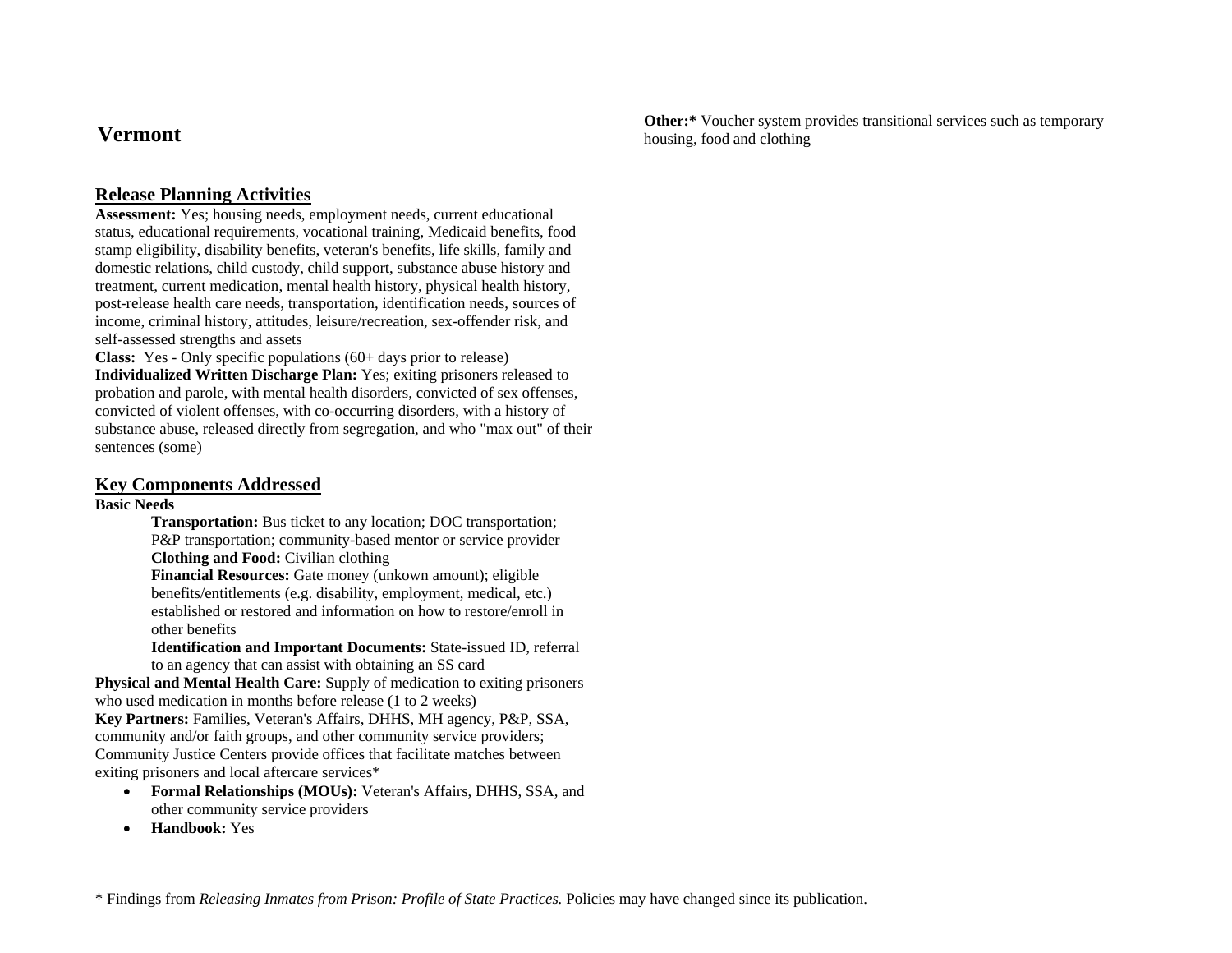**Assessment:** Currently implementing assessment **Class:** Yes - All populations (60+ days prior to release)

**Individualized Written Discharge Plan:** Yes; exiting prisoners with mental health disorders, convicted of sex offenses, with co-occurring disorders, with a history of substance abuse, released directly from segregation, who "max out" of their sentences

## **Key Components Addressed**

### **Basic Needs**

**Transportation:** Bus ticket to any location; DOC transportation; community-based mentor or service provider

**Clothing and Food:** Civilian clothing

**Financial Resources:** Gate money \$25

**Identification and Important Documents:** DOC ID card (to

exchange for a state-issued ID), SS card, referral to an agency that can assist with obtaining a state-issued ID, referral to an agency that can assist with obtaining an SS card

**Physical and Mental Health Care:** Supply of medication (over 4 weeks) and prescription for medication to exiting prisoners who used medication in months before release (over 4 weeks)

**Key Partners:** Families, DMV, Veteran's Affairs, DHHS, MH agency, P&P, Courts, SSA, Sheriff's department/local jail, community and/or faith groups, and other community service providers

- **Formal Relationships (MOUs):** DMV, DHHS, MH agency, SSA, Sheriff's Dept/local jail, and other community service providers
- •**Handbook:** No

# **Virginia Washington**

# **Release Planning Activities**

**Assessment:** Yes; housing needs, employment needs, educational status and requirements, employment skills and experience (including training), Medicaid benefits, food stamp eligibility, disability benefits, veteran's benefits, life skills, family and domestic relations, child custody and support, substance abuse history and treatment, sexual deviancy aftercare and treatment medication, mental and physical health history, post-release health care needs, transportation, identification needs, sources of income

**Class:** Yes - All populations (90 days prior to release) **Individualized Written Discharge Plan:** Yes; all releasing prisoners receive an

Offender Accountability Plan. Dangerous mentally ill exiting prisoners and highrisk individuals receive wrap around planning. Sex offenders have "recommended risk based level of public notification" as well as ongoing treatment services

# **Key Components Addressed**

### **Basic Needs**

**Transportation:** DOC transportation; public transportation; community-based mentor or service provider; legislation requires release to county of first felony conviction

**Clothing and Food:** Civilian clothing

**Financial Resources:** Gate money \$40; eligible benefits/ entitlements (e.g. disability, employment, medical, etc.) established or restored and information on how to restore/enroll in other benefits; transition funds available for indigent persons

**Identification and Important Documents:** State-issued ID application is submitted electronically 60 days prior to release; DOC ID will be primary documentation for state ID, driver's license and/or social security card beginning October 1, 2008

**Physical and Mental Health Care:** Supply of medication (3 to 4 weeks) and prescription for medication to exiting prisoners who used medication in months before release (3 to 4 weeks)

**Key Partners:** Families, Dept. of Licensing, Veteran's Affairs (VA), Dept. of Social and Health Services (DSHS), MH agency, Courts, SSA, Sheriff's department/local jail, community and/or faith groups, and other community service providers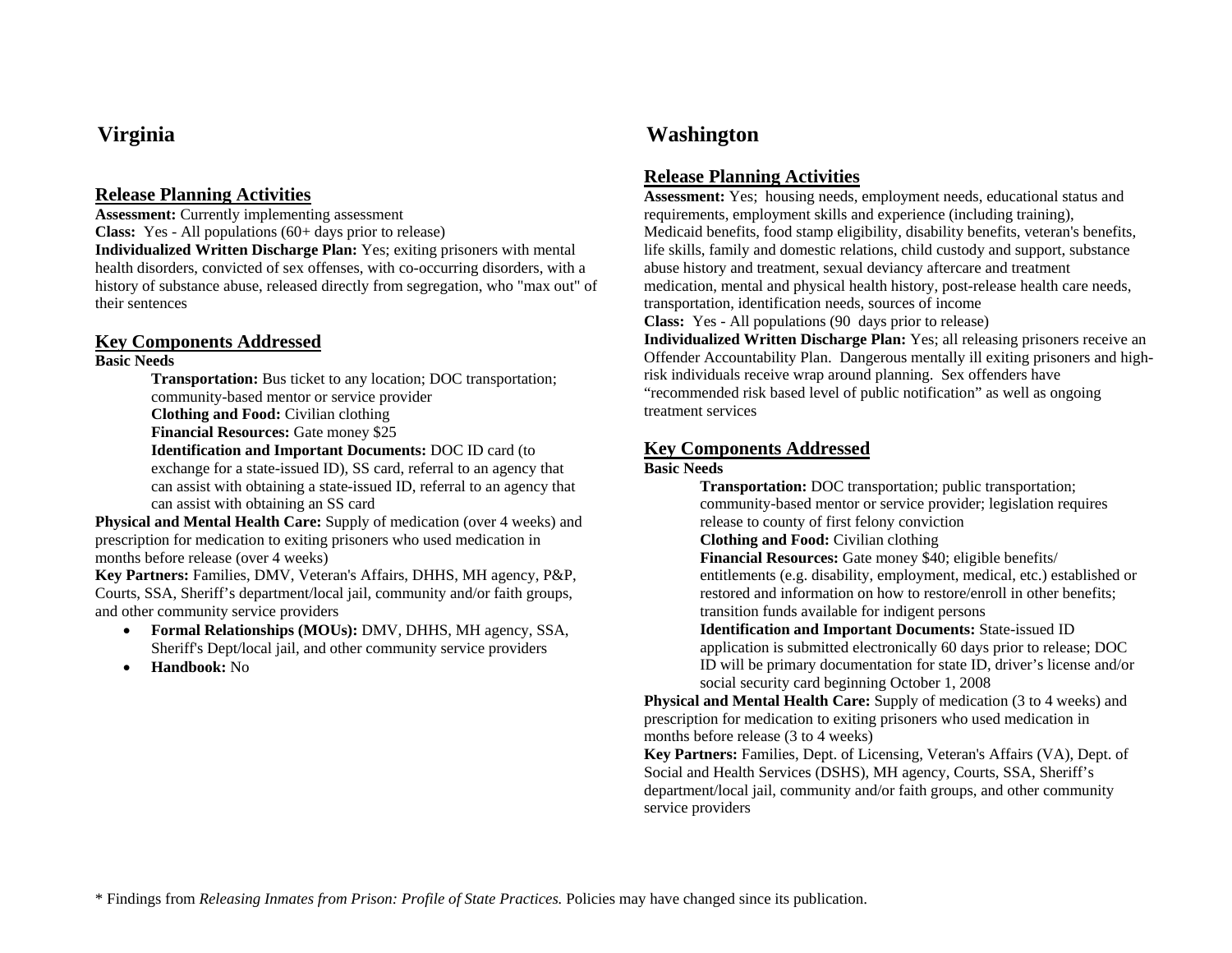$\bullet$  **Formal Relationships (MOUs):** Dept. of Licensing, DSHS, Employment Security Dept. of Community Trade and Economic Development, VA, MH agency, Courts, Sheriff's Dept/local jail

• **Handbook:** Yes. Distributed through Transition Curriculum

# **West Virginia**

## **Other:** Court ordered conditions of release included in discharge plan **Release Planning Activities**

**Assessment:\*** Screening includes a variety of risk assessments, mental health history, substance abuse history, and psychological and intelligence testing **Class:** No information found

**Individualized Written Discharge Plan:\*** A program plan is initiated for each exiting prisoner at intake

### **Key Components Addressed**

### **Basic Needs**

**Transportation:\*** Bus transportation **Clothing and Food:\*** Civilian clothing **Financial Resources:\*** No gate money; however, case managers monitor exiting prisoners' personal accounts to encourage saving; private funding provides \$300 for exiting prisoners discharged at the completion of their sentences

**Key Partners:\*** Aftercare plan developed with linkages to community resources

**Other:\*** Exiting prisoners released to parole supervision must report to field office within 24 hours of release from prison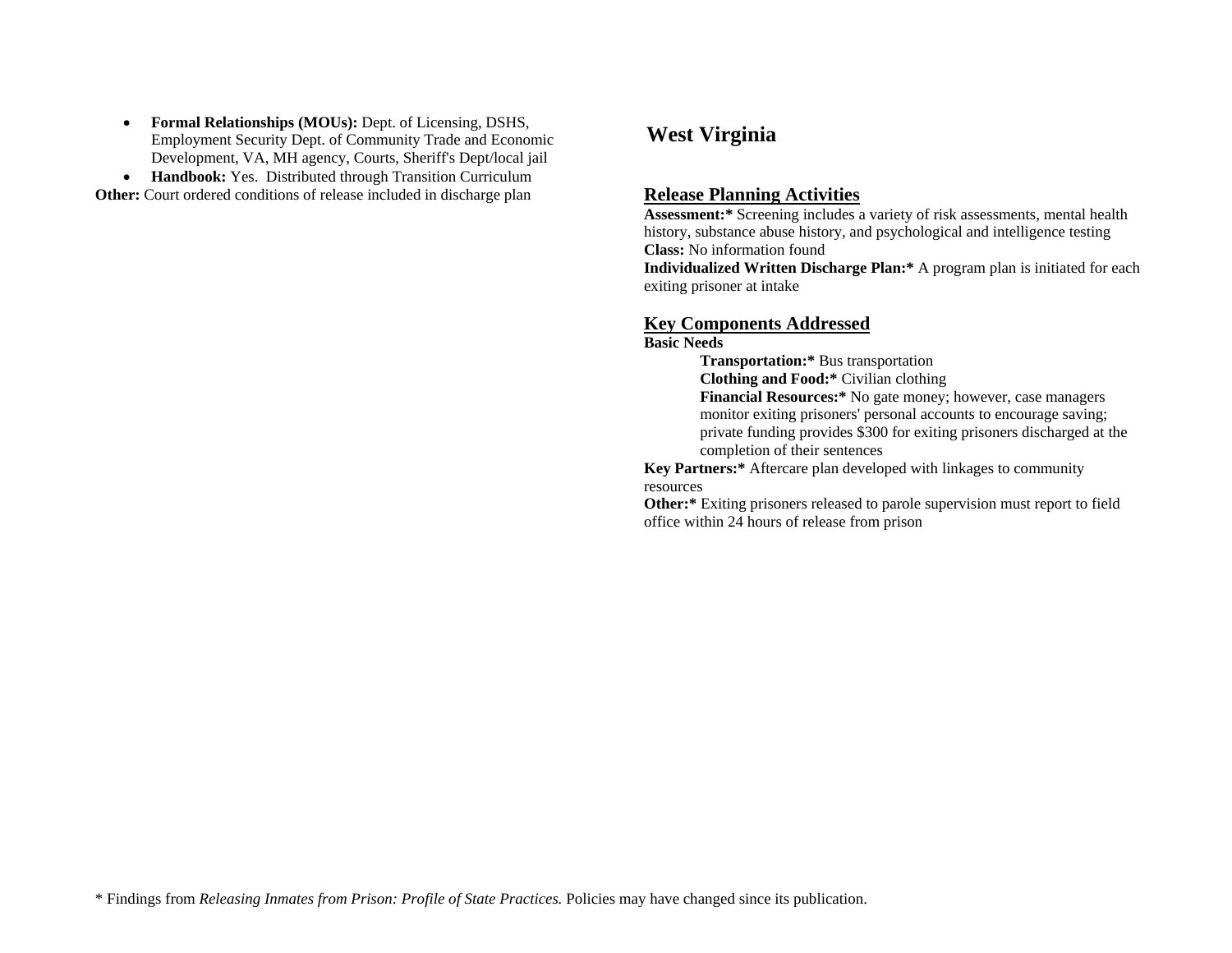# **Wisconsin**

## **Release Planning Activities**

**Assessment:** Yes; housing needs, employment needs, current educational status, educational requirements, vocational training, Medicaid benefits, disability benefits, veteran's benefits, life skills, family and domestic relations, child support, substance abuse history and treatment, current medication, physical and mental health history, post-release health care needs, transportation, identification needs, and sources of income **Class:** Yes - All populations (60+ days prior to release) **Individualized Written Discharge Plan:** Yes; all exiting prisoners, including those released directly from segregation

### **Key Components Addressed**

### **Basic Needs**

**Transportation:** Bus ticket to any location; DOC transportation; P&P transportation; occasionally funding for incidental and travel expenses; transportation module for pre-release curriculum **Financial Resources:** No gate money; eligible benefits/entitlements (e.g. disability, employment, medical, etc.) established or restored and information on how to restore/enroll in other benefits**Identification and Important Documents:** Assistance to eligible inmates with obtaining or reinstating a Driver's License; partnership with other key agencies allows eligible inmates to apply for and receive SS cards, birth certificates and state ID prior to release; referral to agencies that can assist with obtaining a stateissued ID or an SS card

**Housing:\*** DOC may use funds to purchase temporary housing **Physical and Mental Health Care:** Supply of medication to exiting prisoners who used medication in months before release (2 weeks) **Key Partners:** Families, Department of Transportation, Veteran's Affairs, DHHS, Department of Workfoce Development, MH agency, P&P, Courts, SSA, Sheriff's department/local jail, community and/or faith groups, judges, public defenders, district attorneys, legislatures, and media

- **Formal Relationships (MOUs):** Department of Transportation, Veteran's Affairs, DHHS, SSA, Sheriff's Dept/local jails
- •**Handbook:** Yes

**Other:** Most inmates begin a transitional preparation module as part of the pre-release curriculum six months prior to release. The module requires that community corrections agents begin reach-in during this phase.